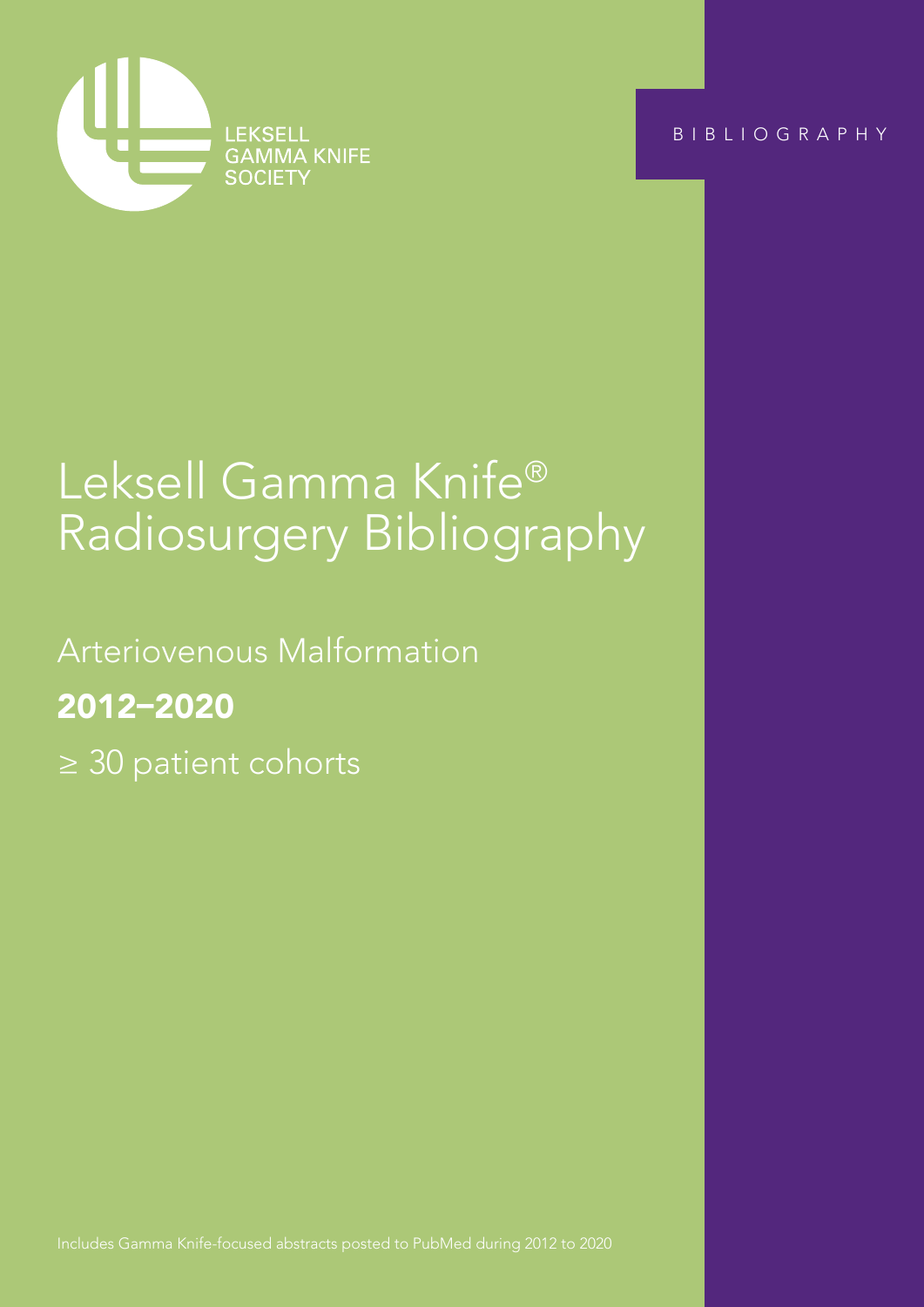

# 2020

# [1] Stereotactic radiosurgery with versus without prior Onyx embolization for brain arteriovenous malformations.

#### *J Neurosurg*. 2020 Dec 11:1-9.

Chen CJ, Ding D, Lee CC, Kearns KN, Pomeraniec IJ, Cifarelli CP, Arsanious DE, Liscak R, Hanuska J, Williams BJ, Yusuf MB, Woo SY, Ironside N, Burke RM, Warnick RE, Trifiletti DM, Mathieu D, Mureb M, Benjamin C, Kondziolka D, Feliciano CE, Rodriguez-Mercado R, Cockroft KM, Simon S, Mackley HB, Zammar SG, Patel NT, Padmanaban V, Beatson N, Saylany A, Lee JYK, Sheehan JP PMID: 33307527 DOI: 10.3171/2020.7.JNS201731

OBJECTIVE: Investigations of the combined effects of neoadjuvant Onyx embolization and stereotactic radiosurgery (SRS) on brain arteriovenous malformations (AVMs) have not accounted for initial angioarchitectural features prior to neuroendovascular intervention. The aim of this retrospective, multicenter matched cohort study is to compare the outcomes of SRS with versus without upfront Onyx embolization for AVMs using de novo characteristics of the pre-embolized nidus. METHODS: The International Radiosurgery Research Foundation AVM databases from 1987 to 2018 were retrospectively reviewed. Patients were categorized based on AVM treatment approach into Onyx embolization (OE) and SRS (OE+SRS) or SRS alone (SRS-only) cohorts and then propensity score matched in a 1:1 ratio. The primary outcome was AVM obliteration. Secondary outcomes were post-SRS hemorrhage, all-cause mortality, radiological and symptomatic radiation-induced changes (RICs), and cyst formation. Comparisons were analyzed using crude rates and cumulative probabilities adjusted for competing risk of death. RESULTS: The matched OE+SRS and SRS-only cohorts each comprised 53 patients. Crude rates (37.7% vs 47.2% for the OE+SRS vs SRS-only cohorts, respectively; OR 0.679, p = 0.327) and cumulative probabilities at 3, 4, 5, and 6 years (33.7%, 44.1%, 57.5%, and 65.7% for the OE+SRS cohort vs 34.8%, 45.5%, 59.0%, and 67.1% for the SRSonly cohort, respectively; subhazard ratio 0.961, p = 0.896) of AVM obliteration were similar between the matched cohorts. The secondary outcomes of the matched cohorts were also similar. Asymptomatic and symptomatic embolizationrelated complication rates in the matched OE+SRS cohort were 18.9% and 9.4%, respectively. CONCLUSIONS: Pre-SRS AVM embolization with Onyx does not appear to negatively influence outcomes after SRS. These analyses, based on de novo nidal characteristics, thereby refute previous studies that found detrimental effects of Onyx embolization on SRS-induced AVM obliteration. However, given the risks incurred by nidal embolization using Onyx, this neoadjuvant intervention should be used judiciously in multimodal treatment strategies involving SRS for appropriately selected large-volume or angioarchitecturally high-risk AVMs.

#### [2] Radiosurgery for unruptured brain arteriovenous malformations in the pre-ARUBA era: long-term obliteration rate, risk of hemorrhage and functional outcomes.

*Sci Rep*. 2020 Dec 8;10(1):21427.

Peciu-Florianu I, Leroy HA, Drumez E, Dumot C, Aboukais R, Touzet G, Leclerc X, Blond S, Lejeune JP, Reyns N

PMID: 33293642 DOI: 10.1038/s41598-020-78547-0

The management of non-hemorrhagic arteriovenous malformations (AVMs) remains a subject of debate, even more since the ARUBA trial. Here, we report the obliteration rate, the risk of hemorrhage and the functional outcomes after Gamma Knife radiosurgery (GKRS) as first-line treatment for non-hemorrhagic AVMs treated before the ARUBA publication, in a reference university center with multimodal AVM treatments available. We retrospectively analyzed data from a continuous series of 172 patients harboring unruptured AVMs treated by GKRS as first-line treatment in our Lille University Hospital, France, between April 2004 and December 2013. The primary outcome was obliteration rate. Secondary outcomes were the hemorrhage rate, the modified Rankin Scale (mRS), morbidity and epilepsy control at last follow-up. The minimal follow-up period was of 3 years. Median age at presentation was 40 years (IQR 28; 51). Median follow-up was 8.8 years (IQR 6.8; 11.3). Median target volume was 1.9 cm(3) (IQR 0.8-3.3 cm(3)), median Spetzler-Martin grade: 2 (IQR 1-2), median Pollock-Flickinger score: 1.07 (IQR 0.82-2.94), median Virginia score: 1 (IQR 1-2). Median treatment dose was 24 Gy at 50% isodose line. Twenty-three patients underwent a second GKRS after a median time of 58 months after first GKRS. The overall obliteration rate was of 76%, based primarily on cerebral angiography and/or rarely only upon MRI. Hemorrhage during the post-treatment follow-up was reported in 18 (10%) patients (annual risk of 1.1%). Transient post-GKRS morbidity was reported in 14 cases (8%) and persistent neurological deficit in 8 (4.6%) of patients. At last followup, 86% of patients had a mRS </= 1. Concerning patients with pretherapeutic epilepsy, 84.6% of them were seizure-free at last follow-up. GKRS as first-line therapeutic option for unruptured cerebral AVMs achieves high obliteration rates (76%) while maintaining a high-level patient's autonomy. All hemorrhagic events occurred during the first 4 years after the initial GKRS. In cases with epilepsy, there was 84.6% seizure free at last follow-up. Permanent morbidity was reported in only 4.6%.

#### [3] Dynamic conformal arcs-based single-isocenter VMAT planning technique for radiosurgery of multiple brain metastases.

*Med Dosim*. 2020 Dec 7. pii: S0958-3947(20)30161-8. Pokhrel D, Palmiero AN, Bernard ME, Clair WS PMID: 33303353 DOI: 10.1016/j.meddos.2020.11.005 Multiple small beamlets in the delivery of highly modulated single-isocenter HyperArc VMAT plan can lead to dose delivery errors associated with smallfield dosimetry, which can be a major concern for stereotactic radiosurgery for multiple brain lesions. Herein, we describe and compare a clinically valuable dynamic conformal arc (DCA)-based VMAT (DCA-VMAT) approach for stereotactic radiosurgery of multiple brain lesions using flattening filter free beams to minimize this effect. Original single-isocenter HyperArc style VMAT and DCA-VMAT plans were created on 7 patients with 2 to 8 brain lesions (total 35 lesions) for 10 MVflattening filter free beam. 20 Gy was prescribed to each lesion. For identical planning criteria, DCA-VMAT utilizes user-controlled field aperture shaper before VMAT optimization. Plans were evaluated for conformity and target coverage, low- and intermediate dose spillages to brain volume that received more than 30% (V30%) and 50% (V50%) of prescription dose. Additionally, mean brain dose, V8, V12 and maximal dose to adjacent organs-at-risk (OAR) including hippocampi were reported. Total monitor units, beam modulation factor, treatment delivery efficiency, and accuracy were recorded. Comparing with original VMAT, DCA-VMAT plans provided similar tumor dose, target coverage and conformity, yet tighter radio-surgical dose distribution with lower dose to normal brain V30% (p=0.009), V50% (p=0.05) and other OAR including lower dose to hippocampi. Lower total number of monitor units and smaller beam modulation factor reduced beam on time by 2.82 min (p < 0.001), on average (maximum up to 3.8 min). Beam delivery accuracy was improved by  $8\%$ , on average (p < 0.001) and maximum up to 13% in some cases for DCA-VMAT plans. This novel DCA-VMAT approach provided excellent plan quality, reduced dose to normal brain, and other OAR while significantly reducing beam-on time for radiosurgery of multiple brain lesions-improving patient compliance and clinic workflow. It also provided less MLC modulation through the targets-potentially minimizing small field dosimetry errors as demonstrated by quality assurance results. Incorporating DCA-based VMAT optimization in HyperArc module for radiosurgery of multiple brain lesions merits future investigation.

#### [4] Outcomes of stereotactic radiosurgery for hemorrhagic arteriovenous malformations with or without prior resection or embolization. *J Neurosurg*. 2020 Dec 4:1-9.

Kawashima M, Hasegawa H, Shin M, Shinya Y, Ishikawa O, Koizumi S, Katano A, Nakatomi H, Saito N

PMID: 33276336 DOI: 10.3171/2020.7.JNS201502

OBJECTIVE: The major concern about ruptured arteriovenous malformations (rAVMs) is recurrent hemorrhage, which tends to preclude stereotactic radiosurgery (SRS) as a therapeutic modality for these brain malformations. In this study, the authors aimed to clarify the role of SRS for rAVM as a stand-alone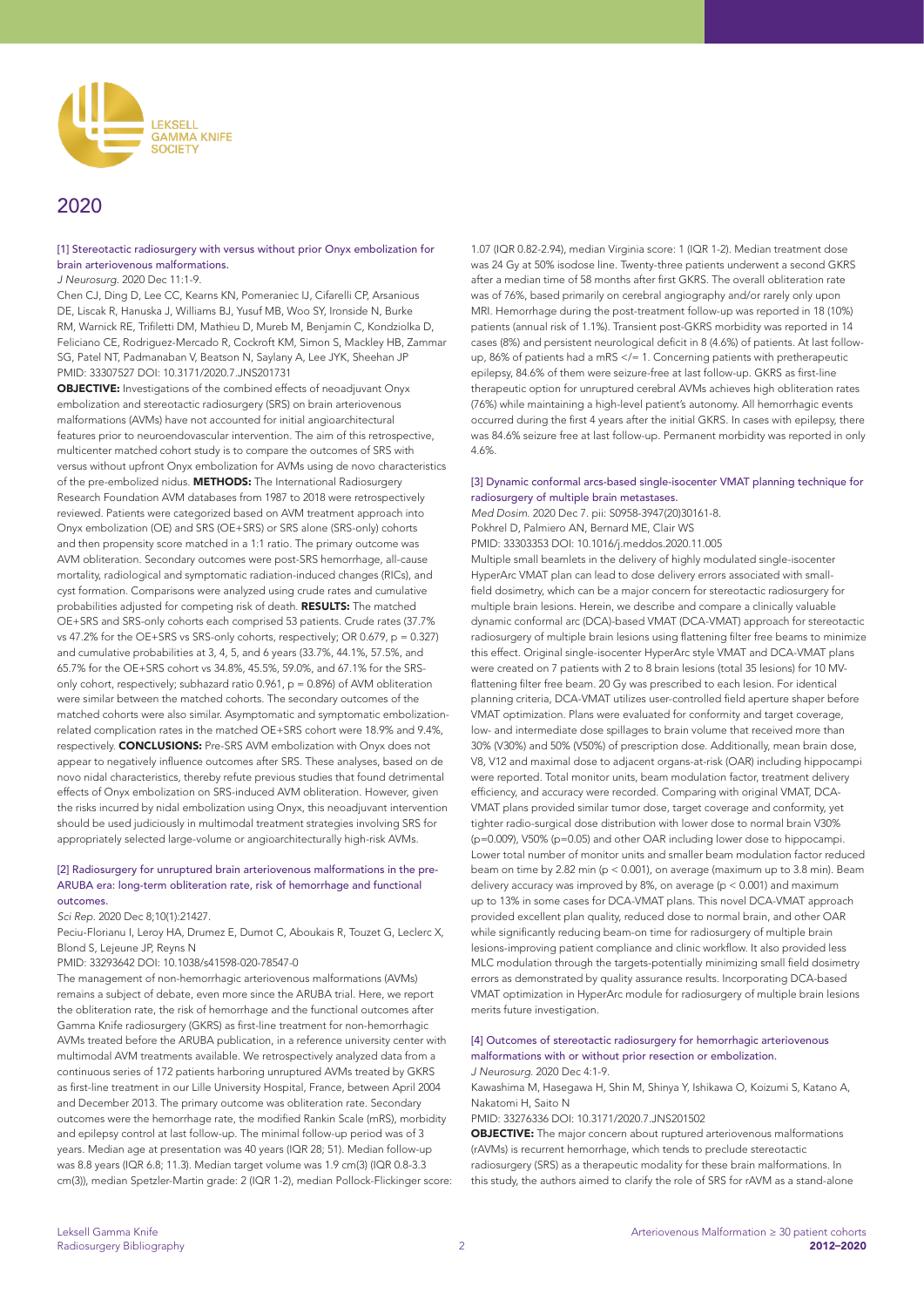

modality and an adjunct for a remnant nidus after surgery or embolization. METHODS: Data on 410 consecutive patients with rAVMs treated with SRS were analyzed. The patients were classified into groups, according to prior interventions: SRS-alone, surgery and SRS (Surg-SRS), and embolization and SRS (Embol-SRS) groups. The outcomes of the SRS-alone group were analyzed in comparison with those of the other two groups. RESULTS: The obliteration rate was higher in the Surg-SRS group than in the SRS-alone group (5-year cumulative rate 97% vs 79%, p < 0.001), whereas no significant difference was observed between the Embol-SRS and SRS-alone groups. Prior resection (HR 1.78, 95% CI 1.30-2.43, p < 0.001), a maximum AVM diameter </= 20 mm (HR 1.81, 95% CI 1.43-2.30, p < 0.001), and a prescription dose >/= 20 Gy (HR 2.04, 95% CI 1.28-  $3.27$ ,  $p = 0.003$ ) were associated with a better obliteration rate, as demonstrated by multivariate Cox proportional hazards analyses. In the SRS-alone group, the annual post-SRS hemorrhage rates were 1.5% within 5 years and 0.2% thereafter and the 10-year significant neurological event-free rate was 95%; no intergroup difference was observed in either outcome. The exclusive performance of SRS (SRS alone) was not a risk for post-SRS hemorrhage or for significant neurological events based on multivariate analyses. These results were also confirmed with propensity score-matched analyses. CONCLUSIONS: The treatment strategy for rAVMs should be tailored with due consideration of multiple factors associated with the patients. Stand-alone SRS is effective for hemorrhagic AVMs, and the risk of post-SRS hemorrhage was low. SRS can also be favorably used for residual AVMs after initial interventions, especially after failed resection.

#### [5] Does the Diffuseness of the Nidus Affect the Outcome of Stereotactic Radiosurgery in Patients with Unruptured Cerebral Arteriovenous Malformations?

*Stereotact Funct Neurosurg*. 2020 Dec 2:1-10.

Yang HC, Peng SJ, Lee CC, Wu HM, Chen YW, Lin CJ, Shiau CY, Guo WY, Pan DH, Liu KD, Chung WY, Lin YY

#### PMID: 33264796 DOI: 10.1159/000510683

BACKGROUND: We proposed an algorithm to automate the components within the identification of components within the nidus of cerebral arteriovenous malformations (AVMs) which may be used to analyze the relationship between its diffuseness and treatment outcomes following stereotactic radiosurgery (SRS). OBJECTIVES: to determine the impact of the diffuseness of the AVM nidus on SRS outcomes. METHODS: This study conducted regular follow-ups of 209 patients with unruptured AVMs who underwent SRS. The diffuseness of the AVM nidus was estimated by quantifying the proportions of vascular nidal component, brain parenchyma, and cerebrospinal fluid in T2-weighted MRIs. We used Cox regression analysis to characterize the association between nidal diffuseness and treatment outcomes in terms of obliteration rate and radiation-induced change (RICs) rate following SRS. RESULTS: The median AVM volume was 20.7 cm3. The median duration of imaging follow-up was 51 months after SRS. The overall AVM obliteration rate was 68.4%. RICs were identified in 156 of the 209 patients (74.6%). The median proportions of the nidus of AVM and brain parenchyma components within the prescription isodose range were 30.2 and 52.2%, respectively. Cox regression multivariate analysis revealed that the only factor associated with AVM obliteration rate after SRS was AVM volume. However, a larger AVM volume (>20 mL) and a larger proportion of brain parenchyma (>50%) within the prescription isodose range were both correlated with a higher RIC rate following SRS. CONCLUSIONS: The diffuseness of the nidus indeed appears to affect the RIC rate following SRS in patients with unruptured AVMs.

#### [6] Haemorrhage rates of ruptured and unruptured brain arteriovenous malformation after radiosurgery: a nationwide population-based cohort study. *BMJ Open*. 2020 Oct 13;10(10):e036606.

Chye CL, Wang KW, Chen HJ, Yeh SA, Tang JT, Liang CL

PMID: 33051231 DOI: 10.1136/bmjopen-2019-036606

OBJECTIVES: The present nationwide population-based cohort study aims to assess the effectiveness of gamma knife radiosurgery (GKS) on ruptured

and unruptured brain arteriovenous malformations (AVMs) by evaluating the haemorrhage rates. DESIGN: A nationwide, retrospective cohort study. SETTING: Taiwan National Health Insurance Research Database (NHIRD). PARTICIPANTS: An observational study of 1515 patients who were diagnosed with brain AVMs between 1997 and 2013 from the Taiwan NHIRD. PRIMARY OUTCOME AND SECONDARY OUTCOME MEASURES: We performed a survival analysis using the Kaplan-Meier method. Multivariate Cox proportional hazards regression models were used to explore the relationship between treatment modalities (GKS vs non-GKS) and haemorrhage, adjusted for age and sex. RESULTS: The GKS and non-GKS groups included 317 and 1198 patients, respectively. Patients in the GKS group (mean+/-SD, 33.08+/-15.48 years of age) tended to be younger than those in the non-GKS group (37.40+/-17.62) (p<0.001). The 15-year follow-up revealed that the rate of bleeding risk was lower in the GKS group than in the non-GKRS group (adjusted HR (aHR) 0.61; 95% CI 0.40 to 0.92). The bleeding risk of ruptured AVMs was significantly lower in GKS group than in the non-GKS group (aHR 0.34; 95% CI 0.19 to 0.62). On the other hand, the bleeding risk of unruptured AVMs was higher in the GKS group than in the non-GKS group (aHR 1.95; 95% CI 1.04 to 3.65). In the unruptured AVM group, the incidence of bleeding was significantly higher among patients in the GKS group that were of >40 years of age (aHR 3.21; 95% CI 1.12 to 9.14). CONCLUSIONS: GKS is safe and it reduces the risk of haemorrhage in patients with ruptured AVMs. The administration of GKS to patients with unruptured AVMs who are above the age of 40 years old male might increase the risk of haemorrhage.

#### [7] Changes in Clinical Presentation and Treatment Over Time in Patients with Unruptured Intracranial Arteriovenous Malformations. *World Neurosurg*. 2020 Sep;141:e261-e265.

Naylor RM, Flemming KD, Brinjikji W, Brown RD Jr, Chiu S, Lanzino G PMID: 32442730 DOI: 10.1016/j.wneu.2020.05.094

OBJECTIVE: Treatment of unruptured intracranial arteriovenous malformations (AVMs) has become controversial since the ARUBA (A Randomized Trial of Unruptured Brain Arteriovenous Malformations) study was published in 2014. We sought to analyze changes in the demographics, clinical presentation, and treatment strategies in 2 patient cohorts from the same institution separated by 40 years. METHODS: We retrospectively reviewed the electronic medical records for a consecutive series of patients with unruptured intracranial AVMs seen at the Mayo Clinic between 2003 and 2017 and compared them with a previously published historical cohort from the same institution seen between 1974 and 1985. RESULTS: There were 273 patients in the contemporary cohort, of which discovery of the AVM was incidental in 123 (45.1%), a 3.5-fold increase compared with the 13.1% out of 168 patients in the historical cohort (P < 0.0001). Consequently, the percentage of patients with seizures as the presenting symptom leading to the diagnosis of AVM decreased from 57.7% in the historical cohort to 28.9% in the contemporary cohort (P < 0.0001). Interventional treatment was utilized in 220 (81.5%) contemporary patients compared with 49 (29.2%) historical patients (P < 0.0001). **CONCLUSIONS:** Compared to 40 years ago, more patients are presenting with incidentally discovered intracranial AVMs and are undergoing interventional treatment. Better understanding of the natural history, developments in endovascular therapy, and stereotactic radiosurgery, as well as improvements in microsurgical techniques have led to a substantial increase in patients undergoing invasive treatment.

#### [8] Stagnant Venous Outflow Predicts Brain Arteriovenous Malformation Obliteration After Gamma Knife Radiosurgery Without Prior Intervention. *Neurosurgery*. 2020 Aug 1;87(2):338-347.

Hu YS, Lee CC, Wu HM, Yang HC, Lin TM, Luo CB, Guo WY, Chung WY, Lin CJ PMID: 31792505 DOI: 10.1093/neuros/nyz507

BACKGROUND: Gamma Knife radiosurgery (GKRS) obliterates 65% to 82% of brain arteriovenous malformations (BAVMs). OBJECTIVE: To explore the impact of hemodynamics on GKRS outcomes. METHODS: We retrospectively (2011-2017) included 98 patients with BAVMs who had received GKRS alone.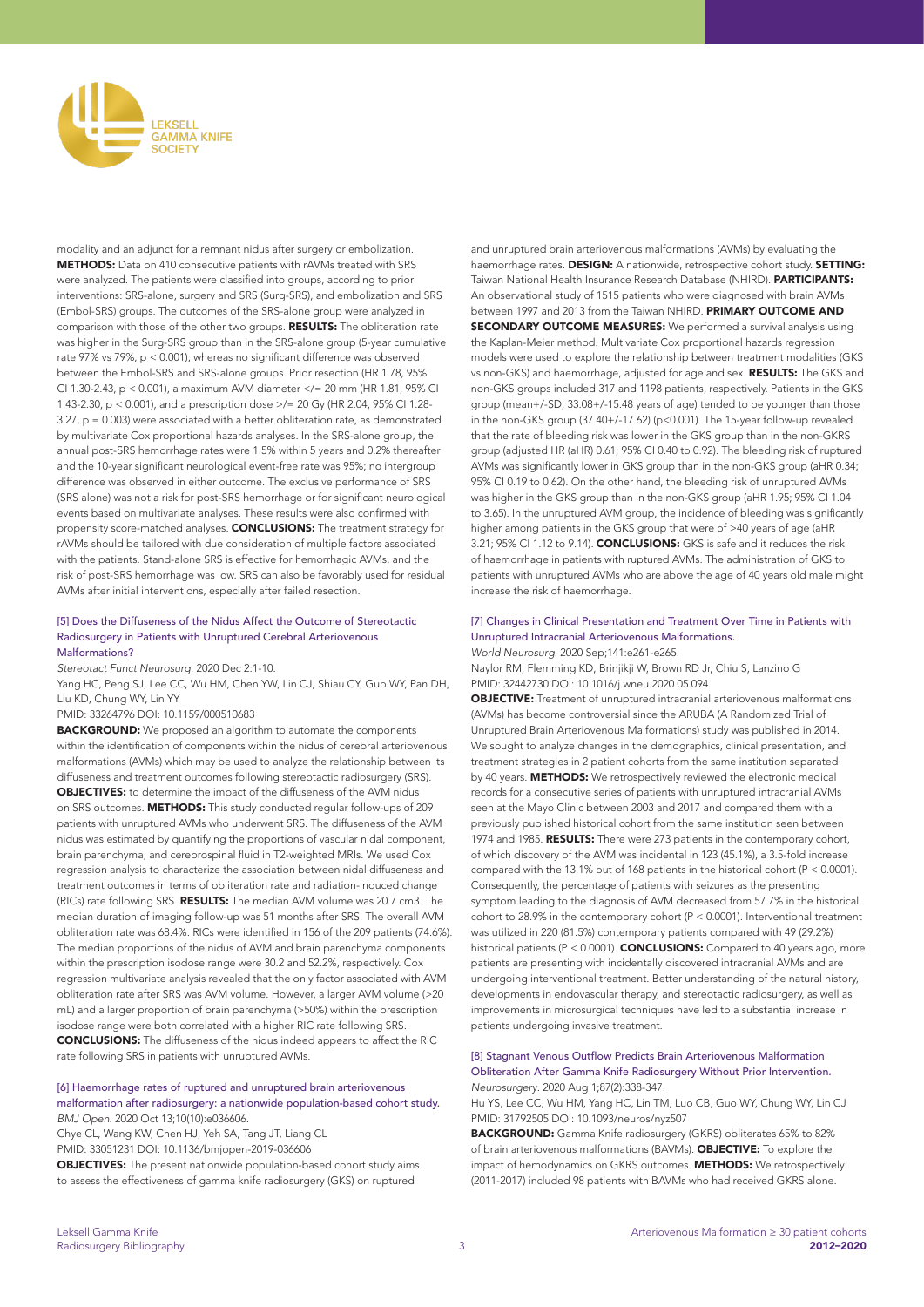

Two evaluators, blinded to the outcomes, analyzed the pre-GKRS angiography and magnetic resonance images to obtain the morphological characteristics and quantitative digital subtraction angiography (QDSA) parameters. The venous stasis index was defined as the inflow gradient divided by the absolute value of the outflow gradient. Patients' follow-up magnetic resonance or digital subtraction angiography images were evaluated for the presence of complete obliteration (CO). Cox regression and Kaplan-Meier analyses were conducted to determine the correlations between the parameters and outcomes. RESULTS: Among the 98 patients, 63 (63.4%) achieved CO after GKRS at a median latency period of 31 mo. In multivariable analyses with adjustments for age and sex, increased BAVM volume (hazard ratio (HR) 0.949, P = .022) was an independent characteristic predictor, and venous stenosis (HR 2.595,  $P = .009$ ), venous rerouting (HR 0.375,  $P = .022$ ), and larger stasis index (HR 1.227,  $P = .025$ ) were independent angiographic predictors of CO. BAVMs with a stasis index of >1.71 had a higher 36-mo probability of CO than those with a stasis index of </=1.71 (61.1% vs 26.7%, P < .001). **CONCLUSION:** BAVMs with a larger stasis index, indicating more stagnant venous outflow, may predict obliteration after GKRS. QDSA analysis may help in predicting BAVM treatment outcomes and making therapeutic decisions.

#### [9] Radiosurgery for Unruptured Intervention-Naive Pediatric Brain Arteriovenous Malformations.

#### *Neurosurgery*. 2020 Aug 1;87(2):368-376.

Chen CJ, Lee CC, Kano H, Kearns KN, Ding D, Tzeng SW, Atik AF, Joshi K, Huang PP, Kondziolka D, Ironside N, Mathieu D, Iorio-Morin C, Grills IS, Quinn TJ, Siddiqui ZA, Marvin K, Feliciano C, Starke RM, Faramand A, Barnett G, Lunsford LD, Sheehan JP

#### PMID: 31942635 DOI: 10.1093/neuros/nyz558

BACKGROUND: Long-term data regarding stereotactic radiosurgery (SRS) as a standalone therapy for unruptured pediatric brain arteriovenous malformations (AVMs) are incompletely defined. OBJECTIVE: To evaluate, in a multicenter, retrospective cohort study, the outcomes after SRS for unruptured, interventionnaive pediatric AVMs. METHODS: To retrospectively analyze the International Radiosurgery Research Foundation pediatric AVM database from 1987 to 2018. Pediatric patients with unruptured, previously untreated AVMs who underwent SRS were included. The primary endpoint was a composite of hemorrhagic stroke, death, or permanently symptomatic radiation-induced changes. RESULTS: The study cohort comprised 101 patients (mean follow-up 80.8 mo). The primary endpoint occurred in 14%, comprising hemorrhagic stroke, death, and permanent radiation-induced changes in 6%, 3%, and 8%, respectively. Estimated probabilities of the primary endpoint were 5.2%, 10.8%, and 23.0% at 2, 5, and 10 yr, respectively. Estimated probabilities of AVM obliteration at 5 and 10 yr were 64% and 82%, respectively. Single SRS treatment (P = .007) and higher margin dose (P = .005) were predictors of obliteration. Subgroup analysis of Spetzler-Martin grade I-III AVMs estimated primary endpoint probabilities of 3.7%, 8.4%, and 18.7% at 2, 5, and 10 yr, respectively. **CONCLUSION:** Treatment of unruptured, intervention-naive AVMs in the pediatric population with SRS carries an approximately 2% annual risk of morbidity and mortality, which appears to plateau after 10 yr. The poorly described natural history of pediatric AVMs renders any comparison of SRS vs conservative management imperfect.

#### [10] Clinical outcome following cerebral AVM hemorrhage.

*Acta Neurochir (Wien)*. 2020 Jul;162(7):1759-1766.

Karlsson B, Jokura H, Yang HC, Yamamoto M, Martinez R, Kawagishi J, Guo WY, Beute G, Chung WY, Soderman M, Yeo TT

PMID: 32385636 DOI: 10.1007/s00701-020-04380-z

BACKGROUND: A significant difference exists between the published results reporting the clinical outcome following brain arteriovenous malformation (AVM) ruptures. Information about the outcome following hemorrhage in an AVM population treated with radiosurgery could provide additional information to assess the risk of mortality and morbidity following an AVM hemorrhage. METHODS: Clinical outcome was studied in 383 patients, the largest patient

population yet studied, who suffered from a symptomatic hemorrhage after Gamma Knife(R) surgery (GKS) but before confirmed AVM obliteration. The impact of different patient, AVM, and treatment parameters on the clinical outcome was analyzed. The aim was to generate outcome predictions by comparing our data to and combining them with earlier published results. RESULTS: No relation was found between clinical outcome and treatment parameters, indicating that the results are applicable also on untreated AVMs. Twenty-one percent of the patients died, 45% developed or experienced worsening of neurological sequelae, and 35% recovered completely after the hemorrhage. Old age was a predictor of poor outcome. Sex, AVM location, AVM volume, and history of prior hemorrhage did not influence the outcome. The mortality rate was comparable to earlier published prospective data, but higher than that found in retrospective studies. CONCLUSIONS: The mortality rates in earlier published retrospective series as well as in studies focusing on clinical outcome following AVM hemorrhage significantly underestimate the risk for a mortal outcome following an AVM hemorrhage. Based on our findings, an AVM rupture has around 20% likelihood to result in mortality, 45% likelihood to result in a minor or major deficit, and 35% likelihood of complete recovery. The findings are probably applicable also for AVM ruptures in general. The cumulative mortality and morbidity rates 25 years after diagnosis were estimated to be around 40% in a patient with a patent AVM.

# [11] Bibliometric analysis of the top-100 most cited articles on the radiosurgical management of cerebral arteriovenous malformation.

*Surg Neurol Int*. 2020 Dec 29;11:477. Alkhabiry A, Almutairi OT, Elarjani T, Bafaquh M, Alassaf H, Alturki AY

PMID: 33500815 DOI: 10.25259/SNI\_760\_2020

**BACKGROUND:** Radiosurgery is an effective, alternative treatment modality in managing patients with cerebral arteriovenous malformations (AVMs). The present study aims to highlight the scholarly impact of the top-100 most cited articles on the radiosurgical management of AVMs. METHODS: A title-specific search using the keyword "arteriovenous malformation" was conducted in the Scopus database. The outcome of the search was rearranged based on the citations count. Articles were categorized into four entities; clinical, gamma knife radiosurgery, linear accelerator (LINAC) radiosurgery, and proton beam radiosurgery. The exclusion criteria were applied to spinal or non-intracranial AVM, conference papers, non-English articles predominantly discussing the endovascular or microsurgical management. RESULTS: The top-100 articles on the radiosurgical management of AVM were published between 1972 and 2016. Approximately one-third of the publications were produced between 1995 and 2000. The average citations per year for all papers were seven. The most-studied entity was pertinent to the clinical application of gamma knife radiosurgery in AVM (68%). The United States was the most active country in studying the radiosurgical application in AVM. The Journal of Neurosurgery published approximately one-third of the most-cited articles in the list. The top-3 most contributing authors, publishing 80% of articles in the list, were Lunsford et al. CONCLUSION: The radiosurgical management of AVMs evolved significantly throughout the years. Identifications of the publication trends facilitate the acquisition of evidence-based articles for authors investigating various radiosurgical techniques in the treatment of AVMs.

#### [12] Evaluation of the radiosurgical treatment of cerebral arteriovenous malformations: a retrospective single-center analysis of three decades. *Journal of neurointerventional surgery*. 2020;12(4):401-406

Hirschmann D, Goebl P, Witte FH, Gatterbauer B, Wang WT, Dodier P, Bavinzski G, Ertl A, Marik W, Mallouhi A, Roetzer T, Dorfer C, Eisner W, Gruber A, Kitz K, Frischer JM

PMID: 31558656 DOI: 10.1136/neurintsurg-2019-015332

BACKGROUND: Gamma Knife radiosurgery (GKRS) in the treatment of arteriovenous malformations (AVMs) is still controversially discussed. OBJECTIVE: To present long-term follow-up data on patients after Gamma Knife radiosurgery for cerebral AVMs. METHODS: Overall, 516 patients received radiosurgery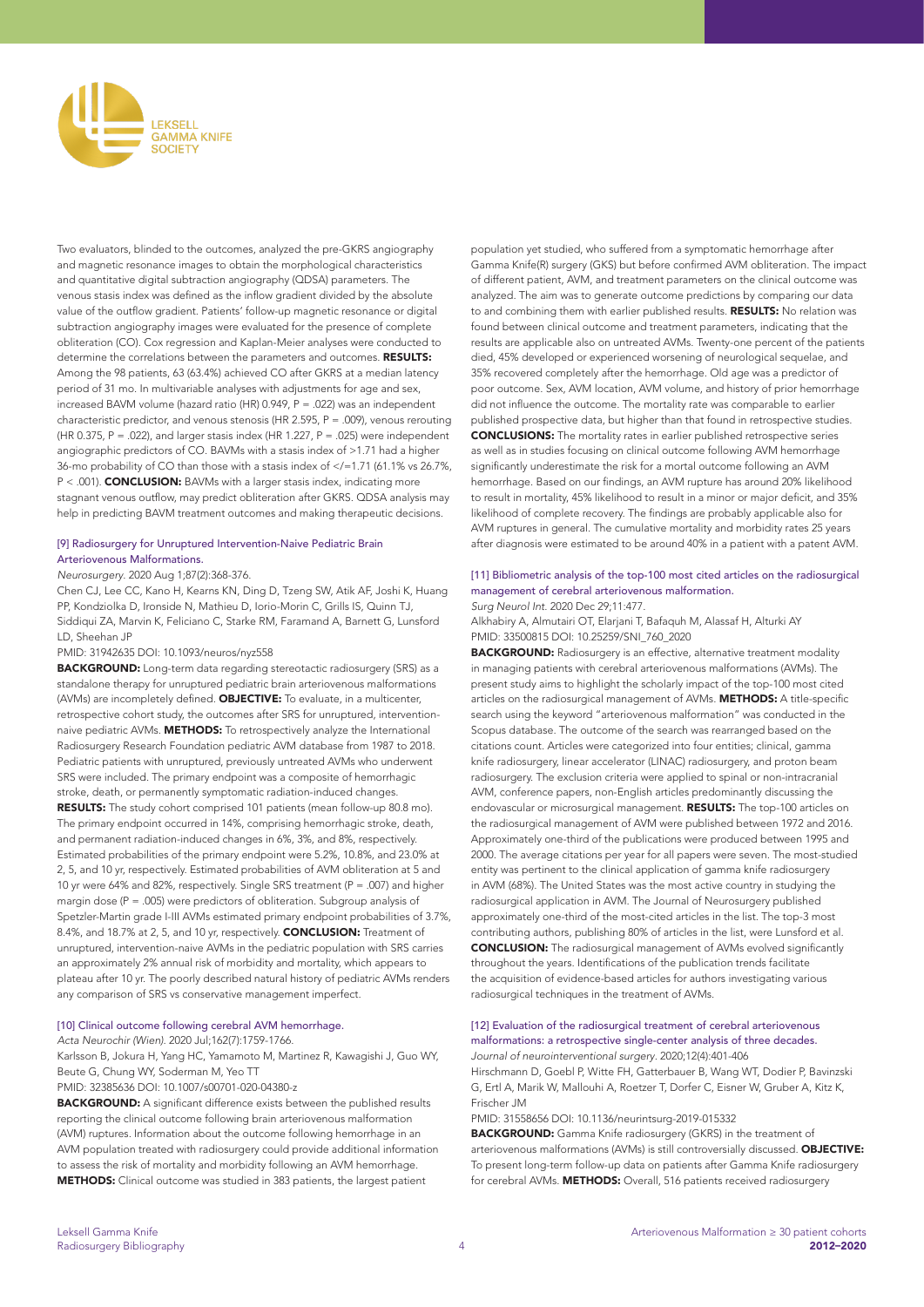

for cerebral AVMs between 1992 and 2018 at our department, of whom 265 received radiosurgery alone and 207 were treated with a combined endovascularradiosurgical approach. Moreover, 45 patients were treated with a volume-staged approach. Two eras were analyzed, the pre-modern era between 1992 and 2002 and the modern era thereafter. RESULTS: In GKRS-only treated patients, median time to nidus occlusion was 3.8 years. Spetzler-Ponce (SP) class was a significant predictor for time to obliteration in the whole sample. Median time to obliteration for the combined treatment group was 6.5 years. Patients in the pre-modern era had a significantly higher obliteration rate than those treated in the modern era. Overall, the calculated yearly hemorrhage risk in the observation period after first GKRS was 1.3%. Permanent post-radiosurgical complications occurred in 4.9% of cases but did not differ between the treatment groups or treatment eras. The obliteration rate was significantly lower and the hemorrhage rate was higher in volume-staged treated patients than in conventionally treated patients. **CONCLUSION:** GKRS is an effective treatment option for SP class A and B cerebral AVMs. After combined endovascular-radiosurgical treatment, the outcome of selected SP class C AVMs aligns with that of SP class B lesions. Both the combined therapy and radiosurgery alone constitute sound methods for treatment of cerebral AVMs.

#### [13] Stereotactic radiosurgery for pediatric brain arteriovenous malformations: long-term outcomes.

#### *Journal of neurosurgery. Pediatrics*. 2020;:1-9

Chen CJ, Lee CC, Kano H, Kearns KN, Ding D, Tzeng SW, Atik A, Joshi K, Barnett GH, Huang PP, Kondziolka D, Mathieu D, Iorio-Morin C, Grills IS, Quinn TJ, Siddiqui ZA, Marvin K, Feliciano C, Faramand A, Lunsford LD, Sheehan JP PMID: 32032957 DOI: 10.3171/2019.12.PEDS19595

OBJECTIVE: Contrary to the better described obliteration- and hemorrhagerelated data after stereotactic radiosurgery (SRS) of brain arteriovenous malformations (AVMs) in pediatric patients, estimates of the rarer complications, including cyst and tumor formation, are limited in the literature. The aim of the present study was to assess the long-term outcomes and risks of SRS for AVMs in pediatric patients (age  $<$  18 years). **METHODS:** The authors retrospectively analyzed the International Radiosurgery Research Foundation pediatric AVM database for the years 1987 to 2018. AVM obliteration, post-SRS hemorrhage, cyst formation, and tumor formation were assessed. Cumulative probabilities, adjusted for the competing risk of death, were calculated. RESULTS: The study cohort comprised 539 pediatric AVM patients (mean follow-up 85.8 months). AVM obliteration was observed in 64.3% of patients, with cumulative probabilities of 63.6% (95% CI 58.8%-68.0%), 77.1% (95% CI 72.1%-81.3%), and 88.1% (95% CI 82.5%-92.0%) over 5, 10, and 15 years, respectively. Post-SRS hemorrhage was observed in 8.4% of patients, with cumulative probabilities of 4.9% (95% CI 3.1%-7.2%), 9.7% (95% CI 6.4%-13.7%), and 14.5% (95% CI 9.5%-20.5%) over 5, 10, and 15 years, respectively. Cyst formation was observed in 2.1% of patients, with cumulative probabilities of 5.5% (95% CI 2.3%-10.7%) and 6.9% (95% CI 3.1%-12.9%) over 10 and 15 years, respectively. Meningiomas were observed in 2 patients (0.4%) at 10 and 12 years after SRS, with a cumulative probability of 3.1% (95% CI 0.6%-9.7%) over 15 years. CONCLUSIONS: AVM obliteration can be expected after SRS in the majority of the pediatric population, with a relatively low risk of hemorrhage during the latency period. Cyst and benign tumor formation after SRS can be observed in 7% and 3% of patients over 15 years, respectively. Longitudinal surveillance for delayed neoplasia is prudent despite its low incidence.

[14] More II It than Meets the Eye: Outcomes After Single-Fraction Stereotactic Radiosurgery in a Case Series of Low-Grade Arteriovenous Malformations. *Operative neurosurgery (Hagerstown, Md.)*. 2020;18(2):136-144

Graffeo CS, Link MJ, Stafford SL, Garces YI, Foote RL, Pollock BE PMID: 31250901 DOI: 10.1093/ons/opz153 BACKGROUND: Surgical resection is typically cited as the optimal treatment

of patients with Spetzler-Martin Grade I-II arteriovenous malformation (AVM).

OBJECTIVE: To report our experience with single-fraction stereotactic radiosurgery (SRS) for Spetzler-Martin Grade I-II AVM. METHODS: A prospectively maintained registry was reviewed for patients with nonsyndromic Spetzler-Martin Grade I-II AVM having SRS from 1990 to 2011. Patients with <24 mo of follow-up or prior radiotherapy/SRS were excluded, resulting in a study population of 173 patients. Actuarial analysis was performed using the Kaplan-Meier method, and Cox proportional hazards modeling was performed with excellent outcomes (obliteration without new deficits) as the dependent variable. RESULTS: Median post-SRS follow-up was 68 mo (range, 24-275). AVM obliteration was achieved in 132 (76%) after initial SRS. Eleven additional patients achieved obliteration after repeat SRS for an overall obliteration rate of 83%. The rate of obliteration was 60% at 4 yr and 78% at 8 yr. Post-SRS hemorrhage occurred in 7 patients (4%), resulting in 3 minor deficits (2%) and 1 death (<1%). Radiation-induced complications occurred in 5 patients (3%), resulting in minor deficits only. One hundred and thirty-seven patients (79%) had excellent outcomes at last follow-up. CONCLUSION: SRS is a safe and effective treatment for patients with Spetzler-Martin Grade I-II AVM. Selection bias is likely a contributing factor to explain the superior outcomes generally noted in reported series of microsurgery for patients with low grade AVM

#### [15] Curative treatment for low-grade arteriovenous malformations.

*Journal of neurointerventional surgery*. 2020;12(1):48-54 Wang A, Mandigo GK, Feldstein NA, Sisti MB, Connolly ES, Solomon RA, Lavine SD, Meyers PM

PMID: 31300533 DOI: 10.1136/neurintsurg-2019-015115

BACKGROUND: Spetzler-Martin (SM) grade I-II (low-grade) arteriovenous malformations (AVMs) are often considered safe for microsurgery or radiosurgery. The adjunctive use of preoperative embolization to reduce surgical risk in these AVMs remains controversial. **OBJECTIVE:** To assess the safety of combined treatment of grade I-II AVMs with preoperative embolization followed by surgical resection or radiosurgery, and determine the long-term functional outcomes. METHODS: With institutional review board approval, a retrospective analysis was carried out on patients with ruptured and unruptured SM I-II AVMs between 2002 and 2017. Details of the endovascular procedures, including number of arteries supplying the AVM, number of branches embolized, embolic agent(s) used, and complications were studied. Baseline clinical and imaging characteristics were compared. Functional status using the modified Rankin Scale (mRS) before and after endovascular and microsurgical treatments was compared. RESULTS: 258 SM I-II AVMs (36% SM I, 64% SM II) were identified in patients with a mean age of 38 +/- 17 years. 48% presented with hemorrhage, 21% with seizure, 16% with headache, 10% with no symptoms, and 5% with clinical deficits. 90 patients (68%) in the unruptured group and 74 patients (59%) in the ruptured group underwent presurgical embolization (p = 0.0013). The mean number of arteries supplying the AVM was 1.44 and 1.41 in the unruptured and ruptured groups, respectively  $(p = 0.75)$ . The mean number of arteries embolized was 2.51 in the unruptured group and 1.82 in the ruptured group ( $p = 0.003$ ). n-Butyl cyanoacrylate and Onyx were the two most commonly used embolic agents. Four complications were seen in four patients (4/164 patients embolized): two peri-/postprocedural hemorrhage, one dissection, and one infarct. All patients undergoing surgery had a complete cure on postoperative angiography. Patients were followed up for a mean of 55 months. Good long-term outcomes (mRS score </= 2) were seen in 92.5% of patients with unruptured AVMs and 88.0% of those with ruptured AVMs. Permanent neurological morbidity occurred in 1.2%. CONCLUSIONS: Curative treatment of SM I-II AVMs can be performed using endovascular embolization with microsurgical resection or radiosurgery in selected cases, with very low morbidity and high cure rates. Compared with other published series, these outcomes suggest that preoperative embolization is a safe and effective adjunct to definitive surgical treatment. Long-term follow-up showed that patients with low-grade AVMs undergoing surgical resection or radiosurgery have good functional outcomes.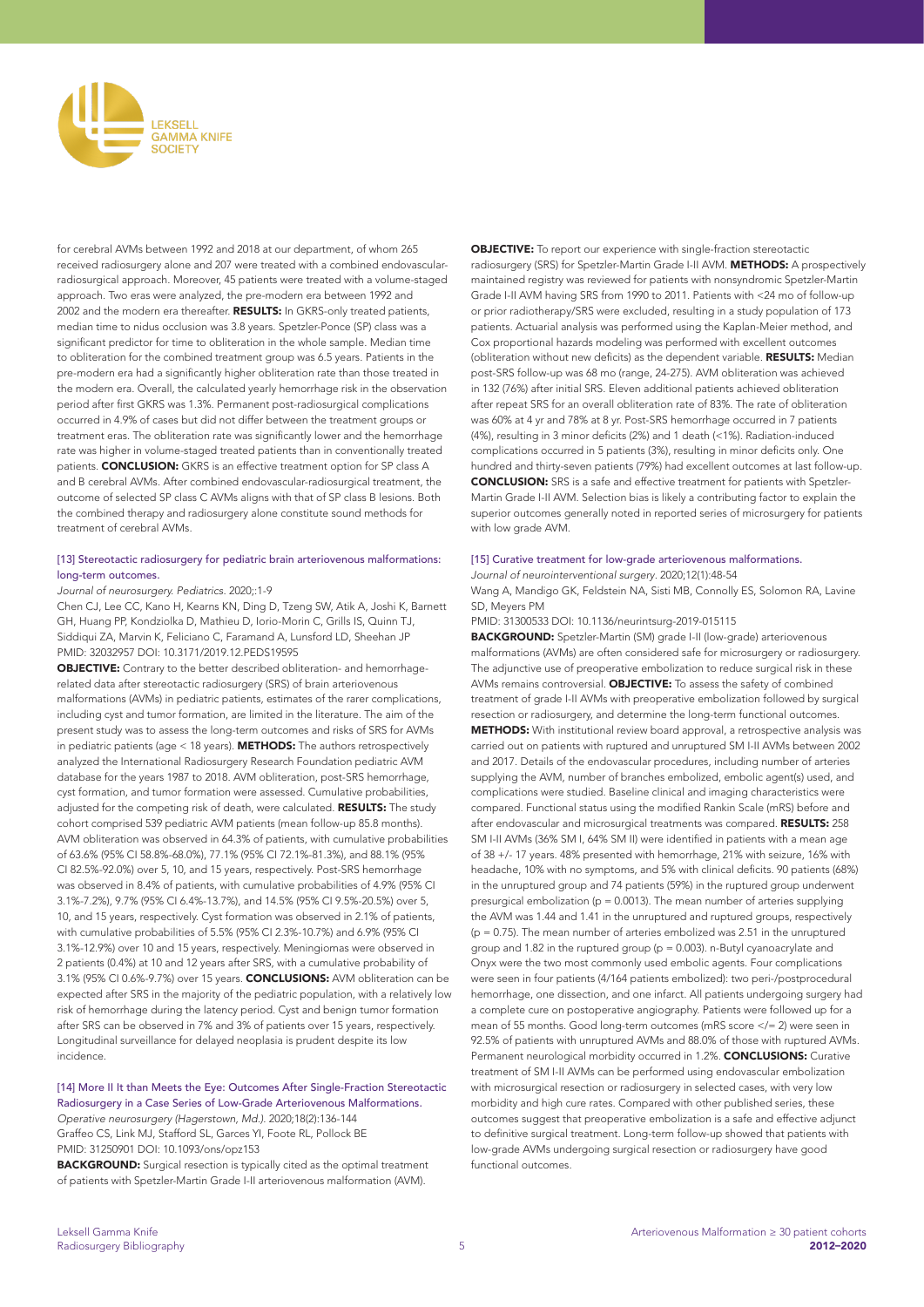

# 2019

[16] Re-Evaluation of the Size Limitation in Single-Session Stereotactic Radiosurgery for Brain Arteriovenous Malformations: Detailed Analyses on the Outcomes with Focusing on Radiosurgical Doses.

*Neurosurgery*. 2019;86(5):685-696

Hasegawa H, Hanakita S, Shin M, Sugiyama T, Kawashima M, Takahashi W, Ishikawa O, Nakatomi H, Saito N

PMID: 31322166 DOI: 10.1093/neuros/nyz280

BACKGROUND: Single-session stereotactic radiosurgery (SRS) for large arteriovenous malformations (AVMs) >/=10 mL remains controversial, which is considered as the current size limitation. OBJECTIVE: To reconsider the size limitation of SRS for AVMs by profoundly analyzing dose-volume relationship. METHODS: Data on 610 consecutive patients with AVM treated with SRS using regular (18-22 Gy) or low (<18 Gy) prescription doses were retrospectively analyzed. AVMs were classified into 4 groups: small (<5 mL), medium (>/=5 and <10 mL), medium-large (>/=10 and <15 mL), and large (>/=15 mL). The maximum volumes were 22.5 mL (regular-dose group) and 23.5 mL (low-dose group). RESULTS: When treated with regular doses, the cumulative 6-yr obliteration rates for each of the 4 AVM groups were 86%, 80%, 87%, and 79%, respectively; the cumulative 10-yr significant neurological event (SNE) rates were 2.6%, 3.9%, 6.8%, and 5.3%, respectively. Regarding large AVMs, regular-dose SRS resulted in marginally better obliteration rate (6-yr cumulative rate, 79% vs 48%, P = .111) and significantly lower SNE (5-yr cumulative rate, 5% vs 31%, P = .038) and post-SRS hemorrhage rate (8-yr cumulative rate, 0% vs 54%, P = .002) compared to low-dose SRS. Multivariate analyses revealed that regular-dose SRS significantly contributed to increase in the obliteration rate and decrease in SNEs and hemorrhage. **CONCLUSION:** The outcomes for large AVMs were generally favorable when treated with ablative doses. Single-session SRS could be acceptable for AVMs up to approximately 20 mL if treated with ablative doses.

#### [17] Dose response and architecture in volume staged radiosurgery for large arteriovenous malformations: A multi-institutional study.

*Radiotherapy and oncology : journal of the European Society for Therapeutic Radiology and Oncology*. 2019;144:180-188

Seymour ZA, Chan JW, Sneed PK, Kano H, Lehocky CA, Jacobs RC, Ye H, Chytka T, Liscak R, Lee CC, Yang HC, Ding D, Sheehan J, Feliciano CE, Rodriguez-Mercado R, Chiang VL, Hess JA, Sommaruga S, McShane B, Lee J, Vasas LT, Kaufmann AM, Grills I, McDermott MW

PMID: 31835173 DOI: 10.1016/j.radonc.2019.09.019

BACKGROUND: Optimal treatment paradigm for large arteriovenous malformations (AVMs) is controversial. Volume-staged stereotactic radiosurgery (VS-SRS) provides an effective option for these high-risk lesions, but optimizing treatment for these recalcitrant and rare lesions has proven difficult. METHODS: This is a multi-centered retrospective review of patients treated with a planned prospective volume staging approach to stereotactically treat the entire nidus of an AVM with volume stages separated by intervals of 3-6months. A total of 9 radiosurgical centers treated 257 patients with VS-SRS between 1991 and 2016. We evaluated near complete response (nCR), obliteration, cure, and overall survival. RESULTS: With a median age of 33years old at the time of first SRS volume stage, patients received 2-4 total volume stages and a median follow up of 5.7years after VS-SRS. The median total AVM nidus volume was 23.25cc (range: 7.7-94.4cc) with a median margin dose per stage of 17Gy (range: 12-20Gy). Total AVM volume, margin dose per stage, compact nidus, lack of prior embolization, and lack of thalamic location involvement were all associated with improved outcomes. Dose>/=17.5Gy was strongly associated with improved rates of nCR, obliteration, and cure. With dose>/=17.5Gy, 5- and 10-year cure rates were 33.7% and 76.8% in evaluable patients compared to 23.7% and 34.7% of patients with 17Gy and 6.4% and 20.6% with <17Gy per volume-stage (p=0.004). Obliteration rates in diffuse nidus architecture with <17Gy were particularly poor with none achieving obliteration compared to 32.3% with doses>/=17Gy at 5years (p=0.007). Comparatively, lesions with a compact nidus architecture exhibited obliteration rates at 5years were 10.7% vs 9.3% vs 26.6% for dose >17Gy vs 17Gy vs >/=17.5Gy. CONCLUSION: VS-SRS is an option for upfront treatment of large AVMs. Higher dose was associated with improved rates of nCR, obliteration, and cure suggesting that larger volumetric responses may facilitate salvage therapy and optimize the chance for cure.

#### [18] Short Term Effectiveness of Gamma Knife Radiosurgery in the Management of Brain Arteriovenous Malformation.

*Open access Macedonian journal of medical sciences*. 2019;7(19):3221-3224 Arkawazi BMF, Faraj MK, Al-Attar Z, Hussien HAA PMID: 31949520 DOI: 10.3889/oamjms.2019.802

AIM: To evaluate the short-term effectiveness of Gamma knife radiosurgery as a modality of treatment of brain arteriovenous malformation. **METHODS:** Sixty-three patients with arteriovenous brain malformations underwent Gamma knife radiosurgery included in this prospective study between April 2017 and September 2018 with clinical and radiological with MRI follow up was done at three months and six months post-Gamma knife radiosurgery. By the end of the 12th-month post-Gamma knife radiosurgery, the patients were re-evaluated using digital subtraction angiography co-registered with M.R.I. During the 12 months follow up, CT scan or MRI was done at any time if any one of the patients' condition deteriorated or developed signs and symptoms of complications. The mean volume of the arteriovenous malformations treated was 26.0 +/- 5 cm(3) (range 12.5-39.5 cm(3)) in The Neurosciences Hospital, Baghdad/Iraq. RESULTS: By the end of the 12th month of follow up, the overall obliteration of the arteriovenous malformations was seen in six patients only (9.5%), while shrinkage was noticed in 57 patients (90.5%). Improvement or clinical stability was found in 24 out of 39 patients (61.5%) presented with epilepsy as a chief complaint before Gamma knife radiosurgery and 21 out of 24 patients (87.0%) complained of a headache before Gamma knife radiosurgery. Post-Gamma knife radiosurgery bleeding was found in only three patients (5.0%). **CONCLUSION:** Even with the short term follow up, Gamma knife radiosurgery has an excellent clinical outcome in most patients with arteriovenous brain malformations. The clinical symptoms like headache and seizure were either diminished or controlled with the same medical treatment dose before Gamma knife radiosurgery. Long term clinical and radiological follow up is recommended.

# [19] Stereotactic Radiosurgery for Unruptured Versus Ruptured Pediatric Brain Arteriovenous Malformations.

*Stroke*. 2019;50(10):2745-2751

Chen CJ, Lee CC, Ding D, Tzeng SW, Kearns KN, Kano H, Atik A, Ironside N, Joshi K, Huang PP, Kondziolka D, Mathieu D, Iorio-Morin C, Grills IS, Quinn TJ, Siddiqui Z, Marvin K, Feliciano C, Faramand A, Starke RM, Barnett G, Lunsford LD, Sheehan JP

PMID: 31387513 DOI: 10.1161/STROKEAHA.119.026211

BACKGROUND AND PURPOSE: The effects of prior hemorrhage on stereotactic radiosurgery (SRS) outcomes for pediatric arteriovenous malformations (AVMs) are not well defined. The aim of this multicenter, retrospective cohort study is to compare the SRS outcomes for unruptured versus ruptured pediatric AVMs. METHODS: The International Radiosurgery Research Foundation pediatric AVM database from 1987 to 2018 was reviewed retrospectively. Favorable outcome was defined as AVM obliteration, no post-SRS hemorrhage, and no permanently symptomatic radiation-induced changes. Associations between prior hemorrhage and outcomes were adjusted for baseline differences, inverse probability weights, and competing risks. RESULTS: The study cohort comprised 153 unruptured and 386 ruptured AVMs. Favorable outcome was achieved in 48.4% and 60.4% of unruptured and ruptured AVMs, respectively (adjusted odds ratio, 1.353; P=0.190). Cumulative AVM obliteration probabilities were 51.2%, 59.4%, 64.2%, and 70.0% for unruptured and 61.0%, 69.3%, 74.0%, and 79.3% for ruptured AVMs at 4, 6, 8, and 10 years, respectively (subhazard ratio, 1.311; P=0.020). Cumulative post-SRS hemorrhage probabilities were 4.5%, 5.6%, 5.6%, and 9.8% for unruptured and 4.7%, 6.1%, 6.1%, and 10.6% for ruptured AVMs at 4, 6, 8, and 10 years, respectively (subhazard ratio, 1.086; P=0.825). Probabilities of AVM obliteration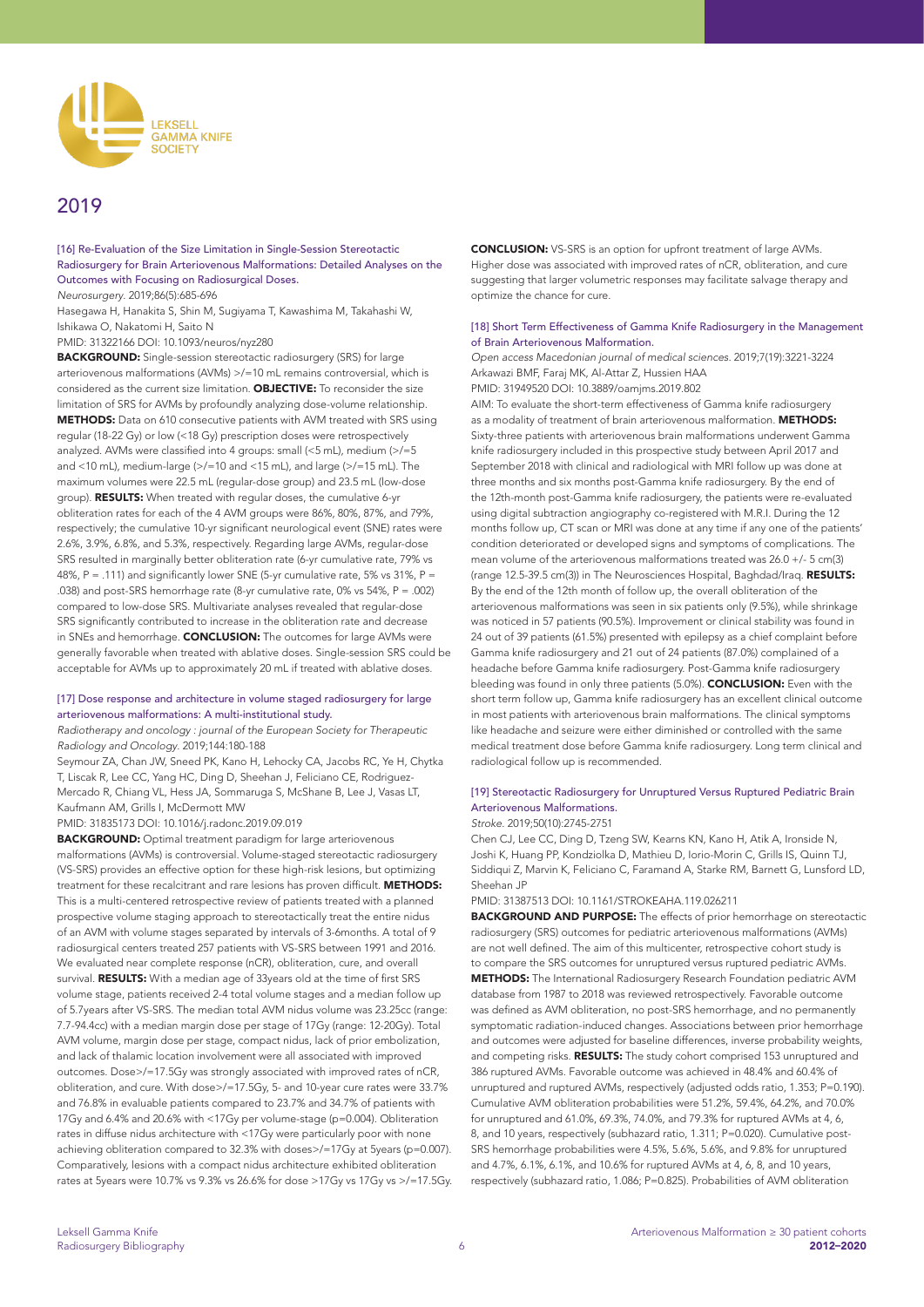

(adjusted subhazard ratio, 0.968; P=0.850) and post-SRS hemorrhage (adjusted subhazard ratio, 1.663; P=0.251) were comparable between the 2 cohorts after inverse probability weight adjustments. Symptomatic (15.8% versus 8.1%; adjusted odds ratio, 0.400; P=0.008) and permanent (9.2% versus 5.0%; adjusted odds ratio, 0.441; P=0.045) radiation-induced change were more common in unruptured AVMs. CONCLUSIONS: The overall outcomes after SRS for unruptured versus ruptured pediatric AVMs are comparable. However, symptomatic and permanent radiation-induced change occur more frequently in pediatric patients with unruptured AVMs.

#### [20] Gamma Knife Radiosurgery for ARUBA-Eligible Patients with Unruptured Brain Arteriovenous Malformations.

*Journal of Korean medical science*. 2019;34(36):e232 Kim BS, Yeon JY, Kim JS, Hong SC, Shin HJ, Lee JI PMID: 31538418 DOI: 10.3346/jkms.2019.34.e232

BACKGROUND: A randomized trial of unruptured brain arteriovenous malformations (ARUBA) reported superior outcomes in conservative management compared to interventional treatment. There were numerous limitations to the study. This study aimed to investigate the efficacy of gamma knife radiosurgery (GKS) for patients with brain arteriovenous malformations (AVMs) by comparing its outcomes to those of the ARUBA study. METHODS: We retrospectively reviewed ARUBA-eligible patients treated with GKS from June 2002 to September 2017 and compared against those in the ARUBA study. AVM obliteration and hemorrhage rates, and clinical outcomes following GKS were also evaluated. **RESULTS:** The ARUBA-eligible cohort comprised 264 patients. The Spetzler-Martin grade was Grade I to II in 52.7% and III to IV in 47.3% of the patients. The mean AVM nidus volume, marginal dose, and follow-up period were 4.8 cm(3), 20.8 Gy, and 55.5 months, respectively. AVM obliteration was achieved in 62.1%. The annual hemorrhage rate after GKS was 3.4%. A stroke or death occurred in 14.0%. The overall stroke or death rate of the ARUBA-eligible cohort was significantly lower than that of the interventional arm of the ARUBA study (P < 0.001) and did not significantly differ from that of the medical arm in the ARUBA study (P = 0.601). **CONCLUSION:** GKS was shown to achieve a favorable outcome with low procedure-related morbidity in majority of the ARUBA-eligible patients. The outcome after GKS in our patients was not inferior to that of medical care alone in the ARUBA study. It is suggested that GKS is rather superior to medical care considering the short follow-up duration of the ARUBA study.

#### [21] The impact of preradiosurgery embolization on intracranial arteriovenous malformations: a matched cohort analysis based on de novo lesion volume. *Journal of neurosurgery*. 2019;:1-12

Hung YC, Mohammed N, Eluvathingal Muttikkal TJ, Kearns KN, Li CE, Narayan A, Schlesinger D, Xu Z, Sheehan JP

PMID: 31470409 DOI: 10.3171/2019.5.JNS19722

OBJECTIVE: The benefits and risks of pre-stereotactic radiosurgery (SRS) embolization have been reported in different studies. The goal of this study was to compare the long-term outcome of arteriovenous malformations (AVMs) treated with and without pre-SRS embolization. METHODS: A database including 1159 patients with AVMs who underwent SRS was reviewed. The embolized group was selected by including AVMs with pre-SRS embolization, maximal diameter > 30 mm, and estimated volume > 8 ml. The nonembolized group was defined as AVMs treated by SRS alone with matched de novo nidus volume. Outcomes including incidences of favorable clinical outcome (obliteration without hemorrhage, cyst formation, worsening, or new seizures), obliteration, adverse effects, and angioarchitectural complexity were evaluated. RESULTS: The study cohort comprised 17 patients in the embolized group (median AVM volume 17.0 ml) and 35 patients in the nonembolized group (median AVM volume 13.1 ml). The rates of obliteration (embolized cohort: 33%, 44%, and 56%; nonembolized cohort: 32%, 47%, and 47% at 4, 6, and 10 years, respectively) and favorable outcome were comparable between the 2 groups. However, the embolized group had a significantly higher incidence of repeat SRS (41% vs 23%, p = 0.012) and

total procedures (median number of procedures 4 vs 1, p < 0.001), even with a significantly higher margin dose delivered at the first SRS (23 Gy vs 17 Gy, p < 0.001). The median angioarchitectural complexity score was reduced from 7 to 5 after embolization. Collateral flow and neovascularization were more frequently observed in the embolized nonobliterated AVMs. CONCLUSIONS: Both embolization plus SRS and SRS alone were effective therapies for moderately large (8-39 ml) AVMs. Even with a significantly higher prescription dose at the time of initial SRS, the embolized group still required more procedures to reach final obliteration. The presence of collateral flow and neovascularization could be risk factors for a failure to obliterate following treatment.

#### [22] Seizure Presentation in Patients with Brain Arteriovenous Malformations Treated with Stereotactic Radiosurgery: A Multicenter Study. *World neurosurgery*. 2019;126:e634-e640

Chen CJ, Shabo LM, Ding D, Ironside N, Kano H, Mathieu D, Kondziolka D, Feliciano C, Rodriguez-Mercado R, Grills IS, Barnett G, Lunsford LD, Sheehan JP PMID: 30831294 DOI: 10.1016/j.wneu.2019.02.104

**BACKGROUND:** Seizures are the second most common clinical presentation in patients with brain arteriovenous malformations (AVMs) and the most common presentation of unruptured AVMs. The aim of the present multicenter, retrospective cohort study was to identify the predictors of seizure presentation in patients with AVM who had undergone stereotactic radiosurgery (SRS).

METHODS: We performed a retrospective review of patients with AVM who had been treated with SRS at 8 participating International Radiosurgery Research Foundation sites. The patient and AVM characteristics were compared between those with and without seizure presentation in univariable and multivariable models. A subgroup analysis of patients with cortical AVMs was performed. RESULTS: The study cohort included 2333 patients with AVM, including 419 (18%) with and 1914 (82%) without a seizure presentation. Previous AVM resection (odds ratio [OR], 7.65; P = 0.001), a lack of previous AVM hemorrhage (OR, 0.004; P < 0.001), a cortical AVM location (OR, 1559.42; P < 0.001), a lower Spetzler-Martin grade (OR, 0.51; P = 0.007), and a higher Virginia radiosurgery AVM score (OR, 1.46; P = 0.008) were independent predictors of seizure presentation. The rate of seizure presentation in patients with cortical AVMs was 27%. Previous AVM resection (OR, 8.36; P < 0.001), a lack of previous AVM hemorrhage (OR, 0.004; P < 0.001), and temporal AVM location (OR, 4.15; P < 0.001) were independent predictors of seizure presentation for cortical AVMs. CONCLUSION: We identified multiple factors associated with seizure presentation in patients with AVM to undergo SRS. Previous AVM resection, a cortical AVM location, and a lack of previous AVM hemorrhage were the strongest predictors of pre-SRS seizures. The Spetzler-Martin grade and Virginia radiosurgery AVM score might have a role in seizure risk stratification. For cortical AVMs, a temporal lobe location was predictive of seizure presentation.

# [23] Long-Term Outcomes for Pediatric Patients with Brain Arteriovenous Malformations Treated with Gamma Knife Radiosurgery, Part 1: Analysis of Nidus Obliteration Rates and Related Factors.

*World neurosurgery*. 2019;126:e1518-e1525

Hasegawa T, Kato T, Naito T, Tanei T, Torii J, Ishii K, Tsukamoto E PMID: 30922904 DOI: 10.1016/j.wneu.2019.03.176

OBJECTIVE: Little is known about long-term outcomes for pediatric brain arteriovenous malformations (AVMs) treated with Gamma Knife radiosurgery (GKRS). This study investigated annual hemorrhage rates and nidus obliteration rates, and the factors affecting them, in pediatric AVMs treated with GKRS. **METHODS:** We examined 189 pediatric AVM patients (age </=15 years) who underwent GKRS and had at least 12 months of follow-up. The Spetzler-Martin (S-M) grade was I in 29 patients (15%), II in 57 (30%), III in 82 (43%), IV in 16 (9%), and V in 5 (3%). The median treatment volume was 2.2 cm(3), and the median marginal dose was 20 Gy. RESULTS: The mean follow-up period was 136 months. During a cumulative latency period to nidus obliteration of 813 years, 23 hemorrhages occurred, resulting in an annual post-GKRS hemorrhage rate of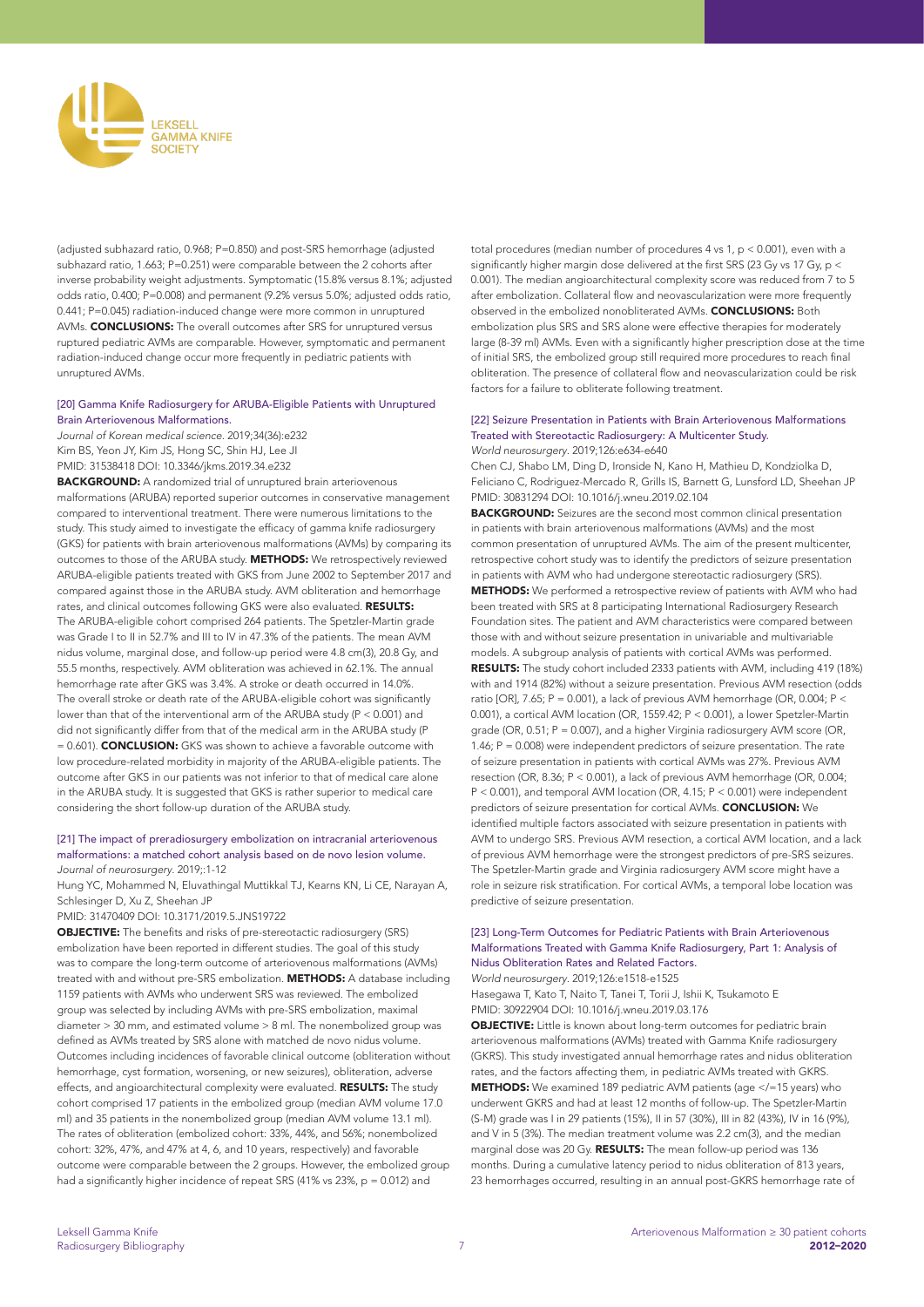

2.8%. The cumulative hemorrhage rates after GKRS were 3.3%, 8.5%, and 11.9% at 3, 5, and 10 years, respectively. Higher S-M grade was significantly associated with intracranial hemorrhages during the latency period (P < 0.001). The actuarial nidus obliteration rates with repeated GKRS were 64% and 81% at 5 and 10 years, respectively. Absence of pre-GKRS embolization (P = 0.023) and higher marginal dose ( $P = 0.029$ ) were significant factors predicting nidus obliteration. CONCLUSIONS: GKRS is a reasonable treatment option in pediatric AVMs to prevent future hemorrhages. Because higher S-M grade AVMs are more likely to hemorrhage during the latency period, a combined therapy with endovascular embolization should be considered to prevent AVM rupture.

#### [24] Long-Term Outcomes for Pediatric Patients with Brain Arteriovenous Malformations Treated with Gamma Knife Radiosurgery, Part 2: The Incidence of Cyst Formation, Encapsulated Hematoma, and Radiation-Induced Tumor. *World neurosurgery*. 2019;126:e1526-e1536

Hasegawa T, Kato T, Naito T, Tanei T, Torii J, Ishii K, Tsukamoto E, Hatanaka KC, Sugiyama T

PMID: 30922905 DOI: 10.1016/j.wneu.2019.03.177

OBJECTIVE: Long-term data about the incidence of late adverse radiation effects (AREs) in pediatric brain arteriovenous malformations (AVMs) treated with Gamma Knife radiosurgery (GKRS) are lacking. This study addresses the incidence of late AREs, including cyst formation (CF), chronic encapsulated hematoma (CEH), and radiation-induced tumor, in pediatric patients with AVM treated with GKRS. METHODS: This is a single-institutional study involving pediatric patients with AVM who underwent GKRS between 1991 and 2014. Among 201 pediatric patients with AVM (age </=15 years), 189 who had at least 12 months of follow-up were assessed in this study. The median treatment volume was 2.2 cm(3), and the median marginal dose was 20 Gy. RESULTS: The mean follow-up period was 136 months. During the follow-up period, symptomatic radiation-induced perilesional edema was found in 5 patients (3%), CFs in 7 patients (4%), CEHs in 7 patients (4%), and radiation-induced tumors in 2 patients (1%). The cumulative incidences of late AREs including CF, CEH, and radiation-induced tumor were 1.2% at 5 years, 5.2% at 8 years, 6.1% at 10 years, 7.2% at 15 years, and 17.0% at 20 years. In the multivariate analysis, treatment volume alone was a significant factor for late AREs (P < 0.001; hazard ratio, 1.111). CONCLUSIONS: GKRS is a reasonable treatment option for pediatric AVMs to prevent future intracranial hemorrhages, particularly in the eloquent regions. However, considerable attention should be paid to late AREs such as CFs, CEHs, and radiation-induced tumors because of longer life expectancy in pediatric patients.

#### [25] Correlation of Appearance of MRI Perinidal T2 Hyperintensity Signal and Eventual Nidus Obliteration Following Photon Radiosurgery of Brain AVMs: Combined Results of LINAC and Gamma Knife Centers.

*Journal of neurological surgery*. Part A, Central European neurosurgery. 2019;80(3):187-197

Abdelaziz O, Shereen A, Inoue T, Hirai H, Shima A

PMID: 30895568 DOI: 10.1055/s-0039-1678710

**BACKGROUND:** A wide variety of radiologic changes occur within and adjacent to the nidus of arteriovenous malformations (AVMs) after stereotactic radiosurgery (SRS). Our objective was to study the magnetic resonance imaging(MRI)-defined changes following photon radiosurgery of AVMs and specifically to correlate the appearance of a perinidal T2 hyperintensity signal with the eventual angiographic obliteration of an AVM nidus in response to SRS treatment. MATERIAL AND METHODS: This retrospective study was conducted on 62 patients with brain AVMs who received photon SRS treatments between 2004 and 2017, using either a technique based on a linear accelerator at the Alexandria LINAC Radiosurgery Center in Egypt (21 patients/AVMs) or a technique based on a gamma unit at the Koto Memorial Gamma Knife Center in Japan (41 patients/AVMs). All patients included in the study had serial clinical and radiologic follow-ups for .<br>>/= 2 vears after SRS treatments. **RESULTS:** In the combined study series of 62 patients/AVMs treated with photon SRS, the follow-up MRIs revealed that

50 AVMs (80.6%) showed nonvisualized nidus and 12 AVMs (19.4%) showed decreased nidus size. Radiation-induced changes, defined as appearance of perinidal T2 hyperintensities in post-SRS MRIs, occurred in 34 patients (54.8%). Of the 35 patients with available follow-up angiographic studies, 30 AVMs (85.7%) demonstrated complete nidus obliteration at a mean of 36 months (range: 8-66 months) after SRS. Of the 30 AVMs with both MRI evidence of a nonvisualized nidus and angiographic verification of complete nidus obliteration, 20 AVMs (66.7%) were associated with prior MRI evidence of the appearance of a perinidal T2 hyperintensity signal at an average of 12 months (range: 6-45 months) after SRS. Of the five AVMs with both MRI evidence of decreased nidus size and angiographic verification of partial nidus obliteration, four AVMs (80%) showed perinidal T2 hyperintensity signal on post-SRS follow-up MRIs. Lower Spetzler-Martin grade (p = 0.013), smaller AVM volume (p = 0.017), and appearance of post-SRS perinidal T2 hyperintensity signal ( $p = 0.007$ ) were the statistically significant independent predictors of AVM obliteration. The appearance of perinidal T2 hyperintensity signal in the post-SRS MRIs had a sensitivity of 66.7%, a specificity of 20%, and an overall accuracy of 60% in predicting the eventual obliteration of the AVM nidus. CONCLUSIONS: The present study may help improve our current understanding of the mechanisms behind the radiation-induced tissue changes following AVM SRS. Because the SRS-induced hemodynamic changes within the AVM nidus initiate the cascade of the subsequent formation of perinidal vasogenic brain edema, the appearance of perinidal high T2 signal in the follow-up MRIs after SRS would be a valuable indicator of the AVM response to SRS. The development of perinidal hyperintensity was the strongest predictive factor of AVM obliteration ( $p = 0.007$ ), with relatively high sensitivity (66.7%) and accuracy (60%) and fairly low specificity (20%), as a prognostic sign of eventual complete angiographic obliteration of the AVM nidus following SRS.

#### [26] Morphologic Change of Flow-Related Aneurysms in Brain Arteriovenous Malformations after Stereotactic Radiosurgery.

*AJNR. American journal of neuroradiology*. 2019;40(4):675-680 Tsuei YS, Luo CB, Fay LY, Yang HC, Guo WY, Wu HM, Chung WY, Teng MMH PMID: 30948381 DOI: 10.3174/ajnr.A6018

BACKGROUND AND PURPOSE: The natural history of flow-related aneurysms after obliteration of brain arteriovenous malformations is poorly understood. The purpose of this study was to evaluate the angioarchitecture and morphologic change in flow-related aneurysms after gamma knife surgery of brain arteriovenous malformations. MATERIALS AND METHODS: During a 12-year period, 823 patients with brain arteriovenous malformations underwent gamma knife surgery at our institution with complete peritherapeutic angiographic evaluation. From this population, a series of 72 patients (8.8%) with 111 flowrelated aneurysms were enrolled (1.5 aneurysms per patient). There were 43 men and 29 women; ages ranged from 18 to 72 years (mean, 43 years). The morphologic change of flow-related aneurysms was longitudinally evaluated before and after obliteration of brain arteriovenous malformations. After gamma knife surgery, angiographic follow-up varied from 26 to 130 months (mean, 58 months). RESULTS: All flow-related aneurysms were small (mean, 4.1 mm; range, 2-9 mm). There were 72 proximal flow-related aneurysms (mean size, 4.3 mm) and 39 distal flow-related aneurysms (mean size, 3.7 mm). Spontaneous thrombosis occurred more frequently in distal flow-related aneurysms than in proximal flowrelated aneurysms (P < .001). Smaller flow-related aneurysms (<5 mm) tended to spontaneously occlude after obliteration of brain arteriovenous malformations (P = .036). Two patients had ruptures of proximal flow-related aneurysms at 27- and 54-month follow-ups, respectively. **CONCLUSIONS:** Spontaneous thrombosis occurred more frequently in distal flow-related aneurysms due to occlusion or normalization of distal feeders. Smaller flow-related aneurysms also tended to spontaneously thrombose after obliteration of brain arteriovenous malformations. The rate of flow-related aneurysm rupture in our series was similar to that of natural intradural aneurysms.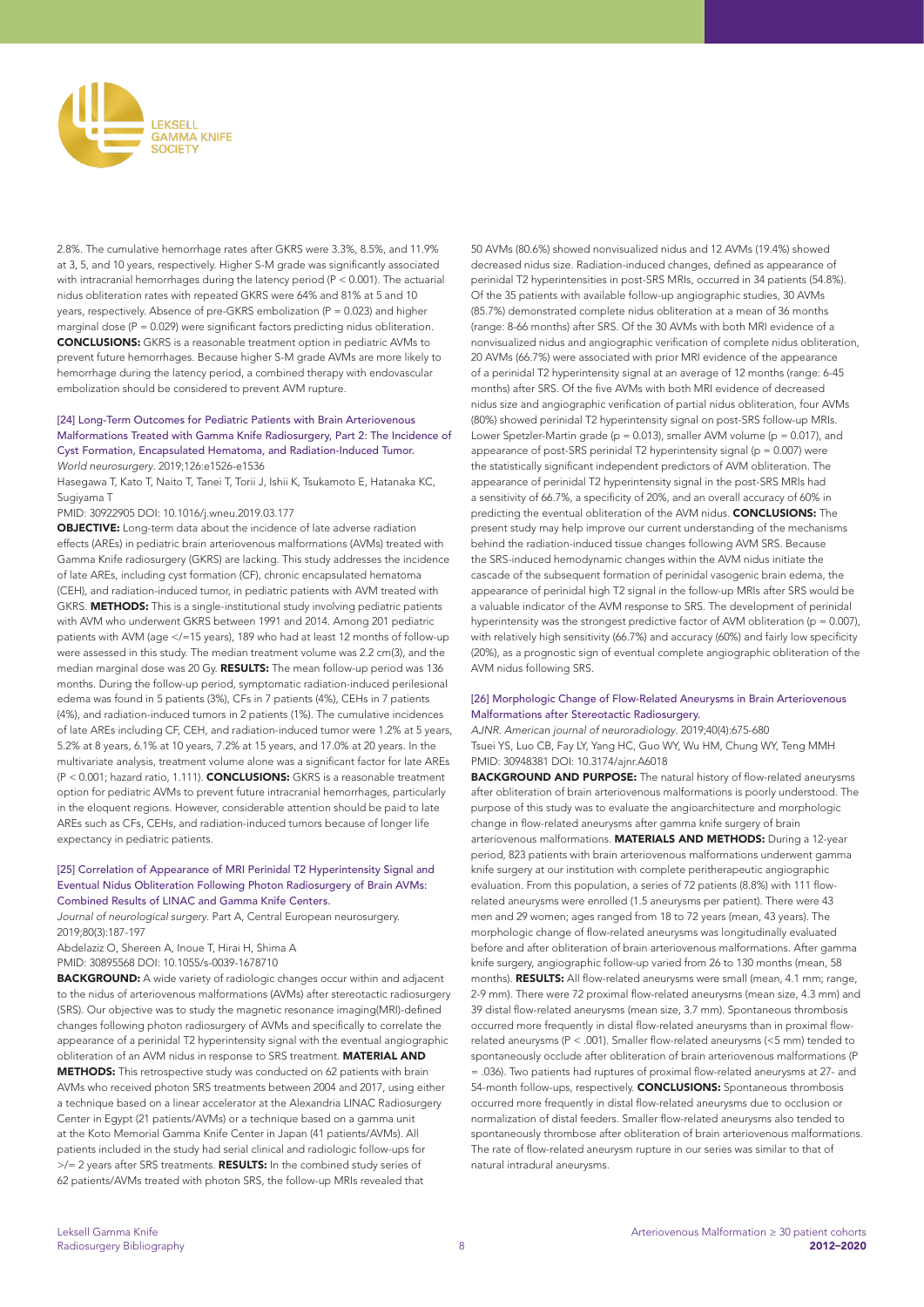

## [27] Microsurgery Versus Stereotactic Radiosurgery for Brain Arteriovenous Malformations: A Matched Cohort Study.

*Neurosurgery*. 2019;84(3):696-708

Chen CJ, Ding D, Wang TR, Buell TJ, Ilyas A, Ironside N, Lee CC, Kalani MY, Park MS, Liu KC, Sheehan JP

PMID: 29762746 DOI: 10.1093/neuros/nyy174

BACKGROUND: Microsurgery (MS) and stereotactic radiosurgery (SRS) remain the preferred interventions for the curative treatment of brain arteriovenous malformations (AVM), but their relative efficacy remains incompletely defined. OBJECTIVE: To compare the outcomes of MS to SRS for AVMs through a retrospective, matched cohort study. METHODS: We evaluated institutional databases of AVM patients who underwent MS and SRS. MS-treated patients were matched, in a 1:1 ratio based on patient and AVM characteristics, to SRS-treated patients. Statistical analyses were performed to compare outcomes data between the 2 cohorts. The primary outcome was defined as AVM obliteration without a new permanent neurological deficit. RESULTS: The matched MS and SRS cohorts were each comprised of 59 patients. Both radiological (85 vs 11 mo; P < .001) and clinical (92 vs 12 mo; P < .001) follow-up were significantly longer for the SRS cohort. The primary outcome was achieved in 69% of each cohort. The MS cohort had a significantly higher obliteration rate (98% vs 72%; P = .001), but also had a significantly higher rate of new permanent deficit (31% vs 10%; P = .011). The posttreatment hemorrhage rate was significantly higher for the SRS cohort (10% for SRS vs 0% for MS; P = .027). In subgroup analyses of ruptured and unruptured AVMs, no significant differences between the primary outcomes were observed. CONCLUSION: For patients with comparable AVMs, MS and SRS afford similar rates of deficit-free obliteration. Nidal obliteration is more frequently achieved with MS, but this intervention also incurs a greater risk of new permanent neurological deficit.

#### [28] Radiosurgical treatment of arteriovenous malformations in a retrospective study group of 33 children: the importance of radiobiological scores.

Child's nervous system : ChNS : official journal of the International Society for *Pediatric Neurosurgery*. 2019;35(2):301-308

Capitanio JF, Panni P, Gallotti AL, Gigliotti CR, Scomazzoni F, Acerno S, Del Vecchio A, Mortini P

PMID: 30474715 DOI: 10.1007/s00381-018-4008-2

PURPOSE: Arteriovenous malformations' (AVMs) obliteration depends on several factors; among the many factors that must be considered to obtain a high rate of obliteration and a low rate of complications, Flickinger-Pollock Score (FPS) seems to have an important role but still have to be validated in the pediatric population while Paddick-Conformity Index (PCI) still has no demonstration of its utility on the outcome and is considered only as a treatment quality marker. METHODS: We retrospectively analyzed 33 consecutive children (2-18 years) with an AVM, treated with stereotactic radiosurgery Gamma Knife (SRS-GK) from 2001 to 2014 in our institution. We assess angiographic (DSA) Obliteration Rate (OR) as well FPS and PCI to draw conclusions. RESULTS: DSA-OR was 60.6% with a rate of hemorrhage of 0%. median target volume (TV) was 3.60 cc (mean 4.32 +/- 3.63; range 0.15-14.2), median PD was 22 Gy (mean 21.4 +/- 2.6; range 16.5-25). Median percentage of coverage was 98% (mean 97 +/- 3; range 84-100). The median modified FPS was 0.78 (mean 0.89 +/- 0.52; range 0.21-2.1) and highly correlate with OR (p = 0.01). The median PCI was 0.65 (mean 0.65 +/- 0.14; range 0.34-0.95) A PCI lower than 0.57 highly correlates with final OR ( $p = 0.02$ ). **CONCLUSION:** SRS-GK was safe and gradually effective in children. A prescription dose-like that used in adult population (i.e. > 18 and between 20 and 25 Gy) is essential to achieve obliteration. A PD of 23 Gy and 22 Gy did impact OR, respectively (p = 0.02) and ( $p = 0.05$ ). FPS and PCI are valuable scores that seem to correlate with the OR also in the pediatric population although further prospective studies are needed to confirm these observations.

# 2018

#### [29] Seizure control after radiosurgery for cerebral arteriovenous malformations: a 25-year experience.

*Journal of neurosurgery*. 2018;131(6):1763-1772 Niranjan A, Kashkoush A, Kano H, Monaco EA, Flickinger JC, Lunsford LD

PMID: 30554186 DOI: 10.3171/2018.7.JNS18304

OBJECTIVE: Seizures are the second-most common presenting symptom in patients with lobar arteriovenous malformations (AVMs). However, few studies have assessed the long-term effect of stereotactic radiosurgery (SRS) on seizure control. The authors of this study assess the outcome of SRS for these patients to identify prognostic factors associated with seizure control. **METHODS:** Patients with AVM who presented with a history of seizure and underwent SRS at the authors' institution between 1987 and 2012 were retrospectively assessed. The total cohort included 155 patients with a mean follow-up of 86 months (range 6-295 months). Primary outcomes assessed were seizure frequency, antiepileptic drug regimen, and seizure freedom for 6 months prior to last follow-up. RESULTS: Seizure-free status was achieved in 108 patients (70%), with an additional 23 patients (15%) reporting improved seizure frequency as compared to their pre-SRS status. The median time to seizure-free status was estimated to be 12 months (95% CI 0-27 months) as evaluated via Kaplan-Meier survival analysis. The mean seizure frequency prior to SRS was 14.2 (95% CI 5.4-23.1) episodes per year. Although not all patients tried, the proportion of patients successfully weaned off all antiepileptic drugs was 18% (28/155 patients). On multivariate logistic regression, focal impaired awareness seizure type (also known as complex partial seizures) and superficial venous drainage were significantly associated with a decreased odds ratio for seizure-free status at last follow-up (OR 0.37 [95% CI 0.15-0.92] for focal impaired awareness seizures; OR 0.36 [95% CI 0.16-0.81] for superficial venous drainage). The effects of superficial venous drainage on seizure outcome were nonsignificant when excluding patients with < 2 years of follow-up. AVM obliteration did not correlate with long-term seizure freedom (p = 0.202, chi-square test). **CONCLUSIONS:** This study suggests that SRS improves long-term seizure control and increases the likelihood of being medication free, independently of AVM obliteration. Patients with focal impaired awareness seizures were less likely to obtain long-term seizure relief.

#### [30] Effect of Advanced Age on Stereotactic Radiosurgery Outcomes for Brain Arteriovenous Malformations: A Multicenter Matched Cohort Study. *World neurosurgery*. 2018;119:e429-e440

Chen CJ, Ding D, Kano H, Mathieu D, Kondziolka D, Feliciano C, Rodriguez-Mercado R, Sheehan DE, Grills IS, Barnett G, Lunsford LD, Sheehan JP PMID: 30071340 DOI: 10.1016/j.wneu.2018.07.178

**BACKGROUND:** The effect of age on adult brain arteriovenous malformation (AVM) outcomes after stereotactic radiosurgery (SRS) remains unclear. The aim of this study is to compare AVM outcomes between elderly (age >/=60 years) and nonelderly adult patients. **METHODS:** We retrospectively reviewed pooled data comprising patients who underwent SRS for AVMs between 1987 and 2014 at 8 centers participating in the International Gamma Knife Research Foundation. Adult (age >/=18 years) patients with >/=12 months follow-up were dichotomized into elderly and nonelderly cohorts, and matched in a 1:1 ratio. Favorable outcome was AVM obliteration without permanent symptomatic radiation-induced changes (RIC) or post-SRS hemorrhage. RESULTS: The study cohort consisted of 1845 patients (188 elderly vs. 1657 nonelderly) who met the inclusion criteria, and subsequent matching resulted in 181 patients in each cohort. In the matched cohorts, rates of obliteration (54.7% vs. 64.6%;  $P = 0.054$ ) favorable outcome (51.4% vs. 61.3%;  $P = 0.056$ ) were no different between the elderly and nonelderly cohorts. The rates of post-SRS hemorrhage (9.9% vs. 5.5%; P = 0.115), RIC (26.5% vs. 30.9%; P = 0.353), symptomatic RIC (9.4% vs. 9.4%; P = 1.000), and permanent symptomatic RIC (3.3% vs. 2.2%; P = 0.750) were also not significantly different between the elderly and nonelderly cohorts. Elderly patients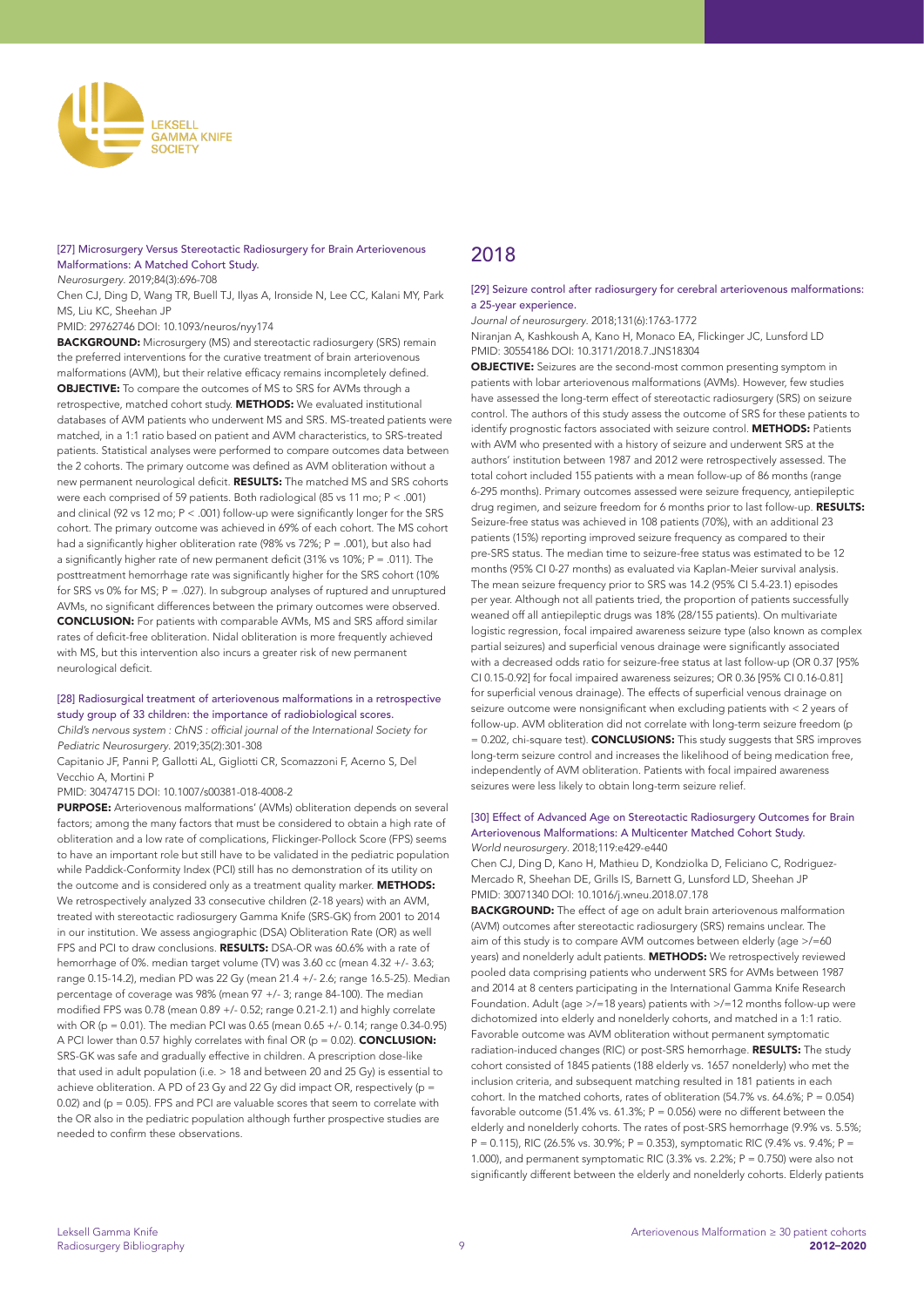

with AVM did have a significantly higher rate of all-cause mortality (27.7% vs. 5.5%; P < 0.001). **CONCLUSIONS:** Advanced age does not seem to significantly affect obliteration or complication rates after SRS for AVMs. Although the decision to recommend intervention for AVMs in the elderly population is multifactorial, SRS may be a viable modality when treatment is deemed appropriate.

#### [31] Delayed cyst formation after stereotactic radiosurgery for brain arteriovenous malformations.

# *Journal of neurosurgery*. 2018;129(4):937-946

Pomeraniec IJ, Ding D, Starke RM, Liu KC, Mrachek EK, Lopes MB, Sheehan JP PMID: 29192860 DOI: 10.3171/2017.6.JNS17559

OBJECTIVE: Stereotactic radiosurgery (SRS) is a commonly employed treatment modality for brain arteriovenous malformations (AVMs). However, due to the low frequency of delayed cyst formation after AVM SRS, as well as the prolonged time interval between treatment and its occurrence, the characteristics of post-SRS cyst formation are not well defined. Therefore, the aims of this retrospective cohort study are to determine the rate of cyst formation after SRS for AVMs, identify predictive factors, and evaluate the clinical sequelae of post-SRS cysts. METHODS: The authors analyzed an SRS database for AVM patients who underwent SRS at the University of Virginia and identified those who developed post-SRS cysts. Statistical analyses were performed to determine predictors of post-SRS cyst formation and the effect of cyst formation on new or worsening seizures after SRS. RESULTS: The study cohort comprised 1159 AVM patients treated with SRS; cyst formation occurred in 17 patients (post-SRS cyst rate of 1.5%). Compared with patients who did not develop post-SRS cysts, those with cyst formation were treated with a greater number of radiosurgical isocenters (mean 3.8 vs 2.8,  $p = 0.047$ ), had a longer follow-up (mean 132 vs 71 months,  $p <$ 0.001), were more likely to develop radiological radiation-induced changes (RIC) (64.7% vs 36.1%, p = 0.021), and had a longer duration of RIC (57 vs 21 months, p  $<$  0.001). A higher number of isocenters (p = 0.014), radiological RIC (p = 0.002), and longer follow-up (p = 0.034) were found to be independent predictors of post-SRS cyst formation in the multivariate analysis. There was a trend toward a significant association between cyst formation and new or worsening seizures in univariate analysis ( $p = 0.054$ ). **CONCLUSIONS:** Patients with greater nidal complexity appear to be more prone to post-SRS cyst formation. The findings of this study emphasize the importance of long-term follow-up for patients who have undergone AVM SRS, even after nidal obliteration is achieved. Post-SRS cysts may be epileptogenic, although seizure outcomes after AVM SRS are multifactorial.

#### [32] Treatment Outcomes of A Randomized Trial of Unruptured Brain Arteriovenous Malformation-Eligible Unruptured Brain Arteriovenous Malformation Patients.

*Neurosurgery*. 2018;83(3):548-555

Lang M, Moore NZ, Rasmussen PA, Bain MD

PMID: 29040773 DOI: 10.1093/neuros/nyx506

**BACKGROUND:** The guideline for treating unruptured brain arteriovenous malformations (ubAVMs) remains controversial. A Randomized Trial of Unruptured Brain Arteriovenous Malformations (ARUBA) reported lower risk of stroke or death with conservative management compared to interventional treatment. There were numerous limitations to the study, including short follow-up period and disproportionate number of patients treated with surgery and embolization. OBJECTIVE: To evaluate whether treatment of ARUBA-eligible patients have acceptable outcomes at our institution. **METHODS:** Retrospective analysis was performed on 673 patients with brain AVMs treated at our institution between 2001 and 2014. One hundred five patients were ARUBA eligible and included in the study. Patients were divided into the microsurgery or Gamma Knife Radiosurgery (GKS; Elekta, Stockholm, Sweden) arm depending on their final treatment. Mean follow-up period was 43 mo (range 4-136 mo). Primary outcome was stroke or death. RESULTS: A total of 8 (7.6%) patients had a stroke or died. The overall risk of stroke or death was 11.4% (5 of 44 patients) for the microsurgery arm and 4.9% (3 of 61 patients) for the GKS arm. The annual rates of stroke or

death were 2.1%, 4.0%, and 1.2% for the entire patient cohort, microsurgery arm, and GKS arm, respectively. AVM obliteration rates at the end of the follow-up period were 95.5% and 47.5% for the microsurgery and GKS arms, respectively. CONCLUSION: We report a lower overall risk of stroke or death in our ARUBAeligible patients following treatment than ARUBA. Our results suggest that microsurgery and GKS may be appropriate treatments for patients with ubAVM.

#### [33] Multimodal management of arteriovenous malformations of the basal ganglia and thalamus: factors affecting obliteration and outcome. *Journal of neurosurgery*. 2018;131(2):410-419

Madhugiri VS, Teo MKC, Westbroek EM, Chang SD, Marks MP, Do HM, Levy RP, Steinberg GK

PMID: 30117771 DOI: 10.3171/2018.2.JNS172511

OBJECTIVE: Arteriovenous malformations (AVMs) of the basal ganglia and thalamus are particularly difficult lesions to treat, accounting for 3%-13% of all AVMs in surgical series and 23%-44% of malformations in radiosurgery series. The goal of this study was to report the results of multimodal management of basal ganglia and thalamic AVMs and investigate the factors that influence radiographic cure and good clinical outcomes. **METHODS:** This study was a retrospective analysis of a prospectively maintained database of all patients treated at the authors' institution. Clinical, radiological, follow-up, and outcome data were analyzed. Univariate and multivariate analyses were conducted to explore the influence of various factors on outcome. RESULTS: The results and data analysis pertaining to 123 patients treated over 32 years are presented. In this cohort, radiographic cure was achieved in 50.9% of the patients. Seventy-five percent of patients had good clinical outcomes (stable or improved performance scores), whereas 25% worsened after treatment. Inclusion of surgery and radiosurgery independently predicted obliteration, whereas nidus diameter and volume predicted clinical outcomes. Nidus volume/diameter and inclusion of surgery predicted the optimal outcome, i.e., good clinical outcomes with lesion obliteration. CONCLUSIONS: Good outcomes are possible with multimodal treatment in these complex patients. Increasing size and, by extension, higher Spetzler-Martin grade are associated with worse outcomes. Inclusion of multiple modalities of treatment as indicated could improve the chances of radiographic cure and good outcomes.

#### [34] Stereotactic Radiosurgery for Pediatric Versus Adult Brain Arteriovenous **Malformations**

# *Stroke*. 2018;49(8):1939-1945

Chen CJ, Ding D, Kano H, Mathieu D, Kondziolka D, Feliciano C, Rodriguez-Mercado R, Grills IS, Barnett G, Lunsford LD, Sheehan JP PMID: 30002149 DOI: 10.1161/STROKEAHA.118.022052

BACKGROUND AND PURPOSE: The aim of this international, multicenter, retrospective matched cohort study is to directly compare the outcomes after stereotactic radiosurgery (SRS) for brain arteriovenous malformations (AVM) in pediatric versus adult patients. METHODS: We performed a retrospective review of patients with AVM who underwent SRS at 8 institutions participating in the International Gamma Knife Research Foundation from 1987 to 2014. Patients were categorized into pediatric (<18 years of age) and adult (>/=18 years of age) cohorts and matched in a 1:1 ratio using propensity scores. Favorable outcome was defined as AVM obliteration, no post-SRS hemorrhage, and no permanently symptomatic radiation-induced changes. RESULTS: From a total of 2191 patients who were eligible for inclusion in the overall study cohort, 315 were selected for each of the matched cohorts. There were no significant differences between matched pediatric versus adult cohorts with respect to the rates of favorable outcome (59% versus 58%; P=0.936), AVM obliteration (62% versus 63%; P=0.934), post-SRS hemorrhage (9% versus 7%; P=0.298), radiological radiation-induced changes (26% versus 26%; P=0.837), symptomatic radiation-induced changes (7% versus 9%; P=0.383), or permanent radiation-induced changes (2% versus 3%; P=0.589). The all-cause mortality rate was significantly lower in the matched pediatric cohort (3% versus 10%; P=0.003). **CONCLUSIONS:** The outcomes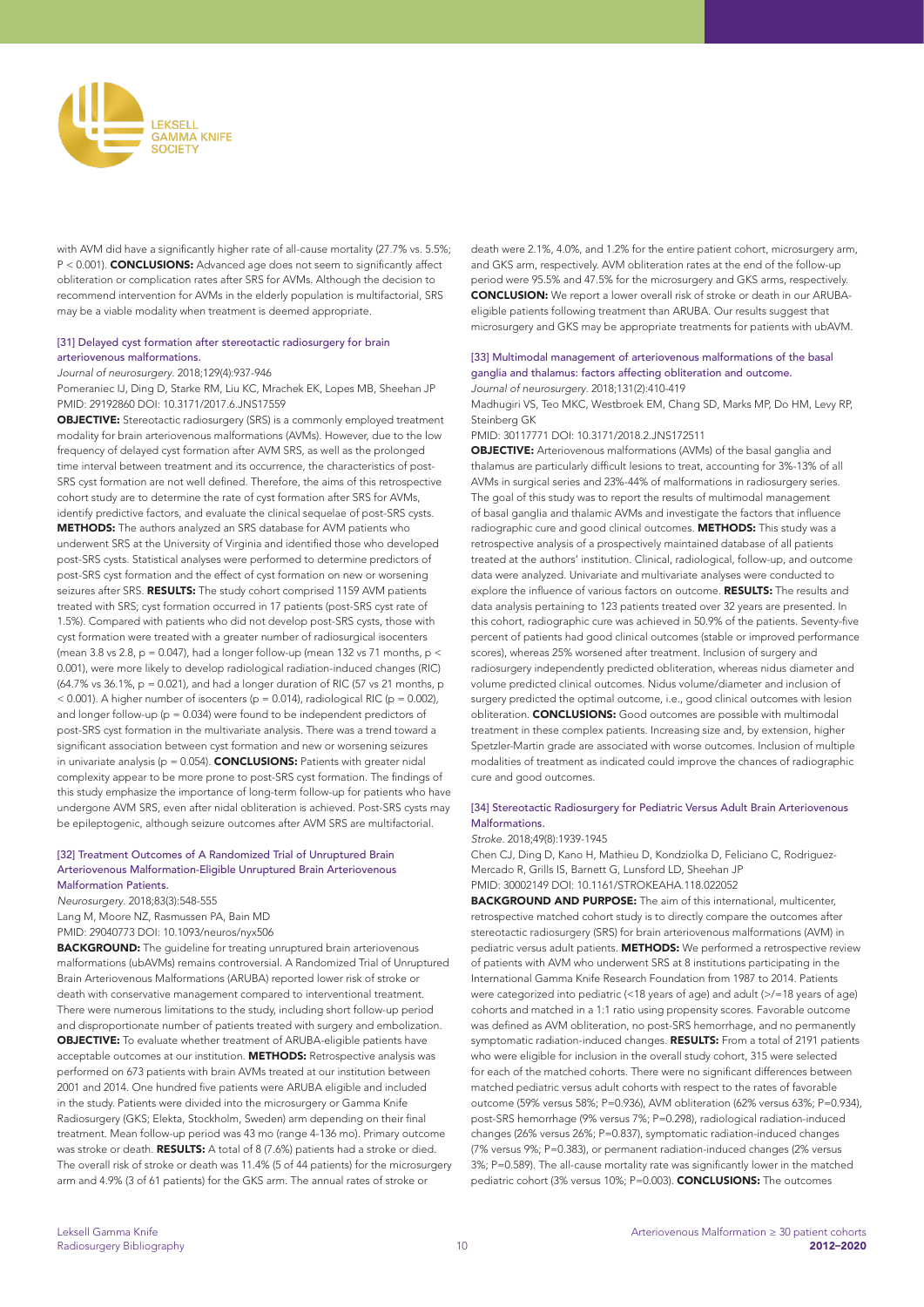

after SRS for comparable AVMs in pediatric versus adult patients were not found to be appreciably different. SRS remains a reasonable treatment option for appropriately selected pediatric patients with AVM, who harbor a high cumulative lifetime hemorrhage risk. Age seems to be a poor predictor of AVM outcomes after SRS.

# [35] Stereotactic radiosurgery for Spetzler-Martin Grade IV and V arteriovenous malformations: an international multicenter study.

#### *Journal of neurosurgery*. 2018;129(2):498-507

Patibandla MR, Ding D, Kano H, Xu Z, Lee JYK, Mathieu D, Whitesell J, Pierce JT, Huang PP, Kondziolka D, Feliciano C, Rodriguez-Mercado R, Almodovar L, Grills IS, Silva D, Abbassy M, Missios S, Barnett GH, Lunsford LD, Sheehan JP PMID: 28885118 DOI: 10.3171/2017.3.JNS162635

OBJECTIVE: Due to the complexity of Spetzler-Martin (SM) Grade IV-V arteriovenous malformations (AVMs), the management of these lesions remains controversial. The aims of this multicenter, retrospective cohort study were to evaluate the outcomes after single-session stereotactic radiosurgery (SRS) for SM Grade IV-V AVMs and determine predictive factors. METHODS: The authors retrospectively pooled data from 233 patients (mean age 33 years) with SM Grade IV (94.4%) or V AVMs (5.6%) treated with single-session SRS at 8 participating centers in the International Gamma Knife Research Foundation. Pre-SRS embolization was performed in 71 AVMs (30.5%). The mean nidus volume, SRS margin dose, and follow-up duration were 9.7 cm(3), 17.3 Gy, and 84.5 months, respectively. Statistical analyses were performed to identify factors associated with post-SRS outcomes. RESULTS: At a mean follow-up interval of 84.5 months, favorable outcome was defined as AVM obliteration, no post-SRS hemorrhage, and no permanently symptomatic radiation-induced changes (RIC) and was achieved in 26.2% of patients. The actuarial obliteration rates at 3, 7, 10, and 12 years were 15%, 34%, 37%, and 42%, respectively. The annual post-SRS hemorrhage rate was 3.0%. Symptomatic and permanent RIC occurred in 10.7% and 4% of the patients, respectively. Only larger AVM diameter ( $p = 0.04$ ) was found to be an independent predictor of unfavorable outcome in the multivariate logistic regression analysis. The rate of favorable outcome was significantly lower for unruptured SM Grade IV-V AVMs compared with ruptured ones ( $p = 0.042$ ). Prior embolization was a negative independent predictor of AVM obliteration (p  $= 0.024$ ) and radiologically evident RIC (p = 0.05) in the respective multivariate analyses. CONCLUSIONS: In this multi-institutional study, single-session SRS had limited efficacy in the management of SM Grade IV-V AVMs. Favorable outcome was only achieved in a minority of unruptured SM Grade IV-V AVMs, which supports less frequent utilization of SRS for the management of these lesions. A volume-staged SRS approach for large AVMs represents an alternative approach for high-grade AVMs, but it requires further investigation.

#### [36] A Comprehensive Study of Symptomatic Late Radiation-Induced Complications After Radiosurgery for Brain Arteriovenous Malformation: Incidence, Risk Factors, and Clinical Outcomes.

*World neurosurgery*. 2018;116:e556-e565

Hasegawa H, Hanakita S, Shin M, Sugiyama T, Kawashima M, Takahashi W, Shojima M, Ishikawa O, Nakatomi H, Saito N

PMID: 29772363 DOI: 10.1016/j.wneu.2018.05.038

**OBJECTIVE:** Stereotactic radiosurgery is widely used to treat brain arteriovenous malformation; however, detailed information on late radiation-induced complications (LRICs) is scarce. The goal of the present study was to characterize the incidence, risk factors, and clinical outcomes of LRICs based on our longterm follow-up data. METHODS: The outcomes of consecutive patients who underwent stereotactic radiosurgery for arteriovenous malformations at our institution in 1990-2010 were analyzed. Cyst formation/encapsulated hematoma (CF/EH) and radiation-induced tumor were defined as LRICs. Cumulative incidence rates were calculated using the Kaplan-Meier method. Risk factors for CF/EH were analyzed using a Cox proportional hazard model. RESULTS: A total of 581 patients with mean and median follow-up periods of 11.8 and 10.1 years,

respectively (range, 2.0-26.7 years), were analyzed. CF/EH was observed in 30 patients (5.2%). The median time to progression was 11.8 years (range, 1.9-23.9 years). Cumulative incidence rates were 0.8%, 2.8%, 7.6%, and 9.7% at 5, 10, 15, and 20 years, respectively. A multivariate analysis showed that lobar location and maximal diameter >/=22 mm were significant risk factors for CF/EH. Overall, the functional outcomes were mild, moderate, and severe/fatal in 26 (87%), 1 (3%), and 3 (10%) patients, respectively. Radiation-induced tumor was confirmed in only 1 patient (0.17%). **CONCLUSIONS:** An increased nidus size and lobar location are risk factors for CF/EH. Although the CF/EH incidence is low, some LRICs develop after long periods. Extended follow-up is warranted, particularly of patients with risk factors.

# [37] How to improve obliteration rates during volume-staged stereotactic radiosurgery for large arteriovenous malformations.

*Journal of neurosurgery*. 2018;:1-8

Kano H, Flickinger JC, Nakamura A, Jacobs RC, Tonetti DA, Lehocky C, Park KJ, Yang HC, Niranjan A, Lunsford LD

PMID: 30028266 DOI: 10.3171/2018.2.JNS172964

OBJECTIVE: The management of large-volume arteriovenous malformations (AVMs) with stereotactic radiosurgery (SRS) remains challenging. The authors retrospectively tested the hypothesis that AVM obliteration rates can be improved by increasing the percentage volume of an AVM that receives a minimal threshold dose of radiation. METHODS: In 1992, the authors prospectively began to stage anatomical components in order to deliver higher single doses to AVMs > 15 cm3 in volume. Since that time 60 patients with large AVMs have undergone volumestaged SRS (VS-SRS). The median interval between the first stage and the second stage was 4.5 months (2.8-13.8 months). The median target volume was 11.6 cm3 (range 4.3-26 cm3) in the first-stage SRS and 10.6 cm3 (range 2.8-33.7 cm3) in the second-stage SRS. The median margin dose was 16 Gy (range 13-18 Gy) for both SRS stages. RESULTS: AVM obliteration after the initial two staged volumetric SRS treatments was confirmed by MRI alone in 4 patients and by angiography in 11 patients at a median follow-up of 82 months (range 0.4-206 months) after VS-SRS. The post-VS-SRS obliteration rates on angiography were 4% at 3 years, 13% at 4 years, 23% at 5 years, and 27% at 10 years. In multivariate analysis, only >/= 20-Gy volume coverage was significantly associated with higher total obliteration rates confirmed by angiography. When the margin dose is >/= 17 Gy and the 20-Gy SRS volume included >/= 63% of the total target volume, the angiographically confirmed obliteration rates increased to 61% at 5 years and 70% at 10 years. CONCLUSIONS: The outcomes of prospective VS-SRS for large AVMs can be improved by prescribing an AVM margin dose of >/= 17 Gy and adding additional isocenters so that >/= 63% of the internal AVM dose receives more than 20 Gy.

# [38] Gamma knife radiosurgery for arteriovenous malformations: general principles and preliminary results in a Swiss cohort.

*Swiss medical weekly*. 2018;148:w14602

Raboud M, Tuleasca C, Maeder P, Schiappacasse L, Marguet M, Daniel RT, Levivier M

PMID: 29611866 DOI: 10.4414/smw.2018.14602

**INTRODUCTION:** Arteriovenous malformations (AVMs) are a type of vascular malformation characterised by an abnormal connection between arteries and veins, bypassing the capillary system. This absence of capillaries generates an elevated pressure (hyperdebit), in both the AVM and the venous drainage, increasing the risk of rupture. Management modalities are: observation, microsurgical clipping, endovascular treatment and radiosurgery. The former can be used alone or in the frame of a multidisciplinary approach. We review our single-institution experience with gamma knife radiosurgery (GKR) over a period of 5 years. MATERIALS AND METHODS: The study was open-label, prospective and nonrandomised. Fifty-seven consecutive patients, benefitting from 64 GKR treatments, were included. All were treated with Leksell Gamma Knife Perfexion (Elekta Instruments, AB, Sweden) between July 2010 and August 2015. All underwent stereotactic multimodal imaging: standard digital subtraction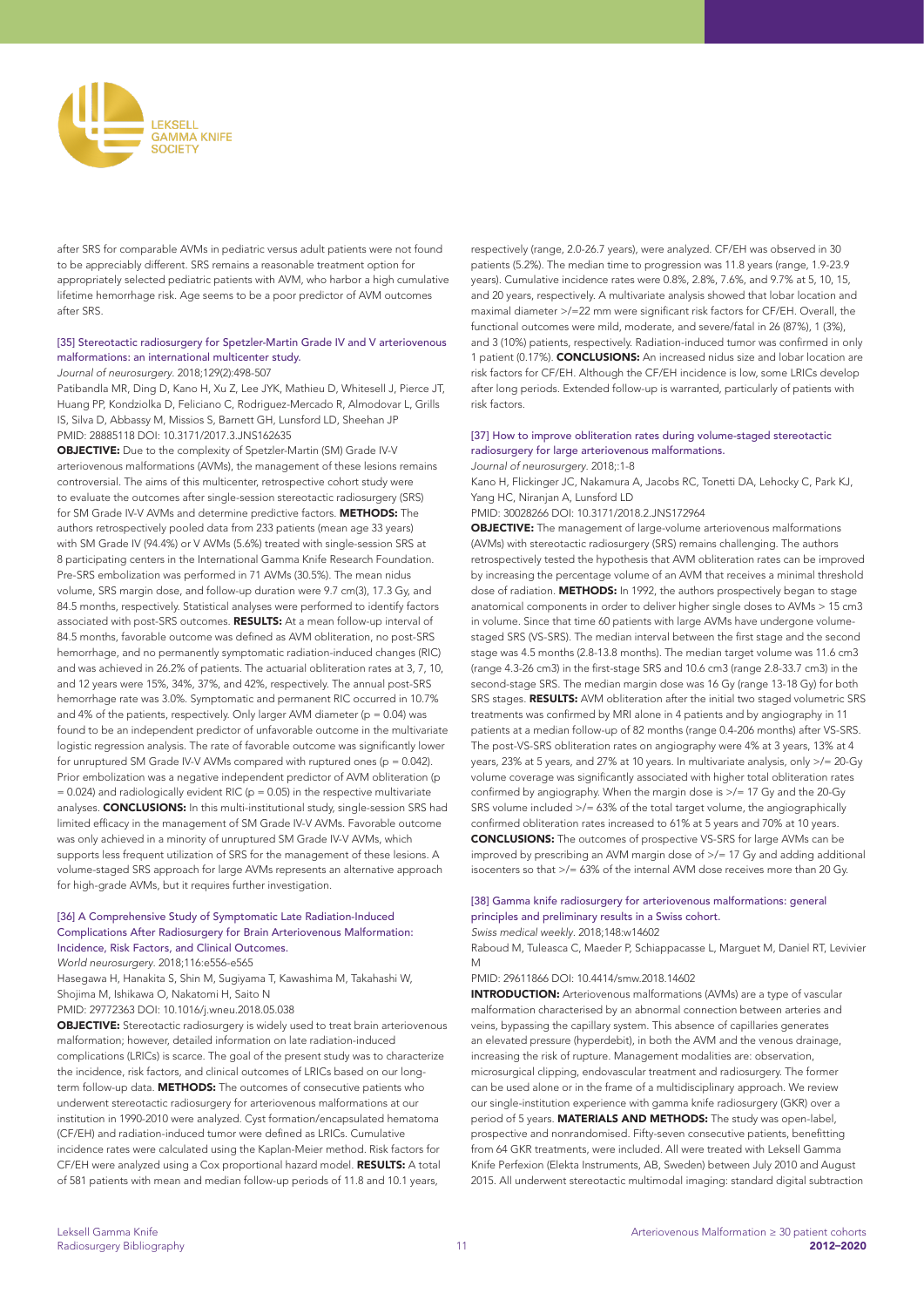

angiography, magnetic resonance imaging and computed tomography angiography. We report obliteration rates, radiation-induced complications and haemorrhages during follow-up course. RESULTS: The mean age was 46 years (range 13-79 years). The mean follow-up period was 36.4 months (median 38, range 12-75 months). Most common pretherapeutic clinical presentation was haemorrhage (50%). The most common Pollock-Flickinger score was between 1.01 and 1.5 (46%) and Spetzler-Martin grade III (46%). In 39 (60.1%) of cases, GKR was performed as upfront therapeutic option. The mean gross target volume (GTV) was 2.3 ml (median 1.2, range 0.03-11.3 ml). Mean marginal dose was 22.4 Gy (median 24, range 18-24 Gy). The mean prescription isodose volume (PIV) was 2.9 ml (median 1.8, range 0.065-14.6 ml). The overall obliteration rates (all treatments combined) at 12, 24, 36, 48 and 60 months were 4.8, 16.9%, 37.4, 63.6 and 78.4%, respectively. The main predictive factors for complete obliteration were: higher mean marginal dose (23.3 vs 21.0 Gy), lower GTV (mean 1.5 vs 3.5 ml) and absence of previous embolisation (at 60 months 61.8% prior embolisation compared with 82.4% without prior embolisation) (for all p <0.05). Eight (14%) patients experienced complications after GKR. Overall definitive morbidity rate was 3.1%. No patient died from causes related to GKR. However, during the obliteration period, one case of extremely rare fatal haemorrhage occurred. CONCLUSION: Radiosurgery is a safe and effective treatment modality for intracranial AVMs in selected cases. It can be used as upfront therapy or in the frame of a combined management. Obliteration rates are high, with minimal morbidity. The treatment effect is progressive and subsequent and regular clinical and radiological followup is needed to evaluate this effect.

#### [39] Comparison of the Long-term Efficacy and Safety of Gamma Knife Radiosurgery for Arteriovenous Malformations in Pediatric and Adult Patients. *Neurologia medico-chirurgica*. 2018;58(6):231-239

Hasegawa H, Hanakita S, Shin M, Kawashima M, Takahashi W, Ishikawa O, Koizumi S, Nakatomi H, Saito N

#### PMID: 29769453 DOI: 10.2176/nmc.st.2018-0008

It is debated whether the efficacy and long-term safety of gamma knife radiosurgery (GKRS) for arteriovenous malformations (AVMs) differs between adult and pediatric patients. We aimed to clarify the long-term outcomes of GKRS in pediatric patients and how they compare to those in adult patients. We collected data for 736 consecutive patients with AVMs treated with GKRS between 1990 and 2014 and divided the patients into pediatric (age < 20 years, n = 144) and adult (age  $\ge$ /= 20 years, n = 592) cohorts. The mean follow-up period in the pediatric cohort was 130 months. Compared to the adult patients, the pediatric patients were significantly more likely to have a history of hemorrhage (P < 0.001). The actuarial rates of post-GKRS nidus obliteration in the pediatric cohort were 36%, 60%, and 87% at 2, 3, and 6 years, respectively. Nidus obliteration occurred earlier in the pediatric cohort than in the adult cohort ( $P = 0.015$ ). The actuarial rates of post-GKRS hemorrhage in the pediatric cohort were 0.7%, 2.5%, and 2.5% at 1, 5, and 10 years, respectively. Post-GKRS hemorrhage was marginally less common in the pediatric cohort than in the adult cohort ( $P = 0.056$ ). Cyst formation/ encapsulated hematoma were detected in seven pediatric patients (4.9%) at a median post-GKRS timepoint of 111 months, which was not significantly different from the rate in the adult cohort. Compared to adult patients, pediatric patients experience earlier therapeutic effects from GKRS for AVMs, and this improves long-term outcomes.

#### [40] The benefit of radiosurgery for ARUBA-eligible arteriovenous malformations: a practical analysis over an appropriate follow-up period. *Journal of neurosurgery*. 2018;128(6):1850-1854

Tonetti DA, Gross BA, Atcheson KM, Jankowitz BT, Kano H, Monaco EA, Niranjan A, Flickinger JC, Lunsford LD

PMID: 28665253 DOI: 10.3171/2017.1.JNS162962

OBJECTIVE: The authors of this study found that, given the latency period required for arteriovenous malformation (AVM) obliteration after stereotactic radiosurgery (SRS), a study with limited follow-up cannot assess the benefit of

SRS for unruptured AVMs. **METHODS:** The authors reviewed their institutional experience with "ARUBA (A Randomized Trial of Unruptured Brain Arteriovenous Malformations)-eligible" AVMs treated with SRS between 1987 and 2016, with the primary outcome defined as stroke (ischemic or hemorrhagic) or death (AVM related or AVM unrelated). Patients with at least 3 years of follow-up in addition to those who experienced stroke or died during the latency period were included. Secondary outcome measures included obliteration rates, patients with new seizure disorders, and those with new focal deficits without stroke. RESULTS: Of 233 patients included in this study, 32 had a stroke or died after SRS over the mean 8.4-year follow-up (14%). Utilizing the 10% stroke or death rate at a mean 2.8-year follow-up for untreated AVMs in ARUBA, the rate in the authors' study is significantly lower than that anticipated at the 8.4-year follow-up for an untreated cohort (14% vs  $30\%$ , p = 0.0003). Notwithstanding obliteration, in this study, annualized rates of hemorrhage and stroke or death after 3 years following SRS were 0.4% and 0.8%, respectively. The overall obliteration rate was 72%; new seizure disorders, temporary new focal deficits without stroke, and permanent new focal deficits without stroke occurred in 2% of patients each. CONCLUSIONS: After a sensible follow-up period exceeding the latency period, there is a lower rate of stroke/death for patients with treated, unruptured AVMs with SRS than for patients with untreated AVMs.

#### [41] Surgical Management of Adverse Radiation Effects After Gamma Knife Radiosurgery for Cerebral Arteriovenous Malformations: A Population-Based Cohort Study.

*World neurosurgery*. 2018;114:e840-e850

Meneghelli P, Pasqualin A, Zampieri P, Longhi M, Foroni R, Sini A, Tommasi N, Nicolato A

PMID: 29572169 DOI: 10.1016/j.wneu.2018.03.097

OBJECTIVE: The goal of this study is to report our experience in the surgical treatment of cerebral arteriovenous malformations (cAVMs) related permanent symptomatic adverse radiation effects (PSAREs), to clarify an appropriate surgical management and to identify the risk factors related to their development. METHODS: We evaluated 549 patients treated with Gamma Knife radiosurgery (GKRS) for cAVMs with a follow-up of at least 8 years. Univariate and multivariate analyses were used to test different risk factors related to the development of PSARE. We retrospectively reviewed the records of these patients to analyze the clinical outcome. RESULTS: Fourteen patients (2.5%) developed PSARE and were submitted to surgery. Higher average treated volume represents a significant risk factors for the development of PSARE (P < 0.05); on the other hand, older age and higher average dose reduce the risk of PSARE (P < 0.05). A favorable clinical outcome was achieved in 13 patients (93%) after surgery; in 1 patient, the unfavorable outcome was due to hemorrhage that occurred months after GKRS. Serial MRI scans following either surgical removal of the nodule or Ommaya reservoir positioning showed progressive reduction of brain edema in all cases. CONCLUSIONS: The management of PSARE is controversial, especially for cAVMs treated with SRS. Surgical removal is rarely needed, but-if unavoidable-it can be a valuable option in experienced hands. A careful preoperative planning is always necessary to detect pathologic blood flow through the PSARE.

## [42] Salvage Therapy for Brain Arteriovenous Malformations After Failure of Gamma Knife Stereotactic Radiosurgery.

*World neurosurgery*. 2018;110:e942-e951

Quan K, Tang X, Song J, Chen X, Tian Y, Liu P, Shi Y, Yang Z, Liu Y, Zhou F, Pan L, Zhu W

PMID: 29198888 DOI: 10.1016/j.wneu.2017.11.143

**OBJECTIVE:** The aim of this study was to investigate delayed complications in patients with brain arteriovenous malformation (BAVM) after Gamma Knife stereotactic radiosurgery and to present the salvage therapy experiences of patients with BAVM with radiation-induced changes (RICs) or intracranial hemorrhage (ICH). METHODS: This cohort consisted of 44 patients with BAVM who underwent failed GKRS between 2000 and 2015. These patients were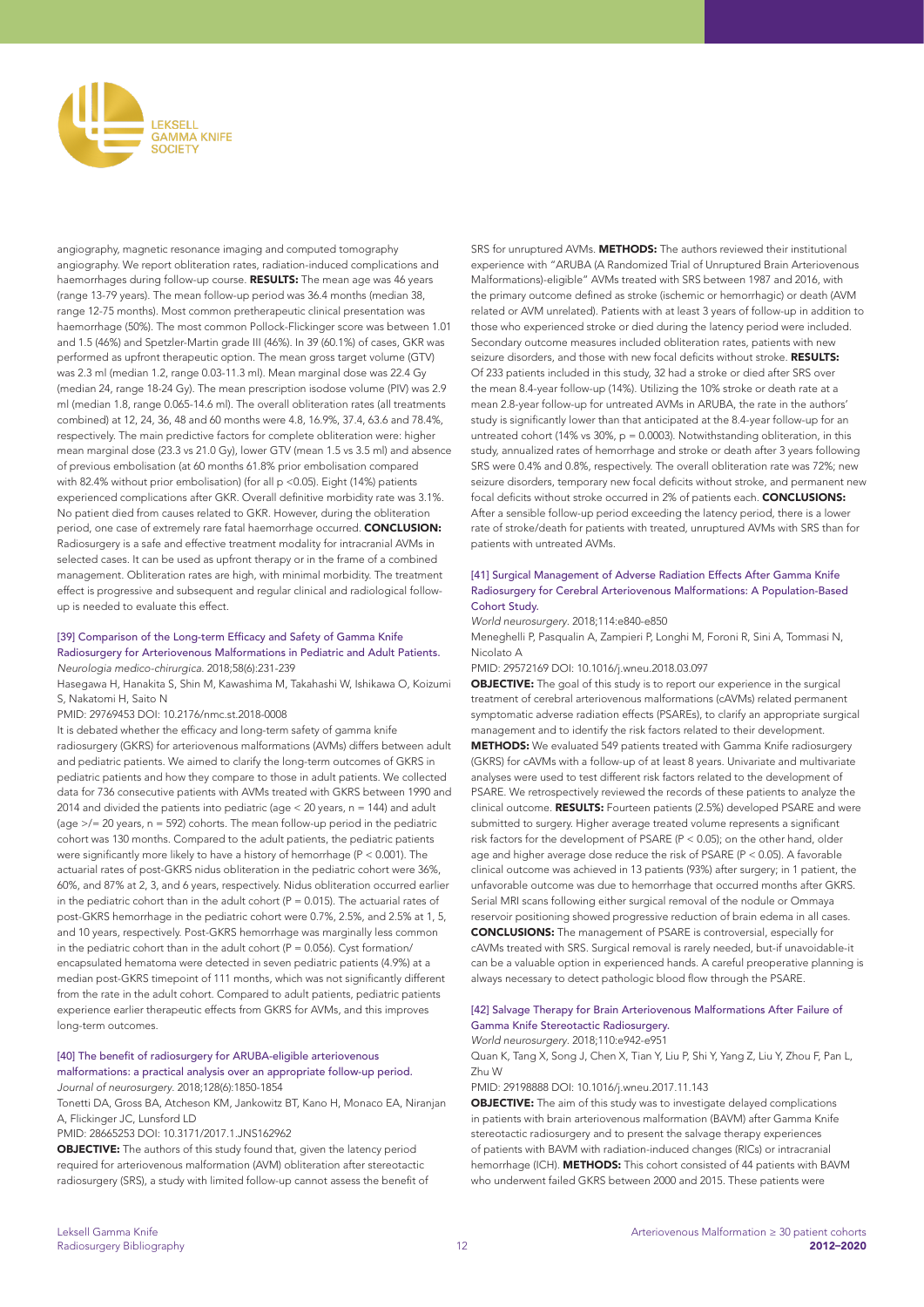

further divided into an RIC group (23 patients) and an ICH group (21 patients) based on their post-GKRS complications. The patients' characteristics, treatment strategies, and long-term outcomes were analyzed. The modified Rankin Scale was used to assess the neurologic status of each patient. RESULTS: In our study, the marginal dose and radiosurgery-based arteriovenous malformation score were not significantly different between the 2 groups. Craniotomy was performed in 26 patients (9 patients with ICH and 17 patients with RICs), and histologic examination showed cavernous angioma changes in 6 patients. In addition, 6 patients underwent repeat radiosurgery in the ICH group, and 7 patients used bevacizumab in the RIC group. Thirty patients showed good outcomes at the last follow-up (modified Rankin Scale score <3). CONCLUSIONS: Salvage therapy for patients with BAVM should be performed based on the latency period and lesion characteristics of each individual. Prompt treatment and a longer follow-up are recommended to achieve good clinical outcomes.

#### [43] Does Advanced Age Affect the Outcomes of Stereotactic Radiosurgery for Cerebral Arteriovenous Malformation?

*World neurosurgery*. 2018;109:e715-e723

Hasegawa H, Hanakita S, Shin M, Sugiyama T, Kawashima M, Takahashi W, Nomoto AK, Shojima M, Nakatomi H, Saito N

PMID: 29066317 DOI: 10.1016/j.wneu.2017.10.071

**BACKGROUND:** Stereotactic radiosurgery (SRS) is generally considered a minimally invasive treatment modality. However, definitive evidence of the efficacy of SRS in the elderly population is still not available. METHODS: The outcomes of 561 elderly and nonelderly patients who underwent SRS for AVM at our institution between 1990 and 2013 were reviewed, analyzed, and compared. Elderly patients were defined as those age >/=60 years at the time of SRS. RESULTS: The elderly cohort comprised 55 patients; the nonelderly cohort, 506. In the elderly cohort, the median age was 65 years, and the duration of follow-up was 91 months. The actuarial obliteration rates were 47% at 3 years, 70% at 4 years, and 76% at 5 years in the elderly cohort, and 57% at 3 years, 76% at 4 years, and 83% at 5 years in the nonelderly cohort. In the elderly cohort, the hemorrhage rates during the post-SRS latent phase were 5.2%/year in patients with hemorrhagic onset and 0%/year in those with nonhemorrhagic onset, and event-free survival (EFS) was 93% at 6 years and 89% at 12 years. The obliteration rate, mortality, and EFS rate were not significantly different between the 2 cohorts, whereas the rate of perifocal edema was significantly lower ( $P = 0.021$ ) in the elderly cohort. The pre-SRS and post-SRS hemorrhage rates were slightly higher in the elderly cohort, albeit without statistical significance. **CONCLUSIONS:** Therapeutic effects and outcomes of SRS are similar in elderly and nonelderly patients. Treatment-related neurologic deficits are rare, and longer EFS can be expected.

#### [44] Effect of treatment period on outcomes after stereotactic radiosurgery for brain arteriovenous malformations: an international multicenter study. *Journal of neurosurgery*. 2018;:1-10

Patibandla MR, Ding D, Kano H, Starke RM, Lee JYK, Mathieu D, Whitesell J, Pierce JT, Huang PP, Kondziolka D, Feliciano C, Rodriguez-Mercado R, Almodovar L, Grills IS, Silva D, Abbassy M, Missios S, Barnett GH, Lunsford LD, Sheehan JP PMID: 29393755 DOI: 10.3171/2017.8.JNS171336

OBJECTIVE: The role of and technique for stereotactic radiosurgery (SRS) in the management of arteriovenous malformations (AVMs) have evolved over the past four decades. The aim of this multicenter, retrospective cohort study was to compare the SRS outcomes of AVMs treated during different time periods. METHODS: The authors selected patients with AVMs who underwent singlesession SRS at 8 different centers from 1988 to 2014 with follow-up >/= 6 months. The SRS eras were categorized as early (1988-2000) or modern (2001-2014). Statistical analyses were performed to compare the baseline characteristics and outcomes of the early versus modern SRS eras. Favorable outcome was defined as AVM obliteration, no post-SRS hemorrhage, and no permanently symptomatic radiation-induced changes (RICs). RESULTS: The study cohort comprised 2248 patients with AVMs, including 1584 in the early and 664 in the modern

SRS eras. AVMs in the early SRS era were significantly smaller (p < 0.001 for maximum diameter and volume), and they were treated with a significantly higher radiosurgical margin dose (p < 0.001). The obliteration rate was significantly higher in the early SRS era (65% vs 51%, p < 0.001), and earlier SRS treatment period was an independent predictor of obliteration in the multivariate analysis (p < 0.001). The rates of post-SRS hemorrhage and radiological, symptomatic, and permanent RICs were not significantly different between the two groups. Favorable outcome was achieved in a significantly higher proportion of patients in the early SRS era (61% vs 45%, p < 0.001), but the earlier SRS era was not statistically significant in the multivariate analysis ( $p = 0.470$ ) with favorable outcome. CONCLUSIONS: Despite considerable advances in SRS technology, refinement of AVM selection, and contemporary multimodality AVM treatment, the study failed to observe substantial improvements in SRS favorable outcomes or obliteration for patients with AVMs over time. Differences in baseline AVM characteristics and SRS treatment parameters may partially account for the significantly lower obliteration rates in the modern SRS era. However, improvements in patient selection and dose planning are necessary to optimize the utility of SRS in the contemporary management of AVMs.

# 2017

# [45] Incidence and Management of Late Adverse Radiation Effects After Arteriovenous Malformation Radiosurgery.

*Neurosurgery*. 2017;81(6):928-934 Pollock BE, Link MJ, Branda ME, Storlie CB PMID: 28328005 DOI: 10.1093/neuros/nyx010

BACKGROUND: Late adverse radiation effects (ARE) typically occur many years after stereotactic radiosurgery (SRS) of intracranial arteriovenous malformations (AVM). They are characterized by perilesional edema or cyst formation and are distinct from radiation-induced changes (RIC) noted in the first 1 to 2 years after AVM SRS and radiation necrosis. **OBJECTIVE:** To determine the incidence of late ARE after AVM SRS. METHODS: Retrospective review of 233 AVM patients having SRS from 1990 to 2009. Patients had sporadic AVM, no prior radiation, and a minimum of 5 years of magnetic resonance imaging (MRI) follow-up. The median MRI follow-up after SRS was 9.8 years (range, 5-24.2). RESULTS: Late ARE were observed in 16 patients (6.9%) at a median of 8.7 years after SRS (range, 2.0-16.1). The 5-, 10-, and 15-year incidence of late ARE was 0.4%, 7.7%, and 12.5%, respectively. Eight patients (3.4%) were symptomatic at the time of ARE detection. Three of 8 patients who were initially asymptomatic had documented cyst progression (at 11, 40, and 42 months), for an overall symptomatic rate of 4.7%. Five patients with asymptomatic ARE have been observed for a median of 9.3 years (range, 2.0-14.1) without progression. Patients having early RIC (hazard ratio [HR] = 2.11, P < .001), patients having obliteration (HR = 1.24, P = .02), and patients having SRS before April 1997 (HR = 1.12, P = .02) were more likely to develop late ARE. CONCLUSION: Late ARE are common in AVM patients who develop early RIC after SRS. Resection of the thrombosed AVM and the adjacent damaged tissue is effective at eliminating the mass effect and improving patients' neurological condition.

# [46] Stereotactic Radiosurgery for Brainstem Arteriovenous Malformations: A Multicenter Study.

*Neurosurgery*. 2017;81(6):910-920

Cohen-Inbar O, Starke RM, Lee CC, Kano H, Huang P, Kondziolka D, Grills IS, Silva D, Abbassy M, Missios S, Barnett GH, Lunsford LD, Sheehan JP PMID: 28645182 DOI: 10.1093/neuros/nyx189

**BACKGROUND:** The management of brainstem arteriovenous malformations (bAVMs) is a formidable challenge. bAVMs harbor higher morbidity and mortality compared to other locations. **OBJECTIVE:** To review the outcomes following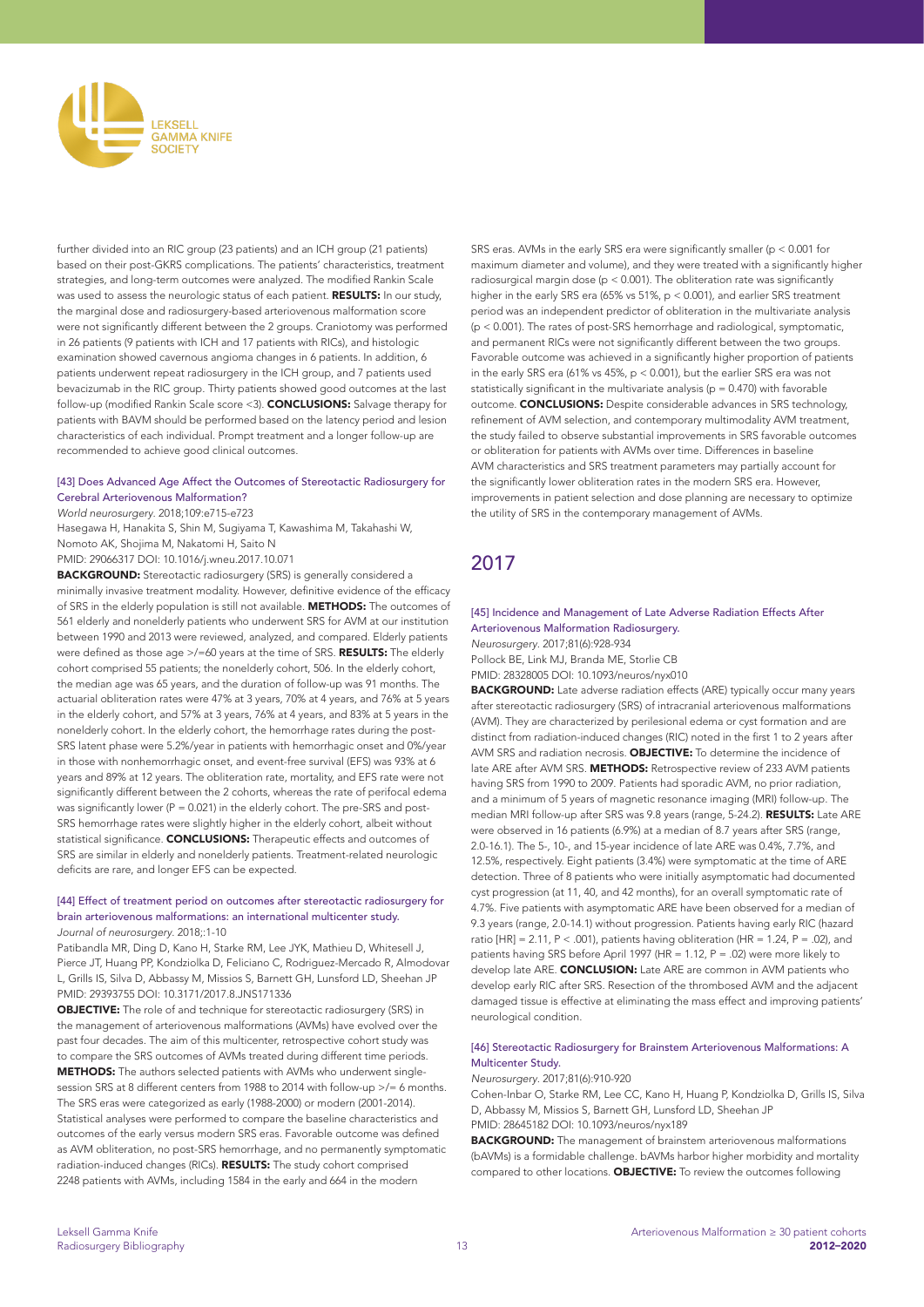

stereotactic radiosurgery (SRS) of bAVMs in a multicenter study. **METHODS:** Six medical centers contributed data from 205 patients through the International Gamma Knife Research Foundation. Median age was 32 yr (6-81). Median nidus volume was 1.4 mL (0.1-69 mL). Favorable outcome (FO) was defined as AVM obliteration and no post-treatment hemorrhage or permanent symptomatic radiation-induced complications. RESULTS: Overall obliteration was reported in 65.4% (n = 134) at a mean follow-up of 69 mo. Obliteration was angiographically proven in 53.2% (n = 109) and on MRA in 12.2% (n = 25). Actuarial rate of obliteration at 2, 3, 5, 7, and 10 yr after SRS was 24.5%, 43.3%, 62.3%, 73%, and 81.8% respectively. Patients treated with a margin dose >20 Gy were more likely to achieve obliteration ( $P = .001$ ). Obliteration occurred earlier in patients who received a higher prescribed margin dose ( $P = .05$ ) and maximum dose ( $P =$ .041). Post-SRS hemorrhage occurred in 8.8% (n = 18). Annual postgamma knife latency period hemorrhage was 1.5%. Radiation-induced complications were radiologically evident in  $35.6\%$  (n = 73), symptomatic in 14.6% (n = 30), and permanent in 14.6% (n = 30, which included long-tract signs and new cranial nerve deficits). FO was achieved in 64.4% (n = 132). Predictors of an FO were a higher Virginia radiosurgery AVM scale score (P = .003), prior hemorrhage (P = .045), and a lower prescribed maximum dose  $(P = .006)$ . **CONCLUSION:** SRS for bAVMs results in obliteration and avoids permanent complications in the majority of patients.

#### [47] Clinical outcomes and radiosurgical considerations for pediatric arteriovenous malformation: influence of clinical features on obliteration rate.

Child's nervous system : ChNS : official journal of the International Society for *Pediatric Neurosurgery*. 2017;33(12):2137-2145

Park CK, Choi SK, Lee SH, Choi MK, Lim YJ

PMID: 28871374 DOI: 10.1007/s00381-017-3579-7

PURPOSE: Gamma knife radiosurgery (GKRS) is an established treatment modality for brain arteriovenous malformation (AVM), but there have been few published studies examining the relationship between clinical features of AVM and successful obliteration with GKRS in pediatric patients. In the current study, we investigate the outcomes of GKRS for pediatric patients with brain AVM and analyze the variables that influence obliteration. METHODS: We analyzed 68 pediatric patients ( $\lt$ /= 18 years) with a mean follow-up period of 61.9 months (range 6-215 months). The following parameters were analyzed to determine their influence on obliteration of AVM treated by GKRS: age, sex, target volume, irradiation dose, prior treatment, location of AVM, nidus structure, velocity of AVM, location of venous drainage, number of feeding arteries, and initial presenting symptoms. Also, we estimated clinical factors which should be considered during the follow-up period. RESULTS: Of the 68 patients, complete obliteration was confirmed in 26 (38.2%) by cerebral angiography. The response rate of AVM for GKRS was 92.6%. No significant association was observed between any of the parameters investigated and the obliteration of AVM, with the exception of number of feeding arteries, which exhibited a statistically significant difference by univariate analysis ( $p = 0.003$ ). However, on multivariate analysis, nidus structure (p = 0.007), velocity of the main arterial phase (p = 0.013), velocity of the feeding artery phase (p = 0.004), and the number of feeding arteries (p = 0.018) showed statistical significance. CONCLUSION: GKRS yielded good longterm clinical outcomes in most pediatric patients. Multiple arterial feeding vessels, diffuse nidus structure, and fast flow of AVM were specific factors associated with a low rate of obliteration in pediatric AVMs.

#### [48] Stereotactic radiosurgery for cerebellar arteriovenous malformations: an international multicenter study.

*Journal of neurosurgery*. 2017;127(3):512-521

Cohen-Inbar O, Starke RM, Kano H, Bowden G, Huang P, Rodriguez-Mercado R, Almodovar L, Grills IS, Mathieu D, Silva D, Abbassy M, Missios S, Lee JYK, Barnett GH, Kondziolka D, Lunsford LD, Sheehan JP PMID: 27689461 DOI: 10.3171/2016.7.JNS161208

OBJECTIVE: Cerebellar arteriovenous malformations (AVMs) represent the

majority of infratentorial AVMs and frequently have a hemorrhagic presentation. In this multicenter study, the authors review outcomes of cerebellar AVMs after stereotactic radiosurgery (SRS). METHODS: Eight medical centers contributed data from 162 patients with cerebellar AVMs managed with SRS. Of these patients, 65% presented with hemorrhage. The median maximal nidus diameter was 2 cm. Favorable outcome was defined as AVM obliteration and no posttreatment hemorrhage or permanent radiation-induced complications (RICs). Patients were followed clinically and radiographically, with a median follow-up of 60 months (range 7-325 months). RESULTS: The overall actuarial rates of obliteration at 3, 5, 7, and 10 years were 38.3%, 74.2%, 81.4%, and 86.1%, respectively, after single-session SRS. Obliteration and a favorable outcome were more likely to be achieved in patients treated with a margin dose greater than 18 Gy (p < 0.001 for both), demonstrating significantly better rates (83.3% and 79%, respectively). The rate of latency preobliteration hemorrhage was 0.85%/year. Symptomatic post-SRS RICs developed in 4.5% of patients (n = 7). Predictors of a favorable outcome were a smaller nidus ( $p = 0.0001$ ), no pre-SRS embolization  $(p = 0.003)$ , no prior hemorrhage  $(p = 0.0001)$ , a higher margin dose  $(p = 0.0001)$ , and a higher maximal dose ( $p = 0.009$ ). The Spetzler-Martin grade was not found to be predictive of outcome. The Virginia Radiosurgery AVM Scale score (p = 0.0001) and the Radiosurgery-Based AVM Scale score (p = 0.0001) were predictive of a favorable outcome. CONCLUSIONS: SRS results in successful obliteration and a favorable outcome in the majority of patients with cerebellar AVMs. Most patients will require a nidus dose of higher than 18 Gy to achieve these goals. Radiosurgical and not microsurgical scales were predictive of clinical outcome after SRS.

# [49] Early versus late arteriovenous malformation responders after stereotactic radiosurgery: an international multicenter study.

*Journal of neurosurgery*. 2017;127(3):503-511 Cohen-Inbar O, Starke RM, Paisan G, Kano H, Huang PP, Rodriguez-Mercado R,

Almodovar L, Grills IS, Mathieu D, Silva D, Abbassy M, Missios S, Lee JYK, Barnett GH, Kondziolka D, Lunsford LD, Sheehan JP

PMID: 27662534 DOI: 10.3171/2016.7.JNS161194

**OBJECTIVE:** The goal of stereotactic radiosurgery (SRS) for arteriovenous malformation (AVM) is complete nidus obliteration, thereby eliminating the risk of future hemorrhage. This outcome can be observed within the first 18 months, although documentation of AVM obliteration can extend to as much as 5 years after SRS is performed. A shorter time to obliteration may impact the frequency and effect of post-SRS complications and latency hemorrhage. The authors' goal in the present study was to determine predictors of early obliteration (18 months or less) following SRS for cerebral AVM. METHODS: Eight centers participating in the International Gamma Knife Research Foundation (IGKRF) obtained institutional review board approval to supply de-identified patient data. From a cohort of 2231 patients, a total of 1398 patients had confirmed AVM obliteration. Patients were sorted into early responders (198 patients), defined as those with confirmed nidus obliteration at or prior to 18 months after SRS, and late responders (1200 patients), defined as those with confirmed nidus obliteration more than 18 months after SRS. The median clinical follow-up time was 63.7 months (range 7-324.7 months). RESULTS: Outcome parameters including latency interval hemorrhage, mortality, and favorable outcome were not significantly different between the 2 groups. Radiologically demonstrated radiation-induced changes were noted more often in the late responder group (376 patients [31.3%] vs 39 patients [19.7%] for early responders,  $p = 0.005$ ). Multivariate independent predictors of early obliteration included a margin dose > 24 Gy (p = 0.031), prior surgery ( $p = 0.002$ ), no prior radiotherapy ( $p = 0.025$ ), smaller AVM nidus ( $p =$ 0.002), deep venous drainage (p = 0.039), and nidus location (p < 0.0001). Basal ganglia, cerebellum, and frontal lobe nidus locations favored early obliteration (p = 0.009). The Virginia Radiosurgery AVM Scale (VRAS) score was significantly different between the 2 responder groups ( $p = 0.039$ ). The VRAS score was also shown to be predictive of early obliteration on univariate analysis ( $p = 0.009$ ). For early obliteration, such prognostic ability was not shown for other SRS- and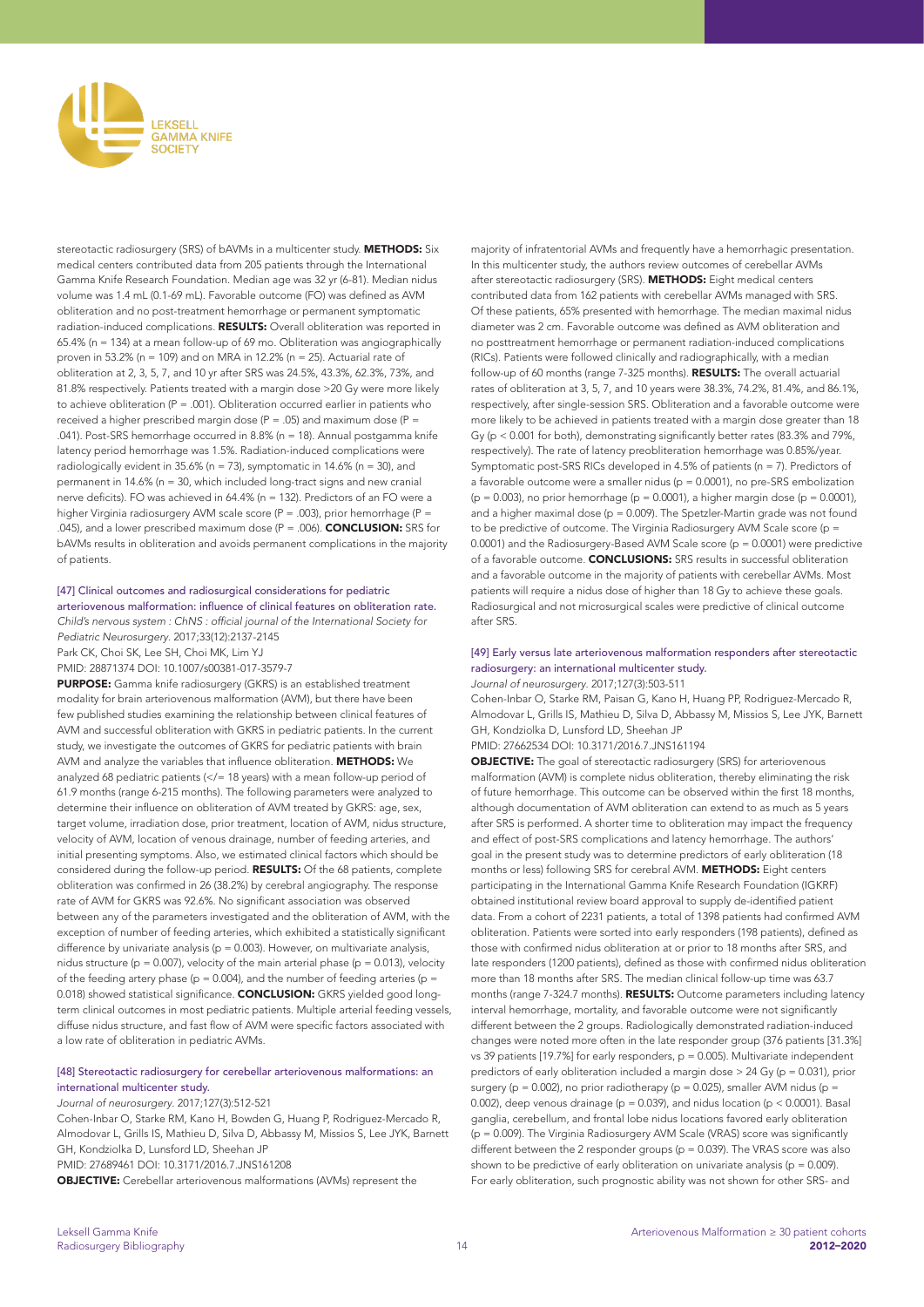

AVM-related grading systems. **CONCLUSIONS:** Early obliteration  $\langle \langle = 18 \text{ months} \rangle$ post-SRS) was more common in patients whose AVMs were smaller, located in the frontal lobe, basal ganglia, or cerebellum, had deep venous drainage, and had received a margin dose > 24 Gy.

#### [50] Effectiveness of Preradiosurgical Embolization with NBCA for Arteriovenous Malformations - Retrospective Outcome Analysis in a Japanese Registry of 73 Patients (J-REAL study).

#### *Neurointervention*. 2017;12(2):100-109

Miyachi S, Izumi T, Satow T, Srivatanakul K, Matsumoto Y, Terada T, Matsumaru Y, Kiyosue H

PMID: 28955512 DOI: 10.5469/neuroint.2017.12.2.100

PURPOSE: Recent reports have posed doubts about the effect of preradiosurgical embolization in brain arteriovenous malformation (AVM) because it makes the planning of stereotactic radiosurgery (SRS) difficult and has the risk of recanalization out of the target. We investigated whether the performance and quality of embolization may influence the success of SRS based on a retrospective case cohort study. MATERIALS AND METHODS: Seventy-three patients who underwent embolization followed by SRS between 2003 and 2012 in eight institutes with neurointerventionists were considered. They were divided into the following two groups at 3 years of follow up after the final SRS: "successful occlusion group" (S group), with radiologically complete occlusion of AVM; and "non-successful occlusion group" (N group) with persistent remnant nidus or abnormal vascular networks. Patient background, AVM profile, embolization performance grade and complications were compared in each group. The quality of embolization was evaluated with the new grading system: embolization performance grade (E grade), specializing the achievement of nidus embolization. E grade A was defined as sufficient nidus embolization with more than half of the total number of feeders achieving nidus penetration. E grade B was defined as less than half achievement of nidus embolization, and E grade C was defines as failure to perform nidus embolization. RESULTS: Forty-three patients were included in the S group, and 29 patients were included in the N group. The size and Spetzler-Martin grade of AVM and the rate of diffuse type was higher in the N group without statistical significance. The embolization performance level according to E grade indicated a significantly higher rate of successful embolization with more than 50% of nidus penetration in the S group (P<0.001). This difference was also confirmed in the subanalysis for limited cases, excluding smaller AVMs with complete occlusion with SRS alone (P=0.001). CONCLUSION: The cause of the unsuccessful result of post-embolization SRS might be the large, diffuse angioarchitecture, but proper embolization with a high rate of nidus penetration to avoid recanalization is more important. Effective embolization is essential to contribute to and promote the effect of radiosurgery.

#### [51] Gamma Knife Radiosurgery for Arteriovenous Malformations: Clinical Series of 199 Patients.

*Turkish neurosurgery*. 2017;27(2):301-308 Arslan I, Tezcanli E, Yilmaz M, Cizmeli O, Sengoz M, Peker S PMID: 27509452 DOI: 10.5137/1019-5149.JTN.15330-15.0

AIM: Cerebral arteriovenous malformations (AVM) are pathological connections between arteries and veins without capillaries. Stereotactic radiosurgery (RS) is a proven and accepted treatment method for cerebral AVMs. Our objective was to analyze the factors influencing the clinical outcome in patients suffering from AVMs. MATERIAL AND METHODS: We retrospectively reviewed 199 patients who were treated with Gamma-Knife RS for intracranial AVMs between 13 October 2005 and 31 October 2010. There were 89 male, 110 female patients with a median age of 32 years (range, 3-74 years). Obliteration was assessed with MRI angiography and DSA imaging. RESULTS: Complete obliteration rate after RS was 71 % (141 out of 199), including second RS treatments. In terms of obliteration rates, there was no significant difference between patients younger and older than 21 years old (p=0.669). After RS, 3 patients died due to intracranial hemorrhage and 1 died of heart disease. Death from AVM was determined

as 1.5 %. Intracranial hemorrhage was observed in 7 (3.5 %) patients post-RS. CONCLUSION: Obliteration was found to be associated with Spetzler-Martin Grade, Pollock-Flickinger Grade, AVM volume, RS dose, bleeding history before RS and no previous embolization before RS. Gamma knife RS is an effective treatment method for the treatment of AVMs both for pediatric and adult patients. It provides high obliteration and low mortality rates.

# [52] Stereotactic Radiosurgery for ARUBA (A Randomized Trial of Unruptured Brain Arteriovenous Malformations)-Eligible Spetzler-Martin Grade I and II Arteriovenous Malformations: A Multicenter Study.

*World neurosurgery*. 2017;102:507-517

Ding D, Starke RM, Kano H, Mathieu D, Huang PP, Kondziolka D, Feliciano C, Rodriguez-Mercado R, Almodovar L, Grills IS, Silva D, Abbassy M, Missios S, Barnett GH, Lunsford LD, Sheehan JP

PMID: 28344176 DOI: 10.1016/j.wneu.2017.03.061

OBJECTIVE: ARUBA (A Randomized Trial of Unruptured Brain Arteriovenous Malformations) found better short-term outcomes after conservative management compared with intervention for unruptured arteriovenous malformations (AVMs). However, because Spetzler-Martin (SM) grade I-II AVMs have the lowest treatment morbidity, sufficient follow-up of these lesions may show a long-term benefit from intervention. The aim of this multicenter, retrospective cohort study is to assess the outcomes after stereotactic radiosurgery (SRS) for ARUBA-eligible SM grade I-II AVMs. METHODS: We pooled SRS data for patients with AVM from 7 institutions and selected ARUBA-eligible SM grade I-II AVMs with >/=12 months follow-up for analysis. Favorable outcome was defined as AVM obliteration, no post-SRS hemorrhage, and no permanently symptomatic radiation-induced changes. RESULTS: The ARUBA-eligible SM grade I-II AVM cohort comprised 232 patients (mean age, 42 years). The mean nidus volume, SRS margin dose, and follow-up duration were 2.1 cm(3), 22.5 Gy, and 90.5 months, respectively. The actuarial obliteration rates at 5 and 10 years were 72% and 87%, respectively; annual post-SRS hemorrhage rate was 1.0%; symptomatic and permanent radiation-induced changes occurred in 8% and 1%, respectively; and favorable outcome was achieved in 76%. Favorable outcome was significantly more likely in patients treated with a margin dose >20 Gy (83%) versus </=20 Gy (62%; P < 0.001). Stroke or death occurred in 10% after SRS. CONCLUSIONS: For ARUBAeligible SM grade I-II AVMs, long-term SRS outcomes compare favorably with the natural history. SRS should be considered for adult patients harboring unruptured, previously untreated low-grade AVMs with a minimum life expectancy of a decade.

#### [53] Radiosurgery for Arteriovenous Malformations and the Impact on Headaches.

*Headache*. 2017;57(5):737-745

Bowden G, Cavaleri J, Kano H, Monaco E 3rd, Niranjan A, Flickinger J, Dade Lunsford L

PMID: 28217873 DOI: 10.1111/head.13055

BACKGROUND: Arteriovenous malformations (AVMs) can underlie many diverse neurological signs and symptoms. Headaches are a common presentation that can have a significant impact on quality of life. OBJECTIVE: The authors investigated Gamma Knife((R)) stereotactic radiosurgery (SRS) outcomes in patients with AVMs and associated headaches. METHODS: This retrospective study analyzed 102 patients with AVMs who underwent SRS between 1995 and 2013. The patient's headache symptoms led to their AVM diagnosis or developed post hemorrhage of their AVM. Information regarding headache characteristics was obtained from the patient's medical records and at follow-up using a scripted clinical interview. The median imaging follow-up was 61.7 months and clinical follow-up was 89.7 months. The median treatment volume at SRS was 4.1 cm(3) and the median marginal dose was 20 Gy. RESULTS: The actuarial AVM obliteration rate was 60% at 5 years and 78% at 10 years. Patients reported that their overall headache severity decreased by -43.6% and their headache frequency was reduced by -53.4%. Headache reduction was reported in 49.1% of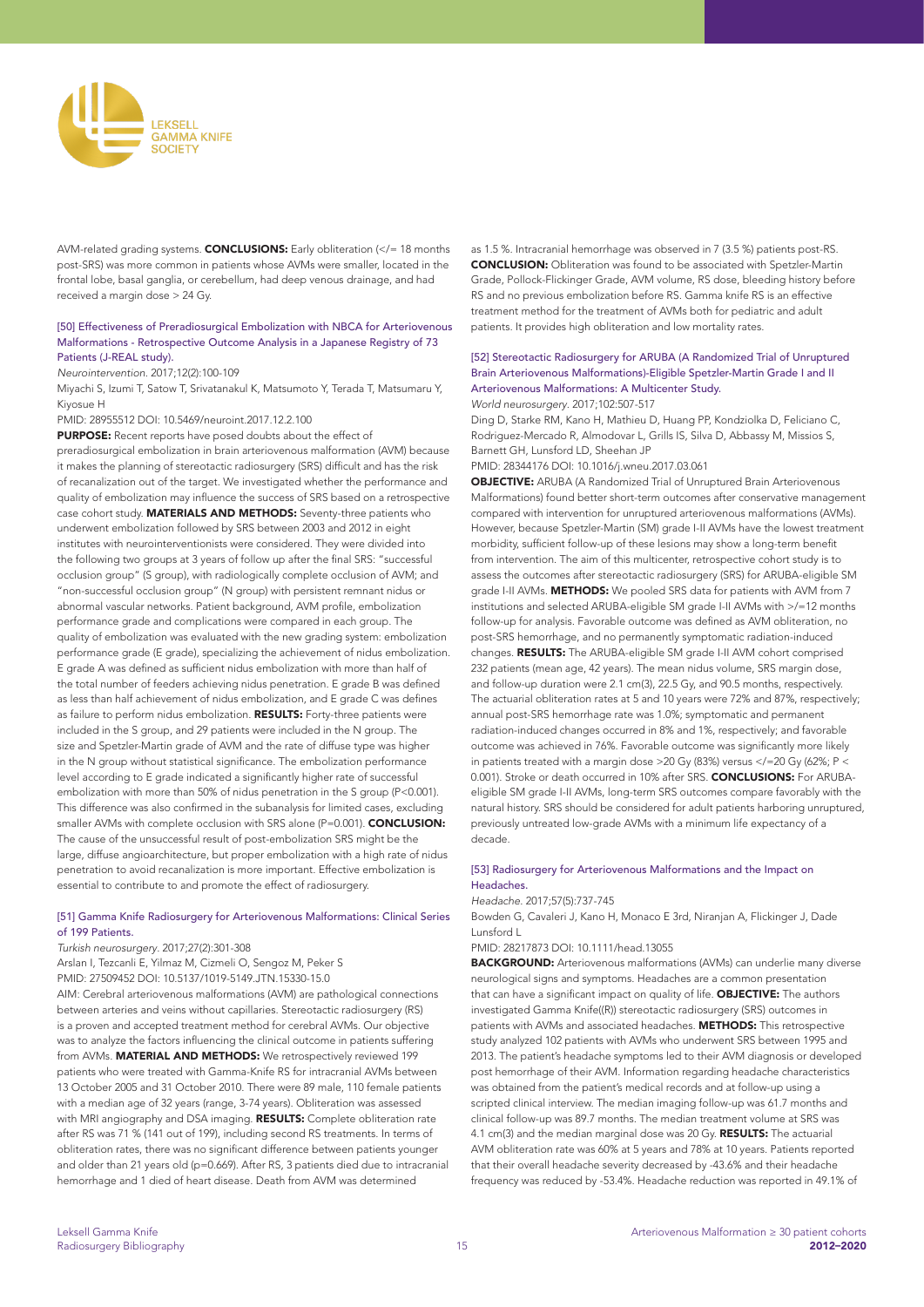

patients at 1 year and 69.5% at 5 years. The median time until improvement was 6.5 months. After SRS, headache medication usage decreased in 29% of patients. Permanent adverse radiation effects after SRS occurred in 3% of patients. Until obliteration was complete, the annual risk of a hemorrhage after SRS was 0.4% per year. **CONCLUSION:** Although recall bias related to a retrospective analysis can impact outcomes, headache symptoms associated with AVMs may potentially be decreased or eliminated in a subset of patients treated with Gamma Knife radiosurgery.

# [54] Radiosurgery in treatment of cerebral arteriovenous malformation: Midterm results of 388 cases from a single center.

# *Asian journal of neurosurgery*. 2017;12(2):159-166

Bitaraf MA, Katoozpour R, Azar M, Nouri M, Mortazavi SA, Amirjamshidi A PMID: 28484523 DOI: 10.4103/1793-5482.145121

BACKGROUND AND OBJECTIVES: The purpose of this study is to evaluate the outcome and risks of radiosurgery for patients with arteriovenous malformations (AVM) of the brain all treated in a single center in the 3(rd) world with all its limitations. MATERIALS AND METHODS: We performed a retrospective analysis of 388 patients with AVM treated with radiosurgery during an 8-year period. Factors associated with increased chance of AVM obliteration or hemorrhages during the follow-up period were analyzed. RESULTS: Among 388 cases included in our series, 74 were Spetzler-Martin (SM) grade IV or V. Forty-four patients (11.3%) experienced post-radiosurgery hemorrhage in their follow-up period. The number of feeders (one/multiple) and deep location of the AVM did not alter the chance of bleeding (P < 0.05). Higher SM grading of the AVM was associated with increased chance of hemorrhage and decreased obliteration rate (P > 0.05) in the mid-term follow up. **CONCLUSIONS:** Our case series showed that radiosurgery can be considered a viable alternative in the treatment of even large AVMs which might not be considered good candidates for surgery or endovascular treatment. Further data including large size lesions are warranted to further support our findings.

#### [55] Volume-Staged Stereotactic Radiosurgery for Intracranial Arteriovenous Malformations: Outcomes Based on an 18-Year Experience. *Neurosurgery*. 2017;80(4):543-550

Pollock BE, Link MJ, Stafford SL, Lanzino G, Garces YI, Foote RL PMID: 28362923 DOI: 10.1093/neuros/nyw107

BACKGROUND: Radiation-based treatment options of large intracranial arteriovenous malformations (AVM) must balance the likelihood of obliteration with the risk of adverse radiation effects (ARE). **OBJECTIVE:** To analyze the efficacy and risks of volume-staged stereotactic radiosurgery (VS-SRS) for AVM. METHODS: Retrospective study of 34 AVM patients having VS-SRS between 1997 and 2012. A median of 2 stages (range, 2-4) was used to treat a median AVM volume of 22.2 cm 3 (range, 7.4-56.7). The median AVM margin dose was 16 Gy (range, 14-18); the median radiosurgery-based AVM score was 2.81 (range, 1.54- 6.45). The median follow-up after VS-SRS was 8.2 years (range, 3-13.3). RESULTS: Nidus obliteration was noted in 18 patients (53%) after VS-SRS. The rate of obliteration was 14% at 3 years, 54% at 5 years, and 75% at 7 years. Six patients (18%) had 11 bleeds after VS-SRS. Two patients (6%) remained neurologically stable, 2 (6%) patients had significant deficits, and 2 patients (6%) died. The actuarial risk of a first bleed after VS-SRS was 6% at 1 year, 12% at 3 years, and 19% at 7 years. Six patients (18%) underwent repeat SRS; all achieved nidus obliteration for an overall cure rate of 71%. Two patients (6%) had a permanent ARE after VS-SRS or repeat SRS. CONCLUSION: VS-SRS permitted large volume intracranial AVM to be treated with a low rate of ARE. Further study is needed on dose escalation and decreasing the treatment volume per stage to determine if this will increase the rate of obliteration with this technique.

#### [56] Stereotactic radiosurgery for Spetzler-Martin Grade III arteriovenous malformations: an international multicenter study. *Journal of neurosurgery*. 2017;126(3):859-871

Ding D, Starke RM, Kano H, Lee JY, Mathieu D, Pierce J, Huang PP, Feliciano C, Rodriguez-Mercado R, Almodovar L, Grills IS, Silva D, Abbassy M, Missios S, Kondziolka D, Barnett GH, Lunsford LD, Sheehan JP

PMID: 27081906 DOI: 10.3171/2016.1.JNS152564

OBJECTIVE: Because of the angioarchitectural diversity of Spetzler-Martin (SM) Grade III arteriovenous malformations (AVMs), the management of these lesions is incompletely defined. The aims of this multicenter, retrospective cohort study were to evaluate the outcomes after stereotactic radiosurgery (SRS) for SM Grade III AVMs and to determine the factors predicting these outcomes. METHODS: The authors analyzed and pooled data from patients with SM Grade III AVMs treated with SRS at 8 institutions participating in the International Gamma Knife Research Foundation. Patients with these AVMs and a minimum follow-up length of 12 months were included in the study cohort. An optimal outcome was defined as AVM obliteration, no post-SRS hemorrhage, and no permanently symptomatic radiation-induced changes (RICs). Data were analyzed by univariate and multivariate regression analyses. RESULTS: The SM Grade III AVM cohort comprised 891 patients with a mean age of 34 years at the time of SRS. The mean nidus volume, radiosurgical margin dose, and follow-up length were 4.5 cm(3), 20 Gy, and 89 months, respectively. The actuarial obliteration rates at 5 and 10 years were 63% and 78%, respectively. The annual postradiosurgery hemorrhage rate was 1.2%. Symptomatic and permanent RICs were observed in 11% and 4% of the patients, respectively. Optimal outcome was achieved in 56% of the patients and was significantly more frequent in cases of unruptured AVMs (OR 2.3,  $p < 0.001$ ). The lack of a previous hemorrhage ( $p = 0.037$ ), absence of previous AVM embolization ( $p = 0.002$ ), smaller nidus volume ( $p = 0.014$ ), absence of AVM-associated arterial aneurysms (p = 0.023), and higher margin dose (p < 0.001) were statistically significant independent predictors of optimal outcome in a multivariate analysis. CONCLUSIONS: Stereotactic radiosurgery provided better outcomes for patients with small, unruptured SM Grade III AVMs than for large or ruptured SM Grade III nidi. A prospective trial or registry that facilitates a comparison of SRS with conservative AVM management might further clarify the authors' observations for these often high-risk AVMs.

#### [57] Seizure outcomes after stereotactic radiosurgery for the treatment of cerebral arteriovenous malformations.

*Journal of neurosurgery*. 2017;126(3):845-851

Ditty BJ, Omar NB, Foreman PM, Miller JH, Kicielinski KP, Fisher WS 3rd, Harrigan MR

#### PMID: 27058198 DOI: 10.3171/2015.12.JNS152461

OBJECTIVE: Patients with cerebral arteriovenous malformations (AVMs) commonly present with seizure. Seizure outcomes in patients treated with stereotactic radiosurgery (SRS) are poorly defined. A case series of patients with cerebral AVMs treated with SRS is presented to evaluate long-term seizure outcome. **METHODS:** A retrospective review of the medical record was performed, identifying 204 consecutive patients with AVMs treated with SRS between January 1991 and June 2012. Clinical and radiographic data were evaluated. Seizure outcome was measured using the Engel Epilepsy Surgery Outcome Scale. Mean duration of follow-up was 37.1 months (SD 38.3 months) with a minimum follow-up period of 1 month. RESULTS: Of the 204 patients with cerebral AVMs treated with SRS, 78 patients (38.2%) presented with seizures and 49 of those patients were treated with antiepileptic drugs (AEDs). Following SRS, 63 (80.8%) of the 78 patients who had had seizures prior to SRS were seizure-free at a mean follow-up time of 37.2 months (SD 41.3 months). Of the 49 patients who had been treated with AEDs, 17 were still taking AEDs at last follow-up. Of the 126 patients who did not present with seizures prior to treatment with SRS, only 5 patients (4.0%) had seizures in the post-SRS period. There was no significant correlation between post-SRS seizure status and patient demographic features, comorbidities, AVM characteristics, history of operative intervention,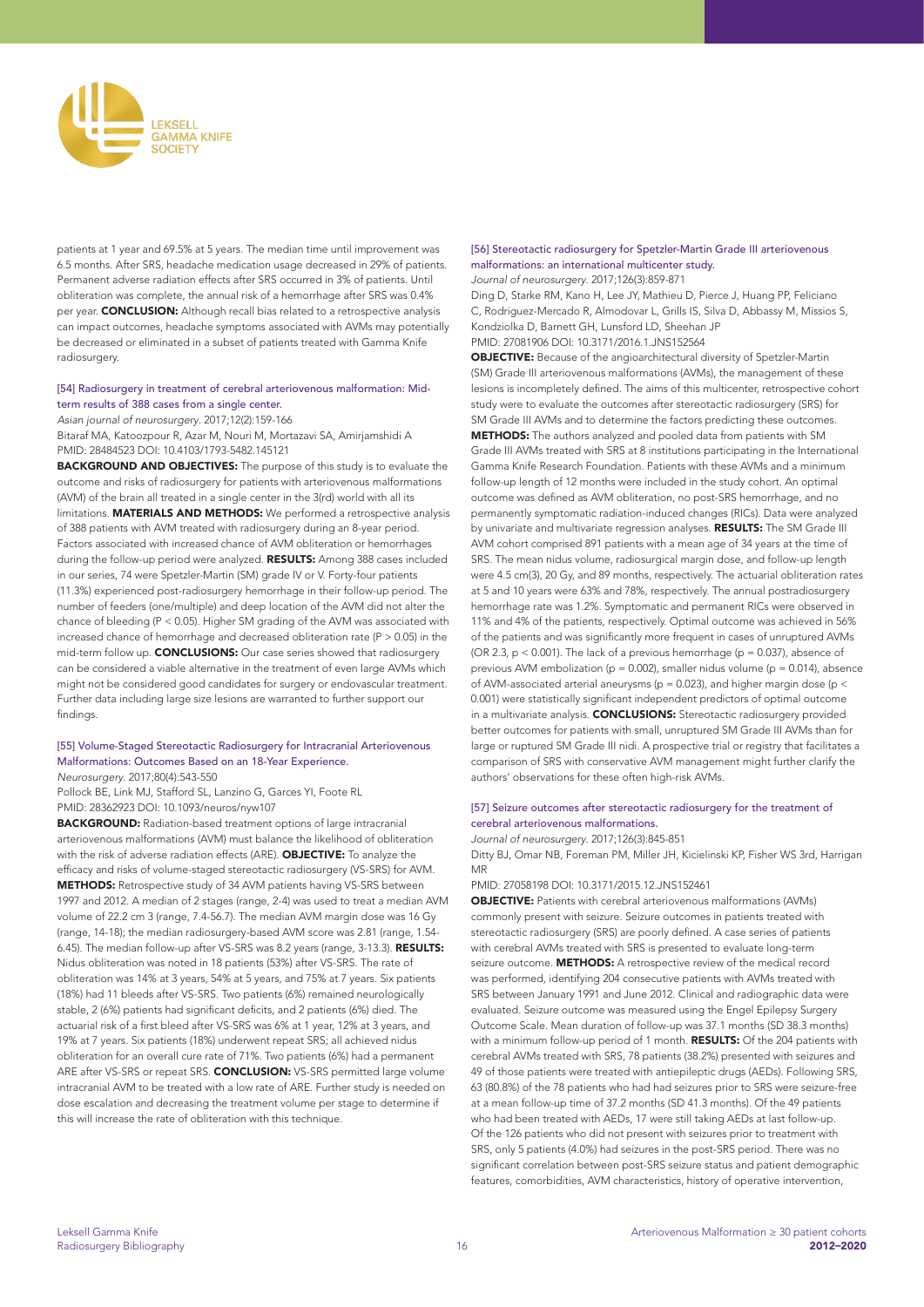

pre- or posttreatment hemorrhage, or radiographic degree of AVM resolution. CONCLUSIONS: Stereotactic radiosurgery for treatment of cerebral AVMs is effective at providing long-term control of seizures. A substantial number of patients who were treated with SRS were not only seizure free at their last followup, but had been successfully weaned from antiepileptic medications.

# [58] International multicenter cohort study of pediatric brain arteriovenous malformations. Part 1: Predictors of hemorrhagic presentation.

*Journal of neurosurgery. Pediatrics*. 2017;19(2):127-135 Ding D, Starke RM, Kano H, Mathieu D, Huang PP, Feliciano C, Rodriguez-Mercado R, Almodovar L, Grills IS, Silva D, Abbassy M, Missios S, Kondziolka D, Barnett GH, Dade Lunsford L, Sheehan JP

PMID: 27911248 DOI: 10.3171/2016.9.PEDS16283

OBJECTIVE: Brain arteriovenous malformations (AVMs) are the most common cause of spontaneous intracranial hemorrhage in pediatric patients (age < 18 years). Since the cumulative lifetime risk of AVM hemorrhage is considerable in children, an improved understanding of the risk factors influencing hemorrhagic presentation may aid in the management of pediatric AVMs. The aims of this first of a 2-part multicenter, retrospective cohort study are to evaluate the incidence and determine the predictors of hemorrhagic presentation in pediatric AVM patients. METHODS: The authors analyzed pooled AVM radiosurgery data from 7 institutions participating in the International Gamma Knife Research Foundation (IGKRF). Patients younger than 18 years at the time of radiosurgery and who had at least 12 months of follow-up were included in the study cohort. Patient and AVM characteristics were compared between unruptured and ruptured pediatric AVMs. RESULTS: A total of 357 pediatric patients were eligible for analysis, including 112 patients in the unruptured and 245 patients in the ruptured AVM cohorts (69% incidence of hemorrhagic presentation). The annual hemorrhage rate prior to radiosurgery was 6.3%. Hemorrhagic presentation was significantly more common in deep locations (basal ganglia, thalamus, and brainstem) than in cortical locations (frontal, temporal, parietal, and occipital lobes) (76% vs 62%, p = 0.006). Among the factors found to be significantly associated with hemorrhagic presentation in the multivariate logistic regression analysis, deep venous drainage (OR 3.2, p < 0.001) was the strongest independent predictor, followed by female sex (OR 1.7,  $p = 0.042$ ) and smaller AVM volume (OR 1.1,  $p < 0.001$ ). CONCLUSIONS: Unruptured and ruptured pediatric AVMs have significantly different patient and nidal features. Pediatric AVM patients who possess 1 or more of these high-risk features may be candidates for relatively more aggressive management strategies.

# [59] International multicenter cohort study of pediatric brain arteriovenous malformations. Part 2: Outcomes after stereotactic radiosurgery.

*Journal of neurosurgery. Pediatrics*. 2017;19(2):136-148

Starke RM, Ding D, Kano H, Mathieu D, Huang PP, Feliciano C, Rodriguez-Mercado R, Almodovar L, Grills IS, Silva D, Abbassy M, Missios S, Kondziolka D, Barnett GH, Dade Lunsford L, Sheehan JP

PMID: 27911249 DOI: 10.3171/2016.9.PEDS16284

OBJECTIVE: Pediatric patients (age < 18 years) harboring brain arteriovenous malformations (AVMs) are burdened with a considerably higher cumulative lifetime risk of hemorrhage than adults. Additionally, the pediatric population was excluded from recent prospective comparisons of intervention versus conservative management for unruptured AVMs. The aims of this multicenter, retrospective cohort study are to analyze the outcomes after stereotactic radiosurgery for unruptured and ruptured pediatric AVMs. METHODS: We analyzed and pooled AVM radiosurgery data from 7 participating in the International Gamma Knife Research Foundation. Patients younger than 18 years of age who had at least 12 months of follow-up were included in the study cohort. Favorable outcome was defined as AVM obliteration, no post-radiosurgical hemorrhage, and no permanently symptomatic radiation-induced changes (RIC). The post-radiosurgery outcomes of unruptured versus ruptured pediatric AVMs were compared, and statistical analyses were performed to identify predictive factors. RESULTS: The

overall pediatric AVM cohort comprised 357 patients with a mean age of 12.6 years (range 2.8-17.9 years). AVMs were previously treated with embolization, resection, and fractionated external beam radiation therapy in 22%, 6%, and 13% of patients, respectively. The mean nidus volume was 3.5 cm(3), 77% of AVMs were located in eloquent brain areas, and the Spetzler-Martin grade was III or higher in 59%. The mean radiosurgical margin dose was 21 Gy (range 5-35 Gy), and the mean follow-up was 92 months (range 12-266 months). AVM obliteration was achieved in 63%. During a cumulative latency period of 2748 years, the annual post-radiosurgery hemorrhage rate was 1.4%. Symptomatic and permanent radiation-induced changes occurred in 8% and 3%, respectively. Favorable outcome was achieved in 59%. In the multivariate logistic regression analysis, the absence of prior AVM embolization ( $p = 0.001$ ) and higher margin dose ( $p < 0.001$ ) were found to be independent predictors of a favorable outcome. The rates of favorable outcome for patients treated with a margin dose >/= 22 Gy vs < 22 Gy were 78% (110/141 patients) and 47% (101/216 patients), respectively. A margin dose >/= 22 Gy yielded a significantly higher probability of a favorable outcome (p < 0.001). The unruptured and ruptured pediatric AVM cohorts included 112 and 245 patients, respectively. Ruptured AVMs had significantly higher rates of obliteration (68% vs 53%,  $p = 0.005$ ) and favorable outcome (63% vs 51%,  $p =$ 0.033), with a trend toward a higher incidence of post-radiosurgery hemorrhage (10% vs 4%,  $p = 0.07$ ). The annual post-radiosurgery hemorrhage rates were 0.8% for unruptured and 1.6% for ruptured AVMs. **CONCLUSIONS:** Radiosurgery is a reasonable treatment option for pediatric AVMs. Obliteration and favorable outcomes are achieved in the majority of patients. The annual rate of latency period hemorrhage after radiosurgery for both ruptured and unruptured pediatric AVM patients conveys a significant risk until the nidus is obliterated.

#### [60] Long-Term Outcomes of Single-Session Stereotactic Radiosurgery for Cerebellar Arteriovenous Malformation, with a Median Follow-Up of 10 Years. *World neurosurgery*. 2017;98:314-322

Hasegawa H, Hanakita S, Shin M, Shojima M, Koga T, Takahashi W, Sakuramachi M, Nomoto AK, Saito N

PMID: 27826088 DOI: 10.1016/j.wneu.2016.10.137

OBJECTIVE: Cerebellar arteriovenous malformation (C-AVM) is poorly tolerated because of its aggressive natural history. The aim of this study was to delineate long-term outcomes of Gamma Knife stereotactic radiosurgery (GKRS) for C-AVM. METHODS: The outcomes of 45 patients who underwent GKRS for C-AVMs at our institution were retrospectively analyzed. Event-free survival was defined as free from any neurologic deficits caused by AVMs or adverse phenomena from the treatment. RESULTS: The median age and follow-up were 41 years (range, 6-77 years) and 120 months (range, 5-291 months), respectively. The median volume and Pollock-Flickinger radiosurgical AVM score were 1.3 cm(3) (range, 0.1-8.3 cm(3)) and 1.26 (range, 0.5-2.06), respectively. Actuarial obliteration rates were 46%, 75%, and 90% at 3, 5, and 6 years, respectively. Multivariate analysis showed that the maximal diameter  $\langle$  /=15 mm (P = 0.021) and margin dose >20 Gy ( $P = 0.0008$ ) were significantly associated with better obliteration. Four patients experienced posttreatment hemorrhages, and annual hemorrhage rates were 1.9% and 0.30% before and after obliteration, respectively. One patient died because of hemorrhage, whereas the other 3 patients spontaneously recovered. Perifocal edema was confirmed in 8 (16%); however, no symptomatic edema was observed. Overall, neurologic deteriorations were noted in 4 patients; 3 were because of posttreatment hemorrhage, and 1 was because of pretreatment angiography. The event-free survival rates were 96%, 93%, and 93% at 4, 10, and 15 years, respectively. **CONCLUSIONS:** GKRS is a reasonable intervention for C-AVMs. Symptomatic complications are rare, and the long-term outcomes are favorable.

#### [61] Estimating the Risks of Adverse Radiation Effects After Gamma Knife Radiosurgery for Arteriovenous Malformations. *Stroke*. 2017;48(1):84-90

Kano H, Flickinger JC, Tonetti D, Hsu A, Yang HC, Flannery TJ, Niranjan A,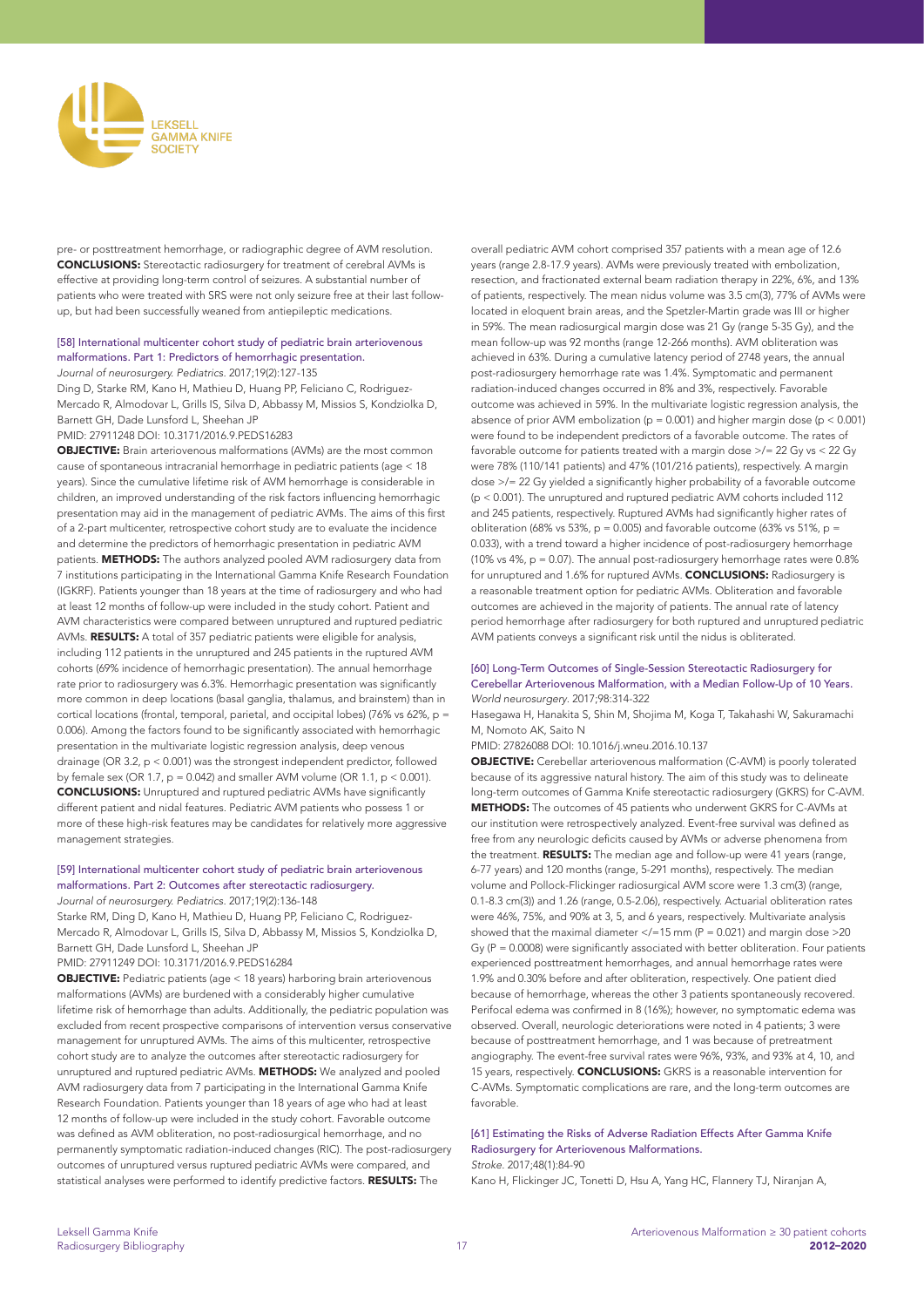

#### Lunsford LD

#### PMID: 27899758 DOI: 10.1161/STROKEAHA.116.014825

BACKGROUND AND PURPOSE: We evaluated risk factors associated with the development of adverse radiation effects (ARE) after stereotactic radiosurgery (SRS) for cerebral arteriovenous malformations (AVMs). METHODS: We evaluated 755 patients with AVM who underwent a single Gamma Knife SRS procedure with at least a 2-year minimum follow-up. Eighty-seven patients (12%) underwent previous resection and 128 (17%) had previous embolization. The median target volume was 3.6 mL (range, 0.1-26.3 mL). The median margin dose was 20 Gy (range, 13-27 Gy). RESULTS: Fifty-five patients (7%) developed symptomatic ARE at a median follow-up of 75 months. The cumulative rates of symptomatic ARE were 3.2%, 5.8%, 6.7%, and 7.5% at 1, 2, 3, and 5 years, respectively. Factors associated with a higher rate of developing symptomatic ARE included larger AVM volume, higher margin dose, larger 12-Gy volume, higher Spetzler-Martin grade, and higher radiosurgery-based score. The rates of developing symptomatic ARE were higher in the brain stem (22%) or thalamus (16%), compared with AVMs located in other brain locations (4%-8%). Nineteen patients (3%) sustained irreversible new neurological deficits related to ARE, and 1 patient died. The rates of irreversible symptomatic ARE were 0.8%, 1.9%, 2.1%, and 2.8% at 1, 2, 3, and 5 years, respectively. The 5-year cumulative rates of irreversible symptomatic ARE were 9.1% in thalamus, 12.1% in brain stem, and 1.4% in other locations. CONCLUSIONS: The knowledge of ARE risk rates after AVM radiosurgery can assist informed consent for patients with AVM, their families, and healthcare providers.

# [62] Stereotactic radiosurgery for cerebral arteriovenous malformations: evaluation of long-term outcomes in a multicenter cohort.

*Journal of neurosurgery*. 2017;126(1):36-44

Starke RM, Kano H, Ding D, Lee JY, Mathieu D, Whitesell J, Pierce JT, Huang PP, Kondziolka D, Yen CP, Feliciano C, Rodgriguez-Mercado R, Almodovar L, Pieper DR, Grills IS, Silva D, Abbassy M, Missios S, Barnett GH, Lunsford LD, Sheehan JP PMID: 26943847 DOI: 10.3171/2015.9.JNS151311

OBJECTIVE: In this multicenter study, the authors reviewed the results following Gamma Knife radiosurgery (GKRS) of cerebral arteriovenous malformations (AVMs), determined predictors of outcome, and assessed predictive value of commonly used grading scales based upon this large cohort with longterm follow-up. **METHODS:** Data from a cohort of 2236 patients undergoing GKRS for cerebral AVMs were compiled from the International Gamma Knife Research Foundation. Favorable outcome was defined as AVM obliteration and no posttreatment hemorrhage or permanent symptomatic radiation-induced complications. Patient and AVM characteristics were assessed to determine predictors of outcome, and commonly used grading scales were assessed. RESULTS: The mean maximum AVM diameter was 2.3 cm, with a mean volume of 4.3 cm(3). A mean margin dose of 20.5 Gy was delivered. Mean follow-up was 7 years (range 1-20 years). Overall obliteration was 64.7%. Post-GRKS hemorrhage occurred in 165 patients (annual risk 1.1%). Radiation-induced imaging changes occurred in 29.2%; 9.7% were symptomatic, and 2.7% had permanent deficits. Favorable outcome was achieved in 60.3% of patients. Patients with prior nidal embolization (OR 2.1,  $p < 0.001$ ), prior AVM hemorrhage (OR 1.3,  $p = 0.007$ ). eloquent location (OR 1.3,  $p = 0.029$ ), higher volume (OR 1.01,  $p < 0.001$ ), lower margin dose (OR  $0.9$ ,  $p < 0.001$ ), and more isocenters (OR  $1.1$ ,  $p = 0.011$ ) were more likely to have unfavorable outcomes in multivariate analysis. The Spetzler-Martin grade and radiosurgery-based AVM score predicted outcome, but the Virginia Radiosurgery AVM Scale provided the best assessment. CONCLUSIONS: GKRS for cerebral AVMs achieves obliteration and avoids permanent complications in the majority of patients. Patient, AVM, and treatment parameters can be used to predict long-term outcomes following radiosurgery.

# 2016

#### [63] Worse Outcomes After Repeat vs Initial Stereotactic Radiosurgery for Cerebral Arteriovenous Malformations: A Retrospective Matched-Cohort Study. *Neurosurgery*. 2016;79(5):690-700

Ding D, Xu Z, Shih HH, Starke RM, Yen CP, Cohen-Inbar O, Sheehan JP PMID: 27759676 DOI: 10.1227/NEU.0000000000001409

BACKGROUND: Incompletely obliterated cerebral arteriovenous malformations (AVMs) after initial treatment with stereotactic radiosurgery (SRS) can be treated with a repeat session of SRS. However, the relative efficacy of repeat vs initial SRS is not well specified. OBJECTIVE: To retrospectively compare in matched cohorts the outcomes of repeat vs initial SRS for the treatment of matched cohorts with angioarchitecturally similar AVMs. METHODS: We studied a data set of patients with AVM treated with radiosurgery during the period spanning 1989 to 2013. Patients with AVM who underwent repeat SRS with radiologic follow-up of >/=2 years or nidus obliteration were identified for the study and matched, in a 1:1 fashion that was blinded to outcome, to patients with previously untreated AVMs who underwent initial SRS. Statistical analyses were performed to compare the outcomes after repeat vs initial SRS. RESULTS: The matching approach resulted in 84 patients for the repeat and the initial SRS cohort (mean margin doses, 20.7 and 20.9 Gy, respectively;  $P = .74$ ). In the repeat SRS cohort, obliteration was achieved in 67%; the radiologic, symptomatic, and permanent radiation-induced change rates were 35%, 10%, and 4%, respectively; and the post-SRS hemorrhage rate was 3.1%/y. Compared with the initial SRS cohort, the repeat SRS cohort had significantly lower obliteration rates ( $P = .04$ ) and higher post-SRS hemorrhage rates (P = .04). The radiation-induced change rates of the 2 cohorts were not significantly different. CONCLUSION: Repeat SRS yields considerably poorer outcomes than initial SRS for angioarchitecturally comparable AVMs. Further studies in AVM radiobiology and vascular structure are necessary to elucidate this potentially differential response. ABBREVIATIONS: AVM, arteriovenous malformationRIC, radiation-induced changeRBAS, radiosurgery-based arteriovenous malformation scoreSRS, stereotactic radiosurgeryVRAS, virginia radiosurgery AVM scale.

## [64] Delayed cyst formations and/or expanding hematomas developing after Gamma Knife surgery for cerebral arteriovenous malformations.

Journal of clinical neuroscience : official journal of the Neurosurgical Society of *Australasia*. 2016;33:96-99

Nakajima H, Yamanaka K, Ishibashi K, Iwai Y PMID: 27430414 DOI: 10.1016/j.jocn.2016.01.044

The authors retrospectively analyzed cyst formations and expanding haematomas (EHs) that developed after Gamma Knife surgery (GKS) for arteriovenous malformations (AVMs), and evaluated the treatment results of these lesions. Cyst formations and/or EHs which developed after GKS for AVMs were identified in 20 patients (5.0%) out of 404 patients who underwent this procedure. There were nine patients with cyst formations, two with EHs and nine with cyst formations with EHs. These lesions developed between 36 and 192months (median 99months) after GKS. The median nidus volume was 4.7ml (range, 1.8-14.2ml) and the median prescribed margin dose was 20Gy (range, 15-23Gy). The multivariate analysis showed no correlation between the appearance of cyst formations and/or EHs and the patients' age, sex, nidus volume, margin dose, repeated GKS, nidus obliteration, pre-GKS embolization and prior hemorrhage. Surgical treatment was required in nine patients. Eight patients had total removal of the angiomatous lesions (EHs or nodular lesions that were detected as enhancement part on MRI) via a craniotomy and one had a cyst aspiration. There was no recurrence of the lesions in all the patients that underwent a craniotomy. In the patient treated with a cyst aspiration, regrowth of the cyst formation occurred. Surgical treatment should be considered for symptomatic lesions and we recommend total removal of the angiomatous lesions to achieve a complete cure.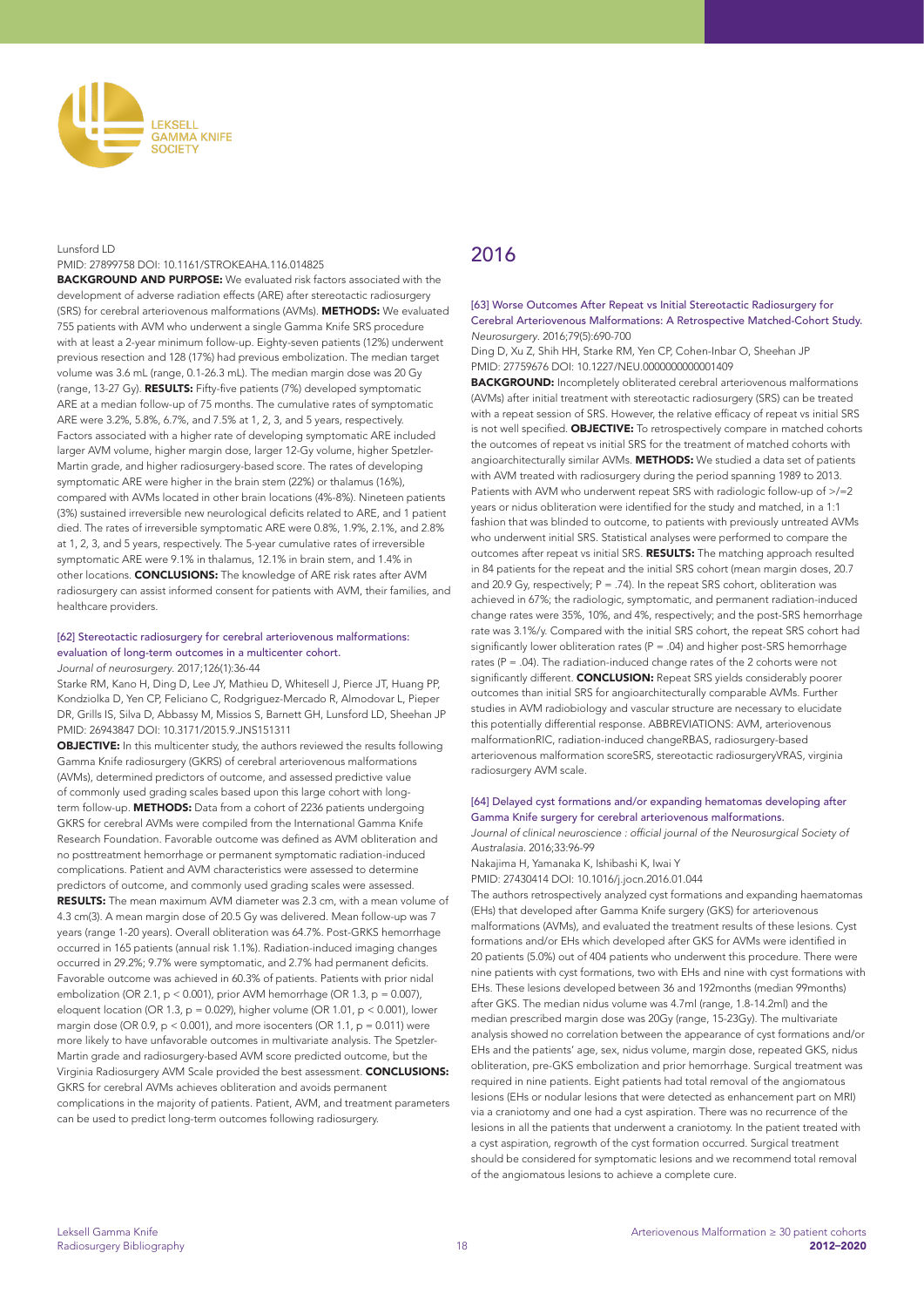

#### [65] Late morphological changes after radiosurgery of brain arteriovenous malformations: an MRI study.

*Acta neurochirurgica*. 2016;158(9):1683-90

Malikova H, Koubska E, Vojtech Z, Weichet J, Syrucek M, Sroubek J, Rulseh A, Liscak R

PMID: 27368701 DOI: 10.1007/s00701-016-2876-3

**BACKGROUND:** Radiosurgery by Gamma Knife (GK) is an effective treatment for brain arteriovenous malformations (AVM). The aim of the present study was to evaluate late, radiation-induced changes detectable by MRI after AVM radiosurgery in patients treated minimally 10 years prior, with AVM obliteration proven by angiography. METHODS: Thirty-five patients with 37 AVMs were included. AVMs were irradiated 16.6 +/- 3.5 years prior with AVM obliteration proven 13 +/- 4 years prior. All patients underwent recent MRI examinations, including application of gadolinium-based contrast. RESULTS: In one case, postirradiative cystic formation with mass effect and signs of hemorrhage requiring surgery was found. Post-gadolinium enhancement at the site of obliterated nidi was apparent in 28 of 37 cases (76 %). In all cases except one, the mean volume of enhancement at the time of review was clearly lower than the volume of the originally irradiated AVM (88 +/- 20 %; median 92 %); in one case the extent was 142 % greater than the irradiated AVM. When we compared enhancing and non-enhancing nidi, we found that enhancing nidi were significantly larger than non-enhancing nidi at the time of radiosurgery (4.39 +/- 3.35 cc vs. 0.89 +/- 0.79 cc, p = 0.004). Enhancement was not influenced by total radiation dose, patient age at the time of irradiation, duration since radiosurgery, or the number of irradiations. Wallerian degeneration was found in nine of 37 cases (24 %); in six cases the optical tracts were affected and visual field defects were proven. In five of nine cases (55.6 %) with Wallerian degeneration previous hemorrhage was present. Dual vascular pathology was found in eight of 35 patients (23 %). CONCLUSIONS: GK radiosurgery for AVM is a safe treatment method although delayed complications may occur. Post-gadolinium enhancement of obliterated nidi may indicate an active post-irradiative process.

#### [66] Multimodality Management of Cerebral Arteriovenous Malformations with Special Reference to AVM-Related Hemorrhages During Ongoing Staged Treatment.

*Acta neurochirurgica. Supplement*. 2016;123:153-8

Gruber A, Bavinzski G, Kitz K, Barthelmes S, Mayr M, Knosp E PMID: 27637643 DOI: 10.1007/978-3-319-29887-0\_22

In this study we report and analyze the results of a multimodality management concept for intracranial arteriovenous malformations (AVMs), including microsurgery, embolization, and gamma knife radiosurgery. The study population consists of a consecutive series of 294 patients treated for 304 intracranial AVMs over a 10-year period.

# [67] Time-Staged Gamma Knife Stereotactic Radiosurgery for Large Cerebral Arteriovenous Malformations: A Preliminary Report.

*PloS one*. 2016;11(11):e0165783

Park HR, Lee JM, Kim JW, Han JH, Chung HT, Han MH, Kim DG, Paek SH PMID: 27806123 DOI: 10.1371/journal.pone.0165783

OBJECTIVE: We retrospectively analyzed our experience with time-staged gamma knife stereotactic radiosurgery (GKS) in treating large arteriovenous malformation(AVM)s;>/= 10 cm3). METHODS: Forty-five patients who underwent time-staged GKS (2-stage, n = 37;3-stage,n = 8) between March 1998 and December 2011 were included. The mean volume treated was 20.42+/-6.29 cm3 (range, 10.20-38.50 cm3). Obliteration rates of AVMs and the associated complications after GKS were evaluated. RESULTS: Mean AVM volume (and median marginal dose) at each GKS session in the 37 patients who underwent 2-stage GKS was 19.67+/-6.08 cm3 (13 Gy) at session 1 and 6.97+/-6.92 cm3 (17 Gy) at session 2. The median interval period was 39 months. After follow-up period of 37 months, the complete obliteration rate was 64.9%. The mean AVM volume (and median marginal dose) at each GKS session in the 8 patients who

underwent 3-stage GKS was 23.90+/-6.50 cm3 (12.25 Gy), 19.43+/-7.46 cm3 (13.5 Gy), 7.48+/-6.86 cm3 (15.5 Gy) at session 1, 2, and 3, respectively. The median interval duration between each GKS session was 37.5 and 38 months, respectively. After a median follow-up period of 47.5 months, 5 patients (62.5%) achieved complete obliteration. Postradiosurgical hemorrhage developed in 5 patients (11.1%) including one case of major bleeding and 4 cases of minor bleeding. No patient suffered from clinically symptomatic radiation necrosis following radiation. CONCLUSION: Time-staged GKS could be an effective and safe treatment option in the management of large AVMs.

# [68] Risk Reduction of Cerebral Stroke After Stereotactic Radiosurgery for Small Unruptured Brain Arteriovenous Malformations.

*Stroke*. 2016;47(5):1247-52 Hanakita S, Shin M, Koga T, Igaki H, Saito N

PMID: 27073242 DOI: 10.1161/STROKEAHA.116.013132

**BACKGROUND AND PURPOSE:** A Randomized Trial of Unruptured Brain Arteriovenous Malformations (ARUBA) indicated the superiority of medical management in reducing the risks for strokes and other neurological deficits over observation alone. The aim of our study was to verify the rationale for stereotactic radiosurgery (SRS) for small unruptured arteriovenous malformation. METHODS: A retrospective review was performed for 292 patients with unruptured arteriovenous malformations referred for SRS. The risks for cerebral hemorrhages were statistically compared before and after SRS. RESULTS: Of the 292 patients in whom arteriovenous malformation was found unruptured at initial diagnosis, 17 sustained hemorrhages in the period between the diagnosis and the initial therapeutic intervention (annual bleeding rate, 2.1%; 95% confidence interval [CI], 1.2%-3.4%). Of the remaining 275 patients, 240 were initially treated with SRS, and 16 sustained a hemorrhage after SRS (annual bleeding rate, 1.1%; 95% CI, 0.6%- 1.8%), but only 2 sustained a hemorrhage after angiographic obliteration (annual bleeding rate, 0.3%; 95% CI, 0.04%-1.2%). Comparing the risk of hemorrhage between the periods before and after SRS, a 53% risk reduction was achieved after SRS (hazard ratio, 0.47; 95% CI, 0.24-0.94; P=0.03), and 85% reduction was achieved after angiographic obliteration (hazard ratio, 0.15; 95% CI, 0.02-0.53; P=0.002). **CONCLUSIONS:** SRS can significantly reduce the risk of stroke in the patients with small unruptured arteriovenous malformations. To definitively determine the clinical benefits of SRS, a longer follow-up will be necessary. However, based on our results, we can recommend SRS for patients who face a latent risk for stroke from this intractable vascular disease.

# [69] Stereotactic Radiosurgery for Arteriovenous Malformations: The Effect of Treatment Period on Patient Outcomes.

*Neurosurgery*. 2016;78(4):499-509

Pollock BE, Link MJ, Stafford SL, Garces YI, Foote RL PMID: 26990410 DOI: 10.1227/NEU.0000000000001085

BACKGROUND: Stereotactic radiosurgery (SRS) has been performed on patients with cerebral arteriovenous malformations (AVMs) for over 40 years. **OBJECTIVE:** To evaluate the impact of treatment period on obliteration, intracranial hemorrhage (ICH), and radiation-induced complications (RICs). METHODS: Retrospective comparison of 381 AVM patients having SRS during a 20-year period (group 1, January 1990 through March 1997, n = 160; group 2, April 1997 through December 2009, n = 221). The median radiological and clinical follow-up after initial SRS was 77 months and 93 months, respectively. RESULTS: Obliteration was 59.1% at 4 years and 85.1% at 8 years. Obliteration was more common in patients with hemispheric or cerebellar AVMs ( $P = .001$ ), smaller prescription isodose volume (PIV) (P < .001), and group 1 patients (P < .001). The ICH rate was 7.7% at 4 years and 10.6% at 8 years. ICH was more common in older patients (P = .02), patients with deep AVM (P = .01), and larger PIV (P < .001). There was no difference in the ICH rate between the treatment groups ( $P = .18$ ). The rate of permanent RICs was 4.4% at 4 years and 8.6% at 8 years. RICs were more common with larger PIVs ( $P < .001$ ) and group 1 patients ( $P = .02$ ). There was no difference in the number of patients having obliteration without new deficits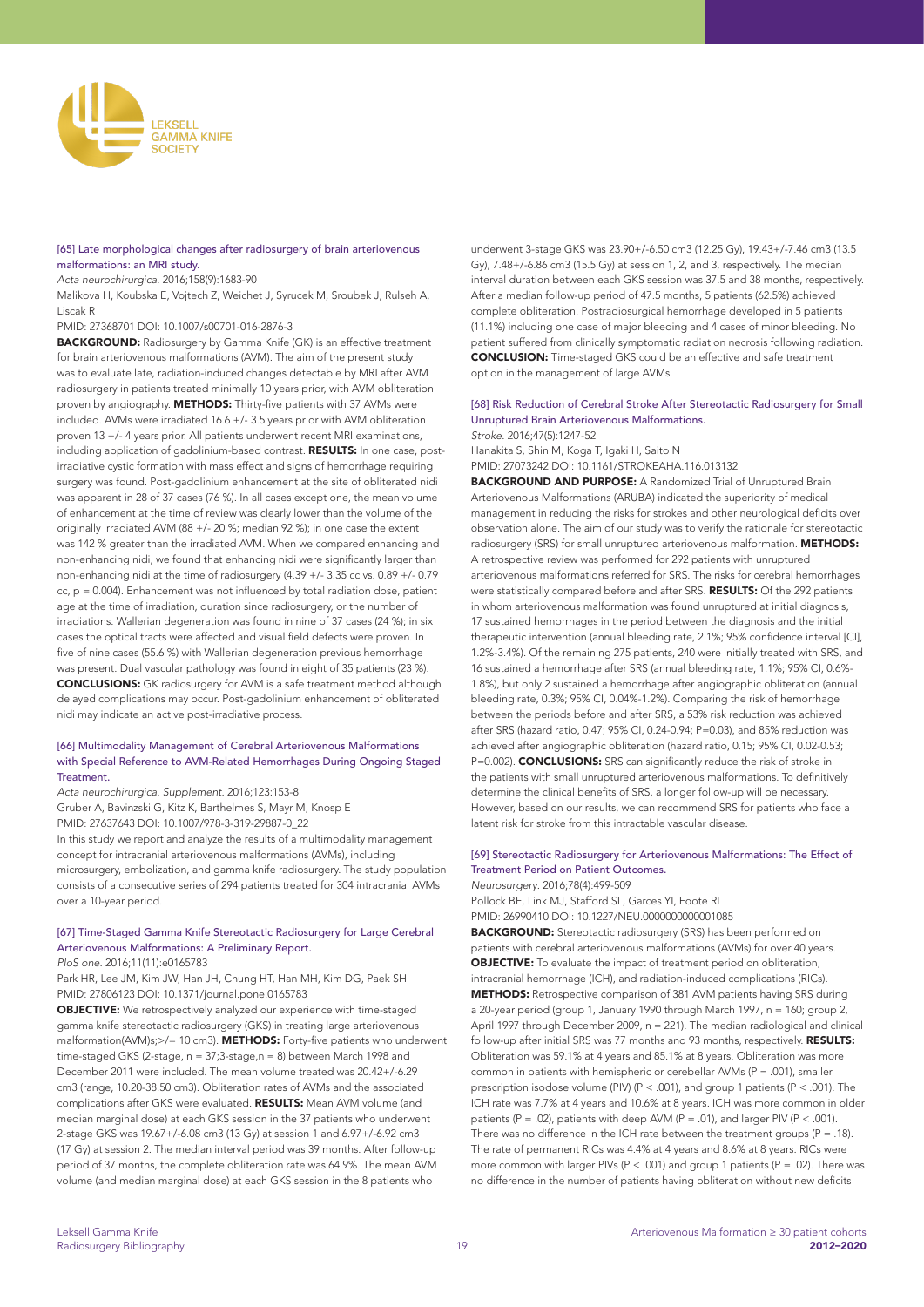

between the 2 treatment periods (68.8% vs 73.3%, P = .33). CONCLUSION: Advances in SRS procedures over the past 20 years have resulted in a lower risk of RIC, but fewer patients had AVM obliteration. Increasing the prescription dose for patients with medium- and large-volume AVMs by using current conformal dose-planning techniques may improve the obliteration rate while maintaining a low risk of RICs.

## [70] Microsurgical Resection for Persistent Arteriovenous Malformations Following Gamma Knife Radiosurgery: A Case-Control Study.

*World neurosurgery*. 2016;88:277-288

Tong X, Wu J, Pan J, Lin F, Cao Y, Zhao Y, Wang S, Zhao J PMID: 26805683 DOI: 10.1016/j.wneu.2016.01.027

OBJECTIVE: To explore outcomes after microsurgery of brain arteriovenous malformations (AVMs) that failed to be obliterated by Gamma Knife radiosurgery (GKRS). METHODS: From January 2000 to January 2014, 42 consecutive patients underwent surgical resection of persistent AVMs after GKRS. These 42 patients with AVMs who underwent radiosurgery (radiosurgery group) were individually matched with 42 patients with AVMs who did not undergo radiosurgery (no radiosurgery group) based on patient and AVM characteristics. The modified Rankin Scale was used to assess neurologic status of patients. The effects of GKRS on AVM resection and surgical outcomes were analyzed. RESULTS: After GKRS, the mean AVM volume was significantly reduced by 76.8% (P < 0.01), the size was reduced by 41% (P < 0.01), and the Spetzler-Martin grade was reduced in 61.9% of the patients ( $P < 0.01$ ). During the time interval from radiosurgery to surgical resection, subsequent hemorrhages led to significant neurologic deterioration ( $P = 0.046$ ). Compared with the control group, the frequency of preoperative embolization, operative time, and blood loss were significantly lower in the radiosurgery group (all P < 0.05). The no radiosurgery group had a significantly higher rate of worsening in mRS scores at 6 months after surgery (40.5% vs. 16.7%,  $P = 0.029$ ). Good neurologic status (mRS score <3) was achieved in 81% of the radiosurgery group and 83% of the no radiosurgery group at the final follow-up evaluation. **CONCLUSIONS:** GKRS performed several years before microsurgical resection can facilitate resectability of AVMs and decrease the rate of postoperative neurologic deterioration. For patients with persistent AVMs several years after GKRS, microsurgical resection is recommended to achieve good clinical outcomes.

#### [71] Gamma Knife surgical treatment for partially embolized cerebral arteriovenous malformations.

*Journal of neurosurgery*. 2016;124(3):767-76 Huo X, Jiang Y, Lv X, Yang H, Zhao Y, Li Y PMID: 26252461 DOI: 10.3171/2015.1.JNS142711

OBJECTIVE: A combination of embolization and radiosurgery is used as a common strategy for the treatment of large and complex cerebral arteriovenous malformations (AVMs). This study presents the experiences of partially embolized cerebral AVMs followed by Gamma Knife surgery (GKS) and assesses predictive factors for AVM obliteration and hemorrhage. METHODS: The interventional neuroradiology database that was reviewed included 404 patients who underwent AVM embolization. Using this database, the authors retrospectively analyzed all partially embolized AVM cases followed by GKS for a residual nidus. Except for cases of complete AVM obliteration, the authors excluded all patients with radiological follow-up of less than 2 years. Logistic regression analysis was used to analyze the predictive factors related to AVM obliteration and hemorrhage following GKS. Kaplan-Meier analysis was used to evaluate the obliteration with a cutoff AVM nidus volume of 3 cm(3) and 10 cm(3). RESULTS: One hundred sixty-two patients qualified for the study. The median patient age was 26 years and 48.8% were female. Hemorrhage presented as the most common symptom (48.1%). The median preembolization volume of an AVM was 14.3 cm(3). The median volume and margin dose for GKS were 10.92 cm(3) and 16.0 Gy, respectively. The median radiological and clinical follow-up intervals were 47 and 79 months, respectively. The annual hemorrhage rate was 1.71% and total obliteration rate was 56.8%. Noneloquent area ( $p = 0.004$ ), superficial location (p

 $<$  0.001), decreased volume (p  $<$  0.001), lower Spetzler-Martin grade (p  $<$  0.001), lower Virginia Radiosurgery AVM Scale (RAS; p < 0.001), lower Pollock-Flickinger score (p < 0.001), lower modified Pollock-Flickinger score (p < 0.001), increased maximum dose ( $p < 0.001$ ), and increased margin dose ( $p < 0.001$ ) were found to be statistically significant in predicting the probability of AVM obliteration in the univariate analysis. In the multivariate analysis, only volume ( $p = 0.016$ ) was found to be an independent prognostic factor for AVM obliteration. The log-rank (Mantel-Cox) test of the Kaplan-Meier analysis (chi-square =  $54.402$ ,  $p < 0.001$ ) showed a significantly decreased obliteration rate of different cutoff AVM volume groups of less than 3 cm(3), 3-10 cm(3), and more than 10 cm(3). No independent prognostic factor was found for AVM hemorrhage in multivariate analysis. CONCLUSIONS: Partially embolized AVMs are amenable to successful treatment with GKS. The volume of the nidus significantly influences the outcome of radiosurgical treatment. The Virginia RAS and Pollock-Flickinger score were found to be reliable scoring systems for selection of patient candidates and prediction of partially embolized AVM closure and complications for GKS.

#### [72] Radiosurgery for Cerebral Arteriovenous Malformations with Associated Arterial Aneurysms.

*World neurosurgery*. 2016;87:77-90

Ding D, Xu Z, Starke RM, Yen CP, Shih HH, Buell TJ, Sheehan JP PMID: 26732956 DOI: 10.1016/j.wneu.2015.11.080

OBJECTIVE: The radiosurgical outcomes for cerebral arteriovenous malformations (AVM) with AVM-associated arterial aneurysms (AAA) are poorly understood, because many AAAs are embolized before nidal intervention. The aim of this retrospective case-control study is to determine the effect of AAAs on AVM radiosurgery outcomes. METHODS: We evaluated an institutional AVM radiosurgery database from 1989 to 2013. AAAs were classified as intranidal (type I) or prenidal (type II). The case cohort comprised AVMs with patent type I or II AAAs. The control cohort comprised AVMs without AAAs and matched 2:1 to the case cohort. RESULTS: The case cohort comprised 51 AVMs, including 23 with type I and 28 with type II AAAs. The control cohort comprised 102 AVMs without AAAs. The cumulative AVM obliteration, annual postradiosurgery hemorrhage, and radiologically evident radiation-induced changes rates were 67%, 3.3%, and 28%, respectively, for the case cohort, compared with 70%, 2.0%, and 35%, respectively, for the control cohort. The presence of an AAA was not significantly associated with obliteration ( $P = 0.293$ ), postradiosurgery hemorrhage ( $P = 0.209$ ), or radiation-induced changes ( $P = 0.323$ ). The rates of type II AAA occlusion at 3, 5, and 10 years were 46%, 77%, and 95%, respectively. The type II AAA occlusion rate was significantly higher in obliterated AVMs  $(P = 0.002)$ . **CONCLUSIONS:** Patent intranidal or prenidal AAAs do not significantly affect AVM radiosurgical outcomes. Occlusion of distal prenidal AAAs commonly occurs after radiosurgery. These findings may support a more conservative stance for embolization before radiosurgery for AVMs with AAAs.

#### [73] Angioarchitecture and Posttreatment Magnetic Resonance Imaging Characteristics of Brain Arteriovenous Malformations and Long-Term Seizure Control After Radiosurgery.

*World neurosurgery*. 2016;87:277-82

Wu CC, Guo WY, Chung WY, Wu HM PMID: 26548816 DOI: 10.1016/j.wneu.2015.10.070

OBJECTIVE: To corroborate which pretreatment angioarchitectural characteristics and posttreatment magnetic resonance imaging (MRI) features were associated with better seizure and antiepileptic drug outcomes in patients with brain arteriovenous malformations (AVMs) treated by Gamma Knife radiosurgery. METHODS: During the period 2007-2010, 220 patients with intracranial AVMs undergoing radiosurgery at our hospital were evaluated. Imaging features on digital subtraction angiography and follow-up MRI, medical records, and direct patient interview were retrospectively assessed. Seizure outcome was assessed using the Engel classification and the status of antiepileptic drug use. RESULTS: At the last follow-up, 21 of 31 patients (68%) who met the recruitment criteria had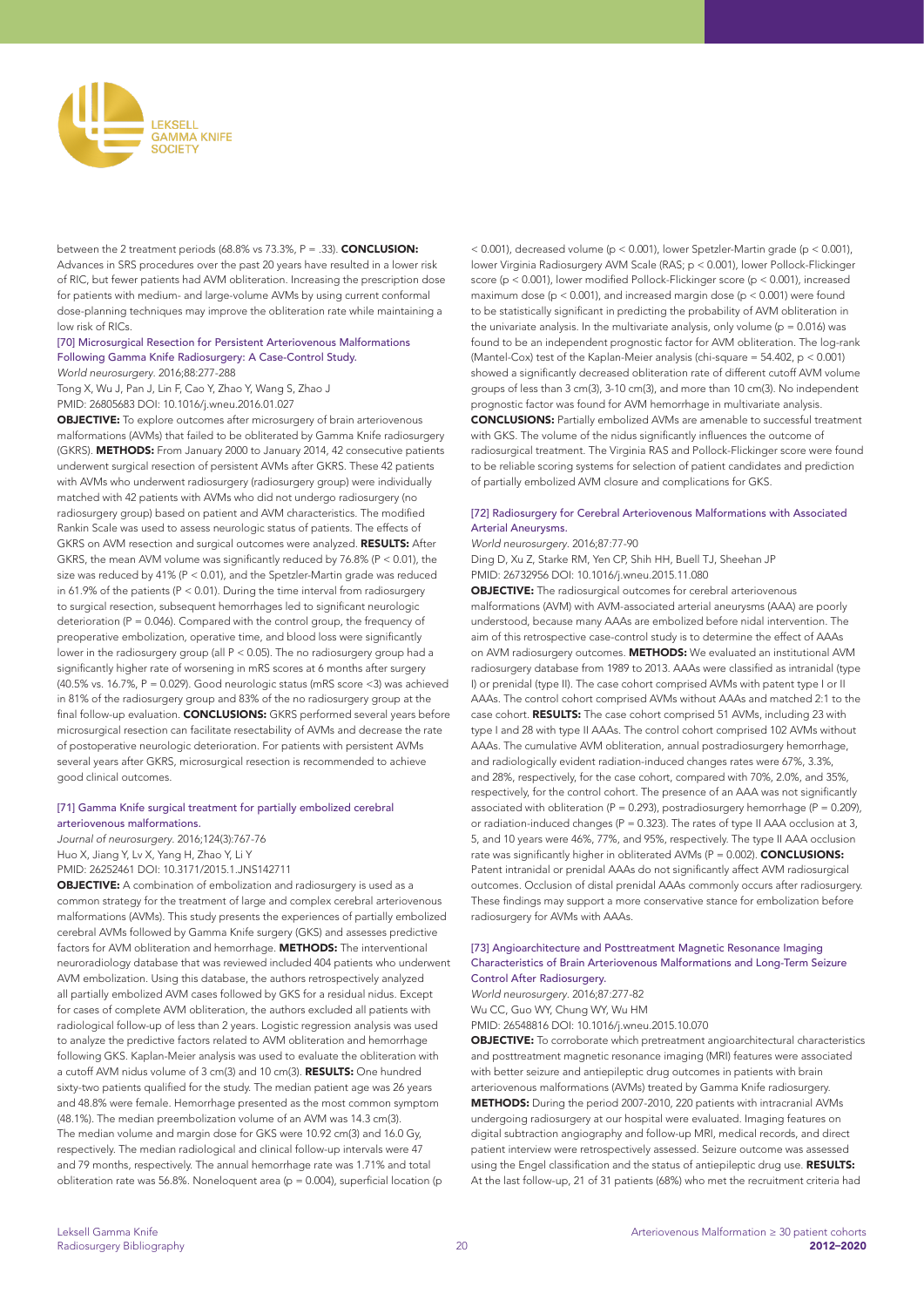

AVM obliteration on digital subtraction angiography or MRI. Seizure-free status (Engel class 1) was achieved in 20 patients (65%), and 13 of 20 (65%) seizure-free patients were medication-free. The presence of total obliteration at last imaging follow-up ( $P = 0.013$ ), absent retrograde cortical veins on digital subtraction angiography before GKRS (P = 0.013), nidus <3.7 cm (P = 0.006), and lower modified radiosurgery-based AVM score ( $P = 0.026$ ) were significant predictors of seizure-free outcome. The strongest independent predictor of seizure-free status was absence of retrograde veins (odds ratio = 9.9). No angioarchitectural feature, postradiosurgery imaging finding on MRI, or radiosurgical treatment parameter was a significant predictor of seizure control or cessation of medication in seizure-free patients. CONCLUSIONS: This study suggests that radiosurgery provides favorable outcomes in patients with AVM-related epilepsy. Patients with intracranial AVMs can benefit from seizure control after GKRS before undergoing AVM obliteration. Absence of retrograde veins is associated with better seizurefree outcomes, regardless of the parenchymal changes after radiosurgery.

#### [74] Radiosurgery for Cerebral Arteriovenous Malformations in A Randomized Trial of Unruptured Brain Arteriovenous Malformations (ARUBA)-Eligible Patients: A Multicenter Study.

*Stroke*. 2016;47(2):342-9

Ding D, Starke RM, Kano H, Mathieu D, Huang P, Kondziolka D, Feliciano C, Rodriguez-Mercado R, Almodovar L, Grills IS, Silva D, Abbassy M, Missios S, Barnett GH, Lunsford LD, Sheehan JP

PMID: 26658441 DOI: 10.1161/STROKEAHA.115.011400

BACKGROUND AND PURPOSE: The benefit of intervention for patients with unruptured cerebral arteriovenous malformations (AVMs) was challenged by results demonstrating superior clinical outcomes with conservative management from A Randomized Trial of Unruptured Brain AVMs (ARUBA). The aim of this multicenter, retrospective cohort study is to analyze the outcomes of stereotactic radiosurgery for ARUBA-eligible patients. METHODS: We combined AVM radiosurgery outcome data from 7 institutions participating in the International Gamma Knife Research Foundation. Patients with >/=12 months of follow-up were screened for ARUBA eligibility criteria. Favorable outcome was defined as AVM obliteration, no postradiosurgery hemorrhage, and no permanently symptomatic radiation-induced changes. Adverse neurological outcome was defined as any new or worsening neurological symptoms or death. RESULTS: The ARUBAeligible cohort comprised 509 patients (mean age, 40 years). The Spetzler-Martin grade was I to II in 46% and III to IV in 54%. The mean radiosurgical margin dose was 22 Gy and follow-up was 86 months. AVM obliteration was achieved in 75%. The postradiosurgery hemorrhage rate during the latency period was 0.9% per year. Symptomatic and permanent radiation-induced changes occurred in 11% and 3%, respectively. The rates of favorable outcome, adverse neurological outcome, permanent neurological morbidity, and mortality were 70%, 13%, 5%, and 4%, respectively. **CONCLUSIONS:** Radiosurgery may provide durable clinical benefit in some ARUBA-eligible patients. On the basis of the natural history of untreated, unruptured AVMs in the medical arm of ARUBA, we estimate that a follow-up duration of 15 to 20 years is necessary to realize a potential benefit of radiosurgical intervention for conservative management in unruptured patients with AVM.

#### [75] Volume-staged radiosurgery for large arteriovenous malformations: an evolving paradigm.

*Journal of neurosurgery*. 2016;124(1):163-74

Seymour ZA, Sneed PK, Gupta N, Lawton MT, Molinaro AM, Young W, Dowd CF, Halbach VV, Higashida RT, McDermott MW

PMID: 26140495 DOI: 10.3171/2014.12.JNS141308

OBJECTIVE: Large arteriovenous malformations (AVMs) remain difficult to treat, and ideal treatment parameters for volume-staged stereotactic radiosurgery (VS-SRS) are still unknown. The object of this study was to compare VS-SRS treatment outcomes for AVMs larger than 10 ml during 2 eras; Era 1 was 1992-March 2004, and Era 2 was May 2004-2008. In Era 2 the authors prospectively decreased the

AVM treatment volume, increased the radiation dose per stage, and shortened the interval between stages. METHODS: All cases of VS-SRS treatment for AVM performed at a single institution were retrospectively reviewed. RESULTS: Of 69 patients intended for VS-SRS, 63 completed all stages. The median patient age at the first stage of VS-SRS was 34 years (range 9-68 years). The median modified radiosurgery-based AVM score (mRBAS), total AVM volume, and volume per stage in Era 1 versus Era 2 were 3.6 versus 2.7, 27.3 ml versus 18.9 ml, and 15.0 ml versus 6.8 ml, respectively. The median radiation dose per stage was 15.5 Gy in Era 1 and 17.0 Gy in Era 2, and the median clinical follow-up period in living patients was 8.6 years in Era 1 and 4.8 years in Era 2. All outcomes were measured from the first stage of VS-SRS. Near or complete obliteration was more common in Era 2 (logrank test,  $p = 0.0003$ ), with 3- and 5-year probabilities of 5% and 21%, respectively, in Era 1 compared with 24% and 68% in Era 2. Radiosurgical dose, AVM volume per stage, total AVM volume, era, compact nidus, Spetzler-Martin grade, and mRBAS were significantly associated with near or complete obliteration on univariate analysis. Dose was a strong predictor of response (Cox proportional hazards, p < 0.001, HR 6.99), with 3- and 5-year probabilities of near or complete obliteration of 5% and 16%, respectively, at a dose < 17 Gy versus 23% and 74% at a dose >/= 17 Gy. Dose per stage, compact nidus, and total AVM volume remained significant predictors of near or complete obliteration on multivariate analysis. Seventeen patients (25%) had salvage surgery, SRS, and/or embolization. Allowing for salvage therapy, the probability of cure was more common in Era 2 (log-rank test, p = 0.0007) with 5-year probabilities of 0% in Era 1 versus 41% in Era 2. The strong trend toward improved cure in Era 2 persisted on multivariate analysis even when considering mRBAS (Cox proportional hazards,  $p = 0.055$ , HR 4.01, 95% CI 0.97-16.59). The complication rate was 29% in Era 1 compared with 13% in Era 2 (Cox proportional hazards, not significant). **CONCLUSIONS:** VS-SRS is an option to obliterate or downsize large AVMs. Decreasing the AVM treatment volume per stage to </= 8 ml with this technique allowed a higher dose per fraction and decreased time to response, as well as improved rates of near obliteration and cure without increasing complications. Reducing the volume of these very large lesions can facilitate a surgical approach for cure.

#### [76] Stereotactic Radiosurgery for Partially Resected Cerebral Arteriovenous Malformations.

# *World neurosurgery*. 2016;85:263-72

Ding D, Xu Z, Shih HH, Starke RM, Yen CP, Sheehan JP

PMID: 26459698 DOI: 10.1016/j.wneu.2015.10.001

OBJECTIVE: Incomplete microsurgical resection of cerebral arteriovenous malformations (AVM) occurs uncommonly. However, such patients harboring postoperative residual nidi remain exposed to the risk of AVM hemorrhage and are therefore reasonable candidates for further intervention. The goals of this retrospective case-control study are to analyze the radiosurgery outcomes for partially resected AVMs and determine the effect of prior resection on AVM radiosurgery outcomes. METHODS: We evaluated a prospective database of AVM patients treated with radiosurgery from 1989-2013. Previously resected AVMs with radiologic follow-up >/=2 years or nidus obliteration were selected for analysis and matched, in a 1:1 fashion and blinded to outcome, to previously unresected AVMs. Statistical analyses were performed to assess relationship between prior resection and AVM radiosurgery outcomes. RESULTS: The matching process yielded 88 patients in each of the previously resected and unresected AVM cohorts. In the resected AVM cohort, the actuarial AVM obliteration rates at 3 and 5 years were 47% and 75%, respectively; the rates of radiologic and symptomatic radiation-induced changes (RICs) were 10% and 3%, respectively; and the annual postradiosurgery hemorrhage risk was 1.1%. The lack of prior AVM resection ( $P < 0.001$ ) and superficial AVM location ( $P = 0.009$ ) were independent predictors of radiologic RIC. The actuarial rates of obliteration  $(P = 0.849)$  and postradiosurgery hemorrhage  $(P = 0.548)$  were not significantly different between the resected and unresected AVM cohorts. **CONCLUSIONS:** Radiosurgery affords a reasonable risk-to-benefit profile for incompletely resected AVMs. For those with a small-volume residual nidus after resection, radiosurgery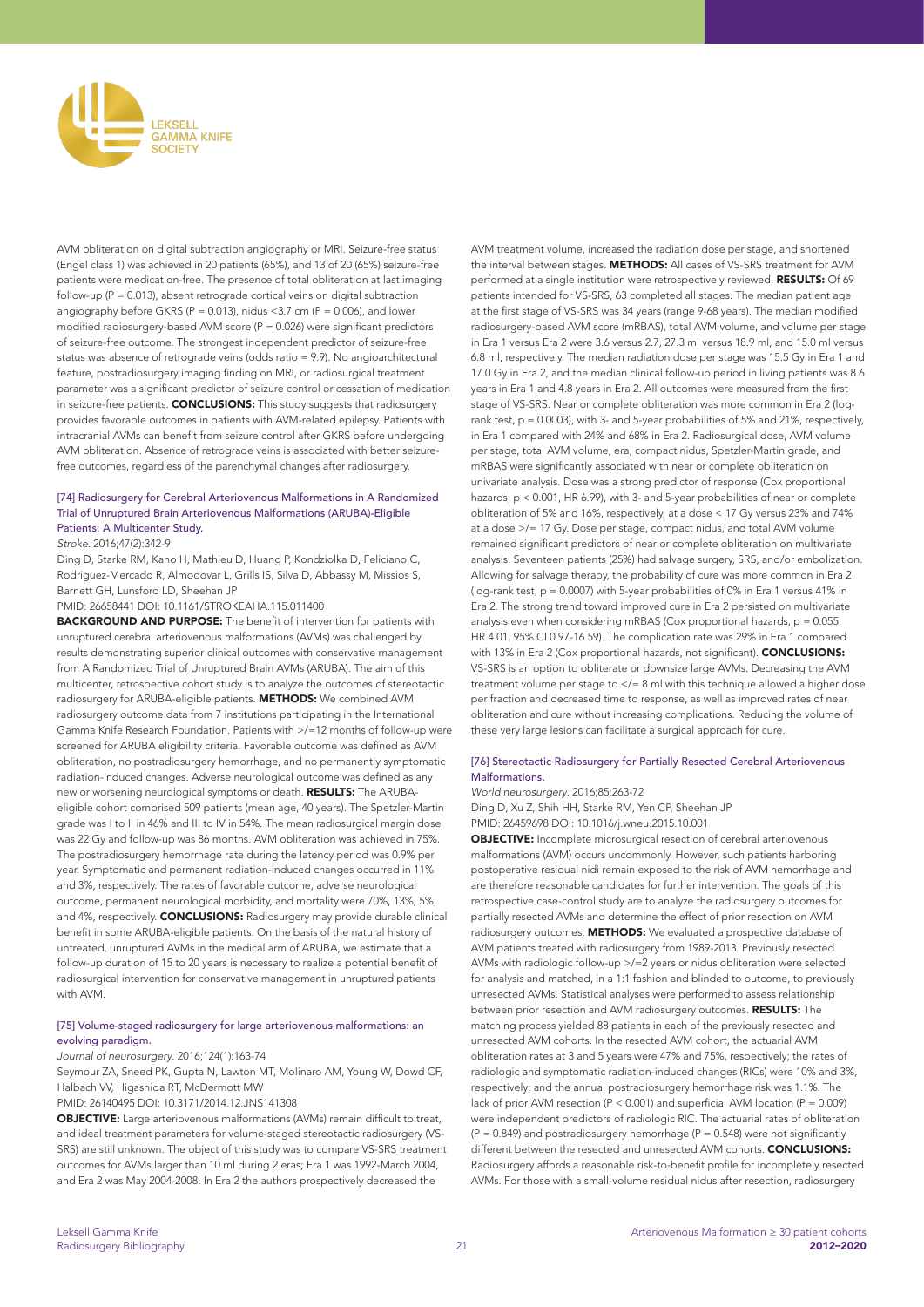

should be considered an effective alternative to repeat resection.

# 2015

#### [77] Leksell Gamma Knife for pediatric and adolescent cerebral arteriovenous malformations: results of 100 cases followed up for at least 36 months. *Journal of neurosurgery. Pediatrics*. 2015;16(6):736-47

Nicolato A, Longhi M, Tommasi N, Ricciardi GK, Spinelli R, Foroni RI, Zivelonghi E, Zironi S, Dall'Oglio S, Beltramello A, Meglio M

PMID: 26339954 DOI: 10.3171/2015.4.PEDS158

**OBJECTIVE:** The goal of this study was to evaluate advantages, risks, and failures of Gamma Knife radiosurgery (GKRS) in a large series of pediatric and adolescent patients with cerebral arteriovenous malformations (cAVMs) who were followed up for at least 36 months. METHODS: Since February 1993, 100 pediatric and adolescent patients (</= 18 years of age) with cAVMs have undergone GKRS at the authors' institution and were followed up for at least 36 months. Forty-six patients were boys and 54 were girls; the mean age was 12.8 years (range 3-18 years). Hemorrhage, either alone or combined with seizure, was the clinical onset in 70% of cases. The mean pre-GK cAVM volume was 2.8 ml; 92% of cAVMs were Spetzler-Martin (S-M) Grades I-III. Most lesions (94%) were in eloquent or deep-seated brain regions, according to S-M classification. The parameters for mean and range in treatment planning were prescription isodose 53.8% (40%- 90%); prescription dose (PD) 20.2 Gy (9.0-26.4 Gy); maximal dose (MD) 37.8 Gy (18-50 Gy); and number of shots 4.7 (1-17). On the day of GKRS, stereotactic CT or stereotactic MRI and digital subtraction angiography were used. RESULTS: Obliteration rate (OR) was angiographically documented in 75 of 84 cases (89.3%) after single-session GKRS, with actuarial ORs at 3 and 5 years of 68.0% and 88.1%, respectively. A repeat treatment was performed in 7 patients (6 with obliteration), and 16 patients with cAVMs underwent staged treatment (9 of them were angiographically cured). Thus, the overall OR was 90%, with actuarial ORs at 3, 5, and 8 years of 59.0%, 76.0%, and 85.0%, respectively. Permanent symptomatic GK-related complications were observed in 11% of cases, with surgical removal of enlarged mass seen on post-RS imaging needed in 5 cases. Hemorrhage during the latency period occurred in 9% of patients, but surgical evacuation of the hematoma was required in only 1 patient. One patient died due to rebleeding of a brainstem cAVM. Radiosurgery outcomes varied according to cAVM sizes and doses: volumes </= 10 ml and PDs > 16 Gy were significantly associated with higher ORs and lower rates of permanent complication and bleeding during the latency period. CONCLUSIONS: The data from this study reinforce the conclusion that GKRS is a safe and effective treatment for pediatric and adolescent cAVMs, yielding a high OR with minimal permanent severe morbidity and no mortality. The very low frequency of severe hemorrhages during the latency period further encourages a widespread application of RS in such patients. Univariate analysis found that modified RS-based cAVM score, nidus volume, PD, integral dose, S-M grade, and preplanned treatment (the last 2 parameters were also confirmed on multivariate analysis) significantly influenced OR. Lower S-M grades and singlesession planned treatments correlated with shorter treatment obliteration interval on univariate analysis. This statistical analysis suggests that a staged radiosurgical treatment should be planned when nidus volume > 10 ml and/or when the recommended PD is </= 16 Gy.

#### [78] A quantitative analysis of adverse radiation effects following Gamma Knife radiosurgery for arteriovenous malformations.

*Journal of neurosurgery*. 2015;123(4):945-53

Cohen-Inbar O, Lee CC, Xu Z, Schlesinger D, Sheehan JP PMID: 25909572 DOI: 10.3171/2014.10.JNS142264

OBJECTIVE: The authors review outcomes following Gamma Knife radiosurgery (GKRS) of cerebral arteriovenous malformations (AVMs) and their correlation to postradiosurgery adverse radiation effects (AREs). METHODS: From a prospective

institutional review board-approved database, the authors identified patients with a minimum of 2 years of follow-up and thin-slice T2-weighted MRI sequences for volumetric analysis. A total of 105 AVM patients were included. The authors analyzed the incidence and quantitative changes in AREs as a function of time after GKRS. Statistical analysis was performed to identify factors related to ARE development and changes in the ARE index. RESULTS: The median clinical follow-up was 53.8 months (range 24-212.4 months), and the median MRI followup was 36.8 months (range 24-212.4 months). 47.6% of patients had an AVM with a Spetzler-Martin grade >/= III. The median administered margin and maximum doses were 22 and 40 Gy, respectively. The overall obliteration rate was 70.5%. Of patients who showed complete obliteration, 74.4% developed AREs within 4-6 months after GKRS. Late-onset AREs (i.e., > 12 months) correlated to a failure to obliterate the nidus. 58.1% of patients who developed appreciable AREs (defined as ARE index > 8) proceeded to have a complete nidus obliteration. Appreciable AREs were found to be influenced by AVM nidus volume > 3 ml, lobar location, number of draining veins and feeding arteries, prior embolization, and higher margin dose. On the other hand, a minimum ARE index > 8 predicted obliteration  $(p = 0.043)$ . **CONCLUSIONS:** ARE development after radiosurgery follows a temporal pattern peaking at 7-12 months after stereotactic radiosurgery. The ARE index serves as an important adjunct tool in patient follow-up and outcome prediction.

#### [79] Radiosurgery for temporal lobe arteriovenous malformations: effect of temporal location on seizure outcomes.

*Journal of neurosurgery*. 2015;123(4):924-34

Ding D, Quigg M, Starke RM, Xu Z, Yen CP, Przybylowski CJ, Dodson BK, Sheehan JP

#### PMID: 25884262 DOI: 10.3171/2014.10.JNS141807

**OBJECTIVE:** The temporal lobe is particularly susceptible to epileptogenesis. However, the routine use of anticonvulsant therapy is not implemented in temporal lobe AVM patients without seizures at presentation. The goals of this case-control study were to determine the radiosurgical outcomes for temporal lobe AVMs and to define the effect of temporal lobe location on postradiosurgery AVM seizure outcomes. METHODS: From a database of approximately 1400 patients, the authors generated a case cohort from patients with temporal lobe AVMs with at least 2 years follow-up or obliteration. A control cohort with similar baseline AVM characteristics was generated, blinded to outcome, from patients with non-temporal, cortical AVMs. They evaluated the rates and predictors of seizure freedom or decreased seizure frequency in patients with seizures or de novo seizures in those without seizures. RESULTS: A total of 175 temporal lobe AVMs were identified based on the inclusion criteria. Seizure was the presenting symptom in 38% of patients. The median AVM volume was 3.3 cm3, and the Spetzler-Martin grade was III or higher in 39% of cases. The median radiosurgical prescription dose was 22 Gy. At a median clinical follow-up of 73 months, the rates of seizure control and de novo seizures were 62% and 2%, respectively. Prior embolization ( $p = 0.023$ ) and lower radiosurgical dose ( $p$ = 0.027) were significant predictors of seizure control. Neither temporal lobe location ( $p = 0.187$ ) nor obliteration ( $p = 0.522$ ) affected seizure outcomes. The cumulative obliteration rate was 63%, which was significantly higher in patients without seizures at presentation ( $p = 0.046$ ). The rates of symptomatic and permanent radiation-induced changes were 3% and 1%, respectively. The annual risk of postradiosurgery hemorrhage was 1.3%. **CONCLUSIONS:** Radiosurgery is an effective treatment for temporal lobe AVMs. Furthermore, radiosurgery is protective against seizure progression in patients with temporal lobe AVMassociated seizures. Temporal lobe location does not affect radiosurgeryinduced seizure control. The low risk of new-onset seizures in patients with temporal or extratemporal AVMs does not seem to warrant prophylactic use of anticonvulsants.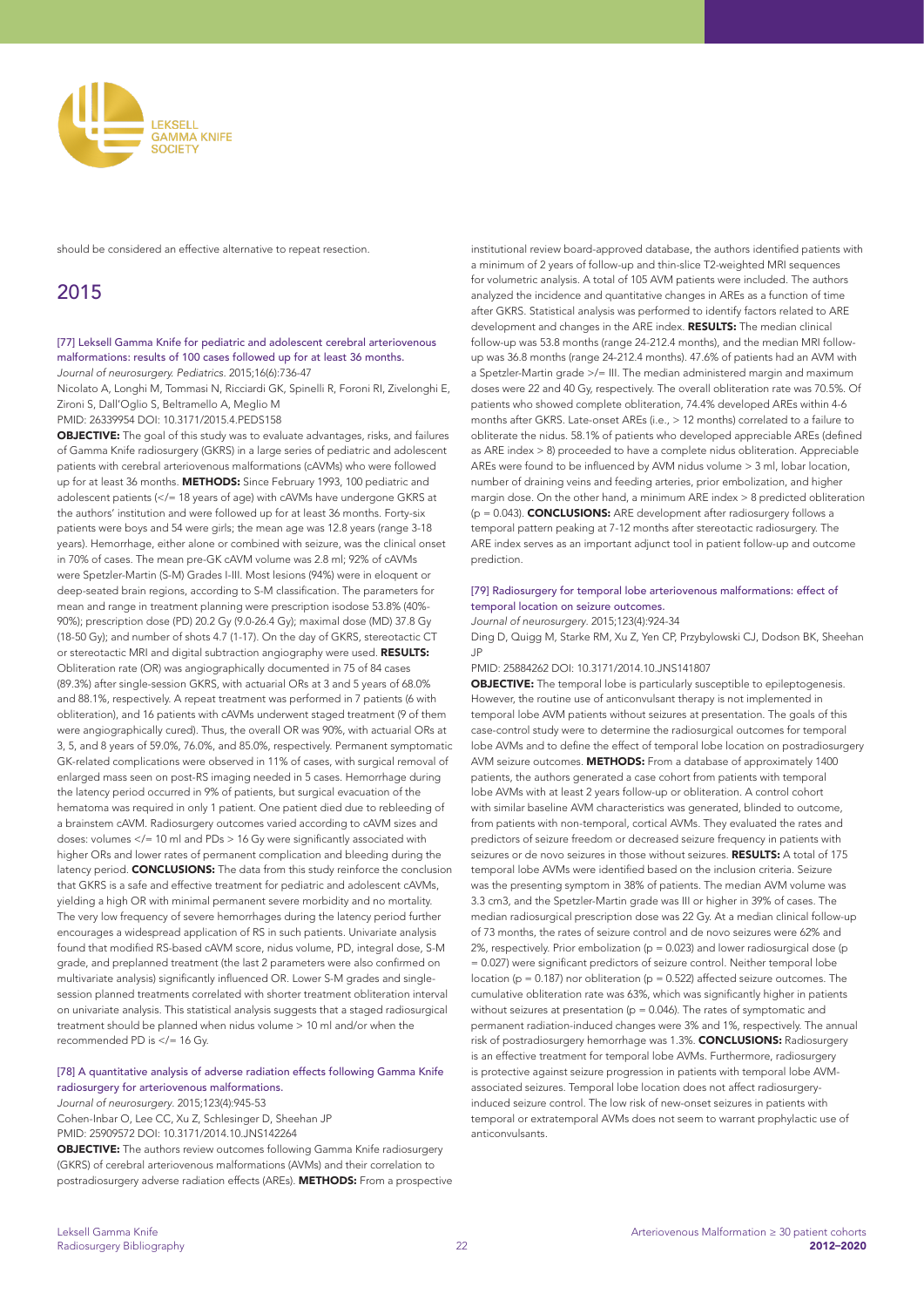

# [80] Effect of Prior Embolization on Cerebral Arteriovenous Malformation Radiosurgery Outcomes: A Case-Control Study.

*Neurosurgery*. 2015;77(3):406-17; discussion 417

Oermann EK, Ding D, Yen CP, Starke RM, Bederson JB, Kondziolka D, Sheehan JP PMID: 25875580 DOI: 10.1227/NEU.0000000000000772

BACKGROUND: Embolization before stereotactic radiosurgery (SRS) for cerebral arteriovenous malformations (AVM) has been shown to negatively affect obliteration rates, but its impact on the risks of radiosurgery-induced complications and latency period hemorrhage is poorly defined. OBJECTIVE: To determine, in a case-control study, the effect of prior embolization on AVM SRS outcomes. METHODS: We evaluated a database of AVM patients who underwent SRS. Propensity score analysis was used to match the case (embolized nidi) and control (nonembolized nidi) cohorts. AVM angioarchitectural complexity was defined as the sum of the number of major feeding arteries and draining veins to the nidus. Multivariate Cox proportional hazards regression analyses were performed on the overall study population to determine independent predictors of obliteration and radiation-induced changes. RESULTS: The matching process yielded 242 patients in each cohort. The actuarial obliteration rates were significantly lower in the embolized (31%, 49% at 5, 10 years, respectively) compared with the nonembolized (48%, 64% at 5, 10 years, respectively) cohort  $(P = .003)$ . In the multivariate analysis for obliteration, lower angioarchitectural complexity (P < .001) and radiologically evident radiation-induced changes (P = .016) were independent predictors, but embolization was not significant ( $P = .744$ ). In the multivariate analysis for radiologic radiation-induced changes, lack of prior embolization ( $P = .009$ ) and fewer draining veins ( $P = .011$ ) were independent predictors. CONCLUSION: The effect of prior embolization on AVM obliteration after SRS may be significantly confounded by nidus angioarchitectural complexity. Additionally, embolization could reduce the risk of radiation-induced changes. Thus, combined embolization and SRS may be warranted for appropriately selected nidi.

#### [81] Radiosurgery for Cerebral Arteriovenous Malformations in Elderly Patients: Effect of Advanced Age on Outcomes After Intervention.

*World neurosurgery*. 2015;84(3):795-804 Ding D, Xu Z, Yen CP, Starke RM, Sheehan JP

PMID: 25997797 DOI: 10.1016/j.wneu.2015.05.012

OBJECTIVE: Cerebral arteriovenous malformations (AVM) are infrequently diagnosed and treated in elderly patients (age, >60 years). We hypothesize that, in contrast to AVM surgical outcomes, radiosurgery outcomes are not adversely affected by increased age. The goals of this case-control study are to analyze the radiosurgery outcomes for elderly patients with AVMs and determine the effect of elderly age on AVM radiosurgery outcomes. **METHODS:** We evaluated a prospective database of patients with AVMs treated with radiosurgery from 1989 to 2013. Elderly patients with AVM (age, >/= 60 years) with radiologic follow-up of >/= 2 years or nidus obliteration were selected for analysis, and matched, in a 1:1 fashion and blinded to outcome, to adult nonelderly patients with AVM (age, <60 years). Statistical analyses were performed to determine actuarial obliteration rates and evaluate the relationship between elderly age and AVM radiosurgery outcomes. RESULTS: The matching processes yielded 66 patients in each of the elderly and nonelderly AVM cohorts. In the elderly AVM cohort, the actuarial AVM obliteration rates at 3, 5, and 10 years were 37%, 65%, and 77%, respectively; the rates of radiologically evident, symptomatic, and permanent radiation-induced changes were 36%, 11%, and 0%, respectively; the annual hemorrhage risk after radiosurgery was 1.1%, and the AVM-related mortality rate was 1.5%. Elderly age was not significantly associated with AVM obliteration, radiation-induced changes, or hemorrhage after radiosurgery. CONCLUSIONS: Advanced age does not appear to confer appreciably worse AVM radiosurgery outcomes, unlike its negative effect on AVM surgical outcomes. Thus, when an AVM warrants treatment, radiosurgery may be the preferred treatment for elderly patients.

# [82] Cerebral Arteriovenous Malformations and Epilepsy, Part 2: Predictors of Seizure Outcomes Following Radiosurgery.

*World neurosurgery*. 2015;84(3):653-62

Ding D, Quigg M, Starke RM, Yen CP, Przybylowski CJ, Dodson BK, Sheehan JP PMID: 26026628 DOI: 10.1016/j.wneu.2015.04.064

OBJECTIVE: Seizure outcomes after arteriovenous malformation (AVM) management with radiosurgery are incompletely understood. In this case-control study, we aim to determine the incidences and define the predictors of seizure improvement and de novo seizures in patients with AVM with and without seizures at presentation, respectively. **METHODS:** We evaluated our institutional AVM radiosurgery database to determine the factors that were associated with favorable seizure outcome (seizure improvement or lack of de novo seizures). In patients with seizures at presentation, seizure improvement was defined as decreased seizure frequency or complete seizure remission. In patients without seizures at presentation, de novo seizures were defined as new-onset seizures after radiosurgery. Logistic regression analyses were performed to identify predictors of favorable seizure outcome. RESULTS: In 229 patients with seizures at presentation, the rates of seizure improvement and seizure remission were 57% and 20%, respectively. Prior AVM hemorrhage (P = 0.015), longer followup ( $P < 0.0001$ ), and lack of hemorrhage after radiosurgery ( $P = 0.048$ ) were independent predictors of seizure improvement in the multivariate analysis. In 778 patients without seizures at presentation, the overall rate of de novo seizures was 1.7%. Prior AVM hemorrhage (P = 0.001) and higher Spetzler-Martin grade (P = 0.018) were independent predictors of the absence of de novo seizures in the multivariate analysis. AVM obliteration was not significantly associated with seizure outcomes after radiosurgery. CONCLUSIONS: Radiosurgery provides reasonable rates of seizure improvement for patients with AVM who present with seizures. For patients with AVM without seizures at presentation, the risk of de novo seizures after radiosurgery is very low, obviating the need for prophylactic antiepileptic drug therapy. Further investigation of epilepsy in patients with AVM undergoing stereotactic radiosurgery should be considered with validated outcome measures and prospective study design.

#### [83] Cerebral Arteriovenous Malformations and Epilepsy, Part 1: Predictors of Seizure Presentation.

#### *World neurosurgery*. 2015;84(3):645-52

Ding D, Starke RM, Quigg M, Yen CP, Przybylowski CJ, Dodson BK, Sheehan JP PMID: 25753234 DOI: 10.1016/j.wneu.2015.02.039

OBJECTIVE: Seizures are relatively common in patients harboring cerebral arteriovenous malformations (AVMs). Because the pathogenesis of AVM-associated epilepsy is not well-defined, we aim to determine the factors associated with seizure presentation in AVM patients. **METHODS:** We evaluated our institutional AVM radiosurgery database, from 1989-2013, to select patients in whom pertinent clinical information at presentation and adequate clinical and radiologic follow-up was available. Baseline patient demographics and AVM angioarchitectural features were compared between patients with and without seizure presentation. In addition to standard descriptive statistics, logistic regression analyses were performed to identify predictors of seizure presentation. RESULTS: Of the 1007 AVM patients included for analysis, 229 patients presented with seizures (22.7%). The incidence of seizure presentation was significantly higher in cortical than noncortical AVMs (33.1% vs. 6.6%, P < 0.0001). Among the cortical locations, occipital AVMs had the lowest rate of seizure presentation (21.5%, P = 0.0012), whereas the rates of seizure presentation in frontal (37.3%), temporal (37.7%), and parietal (34.0%) AVMs were similar. The lack of prior AVM hemorrhage (P < 0.0001), larger nidus diameter (P < 0.0001), and cortical location (P < 0.0001) were independent predictors of seizure presentation in the multivariate analysis. The strongest independent predictors of seizure presentation were lack of prior AVM hemorrhage (OR 16.8) and cortical location (OR 4.2). **CONCLUSIONS:** Large, unruptured, cortical nidi are most prone to seizure presentation in patients referred for radiosurgery. Further investigations of the molecular biology, neuronal and glial physiology, and natural history of AVMassociated epilepsy appear warranted.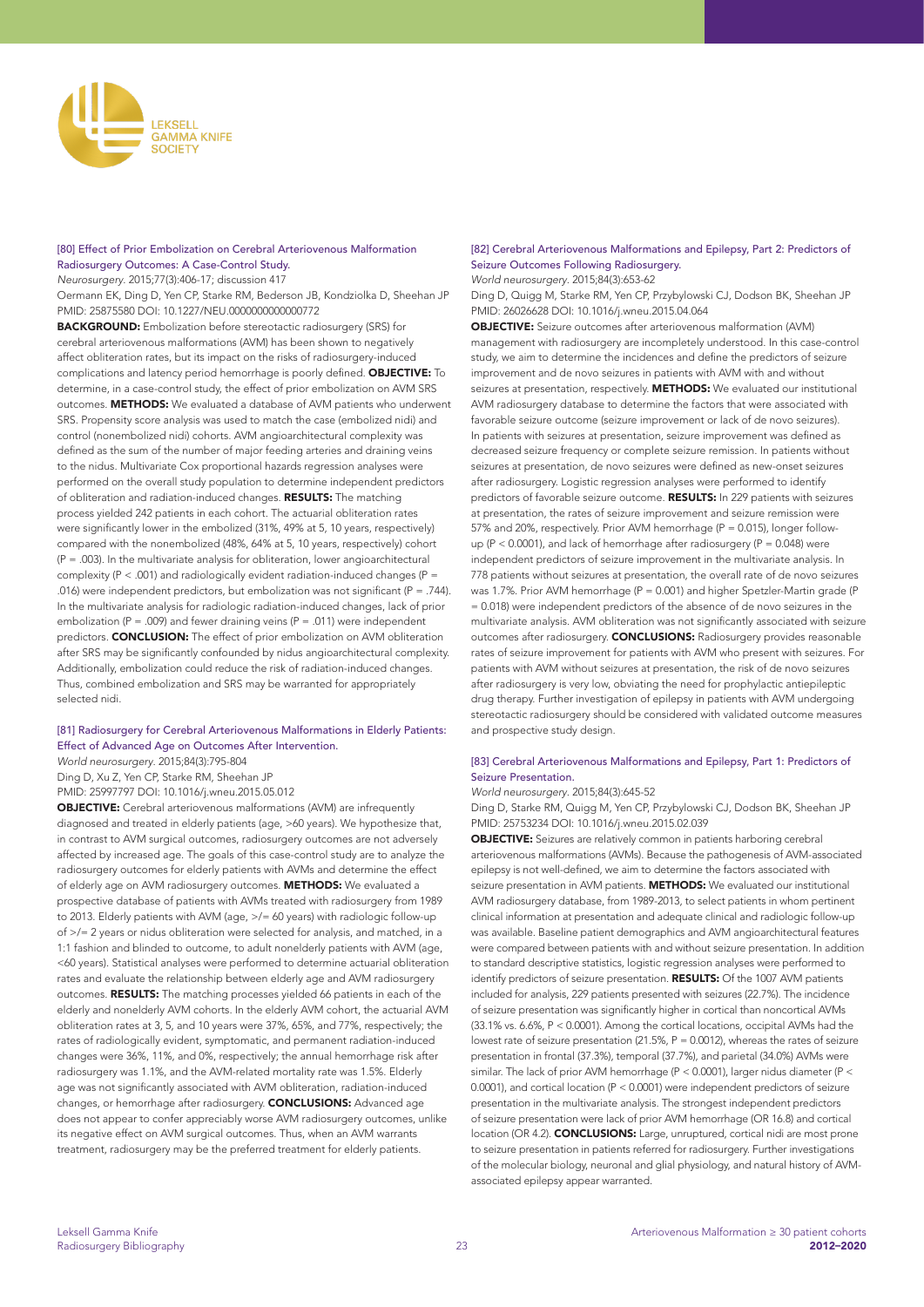

### [84] The long-term outcomes of radiosurgery for arteriovenous malformations in pediatric and adolescent populations.

*Journal of neurosurgery. Pediatrics*. 2015;16(2):222-31 Hanakita S, Koga T, Shin M, Igaki H, Saito N PMID: 25955806 DOI: 10.3171/2015.1.PEDS14407

OBJECTIVE: Although stereotactic radiosurgery (SRS) has been accepted as a therapeutic option for arteriovenous malformations (AVMs) in children and adolescents, substantial data are still lacking regarding the outcomes of SRS for AVMs in this age group, especially long-term complications. This study aimed to clarify the long-term outcomes of SRS for the treatment of AVM in pediatric patients aged </= 18 years. METHODS: Outcomes of 116 patients who were aged 4-18 years when they underwent SRS between 1990 and 2009 at the study institute were analyzed retrospectively. RESULTS: The median follow-up period after SRS was 100 months, with 6 patients followed up for more than 20 years. Actuarial obliteration rates at 3 and 5 years after SRS were 68% and 88%, respectively. Five hemorrhages occurred in 851 patient-years of follow-up. The annual bleeding rate after SRS before obliteration was calculated as 1.3%, which decreased to 0.2% after obliteration. Shorter maximum nidus diameter ( $p = 0.02$ ) and higher margin dose ( $p = 0.03$ ) were associated with a higher obliteration rate. Ten patients experienced adverse events after SRS. Of them, 4 patients presented with delayed complications years after SRS (range 9-20 years after SRS). **CONCLUSIONS:** SRS can reduce the risk of hemorrhage in pediatric and adolescent AVMs, with an acceptable risk of complications in the long term. However, adverse events such as expanding hematoma and radiation necrosis that can occur after substantial follow-up should be taken into account at the time that treatment decisions are made and informed consent is obtained.

## [85] Stereotactic radiosurgery for arteriovenous malformations after Onyx embolization: a case-control study.

*Journal of neurosurgery*. 2015;123(1):126-35

Lee CC, Chen CJ, Ball B, Schlesinger D, Xu Z, Yen CP, Sheehan J PMID: 25658780 DOI: 10.3171/2014.12.JNS141437

OBJECTIVE: Onyx, an ethylene-vinyl alcohol copolymer mixed in a dimethyl sulfoxide solvent, is currently one of the most widely used liquid materials for embolization of intracranial arteriovenous malformations (AVMs). The goal of this study was to define the risks and benefits of stereotactic radiosurgery (SRS) for patients who have previously undergone partial AVM embolization with Onyx. METHODS: Among a consecutive series of 199 patients who underwent SRS between January 2007 and December 2012 at the University of Virginia, 25 patients had Onyx embolization prior to SRS (the embolization group). To analyze the obliteration rates and complications, 50 patients who underwent SRS without prior embolization (the no-embolization group) were matched by propensity score method. The matched variables included age, sex, nidus volume before SRS, margin dose, Spetzler-Martin grade, Virginia Radiosurgery AVM Scale score, and median imaging follow-up period. RESULTS: After Onyx embolization, 18 AVMs were reduced in size. Total obliteration was achieved in 6 cases (24%) at a median of 27.5 months after SRS. In the no-embolization group, total obliteration was achieved in 20 patients (40%) at a median of 22.4 months after SRS. Kaplan-Meier analysis demonstrated obliteration rates of 17.7% and 34.1% in the embolization group at 2 and 4 years, respectively. In the no-embolization group, the corresponding obliteration rates were 27.0% and 55.9%. The between-groups difference in obliteration rates after SRS did not achieve statistical significance. The difference in complications, including adverse radiation effects, hemorrhage episodes, seizure control, and patient mortality also did not reach statistical significance. CONCLUSIONS: Onyx embolization can effectively reduce the size of many AVMs. This case-control study did not show any statistically significant difference in the rates of embolization or complications after SRS in patients who had previously undergone Onyx embolization and those who had not.

#### [86] Clinical outcome and complications of gamma knife radiosurgery for intracranial arteriovenous malformations.

Journal of clinical neuroscience : official journal of the Neurosurgical Society of *Australasia*. 2015;22(7):1117-22

Bir SC, Ambekar S, Maiti TK, Nanda A

PMID: 25840878 DOI: 10.1016/j.jocn.2014.12.017

We sought to evaluate the outcome of intracranial arteriovenous malformation (AVM) treated with gamma knife radiosurgery (GKRS) (Elekta, Stockholm, Sweden) as a primary treatment as well as an adjunct therapy. GKRS has emerged as an important treatment option for intracranial AVM. However, the long term outcome of GKRS on AVM is not well understood. We performed a retrospective review of 85 patients with AVM from 2000-2012 who received GKRS. Out of 85 patients, 13 had undergone prior embolization. The study population was monitored clinically and radiographically after GKRS treatment. Outcome following GKRS for intracranial AVM showed significant variations in nidus obliteration (obliteration in 67 [79%] patients and increase of nidus size on MRI in 18 [21%] patients). The median time to nidus obliteration was 31 months. Overall two (2.3%) patients had intracranial bleeding and the annual bleeding risk was 1.6% after GKRS. Predictive factors for obliteration of the nidus in patients with AVM were low AVM score, Spetzler-Martin grade I-III and female sex. Seventeen (20%) and one (1.17%) patients underwent repeat GKRS and resection, respectively, after initial GKRS, due to increased size of the nidus and GKRS related cyst formation. Thus, GKRS offers a high obliteration rate of AVM, low risk of intracranial bleeding and neurological morbidity, both as primary modality and as an adjunctive treatment. Therefore, GKRS is an effective treatment option for new patients with AVM as well as an adjuvant therapy in patients with recurrent AVM.

#### [87] Combined treatment of brain AVMs by Onyx embolization and gamma knife radiosurgery decreased hemorrhage risk despite low obliteration rate. *Turkish neurosurgery*. 2015;25(1):100-10

Huo X, Li Y, Wu Z, Jiang Y, Yang H, Zhao Y

PMID: 25640553 DOI: 10.5137/1019-5149. JTN 10708-14.1

AIM: The effectiveness and risk of cerebral arteriovenous malformations (AVMs) treatment with Onyx embolization combined with Gamma Knife surgery (GKS) were rarely reported. In the present study, we analyzed the radiographic and clinical outcomes of combined Onyx embolization and GKS for cerebral AVMs. MATERIAL AND METHODS: A total of 86 patients' clinical outcomes were fully collected. Modalities and complications of the procedure were analyzed as well as the clinical and anatomic outcomes. Risk factors associated with hemorrhage were determined by multivariate analysis. RESULTS: The mean duration of radiological and clinical follow-up was 42 months (12.3-82.5 months) and 57.6 months (12.3-108.9 months), respectively. The total annual hemorrhage rate was 1.66% with 2.26% for ruptured AVMs and 1.08% for unruptured AVMs. The annual mortality rate was 0.4%. The total obliteration rate was 28.2% at follow-up. Clinical deterioration occurred in 4 patients (4.7%). Volume larger than 22 ml, diameter prior GKS larger than 3.5 cm and margin dose less than 16 Gy significantly increased the hemorrhage risk. **CONCLUSION:** The post-treatment hemorrhage could be predictable based on AVM's characteristics and treatment approaches. The annual hemorrhage rate was low for both ruptured and unruptured AVMs after combined treatment; however, the total obliteration rate was low. Long-term follow-up and larger population are needed for evaluating the clinical effect for this combined treatment.

#### [88] Effect of prior hemorrhage on intracranial arteriovenous malformation radiosurgery outcomes.

*Cerebrovascular diseases (Basel, Switzerland)*. 2015;39(1):53-62 Ding D, Yen CP, Starke RM, Xu Z, Sheehan JP PMID: 25547253 DOI: 10.1159/000369959

BACKGROUND: Intracerebral hemorrhage is simultaneously the most frequent and most debilitating manifestation of intracranial arteriovenous malformations (AVM), but its impact on success and complications of radiosurgery has not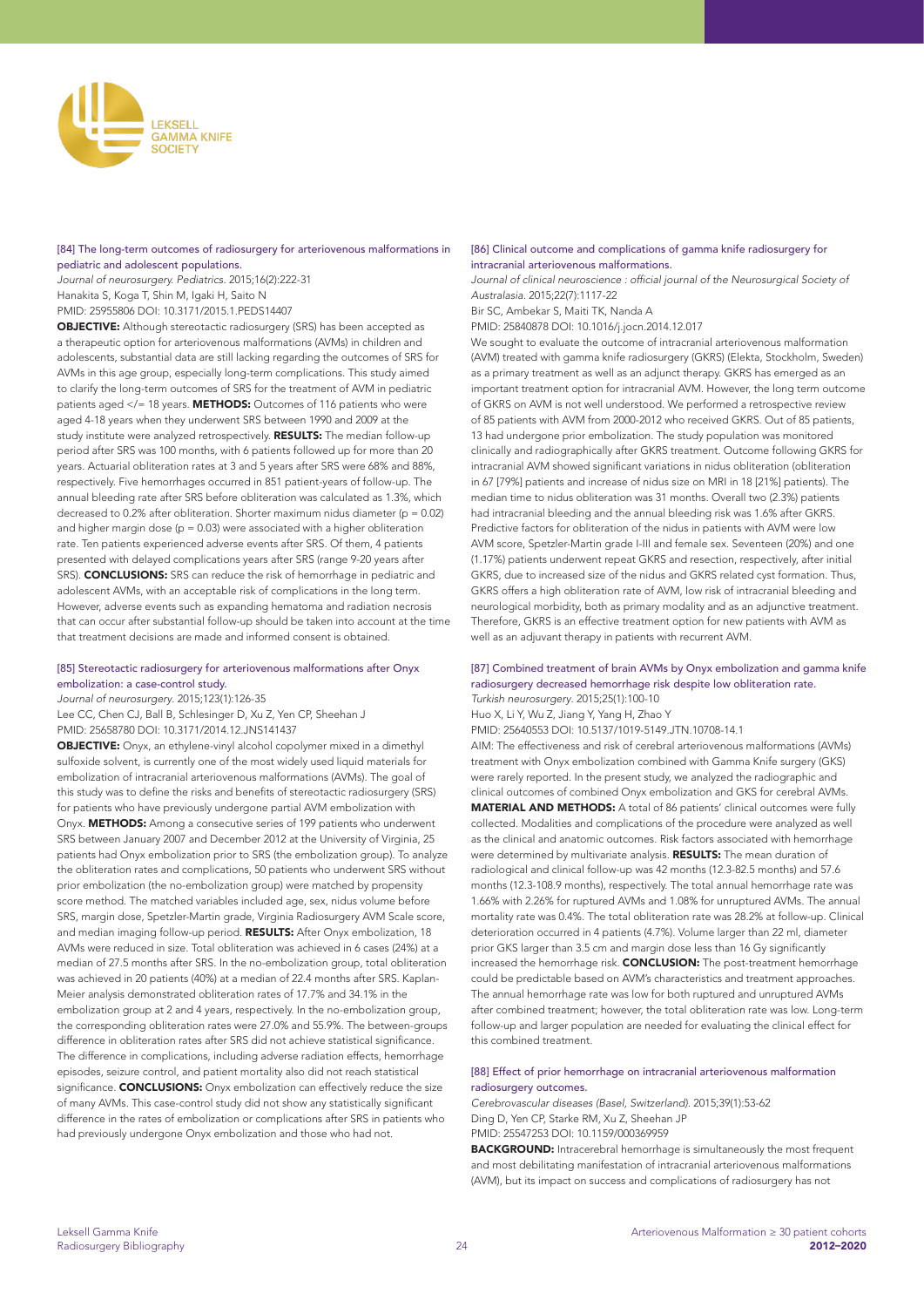

been rigorously assessed. In this case-control study, we define the effect of prior hemorrhage on AVM radiosurgery outcomes. **METHODS:** From a prospective, institutional database of 1,400 AVM patients treated with Gamma Knife radiosurgery, unruptured and ruptured AVMs were matched in a 1:1 fashion, blinded to outcome, based on patient demographics, prior embolization (26.6% of each cohort), AVM size (mean volume of unruptured AVMs 3.7 cm(3) versus ruptured AVMs 3.5 cm(3), p = 0.195), Spetzler-Martin grade (Grade I 17.0%, Grade II 37.8%, Grade III 34.8%, Grade IV 10.4% for each cohort), and radiosurgical treatment parameters (mean prescription dose for unruptured AVMs 20.9 Gy versus ruptured AVMs 21.0 Gy, p = 0.837). There were 270 patients in each cohort. Matched statistical analyses were used to compare the baseline characteristics, obliteration rates, post-radiosurgery latency period hemorrhage risks, and incidences of radiation-induced changes (RIC) between the two cohorts. RESULTS: The actuarial obliteration rates of the two cohorts were similar (unruptured AVMs: 38, 58, and 76% at 3, 5, 10 years, respectively; ruptured AVMs: 40, 60, and 73% at 3, 5, 10 years, respectively; p = 0.592). However, for embolized AVMs, complete obliteration was more likely to be achieved in unruptured lesions (unruptured AVMs: 25, 32, and 54% at 3, 5, 10 years, respectively; ruptured AVMs: 18, 27, and 42% at 3, 5, 10 years, respectively; p = 0.038). Prior AVM rupture resulted in a higher annual risk of post-radiosurgery latency period hemorrhage (ruptured AVMs 2.3% versus unruptured AVMs 1.1%, p = 0.025) but a lower rate of cumulative and symptomatic RIC (cumulative RIC: ruptured AVMs 30.4% versus unruptured AVMs 48.9%, p < 0.0001; symptomatic RIC: ruptured AVMs 7.0% versus unruptured AVMs 12.2%, p = 0.041, respectively). The rates of permanent RIC were similar between the unruptured (2.2%) and ruptured (1.9%) AVM cohorts (p = 0.761). The mean time interval to onset of RIC (unruptured AVMs 13.3 months versus ruptured AVMs 12.1 months,  $p = 0.783$ ), and the mean duration of RIC (unruptured AVMs 22.0 months versus ruptured AVMs 21.7 months,  $p =$ 0.599) were not significantly different between the two cohorts. CONCLUSIONS: Prior AVM rupture significantly alters the risk of latency period hemorrhage and RIC following radiosurgery. These effects should be taken into consideration with the multidisciplinary management of AVM patients. Radiosurgery does not significantly alter the natural history of the hemorrhage risks of unruptured and ruptured AVMs unless obliteration is achieved.

## [89] Radiosurgery for Large Arteriovenous Malformations as a Single-Session or Staged Treatment.

*Stereotactic and functional neurosurgery*. 2015;93(5):342-7 Chytka T, Liscak R, Kozubikova P, Vymazal J PMID: 26355435 DOI: 10.1159/000439116

BACKGROUND/OBJECTIVES: The treatment of large arteriovenous malformations (AVMs) presents a challenge and the effectiveness of radiosurgery decreases with increasing treatment volume. Here, we analyzed and compared single-session treatment for AVMs >15 cm3 with staged treatment, when the volume of a large AVM was divided into 2 or more compartments, which were subsequently treated at intervals of a few months. In the event that complete obliteration was not achieved within 3 years, repeat radiosurgery was considered. METHODS/RESULTS: Between 1993 and 2011, gamma-knife radiosurgery was performed on 50 patients with large AVMs. A total of 27 of them, with volumes ranging from 15.1 to 27 cm3 (median = 17.8), were treated in a single session, with a marginal dose ranging from 10 to 17 Gy (median = 15). Complete obliteration was achieved in 7 (26%) of these; in 14 patients the treatment was repeated after a median of 38 months. The volume of AVMs subjected to repeat treatment regressed and ranged from 6.76 to 16.4 cm3 (median = 7.7), with the marginal dose ranging from 13 to 18 Gy (median = 17); 10 patients later achieved complete obliteration at a median of 79 months after the initial treatment. Overall, 63% of patients achieved complete obliteration of AVM after treatment. Rebleeding in a latent period was recorded in 3 patients (11%) and symptomatic collateral edema in 2 (7%); 23 patients were treated using the staged method, with the interval between staged treatments usually being 6 months. Their overall AVM volume ranged from 13.2 to 46.6 cm3 (median = 23.3), the volume for a single

stage ranged from 4.5 to 31.3 cm3 (median 11.7), and the marginal dose ranged from 10 to 18 Gy (median = 17). Complete obliteration was achieved in 4 (17%) of them, in 8 patients the treatment was repeated at a median of 53 months after the first treatment, and a third retreatment was performed on 2 patients 98 and 102 months, respectively, after the first treatment. The volume for repeated treatment of AVMs ranged from 0.81 to 7.7 cm3 (median = 3.3), with the marginal dose ranging from 14 to 20 Gy (median 17.5). Of all the retreated patients, 5 AVMs subsequently achieved complete obliteration. Overall, 9 patients (39%) were totally cured. Rebleeding in a latent period was observed in 1 of these patients (4.3%) and symptomatic edema in another 1 (4.3%). CONCLUSIONS: Radiosurgery of large AVMs is a valuable treatment either as a single-session or staged treatment, with a reasonable chance of cure and a low risk of complications.

#### [90] Seizure and anticonvulsant outcomes following stereotactic radiosurgery for intracranial arteriovenous malformations.

*Journal of neurosurgery*. 2015;122(6):1299-305 Przybylowski CJ, Ding D, Starke RM, Yen CP, Quigg M, Dodson B, Ball BZ, Sheehan JP

PMID: 25614948 DOI: 10.3171/2014.11.JNS141388

OBJECTIVE: Epilepsy associated with arteriovenous malformations (AVMs) has an unclear course after stereotactic radiosurgery (SRS). Neither the risks of persistent seizures nor the requirement for postoperative antiepileptic drugs (AEDs) are well defined. **METHODS:** The authors performed a retrospective review of all patients with AVMs who underwent SRS at the University of Virginia Health System from 1989 to 2012. Seizure status was categorized according to a modified Engel classification. The effects of demographic, AVM-related, and SRS treatment factors on seizure outcomes were evaluated with logistic regression analysis. Changes in AED status were evaluated using McNemar's test. RESULTS: Of the AVM patients with pre- or post-SRS seizures, 73 with pre-SRS epilepsy had evaluable data for subsequent analysis. The median patient age was 37 years (range 5-69 years), and the median follow-up period was 65.6 months (range 12- 221 months). Sixty-five patients (89%) achieved seizure remission (Engel Class IA or IB outcome). Patients presenting with simple partial or secondarily generalized seizures were more likely to achieve Engel Class I outcome (p = 0.045). Twentyone (33%) of 63 patients tapered off of pre-SRS AEDs. The incidence of freedom from AED therapy increased significantly after SRS (p < 0.001, McNemar's test). Of the Engel Class IA patients who continued AED therapy, 54% had patent AVM nidi, whereas only 19% continued AED therapy with complete AVM obliteration  $(p = 0.05)$ . **CONCLUSIONS:** Stereotactic radiosurgery is an effective treatment for long-term AVM-related epilepsy. Seizure-free patients on continued AED therapy were more likely to have residual AVM nidi. Simple partial or secondarily generalized seizure type were associated with better seizure outcomes following SRS.

#### [91] Draining vein shielding in intracranial arteriovenous malformations during gamma-knife: a new way of preventing post gamma-knife edema and hemorrhage.

*Neurosurgery*. 2015;76(5):623-31; discussion 631-2

Bose R, Agrawal D, Singh M, Kale SS, Gopishankar N, Bisht RK, Sharma BS PMID: 25635888 DOI: 10.1227/NEU.0000000000000660

**BACKGROUND:** Following gamma knife (GK) therapy for intracranial arteriovenous malformations (AVMs), obliteration of the nidus occurs over several years. During this period, complications like rebleeding have been attributed to early draining vein occlusion. OBJECTIVE: To evaluate if shielding the draining vein(s) during GK therapy prevents early draining vein obliteration and complications following GK therapy. METHODS: This was a nonrandomized casecontrol study over 5 years (January 2009-February 2014) and included patients with intracranial AVM who underwent GK therapy at our center. All patients who underwent draining vein shielding by the senior author (D.A.) were included in the test group, and patients who did not undergo draining vein shielding were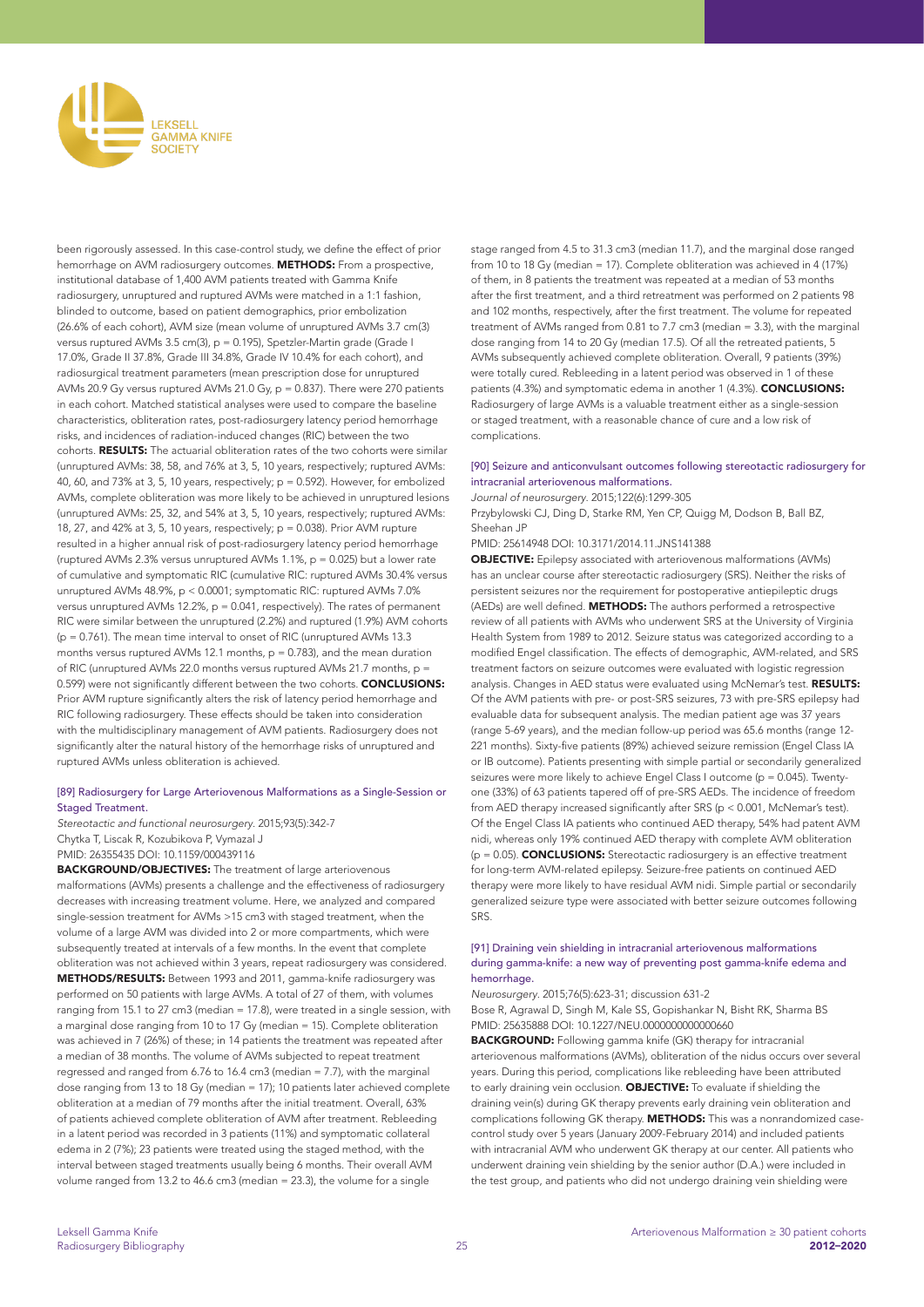

put in the control group. Patients were followed up for at least 6 months (and every 6 months thereafter) clinically as well as radiologically with computed tomography head scans/magnetic resonance imaging brain scans to check for postradiosurgery imaging (PRI) changes. RESULTS: One hundred eighty-five patients were included in this study, of which 96 were in the control group and 89 were in the test group. Both groups were well matched in demographics, comorbidities, adjuvant treatment, angioarchitecture, and radiation dosing. Because of shielding, the test group patients received significantly less radiation to the draining vein than the control group ( $P = .001$ ). On follow-up, a significantly lower number of patients in the test group had new neurological deficits (P = .001), intracranial hemorrhage (P = .03), and PRI changes (P = .002). **CONCLUSION:** Shielding of the draining vein is a potent new strategy in minimizing PRI and hemorrhage as well as clinical deterioration following GK therapy for intracranial AVMs.

#### [92] Radiosurgery for unruptured cerebral arteriovenous malformations in pediatric patients.

*Acta neurochirurgica*. 2015;157(2):281-91 Ding D, Xu Z, Yen CP, Starke RM, Sheehan JP PMID: 25514868 DOI: 10.1007/s00701-014-2305-4

BACKGROUND: Unruptured cerebral arteriovenous malformations (AVMs) in pediatric patients (age <18 years) were excluded from A Randomized Trial of Unruptured AVMs (ARUBA). Therefore, the efficacy of radiosurgery for unruptured pediatric AVMs is poorly understood. The goal of this study is to determine the outcomes and define the predictors of obliteration following radiosurgery for unruptured AVMs in pediatric patients. METHODS: We evaluated a prospective database, from 1989 to 2013, of AVM patients treated with radiosurgery at our institution. Patients with age less than 18 years at the time of radiosurgery, unruptured nidi, and at least 2 years of radiologic follow-up or AVM obliteration were selected for analysis. Statistical analyses were performed to determine actuarial obliteration rates and identify factors associated with obliteration. RESULTS: In the 51 unruptured pediatric AVM patients included for analysis, the median age was 13 years, and the most common presentation was seizure in 53 %. The median nidus volume and radiosurgical margin dose were 3.2 cm(3) and 21.5 Gy, respectively. The median radiologic follow-up was 45 months. The actuarial AVM obliteration rates at 3, 5, and 10 years were 29 %, 54 %, and 72 %, respectively. In the multivariate Cox proportional hazards regression analysis, higher margin dose ( $P = 0.002$ ), fewer draining veins ( $P = 0.038$ ), and lower Virginia Radiosurgery AVM Scale (P = 0.003) were independent predictors of obliteration. Obliteration rates were significantly higher with a margin dose of at least 22 Gy (P  $= 0.003$ ) and for nidi with 2 or fewer draining veins (P  $= 0.001$ ). The incidences of radiologically evident, symptomatic, and permanent radiation-induced changes were 55 %, 16 %, and 2 %, respectively. The annual post-radiosurgery hemorrhage rate was 1.3 %, and the incidence of post-radiosurgery cyst formation was 2 %. CONCLUSION: Radiosurgery affords a favorable risk to benefit profile for unruptured pediatric AVMs. Pediatric patients with unruptured AVMs merit further study to define an optimal management approach.

#### [93] Stereotactic radiosurgery for arteriovenous malformations of the postgeniculate visual pathway.

*Journal of neurosurgery*. 2015;122(2):433-40

Bowden G, Kano H, Caparosa E, Tonetti D, Niranjan A, Monaco EA 3rd, Flickinger J, Arai Y, Lunsford LD

# PMID: 25423270 DOI: 10.3171/2014.10.JNS1453

OBJECTIVE: A visual field deficit resulting from the management of an arteriovenous malformation (AVM) significantly impacts a patient's quality of life. The present study was designed to investigate the clinical and radiological outcomes of stereotactic radiosurgery (SRS) performed for AVMs involving the postgeniculate visual pathway. METHODS: In this retrospective single-institution analysis, the authors reviewed their experience with Gamma Knife surgery for postgeniculate visual pathway AVMs performed during the period between 1987

and 2009. RESULTS: During the study interval, 171 patients underwent SRS for AVMs in this region. Forty-one patients (24%) had a visual deficit prior to SRS. The median target volume was 6.0 cm3 (range 0.4-22 cm3), and 19 Gy (range 14-25 Gy) was the median margin dose. Obliteration of the AVM was confirmed in 80 patients after a single SRS procedure at a median follow-up of 74 months (range 5-297 months). The actuarial rate of total obliteration was 67% at 4 years. Arteriovenous malformations with a volume<5 cm3 had obliteration rates of 60% at 3 years and 79% at 4 years. The delivered margin dose proved significant given that 82% of patients receiving >/=22 Gy had complete obliteration. The AVM was completely obliterated in an additional 18 patients after they underwent repeat SRS. At a median of 25 months (range 11-107 months) after SRS, 9 patients developed new or worsened visual field deficits. One patient developed a complete homonymous hemianopia, and 8 patients developed quadrantanopias. The actuarial risk of sustaining a new visual deficit was 3% at 3 years, 5% at 5 years, and 8% at 10 years. Fifteen patients had hemorrhage during the latency period, resulting in death in 9 of the patients. The annual hemorrhage rate during the latency interval was 2%, and no hemorrhages occurred after confirmed obliteration. CONCLUSIONS: Despite an overall treatment mortality of 5%, related to latency interval hemorrhage, SRS was associated with only a 5.6% risk of new visual deficit and a final obliteration rate close to 80% in patients with AVMs of the postgeniculate visual pathway.

#### [94] Targeted embolization reduces hemorrhage complications in partially embolized cerebral AVM combined with gamma knife surgery.

*Interventional neuroradiology : journal of peritherapeutic neuroradiology, surgical procedures and related neurosciences*. 2015;21(1):80-7 Xiaochuan H, Yuhua J, Xianli L, Hongchao Y, Yang Z, Youxiang L PMID: 25934780 DOI: 10.15274/inr-2014-10090

This study investigated the effect and safety of targeted embolization in partially embolized cerebral arteriovenous malformation (AVM) followed by gamma knife surgery (GKS). We retrospectively analyzed 86 AVM patients who were targeted embolized by Onyx followed by GKS for residual nidus. Embolization-related complications were collected and the clinical effect was evaluated. During targeted embolization, intranidus or hemodynamic aneurysms and AVM-related fistula were evaluated and targeted embolized. Patients with AVM-related aneurysms and fistula were divided into a targeted embolization group and non-targeted embolization group based on the retrospectively determined treatment strategy. The effect of targeted embolization on hemorrhage risk was evaluated. The overall annual hemorrhage rate was 1.66% with 2.26% for ruptured AVMs and 1.08% for unruptured lesions. The annual mortality rate was 0.4%. Only one in 16 patients with embolization-related complications had permanent neurologic deficit. Twenty-four of 29 cases with intranidus aneurysms were targeted embolized, four of five cases with hemodynamic aneurysms were targeted embolized and eight of nine cases with arteriovenous fistula were targeted embolized. Chi square results showed the hemorrhage complications in the target embolization group were significantly lower than those in the nontarget embolization group (p < 0.01). Targeted embolization combined with GKS treatment decreased the annual hemorrhage rate and improved clinical outcome with low permanent complications in partially embolized AVMs. This method could be proposed for the treatment of large brain AVMs when a single-technique treatment is not feasible.

# 2014

[95] Application of single-stage stereotactic radiosurgery for cerebral arteriovenous malformations >10 cm3. *Stroke*. 2014;45(12):3543-8 Hanakita S, Koga T, Shin M, Igaki H, Saito N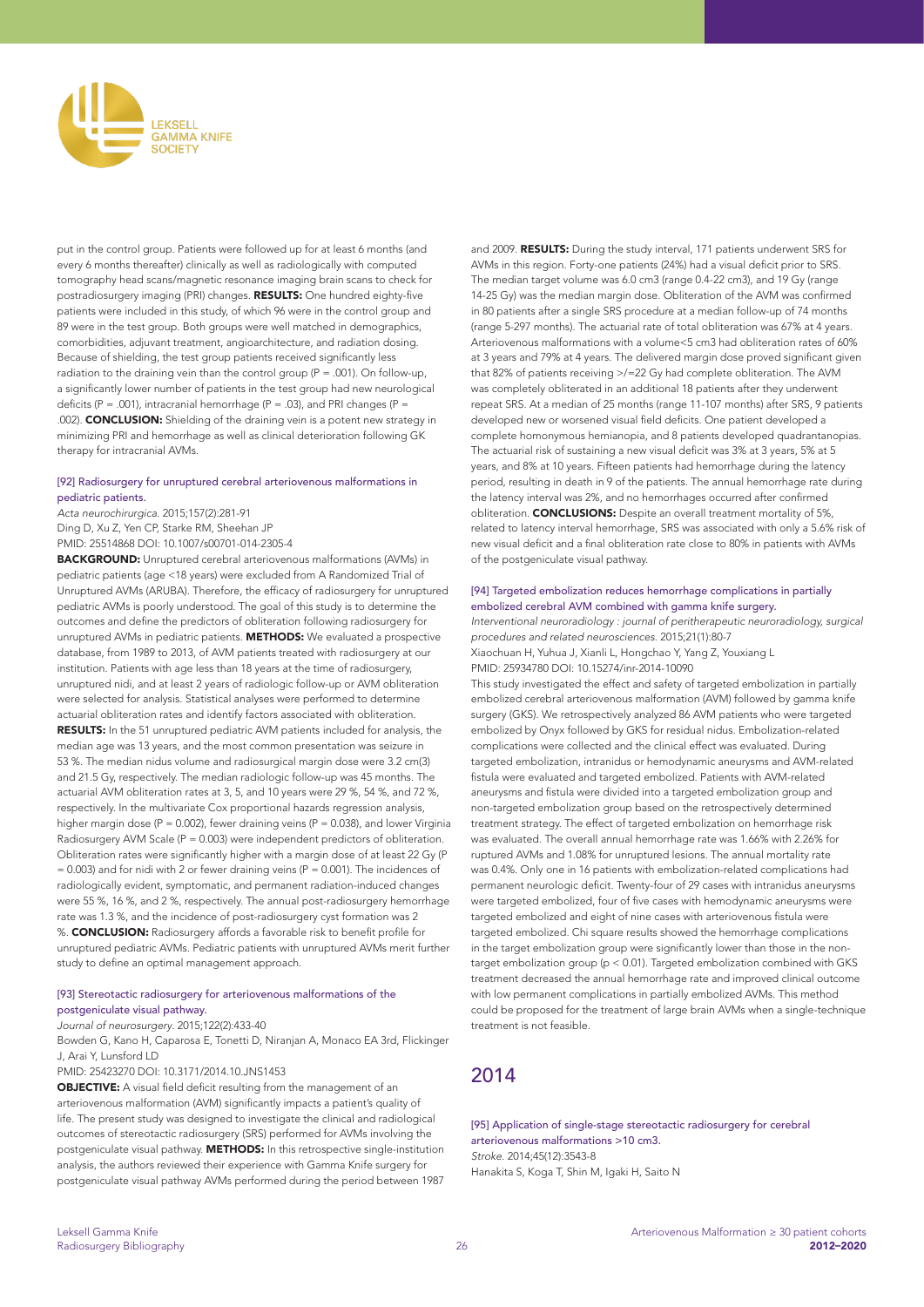

#### PMID: 25293662 DOI: 10.1161/STROKEAHA.114.007162

BACKGROUND AND PURPOSE: Stereotactic radiosurgery (SRS) is a safe and effective treatment for small arteriovenous malformations (AVMs), the use of this modality for the treatment of large AVMs is still controversial, although it has been used in difficult cases. The aim of this study was to evaluate the treatment outcomes of patients who underwent single-stage SRS for large AVMs and to discuss the role of SRS in the treatment of these challenging lesions. METHODS: Between 1998 and 2010, 65 patients with AVMs >10 cm(3) underwent single-stage SRS using the Leksell Gamma Knife. Patients who had prospective volume-staged SRS were excluded from this series. Outcomes including the rates of obliteration, hemorrhage after treatment, and adverse events were retrospectively evaluated. RESULTS: The mean nidus volume was 14.9 cm(3) (+/-3.8 cm(3)), and a mean margin dose of 20 Gy (+/-1.5 Gy) was applied. The mean observation period was 60 months (range, 7-178 months). The nidus obliteration rates after SRS were 44%, 76%, and 81% at 3, 5, and 6 years, respectively. The annual hemorrhage rate after SRS was 1.94% and permanent adverse events were observed in 2 patients (3%). CONCLUSIONS: For large AVMs <20 cm(3), single-stage radiosurgery by applying >16 Gy marginal dose presented favorable obliteration rates with relatively low rate of morbidity. Further accumulation of cases is awaited to fully evaluate the results of single-stage radiosurgery for large AVMs.

#### [96] Gamma Knife surgery for arteriovenous malformations within or adjacent to the ventricles.

*Journal of neurosurgery*. 2014;121(6):1416-23 Bowden G, Kano H, Yang HC, Niranjan A, Flickinger J, Lunsford LD PMID: 24878292 DOI: 10.3171/2014.4.JNS131943

OBJECTIVE: The outcomes of stereotactic radiosurgery for arteriovenous malformations (AVMs) within or adjacent to the ventricular system are largely unknown. This study assessed the long-term outcomes and hemorrhage risks for patients with AVMs within this region who underwent Gamma Knife surgery (GKS) at the University of Pittsburgh. METHODS: The authors retrospectively identified 188 patients with ventricular-region AVMs who underwent a single-stage GKS procedure during a 22-year interval. The median patient age was 32 years (range 3-80 years), the median target volume was 4.6 cm(3) (range 0.1-22 cm(3)), and the median marginal dose was 20 Gy (range 13-27 Gy). RESULTS: Arteriovenous malformation obliteration was confirmed by MRI or angiography in 89 patients during a median follow-up of 65 months (range 2-265 months). The actuarial rates of total obliteration were 32% at 3 years, 55% at 4 years, 60% at 5 years, and 64% at 10 years. Higher rates of AVM obliteration were obtained in the 26 patients with intraventricular AVMs. Twenty-five patients (13%) sustained a hemorrhage during the initial latency interval after GKS, indicating an annual hemorrhage rate of 3.4% prior to AVM obliteration. No patient experienced a hemorrhage after AVM obliteration was confirmed by imaging. Permanent neurological deficits due to adverse radiation effects developed in 7 patients (4%). **CONCLUSIONS:** Although patients in this study demonstrated an elevated hemorrhage risk that remained until complete obliteration, GKS still proved to be a generally safe and effective treatment for patients with these high-risk intraventricular and periventriclar AVMs.

# [97] Hemorrhage during pregnancy in the latency interval after stereotactic radiosurgery for arteriovenous malformations.

*Journal of neurosurgery*. 2014;121 Suppl:226-31 Tonetti D, Kano H, Bowden G, Flickinger JC, Lunsford LD PMID: 25434957 DOI: 10.3171/2014.7.GKS141297

OBJECTIVE: The presentation for patients with arteriovenous malformations (AVMs) is often intracranial hemorrhage; for women, this frequently occurs during the prime childbearing years. Although previous studies have addressed the risk for AVM hemorrhage during pregnancy, such studies have not assessed the risk for hemorrhage among women who become pregnant during the latency interval between stereotactic radiosurgery (SRS) and documented obliteration of the lesion. The authors sought to evaluate the risk for hemorrhage in patients who become pregnant during the latency interval after SRS. METHODS: This singleinstitution retrospective analysis reviewed the authors' experience with Gamma Knife SRS during 1987-2012. During this time, 253 women of childbearing age (median age 30 years, range 15-40 years) underwent SRS for intracranial AVM. The median target volume was 3.9 cm(3) (range 0.1-27.1 cm(3)), and the median marginal dose was 20 Gy (range 14-38 Gy). For all patients, the date of AVM obliteration was recorded and the latency interval was calculated. Information about subsequent pregnancies and/or bleeding events during the latency interval was retrieved from the medical records and supplemented by telephone contact. RESULTS: AVM obliteration was confirmed by MRI or angiography at a median follow-up time of 39.3 months (range 10-174 months). There were 828.7 patient-years of follow-up within the latency interval between SRS and the date of confirmed AVM obliteration. Among nonpregnant women, 20 hemorrhages occurred before AVM obliteration, yielding an annual hemorrhage rate of 2.5% for nonpregnant women during the latency interval. Among women who became pregnant during the latency interval, 2 hemorrhages occurred over the course of 18 pregnancies, yielding an annual hemorrhage rate of 11.1% for women who become pregnant during the latency interval. For the 2 pregnant patients who experienced hemorrhage, the bleeding occurred during the first trimester of pregnancy. **CONCLUSIONS:** The authors present the first series of data for women with intracranial AVMs who became pregnant during the latency interval after SRS. Hemorrhage during the latency interval occurred at an annual rate of 2.5% for nonpregnant women and 11.1% for pregnant women. The data suggest that pregnancy might be a risk factor for AVM hemorrhage during the interval between SRS and AVM obliteration. However, this suggestion is not statistically significant because only 18 patients in the study population became pregnant during the latency interval. To mitigate any increased risk for hemorrhage, patients should consider deferring pregnancy until treatment conclusion and AVM obliteration.

#### [98] Is stereotactic radiosurgery the best treatment option for patients with a radiosurgery-based arteriovenous malformation score </= 1?

*World neurosurgery*. 2014;82(6):1144-7 Burrow AM, Link MJ, Pollock BE PMID: 25014752 DOI: 10.1016/j.wneu.2014.07.009

OBJECTIVE: The best management of patients with brain arteriovenous malformations (BAVM) is controversial. The radiosurgery-based arteriovenous malformation (AVM) score (RBAS) was developed to predict outcomes for patients with BAVM having stereotactic radiosurgery (SRS). METHODS: The RBAS is calculated for patients with BAVM having SRS at our center as part of our prospectively maintained SRS database (RBAS = [0.1] [AVM volume; cm(3)] + [0.02] [patient age; years] + [0.5] [AVM location; 0 = cerebral/cerebellar hemispheres/corpus callosum, 1 = basal ganglia/thalamus/brainstem]). Review of the SRS database from 1990 to 2009 identified 80 patients with a RBAS </=1 and at least 1 year of follow-up. The primary end point of the study was a decline in modified Rankin Score. The mean follow-up after SRS was 68 months (range, 12-133). RESULTS: The mean patient age was 25.2 years (range, 7-44). Seventy-six patients (95%) had superficially located BAVMs; the mean BAVM volume was 2.3 cm(3) (range, 0.1-8.0). The mean RBAS was 0.76 (range, 0.21-1.00). The patients' MRS before SRS was 0 (n = 52, 65%), 1 (n = 24, 30%), 2 (n = 3, 4%), and 3 (n = 1, 1%). BAVM obliteration was confirmed in 92% of patients with follow-up beyond 3 years (70/76; 95% confidence interval 84%-97%). No patient had a hemorrhage or a radiation-related complication after SRS. The observed rate of modified Rankin Score decrease after SRS was 0% (0/80; 95% confidence interval 0%-6%). CONCLUSIONS: SRS provided a high rate of obliteration at very low risk for patients with BVAM with a RBAS </=1. Patient outcomes after SRS are likely equivalent to resection for younger patients with small-volume BAVM who do not require a craniotomy for clot removal.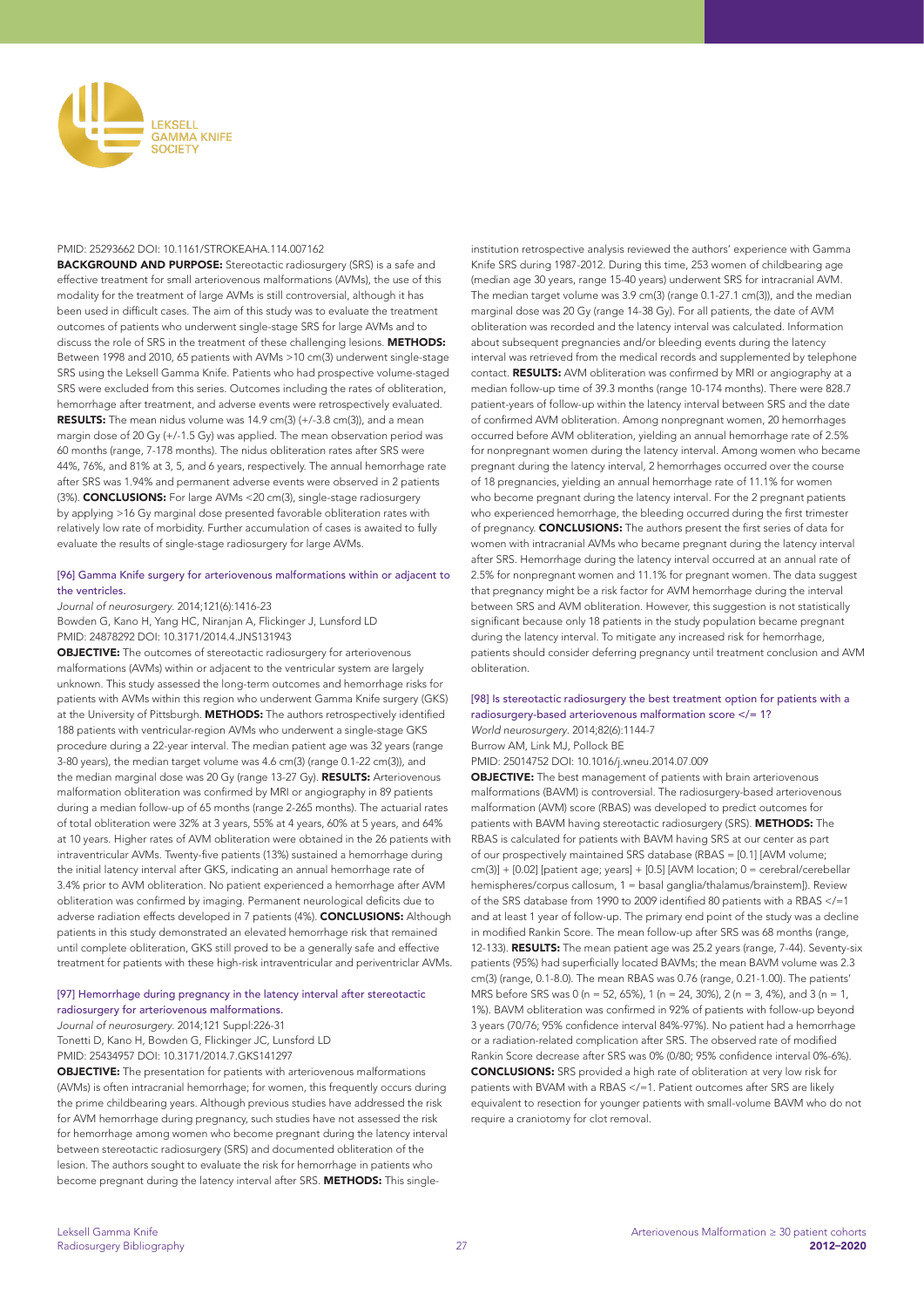

[99] Results for a series of 697 arteriovenous malformations treated by gamma knife: influence of angiographic features on the obliteration rate. *Neurosurgery*. 2014;75(5):568-83; dicussion 582-3; quiz 583 Paul L, Casasco A, Kusak ME, Martinez N, Rey G, Martinez R PMID: 25050575 DOI: 10.1227/NEU.0000000000000506 **BACKGROUND:** Stereotactic radiosurgery (RS) is an effective tool in treating brain arteriovenous malformations (AVMs). Careful study of AVM angiographic characteristics may improve results. OBJECTIVE: To report the long-term outcomes of Gamma Knife RS (GKRS) in brain AVMs, focusing on how the angioarchitectural and hemodynamic parameters of AVMs affect the post-RS results. METHODS: This was a retrospective, longitudinal study of 697 consecutive GKRS treatments of brain AVMs in 662 patients performed at a single center between 1993 and 2005. The mean age of the patients was 37 years; the median AVM volume was 3.6 cm(3); and the mean follow-up was 11 years. Forty-five percent of patients presented with intracranial hemorrhage; 44% underwent embolization; and 7% had multiple RSs. AVM characteristics in the RS-planning angiograms were analyzed, and their relationship to the post-RS obliteration rate was determined by univariate and multivariate analyses. RESULTS: The obliteration rate after a single RS was 69.3%; after multiple RS, it was 75%. Positive predictors of obliteration included compact nidus (odds ratio  $= 3.16$ ; 95% confidence interval, 1.92-5.22), undilated feeders (odds ratio = 0.36; 95% confidence interval, 0.23-0.57), smaller AVM volume (odds ratio = 0.95; 95% confidence interval, 0.92-0.99), and higher marginal dose (odds ratio = 1.16; 95% confidence interval, 1.06-1.27). Improvement or clinical stability was observed in 89.3% of patients; postprocedural bleeding was noted in 6.1%; and clinical worsening attributable to RS was seen in 3.8%. The annual risk of hemorrhage in the 4 years after RS was 1.2%. **CONCLUSION:** GKRS yielded a good long-term clinical outcome in most patients. Certain angiographic features of brain AVMs such as a well-defined nidus and undilated feeder arteries contribute to AVM occlusion by RS. GKRS can be regarded as the treatment of choice for AVMs <6 cm(3), even after bleeding.

#### [100] Gamma Knife surgery for incidental cerebral arteriovenous malformations. *Journal of neurosurgery*. 2014;121(5):1015-21

Yen CP, Ding D, Cheng CH, Starke RM, Shaffrey M, Sheehan J PMID: 25148009 DOI: 10.3171/2014.7.JNS131397

OBJECTIVE: A relatively benign natural course of unruptured cerebral arteriovenous malformations (AVMs) has recently been recognized, and the decision to treat incidentally found AVMs has been questioned. This study aims to evaluate the long-term imaging and clinical outcomes of patients with asymptomatic, incidentally discovered AVMs treated with Gamma Knife surgery (GKS). METHODS: Thirty-one patients, each with an incidentally diagnosed AVM, underwent GKS between 1989 and 2009. The nidus volumes ranged from 0.3 to 11.1 cm(3) (median 3.2 cm(3)). A margin dose between 15 and 26 Gy (median 20 Gy) was used to treat the AVMs. Four patients underwent repeat GKS for stillpatent AVM residuals after the initial GKS procedure. Clinical follow-up ranged from 24 to 196 months, with a mean of 78 months (median 51 months) after the initial GKS. RESULTS: Following GKS, 19 patients (61.3%) had a total AVM obliteration on angiography. In 7 patients (22.6%), no flow voids were observed on MRI but angiographic confirmation was not available. In 5 patients (16.1%), the AVMs remained patent. A small nidus volume was significantly associated with increased AVM obliteration rate. Thirteen patients (41.9%) developed radiationinduced imaging changes: 11 were asymptomatic (35.5%), 1 had only headache (3.2%), and 1 developed seizure and neurological deficits (3.2%). Two patients each had 1 hemorrhage during the latency period (116.5 risk years), yielding an annual hemorrhage rate of 1.7% before AVM obliteration. CONCLUSIONS: The decision to treat asymptomatic AVMs, and if so, which treatment approach to use, remain the subject of debate. GKS as a minimally invasive procedure appears to achieve a reasonable outcome with low procedure-related morbidity. In those patients with incidental AVMs, the benefits as well as the risks of radiosurgical intervention will only be fully defined with long-term follow-up.

#### [101] Outcomes following single-session radiosurgery for high-grade intracranial arteriovenous malformations.

*British journal of neurosurgery*. 2014;28(5):666-74 Ding D, Yen CP, Starke RM, Xu Z, Sun X, Sheehan JP PMID: 24372542 DOI: 10.3109/02688697.2013.872227

INTRODUCTION: The management of Spetzler-Martin Grade-IV and -V arteriovenous malformations (AVMs) is controversial due to their uncertain natural history, the high rate of morbidity and mortality associated with microsurgical resection, and the relatively low rate of successful obliteration from less invasive approaches such as radiosurgery and embolization. We present our radiosurgical results for high-grade AVMs. METHODS: We identified all patients with Spetzler-Martin Grade-IV and -V AVMs treated with single-session radiosurgery at the University of Virginia between 1989 and 2009. Patients with less than 2 years of follow-up without obliteration were excluded. This yielded 110 patients with a median age 27.6 years. The median AVM volume was 5.7 cc and prescription dose was 19 Gy. The median radiographic and clinical follow-up intervals were 88 and 97 months, respectively. RESULTS: Complete AVM obliteration was identified on MRI only in 11 patients (10%) and confirmed by DSA in 38 patients (34%) for a cumulative obliteration rate of 44%. The actuarial rates of obliteration at 3 and 5 years were 10% and 23%, respectively. The mean and median times to obliteration were 60 months and 43 months, respectively. Significant independent predictors of obliteration were no pre-radiosurgery embolization ( $P = 0.008$ ), superficial location ( $P = 0.001$ ), and higher prescription dose ( $P = 0.028$ ). The annual rate of post-radiosurgery hemorrhage was 3.0%, and symptomatic RIC was observed in 12% of patients. Unruptured AVMs were more likely to have RIC ( $P = 0.005$ ). The rates of temporary and permanent post-radiosurgery clinical deterioration were 9% and 10%, respectively. **CONCLUSION:** Single-session radiosurgery is an acceptable treatment option for select patients harboring high-grade AVMs for which microsurgery or conservative management are associated with an unacceptably high risk of adverse outcomes.

# [102] An updated assessment of the risk of radiation-induced neoplasia after radiosurgery of arteriovenous malformations.

*World neurosurgery*. 2014;82(3-4):395-401 Starke RM, Yen CP, Chen CJ, Ding D, Mohila CA, Jensen ME, Kassell NF, Sheehan JP

PMID: 23403354 DOI: 10.1016/j.wneu.2013.02.008

OBJECTIVE: Gamma Knife radiosurgery (GKRS) is a minimally invasive technique employed in the treatment of intracranial arteriovenous malformations (AVMs). Patients experience a low incidence of complications following treatment. As long-term follow-up data became available, some late adverse effects have been reported. However, the exact incidence of radiosurgically induced neoplasia is not known. METHODS: At University of Virginia, imaging and clinical outcomes of 1309 patients with intracranial AVMs treated with GKRS have been reviewed. AVM patients underwent magnetic resonance imaging (MRI) every 6 months for 2 years and then annually following GKRS. When the nidi were no longer visible on magnetic resonance imaging, angiography was performed to verify the obliteration of AVMs. Patients were thereafter recommended to continue MRIs every 3-5 years to detect any long-term complications. A subset of 812, 358, and 78 patients had neuroimaging and clinical follow-up of at least 3, 10, and 15 years, respectively. RESULTS: The authors report the occurrence of 3 cases of radiosurgically induced neoplasia. More than 10 years after GKRS, 2 patients were found to have an incidental, uniformly enhancing, dural-based mass lesion near the site of the AVM with radiologic characteristics of a meningioma. As the lesions have shown no evidence of mass effect, they are being followed with serial neuroimaging. A third patient was found to have neurologic decline from a tumor in immediate proximity to an AVM previously treated with proton beam radiosurgery and GKRS. The patient underwent resection, demonstrating a highgrade glioma. The 3-, 10-, and 15-year incidence of a radiation-induced tumor is 0% (0/812), 0.3% (1/358), and 2.6% (2/78), respectively. The cumulative rate of radiosurgically induced tumors in those with a minimum of 10-year follow-up is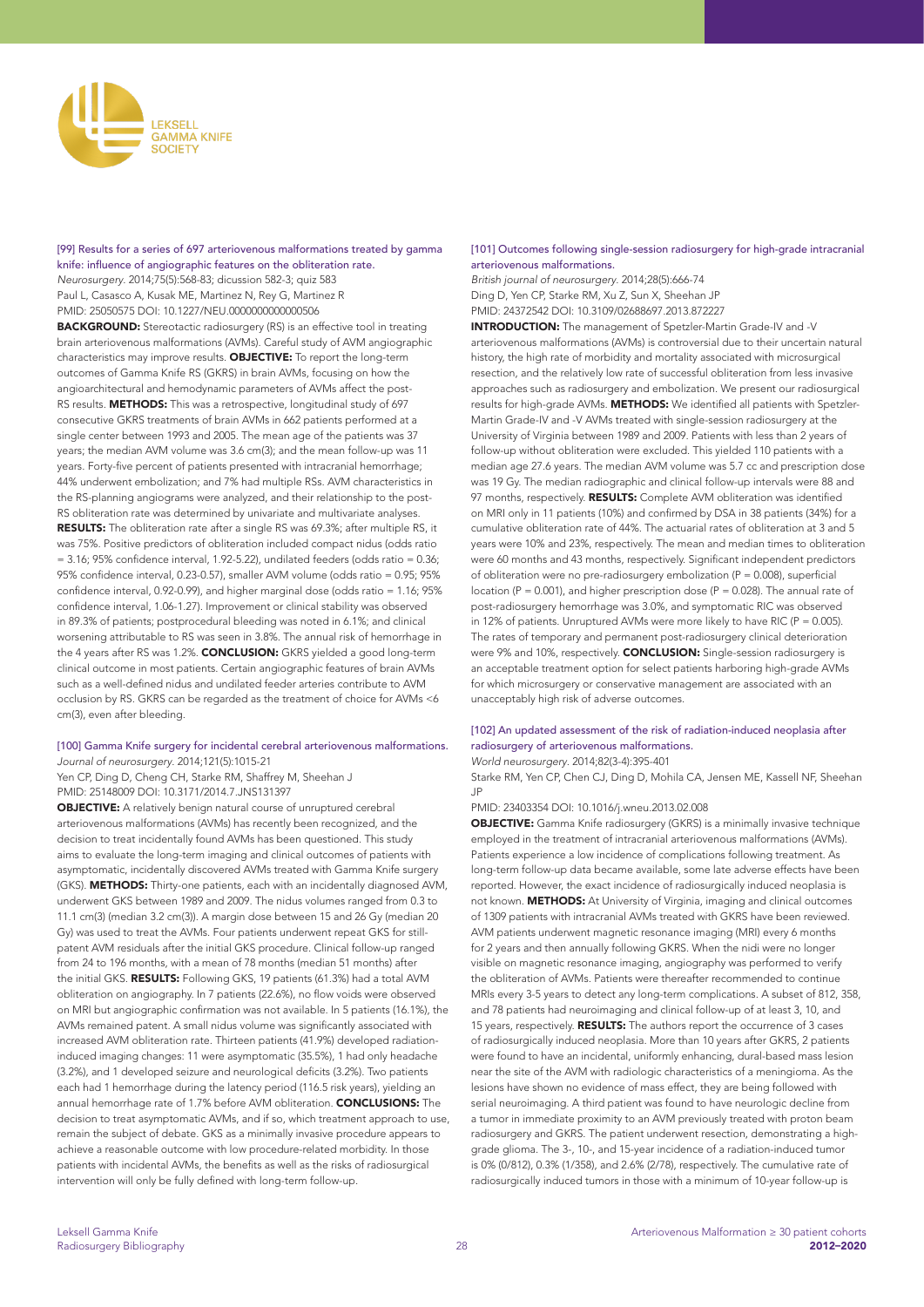

3 in 4692 person-years or 64 in 100,000 person-years. Thus, patients had a 0.64% chance of developing a radiation-induced tumor within >/=10 years following GKRS. If we calculate rates based on a subset of 78 patients with neuroimaging and clinical follow-up of  $\lt$ /=15 years, the cumulative rate was 3.4%. These are the second, third, and fifth reported cases of radiation-induced tumors following GKRS for an AVM. CONCLUSIONS: Although radiosurgery is generally considered a safe modality in the treatment of AVMs, radiation-induced neoplasia is a rare but serious adverse event. The possibility of GKRS-induced tumors underscores the necessity of long-term follow-up in AVM patients receiving radiosurgery.

# [103] Deep arteriovenous malformations in the basal ganglia, thalamus, and insula: multimodality management, patient selection, and results.

*World neurosurgery*. 2014;82(3-4):386-94

Potts MB, Jahangiri A, Jen M, Sneed PK, McDermott MW, Gupta N, Hetts SW, Young WL, Lawton MT

#### PMID: 24657255 DOI: 10.1016/j.wneu.2014.03.033

OBJECTIVE: This study sought to describe a single institution's experience treating arteriovenous malformations (AVMs) of the basal ganglia, thalamus, and insula in a multimodal fashion. METHODS: We conducted a retrospective review of all deep AVMs treated at our institution between 1997 and 2011 with attention to patient selection, treatment strategies, and radiographic and functional outcomes. RESULTS: A total of 97 patients underwent initial treatment at our institution. 64% presented with hemorrhage with 29% located in the basal ganglia, 41% in the thalamus, and 30% in the insula. 80% were Spetzler-Martin grade III-IV. Initial treatment was microsurgical resection in 42%, stereotactic radiosurgery (SRS) in 45%, and observation in 12%. Radiographic cure was achieved in 54% after initial surgical or SRS treatment (71% and 23%, respectively) and in 63% after subsequent treatments, with good functional outcomes in 78% (median follow-up 2.2 years). Multivariate logistic regression analysis revealed treatment group and age as factors associated with radiographic cure, whereas Spetzler-Martin score and time to follow-up were significantly associated with improved/unchanged functional status at time of last follow-up. Posttreatment hemorrhage occurred in 11% (7% of surgical and 18% of SRS patients). CONCLUSIONS: Modern treatment of deep AVMs includes a multidisciplinary approach utilizing microsurgery, SRS, embolization, and observation. Supplementary grading adds meaningfully to traditional Spetzler-Martin grading to guide patient selection. Surgical resection is more likely to result in obliteration compared with SRS, and is associated with satisfactory results in carefully selected patients.

#### [104] Smoking is a negative predictor of arteriovenous malformation posttreatment obliteration: analysis of vascular risk factors in 774 patients. *Neurosurgical focus*. 2014;37(3):E3

Dalyai R, Starke RM, Chalouhi N, Theofanis T, Busack C, Jabbour P, Gonzalez LF, Rosenwasser R, Tjoumakaris S

#### PMID: 25175441 DOI: 10.3171/20145.FOCUS14121

OBJECTIVE: Cigarette smoking has been well established as a risk factor in vascular pathology, such as cerebral aneurysms. However, tobacco's implications for patients with cerebral arteriovenous malformations (AVMs) are controversial. The object of this study was to identify predictors of AVM obliteration and risk factors for complications. **METHODS:** The authors conducted a retrospective analysis of a prospectively maintained database for all patients with AVMs treated using surgical excision, staged endovascular embolization (with N-butylcyanoacrylate or Onyx), stereotactic radiosurgery (Gamma Knife or Linear Accelerator), or a combination thereof between 1994 and 2010. Medical risk factors, such as smoking, abuse of alcohol or intravenous recreational drugs, hypercholesterolemia, diabetes mellitus, hypertension, and coronary artery disease, were documented. A multivariate logistic regression analysis was conducted to detect predictors of periprocedural complications, obliteration, and posttreatment hemorrhage. RESULTS: Of 774 patients treated at a single tertiary care cerebrovascular center, 35% initially presented with symptomatic hemorrhage and 57.6% achieved complete obliteration according to digital subtraction angiography (DSA) or MRI. In a multivariate analysis a negative smoking history (OR 1.9, p = 0.006) was a strong independent predictor of AVM obliteration. Of the patients with obliterated AVMs, 31.9% were smokers, whereas 45% were not ( $p = 0.05$ ). Multivariate analysis of obliteration, after controlling for AVM size and location (eloquent vs noneloquent tissue), revealed that nonsmokers were more likely (0.082) to have obliterated AVMs through radiosurgery. Smoking was not predictive of treatment complications or posttreatment hemorrhage. Abuse of alcohol or intravenous recreational drugs, hypercholesterolemia, diabetes mellitus, and coronary artery disease had no discernible effect on AVM obliteration, periprocedural complications, or posttreatment hemorrhage. CONCLUSIONS: Cerebral AVM patients with a history of smoking are significantly less likely than those without a smoking history to have complete AVM obliteration on follow-up DSA or MRI. Therefore, patients with AVMs should be strongly advised to quit smoking.

#### [105] Treatment and outcomes of ARUBA-eligible patients with unruptured brain arteriovenous malformations at a single institution. *Neurosurgical focus*. 2014;37(3):E8

Rutledge WC, Abla AA, Nelson J, Halbach VV, Kim H, Lawton MT

PMID: 25175446 DOI: 10.3171/2014.7.FOCUS14242 OBJECTIVE: Management of unruptured arteriovenous malformations (AVMs)

is controversial. In the first randomized trial of unruptured AVMs (A Randomized Trial of Unruptured Brain Arteriovenous Malformations [ARUBA]), medically managed patients had a significantly lower risk of death or stroke and had better outcomes. The University of California, San Francisco (UCSF) was one of the participating ARUBA sites. While 473 patients were screened for eligibility, only 4 patients were enrolled in ARUBA. The purpose of this study is to report the treatment and outcomes of all ARUBA-eligible patients at UCSF. METHODS: The authors compared the treatment and outcomes of ARUBA-eligible patients using prospectively collected data from the UCSF brain AVM registry. Similar to ARUBA, they compared the rate of stroke or death in observed and treated patients and used the modified Rankin Scale to grade outcomes. RESULTS: Of 74 patients, 61 received an intervention and 13 were observed. Most treated patients had resection with or without preoperative embolization (43 [70.5%] of 61 patients). One of the 13 observed patients died after AVM hemorrhage. Nine of the 61 treated patients had a stroke or died. There was no significant difference in the rate of stroke or death (HR 1.34, 95% CI 0.12-14.53,  $p = 0.81$ ) or clinical impairment (Fisher's exact test, p > 0.99) between observed and treated patients. CONCLUSIONS: The risk of stroke or death and degree of clinical impairment among treated patients was lower than reported in ARUBA. The authors found no significant difference in outcomes between observed and treated ARUBA-eligible patients at UCSF. Results in ARUBA-eligible patients managed outside that trial led to an entirely different conclusion about AVM intervention, due to the primary role of surgery, judicious surgical selection with established outcome predictors, and technical expertise developed at high-volume AVM centers.

# [106] Stereotactic radiosurgery for sylvian fissure arteriovenous malformations with emphasis on hemorrhage risks and seizure outcomes.

*Journal of neurosurgery*. 2014;121(3):637-44

Bowden G, Kano H, Tonetti D, Niranjan A, Flickinger J, Arai Y, Lunsford LD PMID: 24926653 DOI: 10.3171/2014.5.JNS132244

OBJECTIVE: Sylvian fissure arteriovenous malformations (AVMs) present substantial management challenges because of the critical adjacent blood vessels and functional brain. The authors investigated the outcomes, especially hemorrhage and seizure activity, after stereotactic radiosurgery (SRS) of AVMs within or adjacent to the sylvian fissure. METHODS: This retrospective singleinstitution analysis examined the authors' experiences with Gamma Knife surgery for AVMs of the sylvian fissure in cases treated from 1987 through 2009. During this time, 87 patients underwent SRS for AVMs in the region of the sylvian fissure. Before undergoing SRS, 40 (46%) of these patients had experienced hemorrhage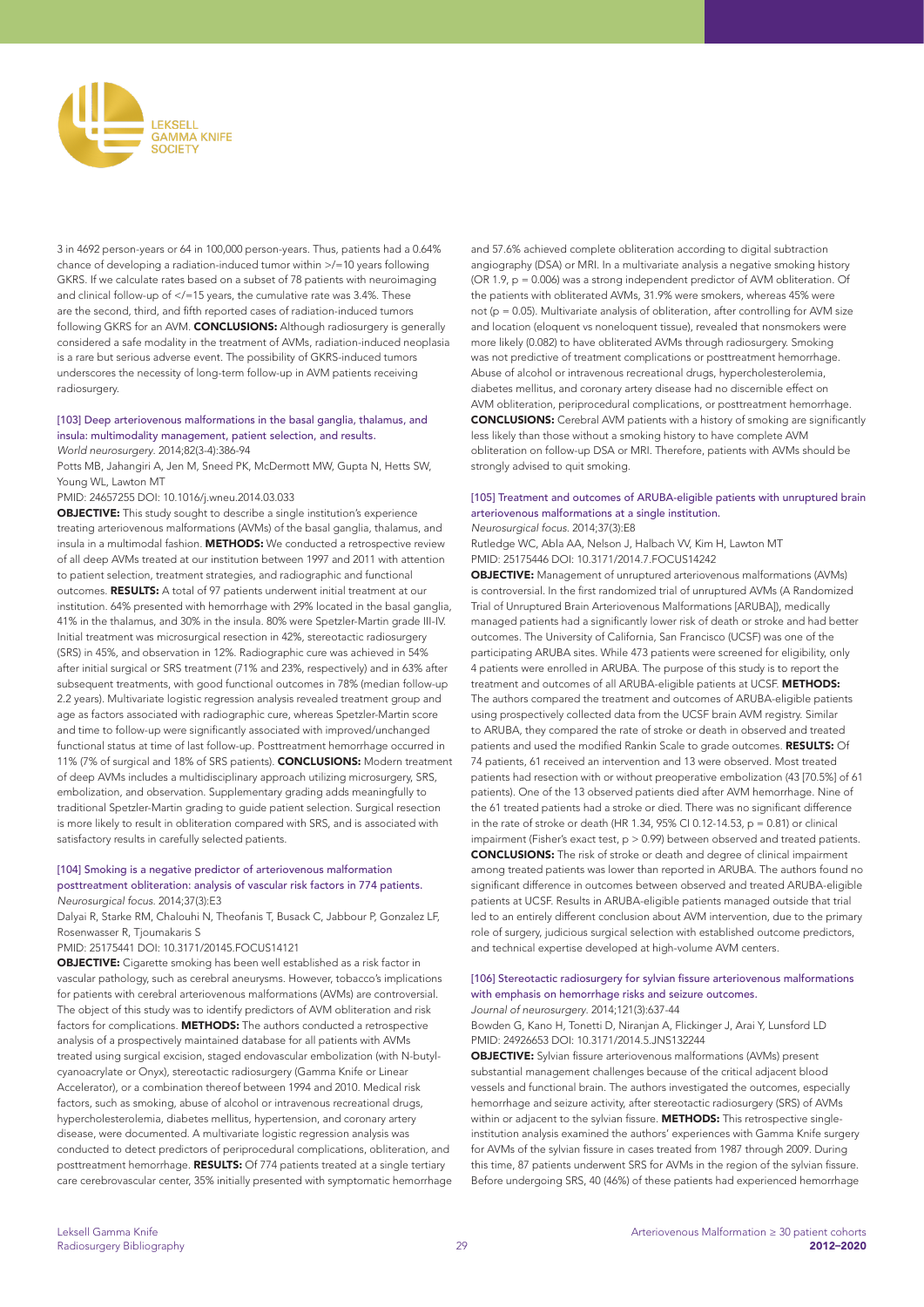

and 36 (41%) had had seizures. The median target volume of the AVM was 3.85 cm(3) (range 0.1-17.7 cm(3)), and the median marginal dose of radiation was 20 Gy (range 13-25 Gy). RESULTS: Over a median follow-up period of 64 months (range 3-275 months), AVM obliteration was confirmed by MRI or angiography for 43 patients. The actuarial rates of confirmation of total obliteration were 35% at 3 years, 60% at 4 and 5 years, and 76% at 10 years. Of the 36 patients who had experienced seizures before SRS, 19 (53%) achieved outcomes of Engel class I after treatment. The rate of seizure improvement was 29% at 3 years, 36% at 5 years, 50% at 10 years, and 60% at 15 years. No seizures developed after SRS in patients who had been seizure free before treatment. The actuarial rate of AVM hemorrhage after SRS was 5% at 1, 5, and 10 years. This rate equated to an annual hemorrhage rate during the latency interval of 1%; no hemorrhages occurred after confirmed obliteration. No permanent neurological deficits developed as an adverse effect of radiation; however, delayed cyst formation occurred in 3 patients. **CONCLUSIONS:** Stereotactic radiosurgery was an effective treatment for AVMs within the region of the sylvian fissure, particularly for smaller-volume AVMs. After SRS, a low rate of hemorrhage and improved seizure control were also evident.

# [107] Stereotactic radiosurgery of intracranial arteriovenous malformations and the use of the K index in determining treatment dose.

*Neurosurgical focus*. 2014;37(3):E15

Missios S, Bekelis K, Al-Shyal G, Rasmussen PA, Barnett GH PMID: 25175434 DOI: 10.3171/2014.7.FOCUS14157

OBJECTIVE: The appropriate dose during stereotactic radiosurgery (SRS) of cerebral arteriovenous malformations (AVMs) remains a matter of debate. In the present study, the authors retrospectively evaluated the association of using a prescribed dose calculated utilizing the K index with the obliteration rate of cerebral AVMs after SRS. METHODS: The authors performed a retrospective analysis of the Cleveland Clinic SRS database. All patients undergoing Gamma Knife radiosurgery for cerebral AVMs from 1997 to 2010 were selected. Regression techniques and Kaplan-Meier analyses were used to investigate the effect of divergence from the optimal K index dose on the rate of AVM obliteration. RESULTS: In the study period 152 patients (mean age 43.6 years; 53.9% of treatments were performed in females) underwent 165 Gamma Knife radiosurgery treatments for AVMs. In a univariate analysis Spetzler-Martin grade (OR 0.63 [95% CI 0.42-0.93]), higher AVM score (OR 0.43 [95% CI 0.27-0.70]), larger AVM volume (OR 0.88 [95% CI 0.82-0.94]), and higher maximum diameter (OR 0.56 [95% CI 0.41-0.77]) were associated with a lower rate of AVM obliteration. Higher margin dose (OR 1.16 [95% CI 1.08-1.24]) and higher maximum dose (OR 1.08 [95% CI 1.04-1.13]) were associated with a higher obliteration rate. To further examine the effect of prescribed dose divergence from the calculated K index dose, cases were classified to groups depending on the AVM volume and dose variance from the ideal K index dose. Contingency tables and Kaplan-Meier curves were then created, and no significant differences in rates of obliteration were noted among the different groups. CONCLUSIONS: Gamma Knife radiosurgery for cerebral AVMs remains an effective and safe treatment modality. Smaller AVMs may receive doses less than the calculated K index dose without an apparent effect on obliteration rates.

[108] Gamma Knife radiosurgery for arteriovenous malformations in pediatric patients.

Child's nervous system : ChNS : official journal of the International Society for *Pediatric Neurosurgery*. 2014;30(9):1485-92

Borcek AO, Emmez H, Akkan KM, Ocal O, Kurt G, Aykol S, Karahaciogli E, Baykaner KM

PMID: 24972531 DOI: 10.1007/s00381-014-2469-5

OBJECTIVE: The authors present the results of Gamma Knife stereotactic radiosurgery performed in a series of children with arteriovenous malformations (AVMs). METHODS: Between June 2005 and January 2014, 75 patients 18 years old or younger received Gamma Knife radiosurgery for AVMs. Of these, 58

patients were eligible for further analysis. The median age of the population was 12 years; 41% presented with hemorrhage, 34% with neurological insult, and 24% patients were diagnosed incidentally. The median AVM volume was 3.5 cm(3). The median radiosurgery-based AVM score (RSBAVMS) was 0.86. The median follow-up period was 32 months. RESULTS: Single session Gamma Knife radiosurgery resulted in complete AVM obliteration in 40 (68.9%) patients. There were 35 (60.3%) excellent outcome (complete obliteration with no new deficits) in this series. During the follow-up period, nine (15.51%) patients experienced new deficits and three (5.1%) patients experienced intracranial hemorrhage. The annual rate of developing new deficits and hemorrhage was calculated as 5.45 and 1.8%, respectively. Volume, gender, RSBAVMS, and nidus type factor were factors associated with excellent outcome. **CONCLUSIONS:** Radiosurgery was successful in majority of patients with minimal morbidity. Gamma Knife radiosurgery for AVMs can be a safe and successful method in pediatric patients.

#### [109] Radiosurgery for low-grade intracranial arteriovenous malformations.

*Journal of neurosurgery*. 2014;121(2):457-67 Ding D, Yen CP, Xu Z, Starke RM, Sheehan JP PMID: 24605839 DOI: 10.3171/2014.1.JNS131713

OBJECTIVE: Low-grade, or Spetzler-Martin (SM) Grades I and II, arteriovenous malformations (AVMs) are associated with lower surgical morbidity rates than higher-grade lesions. While radiosurgery is now widely accepted as an effective treatment approach for AVMs, the risks and benefits of the procedure for lowgrade AVMs, as compared with microsurgery, remain poorly understood. The authors of this study present the outcomes for a large cohort of low-grade AVMs treated with radiosurgery. METHODS: From an institutional radiosurgery database comprising approximately 1450 AVM cases, all patients with SM Grade I and II lesions were identified. Patients with less than 2 years of radiological followup, except those with complete AVM obliteration, were excluded from analysis. Univariate and multivariate Cox proportional-hazards and logistic regression analyses were used to determine factors associated with obliteration, radiationinduced changes (RICs), and hemorrhage following radiosurgery. RESULTS: Five hundred two patients harboring low-grade AVMs were eligible for analysis. The median age was 35 years, 50% of patients were male, and the most common presentation was hemorrhage (47%). The median AVM volume and prescription dose were 2.4 cm(3) and 23 Gy, respectively. The median radiological and clinical follow-up intervals were 48 and 62 months, respectively. The cumulative obliteration rate was 76%. The median time to obliteration was 40 months, and the actuarial obliteration rates were 66% and 80% at 5 and 10 years, respectively. Independent predictors of obliteration were no preradiosurgery embolization (p < 0.001), decreased AVM volume ( $p = 0.005$ ), single draining vein ( $p = 0.013$ ), lower radiosurgery-based AVM scale score ( $p = 0.016$ ), and lower Virginia Radiosurgery AVM Scale (Virginia RAS) score ( $p = 0.001$ ). The annual postradiosurgery hemorrhage rate was 1.4% with increased AVM volume (p = 0.034) and lower prescription dose (p = 0.006) as independent predictors. Symptomatic and permanent RICs were observed in 8.2% and 1.4% of patients, respectively. No preradiosurgery hemorrhage ( $p = 0.011$ ), a decreased prescription dose ( $p =$ 0.038), and a higher Virginia RAS score ( $p = 0.001$ ) were independently associated with postradiosurgery RICs. CONCLUSIONS: Spetzler-Martin Grade I and II AVMs are very amenable to successful treatment with stereotactic radiosurgery. While patient, physician, and institutional preferences frequently dictate the final course of treatment, radiosurgery offers a favorable risk-to-benefit profile for the management of low-grade AVMs.

#### [110] Radiosurgery for ruptured intracranial arteriovenous malformations. *Journal of neurosurgery*. 2014;121(2):470-81

Ding D, Yen CP, Starke RM, Xu Z, Sheehan JP PMID: 24655098 DOI: 10.3171/2014.2.JNS131605

OBJECTIVE: Ruptured intracranial arteriovenous malformations (AVMs) are at a significantly greater risk for future hemorrhage than unruptured lesions, thereby necessitating treatment in the majority of cases. In a retrospective,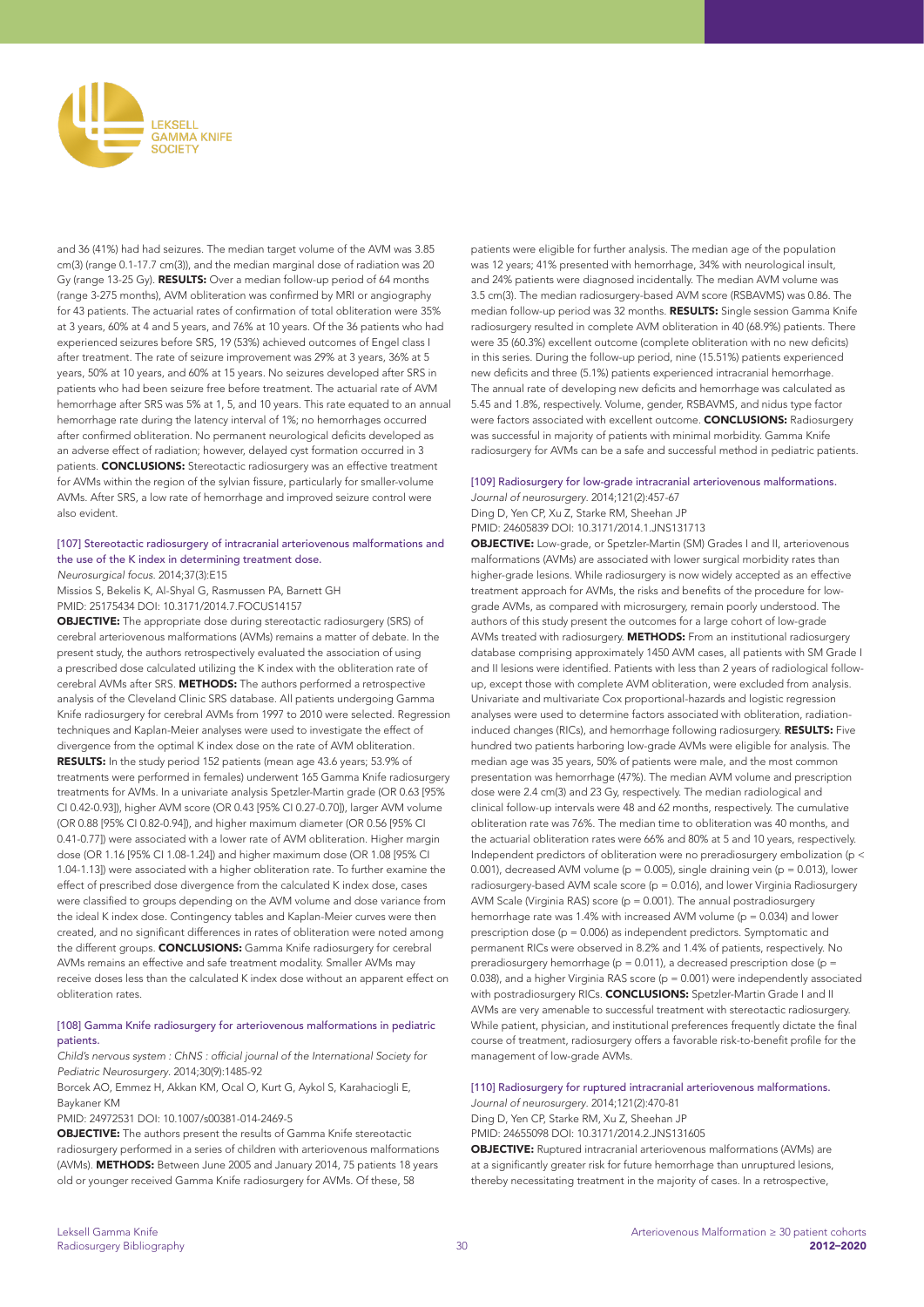

single-center study, the authors describe the outcomes after radiosurgery in a large cohort of patients with ruptured AVMs. METHODS: From an institutional review board-approved, prospectively collected AVM radiosurgery database, the authors identified all patients with a history of AVM rupture. They analyzed obliteration rates in all patients in whom radiological follow-up data were available (n = 639). However, to account for the latency period associated with radiosurgery, only those patients with more than 2 years of radiological followup and those with earlier AMV obliteration were included in the analysis of prognostic factors related to obliteration and complications. This resulted in a cohort of 565 patients with ruptured AVMs for whom data were analyzed; these patients had a median radiological follow-up of 57 months and a median age of 29 years. Twenty-one percent of the patients underwent preradiosurgery embolization. The median volume and prescription dose were 2.1 cm(3) and 22 Gy, respectively. The Spetzler-Martin grade was III or higher in 56% of patients, the median radiosurgery-based AVM score was 1.08, and the Virginia Radiosurgery AVM Scale (RAS) score was 3 to 4 points in 44%. Survival and regression analyses were performed to determine obliteration rates over time and predictors of obliteration and complications. RESULTS: In the overall population of 639 patients with ruptured AVMs, the obliteration rate was 11.1% based on MRI only (71 of 639 patients), 56.0% based on angiography (358 of 639), and 67.1% based on combined modalities (429 of 639 patients). In the cohort of patients with 2 years of follow-up or an earlier AVM obliteration, the cumulative obliteration rate was 76% and the actuarial obliteration rates were 41% and 64% at 3 and 5 years, respectively. Multivariate analysis identified the absence of preradiosurgery embolization ( $p < 0.001$ ), increased prescription dose ( $p = 0.001$ ), the presence of a single draining vein (p = 0.046), no postradiosurgery-related hemorrhage  $(p = 0.007)$ , and lower Virginia RAS score  $(p = 0.020)$  as independent predictors of obliteration. The annual risk of a hemorrhage occurring during the latency period was 2.0% and the rate of hemorrhage-related morbidity and mortality was 1.6%. Multivariate analysis showed that decreased prescription dose (p  $<$  0.001) and multiple draining veins (p = 0.003) were independent predictors of postradiosurgery hemorrhage. The rates of symptomatic and permanent radiation-induced changes were 8% and 2.7%, respectively. In the multivariate analysis, a single draining vein ( $p < 0.001$ ) and higher Virginia RAS score ( $p =$ 0.005) were independent predictors of radiation-induced changes following radiosurgery. **CONCLUSIONS:** Radiosurgery effectively treats ruptured AVMs with an acceptably low risk-to-benefit ratio. For patients with ruptured AVMs, favorable outcomes are more likely when preradiosurgical embolization is avoided and a higher prescription dose can be delivered.

#### [111] Radiosurgery for cerebellar arteriovenous malformations: does infratentorial location affect outcome?

*World neurosurgery*. 2014;82(1-2):e209-17 Ding D, Starke RM, Yen CP, Sheehan JP

PMID: 24530455 DOI: 10.1016/j.wneu.2014.02.007 OBJECTIVE: The cerebellum is an uncommon location for arteriovenous malformations (AVM) with unique angioarchitecture compared to the cerebrum. We evaluate the outcomes of radiosurgery in a cohort of cerebellar AVMs and assess the effect of infratentorial location by comparing them to a matched cohort of supratentorial AVMs. METHODS: From a prospective AVM radiosurgery database of 1400 patients, we identified 60 cerebellar AVM patients with at least 2 years of radiologic follow-up or obliteration. The median volume and prescription dose were 2.3 mL and 22 Gy, respectively. The median radiologic follow-up was 39 months. The cerebellar AVM patients were matched (3:1) to a cohort of supratentorial, lobar AVM patients based on AVM size and patient age. Univariate and multivariate Cox proportional hazards regression analyses were used to identify factors associated with obliteration and favorable outcome. RESULTS: Cerebellar and supratentorial AVMs were similar in baseline characteristics except for an increased incidence of ruptured lesions in the cerebellar AVM cohort (P < .001). Obliteration was achieved in 72% of cerebellar AVMs. Younger age (P = .019), no preradiosurgery embolization (P < .001), and decreased volume (P = .034) were independent predictors of obliteration. The annual risk of postradiosurgery hemorrhage in cerebellar AVMs was 1.3%. The rates of symptomatic and permanent radiation-induced changes were 7% and 3%, respectively. Compared with the matched supratentorial AVM cohort, there was no difference in the rates of obliteration, postradiosurgery hemorrhage, or symptomatic radiation-induced changes. **CONCLUSIONS:** Radiosurgery is an effective treatment modality for cerebellar AVMs with relatively limited adverse events. Infratentorial location did not affect radiosurgery outcomes.

#### [112] Stereotactic radiosurgery at a low marginal dose for the treatment of pediatric arteriovenous malformations: obliteration, complications, and functional outcomes.

*Journal of neurosurgery. Pediatrics*. 2014;14(1):1-11 Potts MB, Sheth SA, Louie J, Smyth MD, Sneed PK, McDermott MW, Lawton MT, Young WL, Hetts SW, Fullerton HJ, Gupta N PMID: 24766309 DOI: 10.3171/2014.3.PEDS13381

UNLABELLED: OBJECTIVE: Stereotactic radiosurgery (SRS) is an established treatment modality for brain arteriovenous malformations (AVMs) in children, but the optimal treatment parameters and associated treatment-related complications are not fully understood. The authors present their single-institution experience of using SRS, at a relatively low marginal dose, to treat AVMs in children for nearly 20 years; they report angiographic outcomes, posttreatment hemorrhage rates, adverse treatment-related events, and functional outcomes. METHODS: The authors conducted a retrospective review of 2 cohorts of children (18 years of age or younger) with AVMs treated from 1991 to 1998 and from 2000 to 2010. RESULTS: A total of 80 patients with follow-up data after SRS were identified. Mean age at SRS was 12.7 years, and 56% of patients had hemorrhage at the time of presentation. Median target volume was 3.1 cm(3) (range 0.09-62.3 cm(3)), and median prescription marginal dose used was 17.5 Gy (range 12-20 Gy). Angiograms acquired 3 years after treatment were available for 47% of patients; AVM obliteration was achieved in 52% of patients who received a dose of 18-20 Gy and in 16% who received less than 18 Gy. At 5 years after SRS, the cumulative incidence of hemorrhage was 25% (95% CI 16%-37%). No permanent neurological deficits occurred in patients who did not experience posttreatment hemorrhage. Overall, good functional outcomes (modified Rankin Scale Scores 0-2) were observed for 78% of patients; for 66% of patients, functional status improved or remained the same as before treatment. **CONCLUSIONS:** A low marginal dose minimizes SRS-related neurological deficits but leads to low rates of obliteration and high rates of hemorrhage. To maximize AVM obliteration and minimize posttreatment hemorrhage, the authors recommend a prescription marginal dose of 18 Gy or more. In addition, SRS-related symptoms such as headache and seizures should be considered when discussing risks and benefits of SRS for treating AVMs in children.

#### [113] Long-term outcomes of gamma knife surgery for posterior fossa arteriovenous malformations.

*Neurologia medico-chirurgica*. 2014;54(10):799-805 Matsunaga S, Shuto T

PMID: 24418791 DOI: 10.2176/nmc.oa.2013-0090

The long-term outcomes of gamma knife surgery (GKS) in patients with posterior fossa arteriovenous malformations (AVMs) were retrospectively analyzed in 82 patients followed up for more than 5 years to evaluate the efficacy and safety. The median AVM volume at GKS was 0.95 cm(3). The prescribed dose to the AVM margin was median 18 Gy with 1-18 isocenters. The actual complete AVM obliteration rate was 58.5% at 3 years and 78.0% at 5 years. The significant factors for higher complete obliteration rate were younger patient age and smaller maximum/minimum nidus diameter ratio. Two patients experienced hemorrhage caused by residual AVM rupture at 4 and 49 months. Twenty patients developed peri-nidal edema as an adverse radiation-induced reaction at median 13 months. One patient developed radiationinduced necrosis at 6.8 years. Neurological complication was observed in 12 patients and 6 patients remained with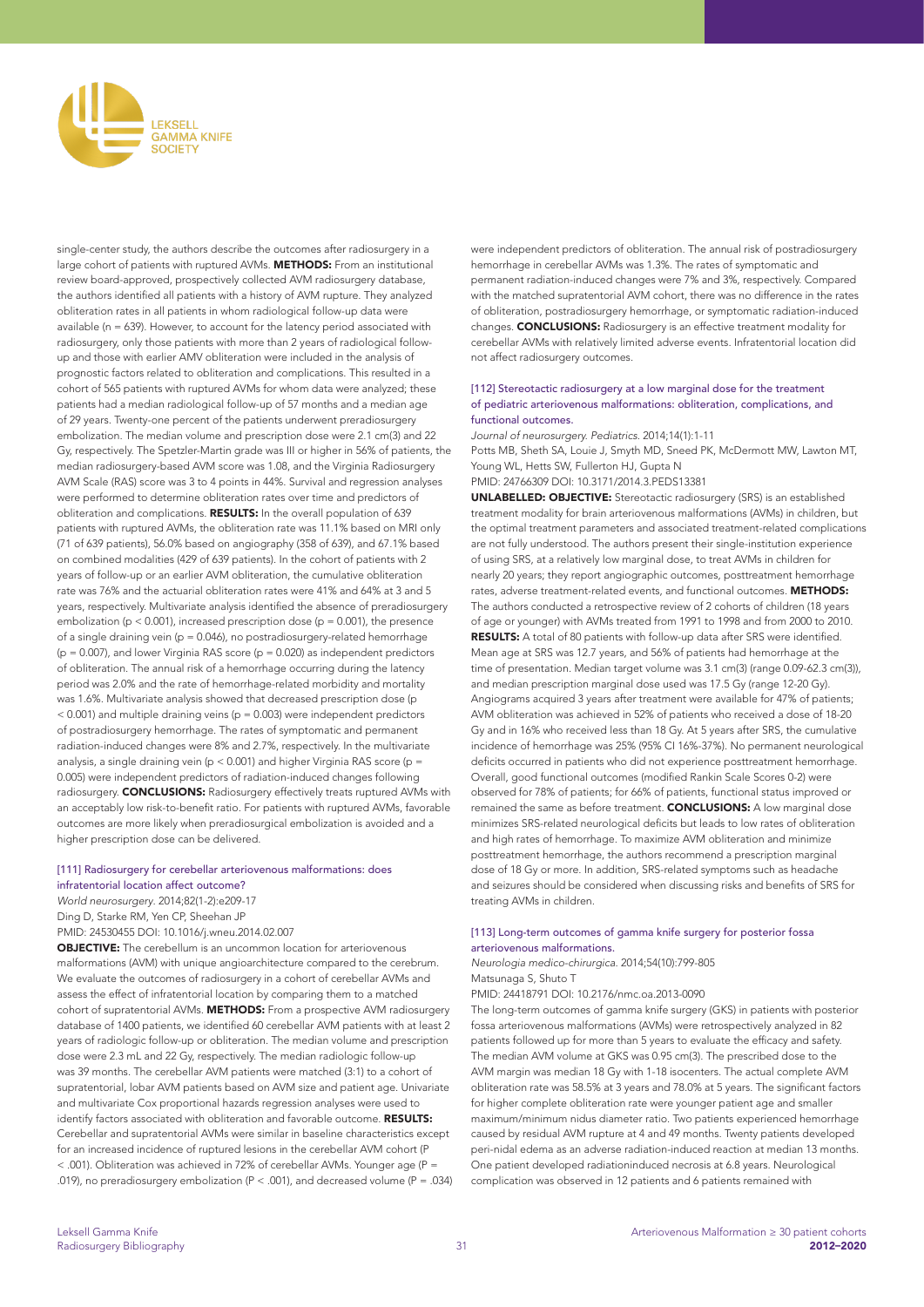

neurological dysfunction permanently. Larger nidus volume and location adjacent to an eloquent area significantly increased the risk of neurological complication. Pittsburgh radiosurgery-based AVM grading scale was significantly correlated with the outcome of neurological symptoms after GKS. GKS achieved acceptable and complete obliteration rate for posterior fossa AVM with relatively low risk of morbidity on neuroimaging and neurological symptoms for the long-term period after treatment. We recommend conformable and selective treatment planning to achieve both obliteration of the AVM nidus and preservation of neurological function.

# [114] Radiosurgery for Spetzler-Martin Grade III arteriovenous malformations.

*Journal of neurosurgery*. 2014;120(4):959-69

Ding D, Yen CP, Starke RM, Xu Z, Sun X, Sheehan JP

PMID: 24460487 DOI: 10.3171/2013.12.JNS131041

OBJECTIVE: Intracranial arteriovenous malformations (AVMs) are most commonly classified based on their Spetzler-Martin grades. Due to the composition of the Spetzler-Martin grading scale, Grade III AVMs are the most heterogeneous, comprising 4 distinct lesion subtypes. The management of this class of AVMs and the optimal treatment approach when intervention is indicated remain controversial. The authors report their experience with radiosurgery for the treatment of Grade III AVMs in a large cohort of patients. METHODS: All patients with Spetzler-Martin Grade III AVMs treated with radiosurgery at the University of Virginia over the 20-year span from 1989 to 2009 were identified. Patients who had less than 2 years of radiological follow-up and did not have evidence of complete obliteration during that period were excluded from the study, leaving 398 cases for analysis. The median patient age at treatment was 31 years. The most common presenting symptoms were hemorrhage (59%), seizure (20%), and headache (10%). The median AVM volume was 2.8 cm(3), and the median prescription dose was 20 Gy. The median radiological and clinical follow-up intervals were 54 and 68 months, respectively. Univariate and multivariate Cox proportional hazards and logistic regression analysis were used to identify factors associated with obliteration, postradiosurgery radiation-induced changes (RIC), and favorable outcome. RESULTS: Complete AVM obliteration was observed in 69% of Grade III AVM cases at a median time of 46 months after radiosurgery. The actuarial obliteration rates at 3 and 5 years were 38% and 60%, respectively. The obliteration rate was higher in ruptured AVMs than in unruptured ones (p < 0.001). Additionally, the obliteration rate for Grade III AVMs with small size (< 3 cm diameter), deep venous drainage, and location in eloquent cortex was higher than for the other subtypes (p < 0.001). Preradiosurgery AVM rupture (p = 0.016), no preradiosurgery embolization (p = 0.003), increased prescription dose (p < 0.001), fewer isocenters ( $p = 0.006$ ), and a single draining vein ( $p = 0.018$ ) were independent predictors of obliteration. The annual risk of postradiosurgery hemorrhage during the latency period was 1.7%. Two patients (0.5%) died of hemorrhage during the radiosurgical latency period. The rates of symptomatic and permanent RIC were 12% and 4%, respectively. Absence of preradiosurgery AVM rupture (p < 0.001) and presence of a single draining vein (p < 0.001) were independent predictors of RIC. Favorable outcome was observed in 63% of patients. Independent predictors of favorable outcome were no preradiosurgery hemorrhage ( $p = 0.014$ ), increased prescription dose (p < 0.001), fewer isocenters (p = 0.014), deep location (p = 0.014), single draining vein (p = 0.001), and lower Virginia radiosurgery AVM scale score (p = 0.016). CONCLUSIONS: Radiosurgery for Spetzler-Martin Grade III AVMs yields relatively high rates of obliteration with a low rate of adverse procedural events. Small and ruptured lesions are more likely to become obliterated after radiosurgery than large and unruptured ones.

# [115] Stereotactic radiosurgery for Spetzler-Martin Grade III arteriovenous malformations.

*Journal of neurosurgery*. 2014;120(4):973-81

Kano H, Flickinger JC, Yang HC, Flannery TJ, Tonetti D, Niranjan A, Lunsford LD PMID: 24484227 DOI: 10.3171/2013.12.JNS131600

OBJECTIVE: The purpose of this study was to define the outcomes and risks of stereotactic radiosurgery (SRS) for Spetzler-Martin (SM) Grade III arteriovenous

malformations (AVMs). METHODS: Between 1987 and 2009, SRS was performed in 474 patients with SM Grade III AVMs. The AVMs were categorized by scoring the size (S), drainage (D), and location (L): Illa was a small AVM (S1D1L1, N = 282): IIIb was a medium/deep AVM (S2D1L0, N = 44); and IIIc was a medium/eloquent AVM (S2D0L1, N = 148). The median target volume was 3.8 ml (range 0.1-26.3 ml) and the margin dose was 20 Gy (range 13-25 Gy). Eighty-one patients (17%) underwent prior embolization, and 58 (12%) underwent prior resection. RESULTS: At a mean followup of 89 months, the total obliteration rates documented by angiography or MRI for all SM Grade III AVMs increased from 48% at 3 years to 69% at 4 years, 72% at 5 years, and 77% at 10 years. The SM Grade IIIa AVMs were more likely to obliterate than other subgroups. The cumulative rate of hemorrhage was 2.3% at 1 year, 4.4% at 2 years, 5.5% at 3 years, 6.4% at 5 years, and 9% at 10 years. The SM Grade IIIb AVMs had a significantly higher cumulative rate of hemorrhage. Symptomatic adverse radiation effects were detected in 6%. **CONCLUSIONS:** Treatment with SRS was an effective and relatively safe management option for SM Grade III AVMs. Although patients with residual AVMs remained at risk for hemorrhage during the latency interval, the cumulative 10-year 9% hemorrhage risk in this series may represent a significant reduction compared with the expected natural history.

#### [116] Stereotactic radiosurgery for arteriovenous malformations of the cerebellum. *Journal of neurosurgery*. 2014;120(3):583-90

Bowden G, Kano H, Tonetti D, Niranjan A, Flickinger J, Lunsford LD PMID: 24160482 DOI: 10.3171/2013.9.JNS131022

OBJECTIVE: Arteriovenous malformations (AVMs) of the posterior fossa have an aggressive natural history and propensity for hemorrhage. Although the cerebellum accounts for the majority of the posterior fossa volume, there is a paucity of stereotactic radiosurgery (SRS) outcome data for AVMs of this region. The authors sought to evaluate the long-term outcomes and risks of cerebellar AVM radiosurgery. METHODS: This single-institution retrospective analysis reviewed the authors' experience with Gamma Knife surgery during the period 1987-2007. During this time 64 patients (median age 47 years, range 8-75 years) underwent SRS for a cerebellar AVM. Forty-seven patients (73%) presented with an intracranial hemorrhage. The median target volume was 3.85 cm(3) (range 0.2-12.5 cm(3)), and the median marginal dose was 21 Gy (range 15-25 Gy). RESULTS: Arteriovenous malformation obliteration was confirmed by MRI or angiography in 40 patients at a median followup of 73 months (range 4-255 months). The actuarial rates of total obliteration were 53% at 3 years, 69% at 4 years, and 76% at 5 and 10 years. Elevated obliteration rates were statistically higher in patients who underwent AVM SRS without prior embolization (p = 0.005). A smaller AVM volume was also associated with a higher rate of obliteration ( $p = 0.03$ ). Four patients (6%) sustained a hemorrhage during the latency period and 3 died. The cumulative rates of AVM hemorrhage after SRS were 6% at 1, 5, and 10 years. This correlated with an overall annual hemorrhage rate of 2.0% during the latency interval. One patient experienced a hemorrhage 9 years after confirmed MRI and angiographic obliteration. A permanent neurological deficit due to adverse radiation effects developed in 1 patient (1.6%) and temporary complications were seen in 2 additional patients (3.1%). CONCLUSIONS: Stereotactic radiosurgery proved to be most effective for patients with smaller and previously nonembolized cerebellar malformations. Hemorrhage during the latency period occurred at a rate of 2.0% per year until obliteration occurred.

# 2013

[117] Radiosurgery for primary motor and sensory cortex arteriovenous malformations: outcomes and the effect of eloquent location. *Neurosurgery*. 2013;73(5):816-24; discussio 824 Ding D, Yen CP, Xu Z, Starke RM, Sheehan JP PMID: 23867301 DOI: 10.1227/NEU.0000000000000106 BACKGROUND: Eloquent intracranial arteriovenous malformations (AVMs)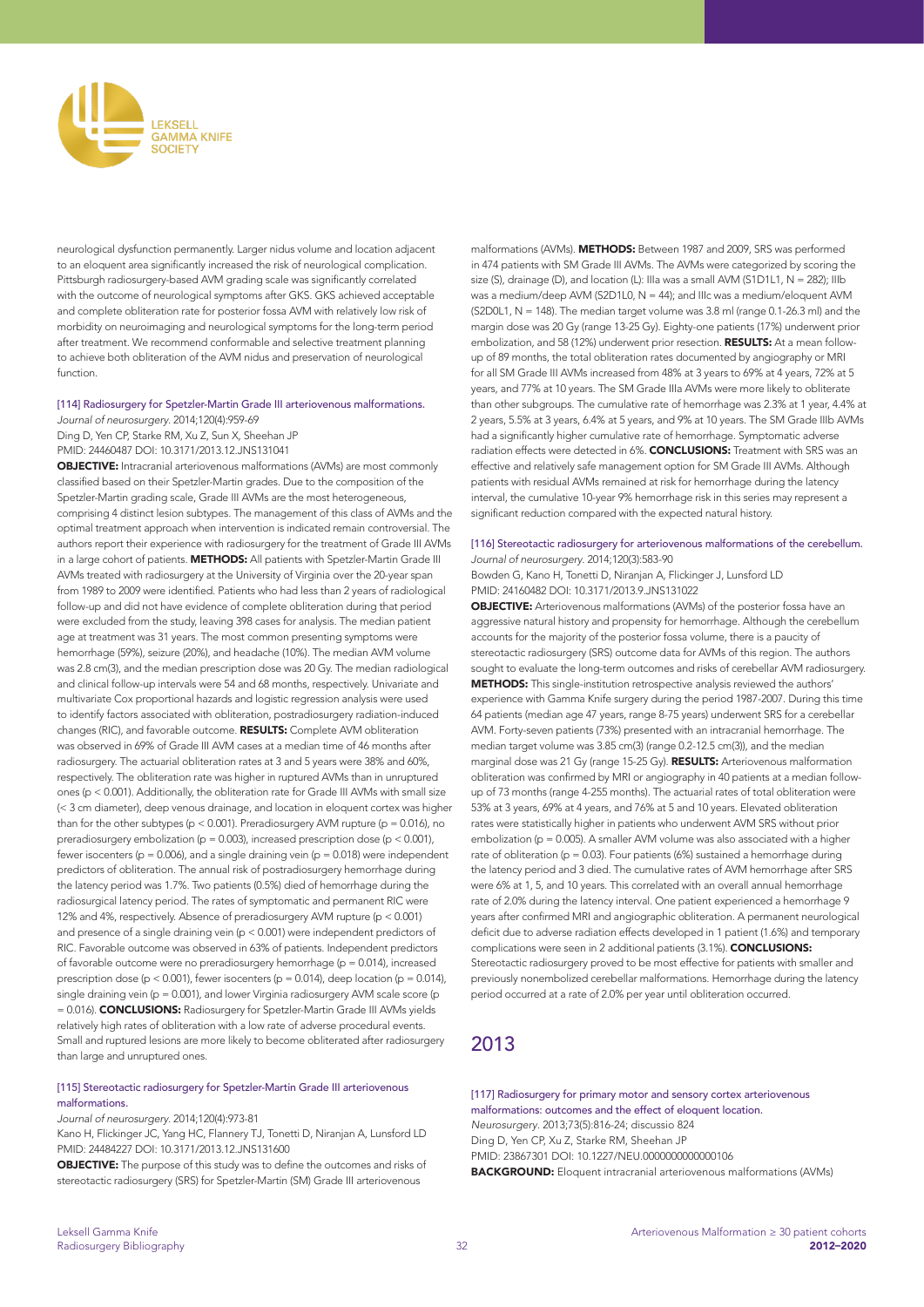

located in the primary motor or somatosensory cortex (PMSC) carry a high risk of microsurgical morbidity. **OBJECTIVE:** To evaluate the outcomes of radiosurgery on PMSC AVMs and compare them with radiosurgery outcomes in a matched cohort of noneloquent lobar AVMs. METHODS: Between 1989 and 2009, 134 patients with PMSC AVMs underwent Gamma Knife radiosurgery with a median radiographic and clinical follow-up of 64 and 80 months, respectively. Seizure (40.3%) and hemorrhage (28.4%) were the most common presenting symptoms. Pre-radiosurgery embolization was performed in 33.6% of AVMs. Median AVM volume was 4.1 mL (range, 0.1-22.6 mL), and prescription dose was 20 Gy (range, 7-30 Gy). Cox regression analysis was performed to identify factors associated with obliteration. **RESULTS:** The overall obliteration rate, including magnetic resonance imaging and angiography, after radiosurgery was 63%. Obliteration was achieved in 80% of AVMs with a volume less than 3 mL compared with 55% for AVMs larger than 3 mL. No previous embolization ( $P = .002$ ) and a single draining vein (P = .001) were independent predictors of obliteration on multivariate analysis. The annual post-radiosurgery hemorrhage risk was 2.5%. Radiosurgeryrelated morbidity was temporary and permanent in 14% and 6% of patients, respectively. Comparing PMSC AVMs with matched noneloquent lobar AVMs, the obliteration rates and clinical outcomes after radiosurgery were not statistically different. **CONCLUSION:** For patients harboring PMSC AVMs, radiosurgery offers a reasonable chance of obliteration with a relatively low complication rate. Eloquent location does not appear to confer the same negative prognostic value for radiosurgery that it does for microsurgery.

# [118] Factors Determining the Clinical Complications of Radiosurgery for AVM.

*The Canadian journal of neurological sciences. Le journal canadien des sciences neurologiques*. 2013;40(6):807-13

Machnowska M, Taeshineetanakul P, Geibprasert S, Menezes R, Agid R, Terbrugge KG, Andrade-Souza Y, Schwartz ML, Krings T

PMID: 24257221 DOI: 10.1017/s0317167100015936

PURPOSE: To identify the predictors of symptomatic post-radiation T2 signal change in patients with arteriovenous malformations (AVM) treated with radiosurgery. MATERIALS AND METHODS: The charts of 211 consecutive patients with arteriovenous malformations treated with either gamma knife radisurgery or linear accelerator radiosurgery between 2000-2009 were retrospectively reviewed. 168 patients had a minimum of 12 months of clinical and radiologic follow-up following the procedure and complete dosage data. Pretreatment characteristics and dosimetric variables were analyzed to identify predictors of adverse radiation effects. RESULTS: 141 patients had no clinical symptomatic complications. 21 patients had global or focal neurological deficits attributed to symptomatic edema. Variables associated with development of symptomatic edema included a non-hemorrhagic symptomatic presentation compared to presentation with hemorrhage, p=0.001; OR (95%CI) = 6.26 (1.99, 19.69); the presence of venous rerouting compared to the lack of venous rerouting, p=0.031; OR (95% CI) = 3.25 (1.20, 8.80); radiosurgery with GKS compared to linear accelerator radiosurgery  $p = 0.012$ ; OR (95% CI) = 4.58 (1.28, 16.32); and the presence of more than one draining vein compared to a single draining vein p = 0.032; OR (95% CI) = 2.82 (1.06, 7.50). CONCLUSIONS: We postulated that the higher maximal doses used with gamma knife radiosurgery may be responsible for the greater number of adverse radiation effects with this modality compared to linear accelerator radiosurgery. We found that AVMs with greater venous complexity and therefore instability resulted in more adverse treatment outcomes, suggesting that AVM angioarchitecture should be considered when making treatment decisions. Facteurs en cause dans les complications cliniques de la radiochirurgie pour une malformation arterioveineuse.

#### [119] Impact on seizure control of surgical resection or radiosurgery for cerebral arteriovenous malformations.

*Neurosurgery*. 2013;73(4):648-55; discussion 655-6 Wang JY, Yang W, Ye X, Rigamonti D, Coon AL, Tamargo RJ, Huang J

#### PMID: 23842554 DOI: 10.1227/NEU.0000000000000071

**BACKGROUND:** Seizures are a common presenting symptom of arteriovenous malformations (AVMs). However, the impact of treatment modality on seizure control remains unclear. **OBJECTIVE:** To compare seizure control after surgical resection or radiosurgery for AVMs. **METHODS:** We analyzed retrospectively collected information for 378 patients with cerebral AVMs treated at our institution from 1990 to 2010. The application of strict inclusion criteria resulted in a study population of 164 patients. RESULTS: In our cohort, 31 patients (20.7%) had Spetzler-Martin grade I AVMs, 51 (34.0%) grade II, 47 (31.3%) grade III, 20 (13.3%) grade IV, and 1 (0.7%) grade V. Of the 49 patients (30%) presenting with seizures, 60.4% experienced seizure persistence after treatment. For these patients, radiosurgery was associated with seizure recurrence (odds ratio: 4.32, 95% confidence interval: 1.24-15.02, P = .021). AVM obliteration was predictive of seizure freedom at last follow-up ( $P = .002$ ). In contrast, for patients presenting without seizures, 18.4% experienced de novo seizures after treatment, for which surgical resection was identified as an independent risk factor (hazard ratio: 8.65, 95% confidence interval: 3.05-24.5, P < .001). CONCLUSION: Although our data suggest that achieving seizure freedom should not be the primary goal of AVM treatment, surgical resection may result in improved seizure control compared with radiosurgery for patients who present with seizures. Conversely, in patients without presenting seizures, surgical resection increases the risk of new-onset seizures compared with radiosurgery, but primarily within the early posttreatment period. Surgical resection and radiosurgery result in divergent seizure control rates depending on seizure presentation.

[120] A practical grading scale for predicting outcome after radiosurgery for arteriovenous malformations: analysis of 1012 treated patients. *Journal of neurosurgery*. 2013;119(4):981-7 Starke RM, Yen CP, Ding D, Sheehan JP

PMID: 23829820 DOI: 10.3171/2013.5.JNS1311

OBJECTIVE: The authors performed a study to review outcomes following Gamma Knife radiosurgery for cerebral arteriovenous malformations (AVMs) and to create a practical scale to predict long-term outcome. METHODS: Outcomes were reviewed in 1012 patients who were followed up for more than 2 years. Favorable outcome was defined as AVM obliteration and no posttreatment hemorrhage or permanent, symptomatic, radiation-induced complication. Preradiosurgery patient and AVM characteristics predictive of outcome in multivariate analysis were weighted according to their odds ratios to create the Virginia Radiosurgery AVM Scale. RESULTS: The mean follow-up time was 8 years (range 2-20 years). Arteriovenous malformation obliteration occurred in 69% of patients. Postradiosurgery hemorrhage occurred in 88 patients, for a yearly incidence of 1.14%. Radiation-induced changes occurred in 387 patients (38.2%), symptoms in 100 (9.9%), and permanent deficits in 21 (2.1%). Favorable outcome was achieved in 649 patients (64.1%). The Virginia Radiosurgery AVM Scale was created such that patients were assigned 1 point each for having an AVM volume of 2-4 cm(3), eloquent AVM location, or a history of hemorrhage, and 2 points for having an AVM volume greater than 4 cm(3). Eighty percent of patients who had a score of 0-1 points had a favorable outcome, as did 70% who had a score of 2 points and 45% who had a score of 3-4 points. The Virginia Radiosurgery AVM Scale was still predictive of outcome after controlling for predictive Gamma Knife radiosurgery treatment parameters, including peripheral dose and number of isocenters, in a multivariate analysis. The Spetzler-Martin grading scale and the Radiosurgery-Based Grading Scale predicted favorable outcome, but the Virginia Radiosurgery AVM Scale provided the best assessment. CONCLUSIONS: Gamma Knife radiosurgery can be used to achieve long-term AVM obliteration and neurological preservation in a predictable fashion based on patient and AVM characteristics.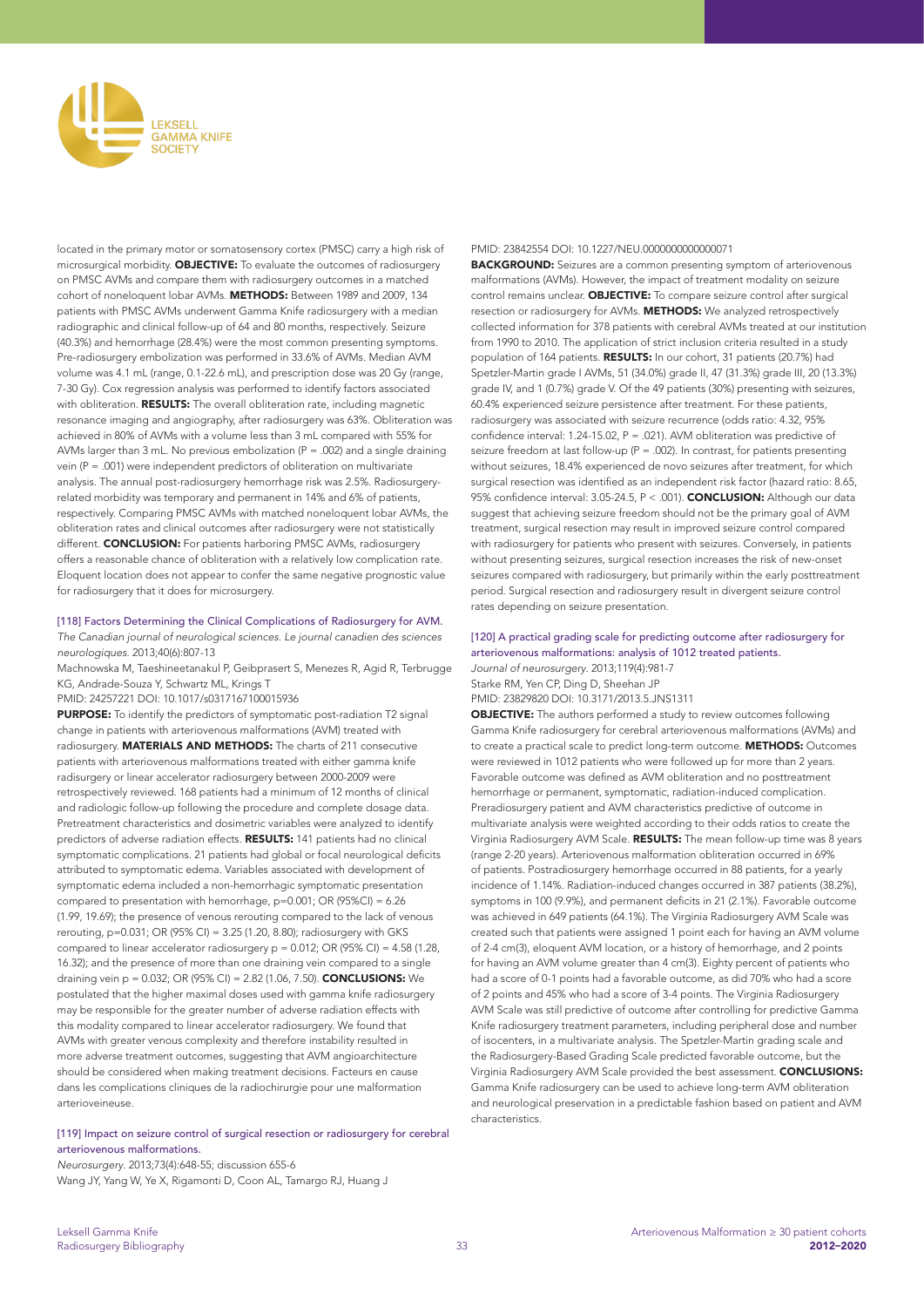

# [121] Natural history of cerebral arteriovenous malformations and the risk of hemorrhage after radiosurgery.

*Progress in neurological surgery*. 2013;27:5-21 Yen CP, Schlesinger D, Sheehan JP PMID: 23258505 DOI: 10.1159/000341616

The annual hemorrhage rate of intracranial arteriovenous malformations (AVMs) varies from 2 to 4%. In a patient with decades of life ahead, the cumulative risk of hemorrhage is significant. AVMs exhibiting characteristics such as deep venous drainage, venous stenosis, associated aneurysms and feeders from perforators are associated with an elevated risk of hemorrhage. We reviewed 1,400 AVM patients who underwent Gamma Knife surgery (GKS) at the University of Virginia between 1989 and 2009. The dose selection was based on the size and location of the nidus. The mean prescription dose was 21.2 Gy (range 5-36 Gy), and the mean maximum dose was 39.4 Gy (range 10-60 Gy). A total of 657 patients suffered 803 hemorrhagic events over 42,495 risk years before GKS. Assuming that these patients were at risk for hemorrhage since birth, the annual hemorrhage rate was 2.0%. If we calculate the hemorrhage rate after the diagnosis of the AVMs, the hemorrhage rate was 6.6%. Following GKS and prior to a radiographic documented obliteration, the annual hemorrhage rate was 2.5%; this rate is very similar to the 2.0% one computed prior to radiosurgery by assuming AVMs to be congenital. Once angiographic obliteration was confirmed after GKS, the hemorrhage rate dropped to zero.

#### [122] Stereotactic radiosurgery after embolization for arteriovenous malformations.

*Progress in neurological surgery*. 2013;27:89-96

Kano H, Kondziolka D, Flickinger JC, Park KJ, Iyer A, Yang HC, Liu X, Monaco EA 3rd, Niranjan A, Lunsford LD

PMID: 23258513 DOI: 10.1159/000341646

We sought to define the long-term benefits and risks of stereotactic radiosurgery (SRS) for arteriovenous malformation (AVM) patients who underwent prior embolization. Between 1987 and 2006, we performed Gamma Knife(R) SRS on 120 patients with AVM who underwent embolization followed by SRS. Sixtyfour patients (53%) had at least 1 prior hemorrhage. The median number of embolizations varied from 1 to 5. The median target volume was 6.6 cm3 (range, 0.2-26.3 cm3). The median margin dose was 18 Gy (range, 13.5-25 Gy). After embolization, 25 patients (21%) developed symptomatic neurological deficits. The overall rates of total obliteration documented by either angiography or magnetic resonance imaging were 35, 53, 55 and 59% at 3, 4, 5 and 10 years, respectively. Nine patients (8%) had a hemorrhage during the latency interval and 7 patients died due to hemorrhage. The actuarial rates of AVM hemorrhage after SRS were 0.8, 3.5, 5.4, 7.7 and 7.7% at 1, 2, 3, 5 and 10 years, respectively. Permanent neurological deficits due to adverse radiation effects developed in 3 patients (2.5%) after SRS. Using a case-match control technique, we found that embolization prior to SRS was associated with a lower rate of total obliteration (p=0.028) in comparison to radiosurgery alone. In this 20-year experience, we found that prior embolization reduced the rate of total obliteration after SRS and latency interval hemorrhage risks were not affected by prior embolization. In the future, the role of embolization after SRS should be explored.

#### [123] Multistaged volumetric management of large arteriovenous malformations.

*Progress in neurological surgery*. 2013;27:73-80

Kano H, Kondziolka D, Flickinger JC, Park KJ, Parry PV, Yang HC, Sirin S, Niranjan A, Novotny J Jr, Lunsford LD

PMID: 23258511 DOI: 10.1159/000341629

We sought to define the long-term outcomes and risks of arteriovenous malformation (AVM) management using 2 or more stages of stereotactic radiosurgery (SRS) for symptomatic large-volume AVMs unsuitable for surgery. Two decades ago, we prospectively began to stage anatomical components in order to deliver higher single doses to AVMs>10 cm3 in volume. Forty-seven patients

with large AVMs underwent volume-staged SRS. The median interval between the two SRS procedures was 4.9 months (range, 3-14 months). The median nidus volume was 11.5 cm3 (range, 4.0-26 cm3) in the first stage of SRS and 9.5 cm3 in the second. The median margin dose was 16 Gy (range, 13-18 Gy) for both SRS stages. The actuarial rates of total obliteration after 2-staged SRS were 7, 20, 28 and 36% at 3, 4, 5 and 10 years, respectively. Sixteen patients needed additional SRS at a median interval of 61 months (range, 33-113 months) after the 2-staged SRS. After repeat procedure(s), the eventual obliteration rate was 66% at 10 years. The cumulative rates of AVM hemorrhage after SRS were 4.3, 8.6, 13.5 and 36.0% at 1, 2, 5 and 10 years, respectively. Symptomatic adverse radiation effects were detected in 13% of patients. Successful prospective volume-staged SRS for large AVMs unsuitable for surgery requires 2 or more procedures to complete the obliteration process. Patients remain at risk for hemorrhage if the AVM persists.

#### [124] Radiosurgery for patients with unruptured intracranial arteriovenous malformations.

*Journal of neurosurgery*. 2013;118(5):958-66 Ding D, Yen CP, Xu Z, Starke RM, Sheehan JP PMID: 23530863 DOI: 10.3171/2013.2.JNS121239

OBJECTIVE: The appropriate management of unruptured intracranial arteriovenous malformations (AVMs) remains controversial. In the present study, the authors evaluate the radiographic and clinical outcomes of radiosurgery for a large cohort of patients with unruptured AVMs. METHODS: From a prospective database of 1204 cases of AVMs involving patients treated with radiosurgery at their institution, the authors identified 444 patients without evidence of rupture prior to radiosurgery. The patients' mean age was 36.9 years, and 50% were male. The mean AVM nidus volume was 4.2 cm(3), 13.5% of the AVMs were in a deep location, and 44.4% were at least Spetzler-Martin Grade III. The median radiosurgical prescription dose was 20 Gy. Univariate and multivariate Cox regression analyses were used to determine risk factors associated with obliteration, postradiosurgery hemorrhage, radiation-induced changes, and postradiosurgery cyst formation. The mean duration of radiological and clinical follow-up was 76 months and 86 months, respectively. RESULTS: The cumulative AVM obliteration rate was 62%, and the postradiosurgery annual hemorrhage rate was 1.6%. Radiation-induced changes were symptomatic in 13.7% and permanent in 2.0% of patients. The statistically significant independent positive predictors of obliteration were no preradiosurgery embolization (p < 0.001), increased prescription dose (p < 0.001), single draining vein (p < 0.001), radiological presence of radiation-induced changes (p = 0.004), and lower Spetzler-Martin grade (p = 0.016). Increased volume and higher Pittsburgh radiosurgery-based AVM score were predictors of postradiosurgery hemorrhage in the univariate analysis only. Clinical deterioration occurred in 30 patients (6.8%), more commonly in patients with postradiosurgery hemorrhage ( $p = 0.018$ ). **CONCLUSIONS:** Radiosurgery afforded a reasonable chance of obliteration of unruptured AVMs with relatively low rates of clinical and radiological complications.

#### [125] Evaluation of prognostic factors as predictor of AVMS obliteration after Gamma Knife radiosurgery.

*Acta neurochirurgica*. 2013;155(4):619-26

Franzin A, Snider S, Boari N, Scomazzoni F, Picozzi P, Spatola G, Gagliardi F, Mortini P

PMID: 23420116 DOI: 10.1007/s00701-013-1631-2

**BACKGROUND:** The reported AVMs obliteration rate after Gamma Knife radiosurgery (GKS) ranges from 70 to 94 %. The objective of the present study was to assess prognostic factors predictive for cerebral AVMs obliteration in 127 patients who underwent GKS. METHODS: The AVMs were classified according to the Spetzler-Martin classification. Twenty-one cases (16.5 %) were classified as grade I, 46 cases (36.2 %) as grade II, 51 cases (40.1 %) as grade III, and nine cases (7.1 %) as grade IV-V. The AVMs were deeply located in 16.5 % of patients. The peripheral prescription dose ranged from 16 to 30 Gy (mean 22.3 Gy). The AVMs volume ranged from 0.1 to 13 cc (mean 2.7 cc). RESULTS: In 72 patients out of the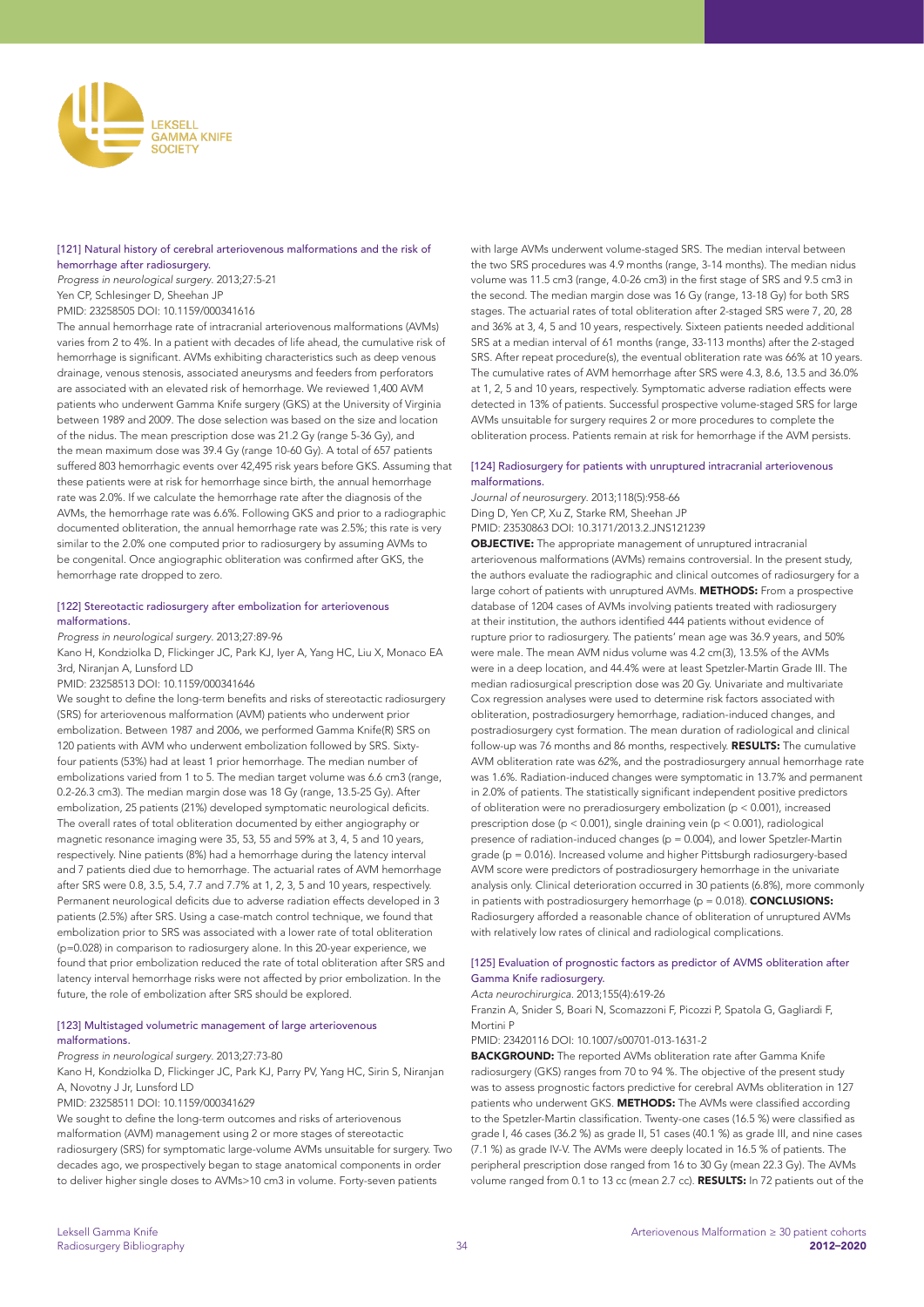

104 (69.2 %) with a radiological follow-up, MRI showed the AVM obliteration; in 54 cases (60 %) out of the 90 that performed a DSA, a complete AVM obliteration was achieved (average closure time 48.5 months). The volume of the nidus (p = 0.001), the prescription dose ( $p = 0.004$ ), the 2002 Pollock-Flickinger classification ( $p = 0.031$ ), and their 2008 revised classification ( $p = 0.025$ ) were found to be statistically significant in predicting the probability of AVM closure. In the multivariate analysis, only the prescription dose was found to be an independent prognostic factor ( $p = 0.009$ ) for AVM obliteration. **CONCLUSIONS:** The volume of the nidus and the prescription dose significantly influence the outcome of radiosurgical treatment. The Pollock-Flickinger classification was found to be a reliable scoring system in predicting the AVM closure and an important tool for selection of patients candidate for GKS.

### [126] The risk of stroke or clinical impairment after stereotactic radiosurgery for ARUBA-eligible patients.

*Stroke*. 2013;44(2):437-41 Pollock BE, Link MJ, Brown RD PMID: 23287780 DOI: 10.1161/STROKEAHA.112.670232 BACKGROUND AND PURPOSE: The best management of patients with

unruptured brain arteriovenous malformations (BAVM) is controversial. In this study, we analyzed the stroke rate and functional outcomes of patients having stereotactic radiosurgery (SRS) for unruptured BAVM using the same eligibility criteria and primary end points as the ARUBA trial. METHODS: Retrospective observational study of 174 ARUBA-eligible patients having SRS from 1990 to 2005. RESULTS: The median follow-up after SRS was 64 months. Fifteen patients (8.7%) had a hemorrhagic stroke at a median of 21 months after SRS. Six patients (3.5%) had a focal neurological deficit and 4 patients died (2.3%). The risk of stroke or death was 10.3% at 5 years and 11.5% at 10 years. Twelve additional patients (6.9%) had a focal neurological deficit from either radiation-related complications (n=7) or subsequent resection (n=5). The risk of patients' having clinical impairment (modified Rankin Score >/= 2) was 8.4% at 5 years and 12.0% at 10 years. Increasing BAVM volume was associated with both stroke or death (hazard ratio=1.06; 95% confidence interval, 1.0-1.11; P=0.04) and clinical impairment (hazard ratio=1.06; 95% confidence interval, 1.01-1.09; P=0.01). The 10-year risk of stroke or death and clinical impairment for patients with BAVM </= 5.6 cm(3) was 5% and 4%, respectively. **CONCLUSIONS:** The observed risk of stroke or death after SRS was approximately 2% per year for the first 5 years after SRS, declining to 0.2% annually for years 6 to 10. Patients with small volume BAVM may benefit from SRS compared with the natural history of unruptured BAVM over the planned follow-up interval of the ARUBA trial (5-10 years).

#### [127] Treatment for brain arteriovenous malformation in the 1998-2011 period and review of the literature.

*Acta neurochirurgica*. 2013;155(2):199-209

Bradac O, Charvat F, Benes V

PMID: 23238943 DOI: 10.1007/s00701-012-1572-1

PURPOSE: The results of the treatment of pial AVM provided at our neurosurgical centre are presented. Based on these results and on an overview of literary data on the efficacy and complications of each therapeutic modality, the algorithm of indications, as used at our institution, is presented. COHORT OF PATIENTS: The series comprises 195 patients, aged 9 to 87 years and treated in the years 1998-2011. The surgical group consists of 76 patients; of these, 49 patients solely received endovascular treatment, 25 were consulted and referred directly to the radiosurgical unit, and the remaining 45 were recommended to abide by the strategy of "watch and wait". RESULTS: In the surgical group, serious complications were 3.9 %, at a 96.1 % therapeutic efficacy. As for AVM treated with purely endovascular methods, serious procedural complications were seen in 4.1 % of patients, with efficacy totalling 32.7 %. One observed patient suffered bleeding, resulting in death. For comparison with literary data for each modality, a survival analysis without haemorrhage following monotherapy for AVM with each particular modality was carried out. **CONCLUSIONS:** Based on

our analysis, we have devised the following algorithm of treatment: 1. We regard surgical treatment as the treatment of choice for AVM of Spetzler-Martin (S-M) grades I and II, and only for those grade III cases that are surgically accessible. 2. Endovascular intervention should mainly be used for preoperative embolisation, as a curative procedure for lower-grade AVM in patients with comorbidities, and as palliation only for higher-grade cases. 3. Stereotactic irradiation with Leksell Gamma Knife (LGK) is advisable, mainly for poorly accessible, deep-seated grade-III AV malformations. In the case of lower grades, the final decision is left to the properly informed patient. 4. Observation should be used as the method of choice in AVM of grades IV and V, where active therapy carries greater risk than the natural course of the disease.

#### [128] Long-term outcome of Gamma Knife stereotactic radiosurgery for arteriovenous malformations graded by the Spetzler-Martin classification. *Journal of neurosurgery*. 2013;118(1):74-83

Koltz MT, Polifka AJ, Saltos A, Slawson RG, Kwok Y, Aldrich EF, Simard JM PMID: 23082882 DOI: 10.3171/2012.9.JNS112329

**OBJECTIVE:** The object of this study was to assess outcomes in patients with arteriovenous malformations (AVMs) treated by Gamma Knife stereotactic radiosurgery (SRS); lesions were stratified by size, symptomatology, and Spetzler-Martin (S-M) grade. **METHODS:** The authors performed a retrospective analysis of 102 patients treated for an AVM with single-dose or staged-dose SRS between 1993 and 2004. Lesions were grouped by S-M grade, as hemorrhagic or nonhemorrhagic, and as small (< 3 cm) or large (>/= 3 cm). Outcomes included death, morbidity (new neurological deficit, new-onset seizure, or hemorrhage/ rehemorrhage), nidus obliteration, and Karnofsky Performance Scale score. RESULTS: The mean follow-up was 8.5 years (range 5-16 years). Overall nidus obliteration (achieved in 75% of patients) and morbidity (19%) correlated with lesion size and S-M grade. For S-M Grade I-III AVMs, nonhemorrhagic and hemorrhagic combined, treatment yielded obliteration rates of 100%, 89%, and 86%, respectively; high functional status (Karnofsky Performance Scale Score >/= 80); and 1% mortality. For S-M Grade IV and V AVMs, outcomes were less favorable, with obliteration rates of 54% and 0%, respectively. The AVMs that were not obliterated had a mean reduction in nidus volume of 69% (range 35%-96%). On long-term follow-up, 10% of patients experienced hemorrhage/rehemorrhage (6% mortality rate), which correlated with lesion size and S-M grade; the mean interval to hemorrhage was 81 months. **CONCLUSIONS:** For patients with S-M Grade I-III AVMs, SRS offers outcomes that are favorable and that, except for the timing of obliteration, appear to be comparable to surgical outcomes reported for the same S-M grades. Staged-dose SRS results in lesion obliteration in half of patients with S-M Grade IV lesions.

## [129] Radiation-induced imaging changes following Gamma Knife surgery for cerebral arteriovenous malformations.

*Journal of neurosurgery*. 2013;118(1):63-73

Yen CP, Matsumoto JA, Wintermark M, Schwyzer L, Evans AJ, Jensen ME, Shaffrey ME, Sheehan JP

PMID: 23140155 DOI: 10.3171/2012.10.JNS12402

**OBJECTIVE:** The objective of this study was to evaluate the incidence, severity, clinical manifestations, and risk factors of radiation-induced imaging changes (RIICs) following Gamma Knife surgery (GKS) for cerebral arteriovenous malformations (AVMs). METHODS: A total of 1426 GKS procedures performed for AVMs with imaging follow-up available were analyzed. Radiation-induced imaging changes were defined as newly developed increased T2 signal surrounding the treated AVM nidi. A grading system was developed to categorize the severity of RIICs. Grade I RIICs were mild imaging changes imposing no mass effect on the surrounding brain. Grade II RIICs were moderate changes causing effacement of the sulci or compression of the ventricles. Grade III RIICs were severe changes causing midline shift of the brain. Univariate and multivariate logistic regression analyses were applied to test factors potentially affecting the occurrence, severity, and associated symptoms of RIICs. RESULTS: A total of 482 nidi (33.8%)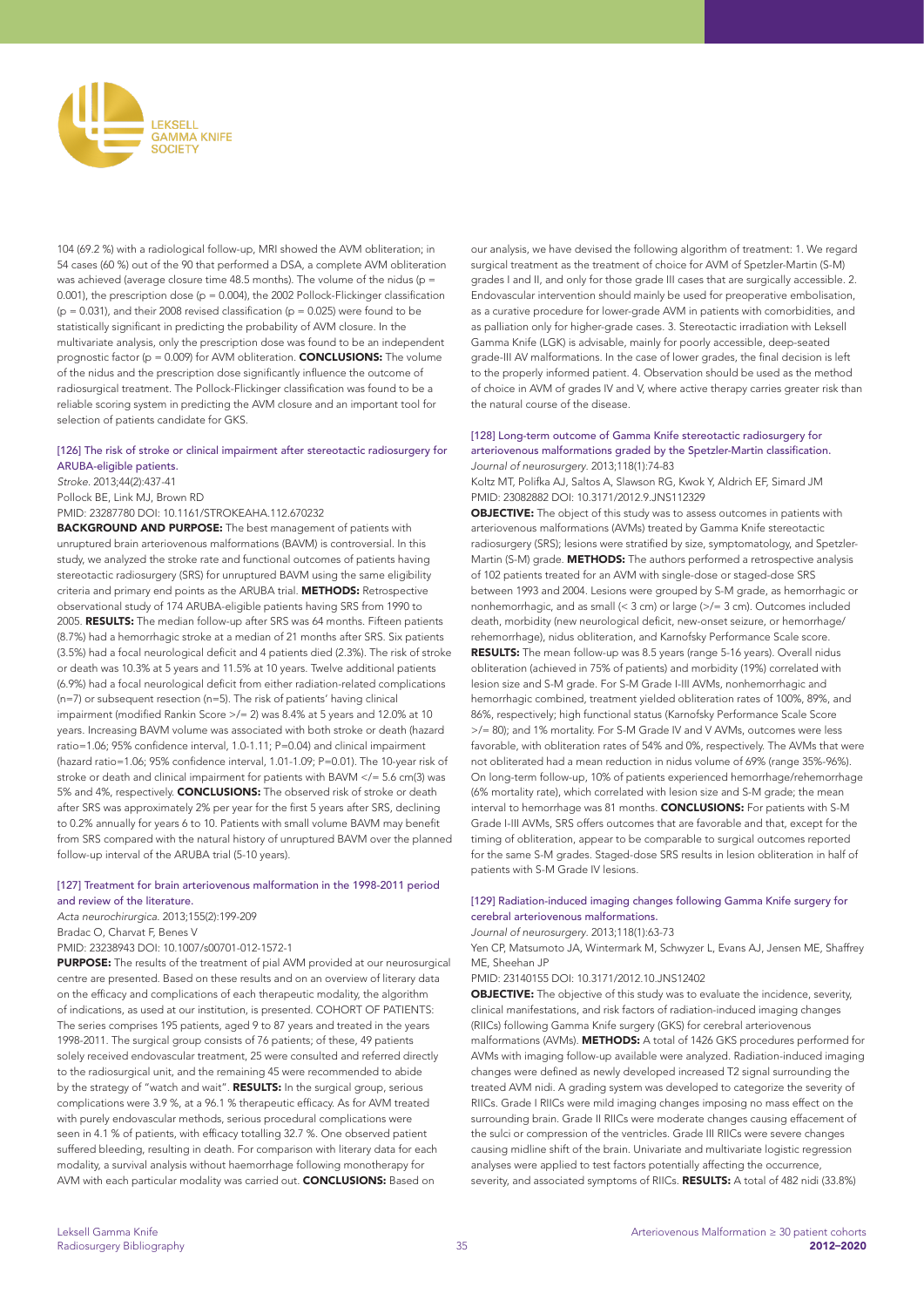

developed RIICs following GKS, with 281 classified as Grade I, 164 as Grade II, and 37 as Grade III. The median duration from GKS to the development of RIICs was 13 months (range 2-124 months). The imaging changes disappeared completely within 2-128 months (median 22 months) following the development of RIICs. The RIICs were symptomatic in 122 patients, yielding an overall incidence of symptomatic RIICs of 8.6%. Twenty-six patients (1.8%) with RIICs had permanent deficits. A negative history of prior surgery, no prior hemorrhage, large nidus, and a single draining vein were associated with a higher risk of RIICs. CONCLUSIONS: Radiation-induced imaging changes are the most common adverse effects following GKS. Fortunately, few of the RIICs are symptomatic and most of the symptoms are reversible. Patients with a relatively healthy brain and nidi that are large, or with a single draining vein, are more likely to develop RIICs.

# 2012

#### [130] Long-term results of gamma knife surgery for partially embolized arteriovenous malformations.

*Neurosurgery*. 2012;71(6):1139-47; discussion 1147-8 Schwyzer L, Yen CP, Evans A, Zavoian S, Steiner L PMID: 22986603 DOI: 10.1227/NEU.0b013e3182720280

BACKGROUND: The effectiveness and risk of gamma knife surgery (GKS) in the management of partially embolized cerebral arteriovenous malformations (AVMs) remain to be elucidated. **OBJECTIVE:** To evaluate the long-term imaging and clinical outcomes of GKS in AVM patients who had undergone previous partial embolization and compare the results with patients treated with GKS alone. METHODS: A total of 215 embolized AVMs were analyzed. The mean patient age was 32.9 years. The mean volume of the nidus was 4.6 mL (range, 0.1-29.4 mL), and the mean prescription dose was 19.6 Gy (range, 4-28 Gy). This group was compared with 729 nonembolized AVMs. RESULTS: After embolization and GKS, angiographically confirmed total obliteration of the AVMs was significantly lower (33%) compared with patients in whom GKS was used alone (60.9%; P < .001). However, the mean nidus size was larger and the Spetzler-Martin grade was higher for the embolized AVMs compared with the nonembolized AVMs. Radiation-induced changes occurred more often in the embolized (43.4%) than the nonembolized (33.4%) AVMs ( $P = 0.028$ ). Permanent neurological deficits associated with radiation-induced changes occurred in 2.7% of the embolized compared with 1.3% of the nonembolized patients  $(P = .14)$ . **CONCLUSION:** In our retrospective and historical series, the long-term results suggest that the obliteration rate is significantly lower in embolized AVMs compared with nonembolized AVMs, also because of the fact that the combined treatment is applied to higher grade AVMs; the percentage of grade III-V AVMs was 58.6% and 48.8% for nonembolized AVMs.

#### [131] Risks of history of diabetes mellitus, hypertension, and other factors related to radiation-induced changes following Gamma Knife surgery for cerebral arteriovenous malformations.

*Journal of neurosurgery*. 2012;117 Suppl:144-9

Quigg M, Yen CP, Chatman M, Quigg AH, McNeill IT, Przybylowski CJ, Yan G, Sheehan JP

PMID: 23205802 DOI: 10.3171/2012.6.GKS1245

OBJECTIVE: Diabetes mellitus (DM) and hypertension may be associated with complications following fractionated radiotherapy. To date no studies have determined the risk of radiation toxicity in patients with DM or hypertension who have undergone Gamma Knife surgery (GKS) for brain arteriovenous malformations (AVMs). The goal of the present study was to determine associations between DM or hypertension and other factors in the development of radiotoxicity, as measured by radiation-induced changes (RICs) on MR images following radiosurgery for AVM. METHODS: Using univariate methods and

multivariate logistic regression, the authors compared the RIC status in patients 18 years of age and older with these patients' history of, or medication use for, DM or hypertension; tobacco use; patient age and sex; AVM volume; Spetzler-Martin AVM severity scale (Grades I and II vs Grades III-V); AVM surgery, AVM embolization, or hemorrhage prior to radiosurgery; AVM location; number of draining veins; and radiosurgery margin dose. RESULTS: Radiation-induced changes occurred in 38% of 539 adults within a mean (+/- standard deviation) of 12 +/- 10 months after radiosurgery, as observed during a median follow-up time of 55 months. Among patients in whom RICs occurred, 34% had headaches, neurological deficits, or new-onset seizures. Larger RICs were associated with worse symptoms. According to a univariate analysis, DM (3% of patients), larger AVM volume, worse Spetzler-Martin grade, lack of AVM surgery prior to radiosurgery, lack of hemorrhage prior to radiosurgery, and smaller margin dose of radiation had significant associations with the presence of RICs. Hypertension (20%), patient sex, tobacco use, number of draining veins, superficial or deep location of the lesion, and AVM embolization prior to radiosurgery had no association with the presence of RICs. According to a multivariate analysis, larger AVM volume, worse Spetzler-Martin grade, and no AVM surgery prior to radiosurgery predicted the occurrence of an RIC. Diabetes mellitus had borderline significance. **CONCLUSIONS:** Vascular factors such as hypertension, patient sex, and tobacco use did not convey additional risks of radiotoxicity, but DM remained a possible cardiovascular risk factor in the development of RICs.

#### [132] Long-term follow-up results of intentional 2-stage Gamma Knife surgery with an interval of at least 3 years for arteriovenous malformations larger than 10 cm(3).

*Journal of neurosurgery*. 2012;117 Suppl:126-34 Yamamoto M, Akabane A, Matsumaru Y, Higuchi Y, Kasuya H, Urakawa Y PMID: 23205800 DOI: 10.3171/2012.6.GKS12757

OBJECTIVE: Little information is available on staged Gamma Knife surgery (GKS) with an interval of 3 years or more when used to treat arteriovenous malformations (AVMs) with volumes larger than 10 cm(3). The goal of this study was to increase knowledge in this area by reporting the authors' experience. METHODS: The authors describe an institutional review board-approved retrospective study in which they examined databases including information on 250 patients who consecutively underwent GKS for cerebral AVMs during a 16-year period (1988- 2004). Among the 250 patients the authors identified 31 patients (12.4%, 15 female and 16 male patients with a mean age of 29 years [range 10-63 years]) in whom 2-stage GKS was intentionally planned at the time of initial treatment because the volume of the AVM nidus was larger than 10 cm(3). The most common presentation was bleeding (14 patients), followed by seizures (9 patients), incidental findings (7 patients), and headache with scintillation (1 patient). One patient underwent GKS for the treatment of 2 AVMs simultaneously, and thus 32 AVMs are included in this study. The mean nidus volume was 16.2 cm(3) (maximum 55.8 cm(3)). In all 31 patients, relatively low radiation doses (12-16 Gy directed at the periphery of the lesion) were intentionally used for the first GKS. The second GKS was scheduled for at least 36 months after the first. RESULTS: Complete nidus obliteration was obtained after the first GKS in 1 patient. To date, 26 patients have undergone a second procedure with a post-GKS mean interval of 41 months (range 24-83 months); 2 other patients refused to undergo the second GKS, and no further treatment was given because of severe morbidity in 1 case and death due to bleeding in the other case. Among the 26 patients who did undergo a second procedure, 3 patients refused follow-up digital subtraction (DS) angiography, another is scheduled for follow-up DS angiography, and 2 patients died, one of bleeding and the other of an unknown cause. The remaining 20 patients underwent follow-up DS angiography. Complete nidus obliteration was confirmed in 13 patients (65.0%) and remarkable nidus shrinkage in the other 7 patients (35.0%). In 2 of these 7 patients, a third GKS achieved complete nidus obliteration. Therefore, the cumulative complete obliteration rate in this series was 76.2% (16 of 21 eligible patients). Seven patients (22.6%) experienced bleeding. The bleeding rates were 9.7%, 16.1%, 16.1%, and 26.1%, respectively,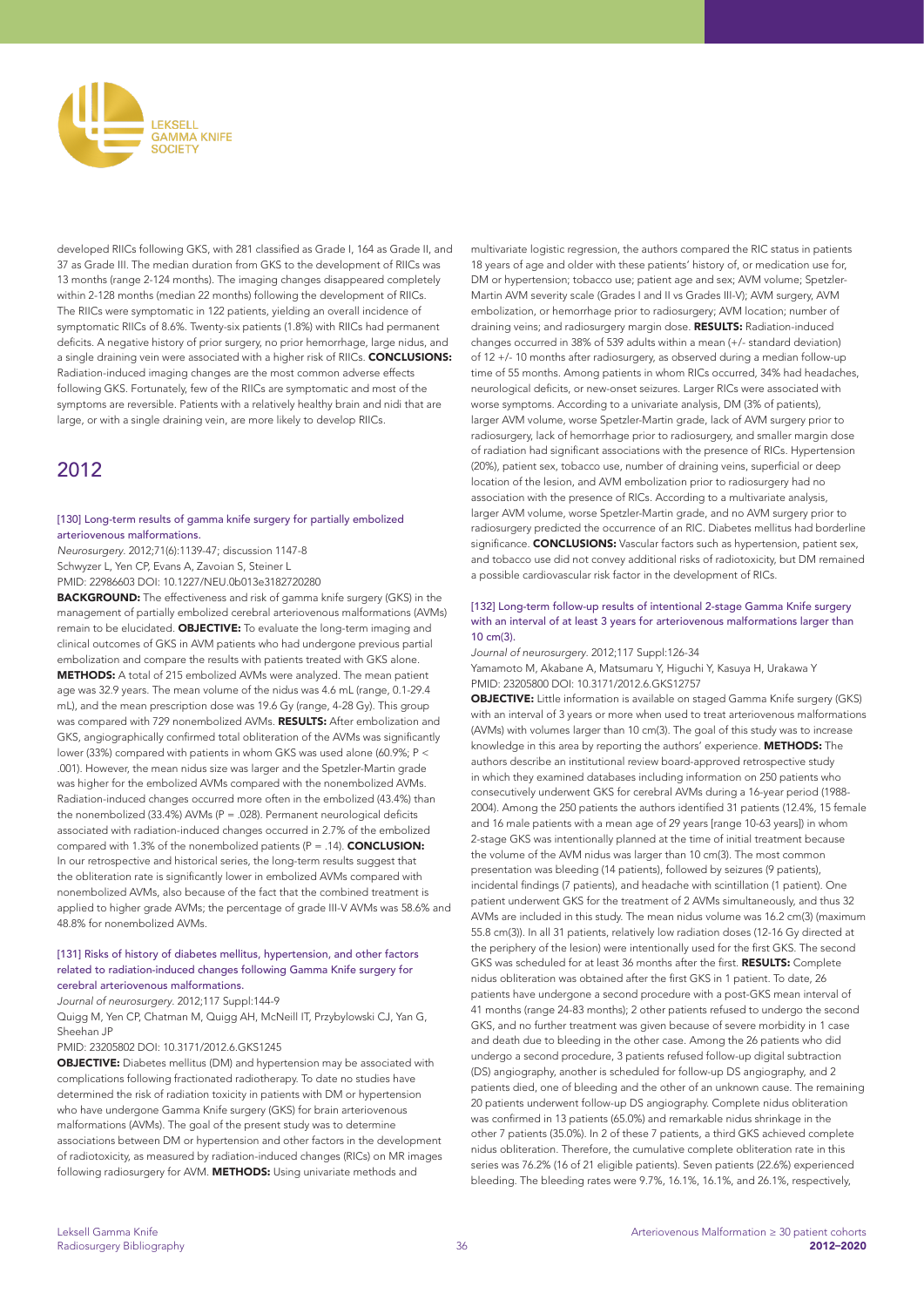

at 1, 2, 5, and 10 years post-GKS. There were 2 deaths and 3 cases of morbidity (persistent coma, mild hemimotor weakness, and hemianopsia in 1 patient each). Hemorrhage did not produce neurological deficits in the other 2 patients. During the mean post-GKS follow-up period of 105 months (range 42-229 months) to date, mild symptomatic GKS-related complications occurred in 2 patients (6.5%); these were classified as Radiation Oncology Group Neurotoxicity Grade 1 in 1 patient and Grade 2 in the other. Among various pre-GKS clinical factors, univariate analysis showed only patient age to impact complications (hazard ratio 0.675, 95% CI 0.306-0.942,  $p = 0.0085$ ). The rate of complications in the pediatric cases was 33.3%, whereas that in the adolescent and adult cases was 0% ( $p =$ 0.0323). **CONCLUSIONS:** Although a final conclusion awaits further studies and patient follow-up, these results suggest 2-stage GKS to be beneficial even for relatively large AVMs.

## [133] Gamma knife surgery for pediatric arteriovenous malformations: a 25-year retrospective study.

*Journal of neurosurgery. Pediatrics*. 2012;10(5):445-50

Dinca EB, de Lacy P, Yianni J, Rowe J, Radatz MW, Preotiuc-Pietro D, Kemeny AA PMID: 22938080 DOI: 10.3171/2012.8.PEDS1241

OBJECTIVE: The authors present their 25-year experience in treating pediatric arteriovenous malformations (AVMs) to allow comparisons with other historic studies and data in adults. **METHODS:** Data were collected from a prospectively maintained departmental database selected for age and supplemented by case note review and telephone interviews as appropriate. **RESULTS:** Three hundred sixty-three patients, ages 1-16 years (mean +/- SD, 12 +/- 3.2 years), underwent 410 treatments; 4 had planned 2-stage treatments and 43 were retreated subsequent to an initial partial response. Fifty-eight percent received general anesthesia for the procedure. Sixteen percent had previously undergone embolization. The most common presenting symptoms were as follows: hemorrhage (80.2%), epilepsy (8.3%; overall seizure prevalence 19.9%), and migrainous headaches (6.3%). Only 0.28% of the AVMs were incidental findings. The mean lesion volume was 3.75 +/- 5.3 cm3 (range 0.01-32.8 cm3), with a median Spetzler-Martin grade of III (range I-V). The mean peripheral (therapeutic) dose was 22.7 +/- 2.3 Gy (range 15-25 Gy), corresponding to a mean maximum dose of 43.6 +/- 6 Gy (range 25-51.4 Gy). The obliteration rate was 71.3% in patients who received one treatment and 62.5% for retreated patients, with a mean obliteration time of 32.4 and 79.6 months, respectively. The overall obliteration rate was 82.7%. No follow-up data are as yet available for the 4 patients who underwent the staged treatments. Only 4 patients received peripheral doses below 20 Gy, and the AVM was obliterated in 3 of these patients. The other patients received 20, 22.5, or 25 Gy and had obliteration rates of 82.6%, 77.7%, and 86.3%, respectively. The bleeding rate postradiosurgery was 2.2%, and the cumulative complication rate was 3.6%, with radionecrosis being the most common complication (1.1%). CONCLUSIONS: Surprisingly, there was no correlation (p = 0.43) between outcome and radiosurgical dose when that dose was between 20 and 25 Gy, thus suggesting that the lower of these 2 doses may be effective. Radiosurgery for pediatric AVM is safe and effective.

# [134] Aneurysms increase the risk of rebleeding after stereotactic radiosurgery for hemorrhagic arteriovenous malformations.

*Stroke*. 2012;43(10):2586-91

Kano H, Kondziolka D, Flickinger JC, Yang HC, Park KJ, Flannery TJ, Liu X, Niranjan A, Lunsford LD

#### PMID: 22879101 DOI: 10.1161/STROKEAHA.112.664045

BACKGROUND AND PURPOSE: The purpose of this study was to define the risk of rebleeding after stereotactic radiosurgery (SRS) for hemorrhagic arteriovenous malformations with or without associated intracranial aneurysms. METHODS: Between 1987 and 2006, we performed Gamma Knife SRS on 996 patients with brain arteriovenous malformations; 407 patients had sustained an arteriovenous malformation hemorrhage. Sixty-four patients (16%) underwent prior embolization and 84 (21%) underwent prior surgical resection. The median target volume was

2.3 mL (range, 0.1-20.7 mL). The median margin dose was 20 Gy (range, 13.5-27 Gy). RESULTS: The overall rate of total obliteration defined by angiography or MRI was 56%, 77%, 80%, and 82% at 3, 4, 5, and 10 years, respectively. Before obliteration, 33 patients (8%) sustained an additional hemorrhage after SRS. The overall annual hemorrhage rate until obliteration after SRS was 1.3%. The presence of a patent aneurysm was significantly associated with an increased rehemorrhage risk after SRS (annual hemorrhage rate, 6.4%) compared with patients with a clipped or embolized aneurysm (annual hemorrhage rate, 0.8%; P=0.033). **CONCLUSIONS:** When an aneurysm is identified in patients with arteriovenous malformations selected for SRS, additional endovascular or surgical strategies should be considered to reduce the risk of bleeding during the latency interval.

#### [135] Retrospective analysis of imaging techniques for treatment planning and monitoring of obliteration for gamma knife treatment of cerebral arteriovenous malformation.

# *Neurosurgery*. 2012;71(4):893-9

Amponsah K, Ellis TL, Chan MD, Lovato JF, Bourland JD, deGuzman AF, Ekstrand KE, Munley MT, McMullen KP, Shaw EG, Tatter SB

PMID: 22791027 DOI: 10.1227/NEU.0b013e3182672a83

**BACKGROUND:** It has been well established that Gamma Knife radiosurgery (GKS) is an effective treatment for brain arteriovenous malformations (AVMs). OBJECTIVE: To evaluate complete obliteration rates for magnetic resonance imaging (MRI)-based GKS treatment planning performed with and without angiography and to conduct a preliminary assessment of the utility of using pulsed arterial spin labeling (PASL) magnetic resonance (MR) perfusion imaging to confirm complete obliteration. METHODS: Forty-six patients were identified who had undergone GKS without embolization with a minimum follow-up of 2 years. One group was planned with integrated stereotactic angiography and MR (spoiled gradient recalled) images obtained on the day of GKS. A second technique avoided the risk of arteriography by using only axial MR images. Beginning in 2007, PASL MR perfusion imaging was routinely performed as a portion of the follow-up MRI to assess the restoration of normal blood flow of the nidus and surrounding area. RESULTS: The overall obliteration rate for the angiography/MRI group was 88.0% (29 of 33). Patients in the MRI-only group had an obliteration rate of 61.5% (8 of 13), with P=.092 with the Fisher exact test, which is not statistically significant. A Kaplan-Meier analysis was also not statistically significant (log rank test, P=.474). Four of 9 patients with incomplete obliteration on angiography also had shown residual abnormal blood flow on PASL imaging. CONCLUSION: This retrospective analysis shows that treatment planning technique used in GKS does not play a role in the eventual obliteration of treated AVMs. PASL may have potential in the evaluation of AVM obliteration.

#### [136] Stereotactic radiosurgery for arteriovenous malformations after embolization: a case-control study.

*Journal of neurosurgery*. 2012;117(2):265-75

Kano H, Kondziolka D, Flickinger JC, Park KJ, Iyer A, Yang HC, Liu X, Monaco EA 3rd, Niranjan A, Lunsford LD

PMID: 22631689 DOI: 10.3171/2012.4.JNS111935

OBJECTIVE: In this paper the authors' goal was to define the long-term benefits and risks of stereotactic radiosurgery (SRS) for patients with arteriovenous malformations (AVMs) who underwent prior embolization. METHODS: Between 1987 and 2006, the authors performed Gamma Knife surgery in 996 patients with brain AVMs; 120 patients underwent embolization followed by SRS. In this series, 64 patients (53%) had at least one prior hemorrhage. The median number of embolizations varied from 1 to 5. The median target volume was 6.6 cm(3) (range 0.2-26.3 cm(3)). The median margin dose was 18 Gy (range 13.5-25 Gy). RESULTS: After embolization, 25 patients (21%) developed symptomatic neurological deficits. The overall rates of total obliteration documented by either angiography or MRI were 35%, 53%, 55%, and 59% at 3, 4, 5, and 10 years, respectively. Factors associated with a higher rate of AVM obliteration were smaller target volume,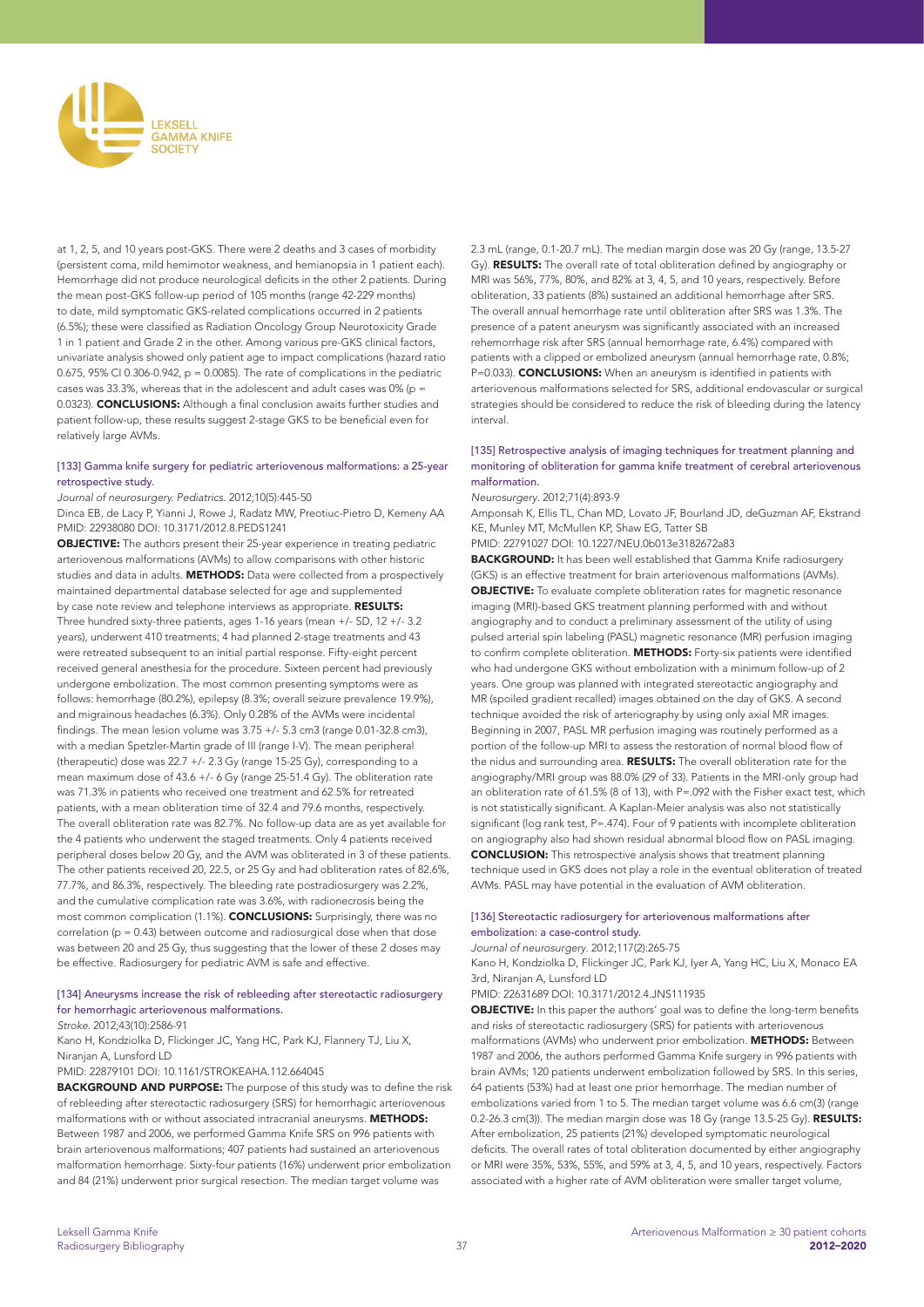

smaller maximum diameter, higher margin dose, timing of embolization during the most recent 10-year period (1997-2006), and lower Pollock-Flickinger score. Nine patients (8%) had a hemorrhage during the latency period, and 7 patients died of hemorrhage. The actuarial rates of AVM hemorrhage after SRS were 0.8%, 3.5%, 5.4%, 7.7%, and 7.7% at 1, 2, 3, 5, and 10 years, respectively. The overall annual hemorrhage rate was 2.7%. Factors associated with a higher risk of hemorrhage after SRS were a larger target volume and a larger number of prior hemorrhages. Permanent neurological deficits due to adverse radiation effects (AREs) developed in 3 patients (2.5%) after SRS, and 1 patient had delayed cyst formation 210 months after SRS. No patient died of AREs. A larger 12-Gy volume was associated with higher risk of symptomatic AREs. Using a case-control matched approach, the authors found that patients who underwent embolization prior to SRS had a lower rate of total obliteration ( $p = 0.028$ ) than patients who had not undergone embolization. CONCLUSIONS: In this 20-year experience, the authors found that prior embolization reduced the rate of total obliteration after SRS, and that the risks of hemorrhage during the latency period were not affected by prior embolization. For patients who underwent embolization to volumes smaller than 8 cm(3), success was significantly improved. A margin dose of 18 Gy or more also improved success. In the future, the role of embolization after SRS should be explored.

#### [137] Detection of residual brain arteriovenous malformations after radiosurgery: diagnostic accuracy of contrast-enhanced four-dimensional MR angiography at 3.0 T.

*The British journal of radiology*. 2012;85(1016):1064-9 Lim HK, Choi CG, Kim SM, Kim JL, Lee DH, Kim SJ, Suh DC PMID: 22294705 DOI: 10.1259/bjr/30618275

OBJECTIVE: To evaluate the diagnostic accuracy of four-dimensional MR angiography (4D-MRA) at 3.0 T for detecting residual arteriovenous malformations (AVMs) after Gamma Knife (Elekta Instrument AB, Stockholm, Sweden) radiosurgery (GKRS). METHODS: We assessed 36 angiographically confirmed AVMs in 36 patients who had been treated with GKRS. 4D-MRA was performed after GKRS and the time intervals were 39.4 +/- 26.0 months [mean +/- standard deviation (SD)]. 4D-MRA was obtained at 3.0 T after contrast injection, with a measured voxel size of 1 x 1 x 1 mm and a temporal resolution of 1.1 s (13 patients) or a voxel size of 1 x 1 x 2 mm and a temporal resolution of 0.98 s (23 patients). X-ray angiography was performed as the standard reference within 53 +/- 47 days (mean +/- SD) after MRA. To determine a residual AVM, the 4D-MRA results were independently reviewed by two readers blinded to the X-ray angiography results. We evaluated diagnostic sensitivity, specificity, positive predictive value (PPV), negative predictive value (NPV) and accuracy of 4D-MRA for detection of a residual AVM. RESULTS: A residual AVM was identified in 13 patients (13/36, 36%) on X-ray angiography. According to Readers 1 and 2, 4D-MRA had a sensitivity of 79.6% and 64.3%, a specificity of 90.9% and 100%, a PPV of 84.6% and 100% and an NPV of 90% and 81.5%, respectively, and a diagnostic accuracy of 86.1% for Readers 1 and 2, for detecting residual AVMs after GKRS. **CONCLUSION:** The diagnostic accuracy of 4D-MRA at 3.0 T seems high, but there is still the possibility of further improving the spatiotemporal resolution of this technique.

# [138] Quality of life after radiosurgery for cerebral arteriovenous malformation patients who present with seizure.

*European journal of neurology*. 2012;19(7):984-91 Yang SY, Paek SH, Kim DG, Chung HT

#### PMID: 22340506 DOI: 10.1111/j.1468-1331.2012.03664.x

BACKGROUND AND PURPOSE: This study assessed the quality of life (QOL) and employment status after radiosurgery for arteriovenous malformation (AVM) patients who presented with seizure. METHODS: Between 1997 and 2006, 78 AVM patients who presented with seizure and received radiosurgery were assessed using serial imaging tests, clinical evaluations that included employment status, and a QOL survey. The QOL questionnaire was developed as a retrospective screening tool to estimate the present QOL and the patient's self-rated relative changes (trend values) in QOL after radiosurgery. These results were correlated to one another using the Engel seizure frequency scoring system. RESULTS: The follow-up periods ranged from 48.0 to 151.0 months (mean, 92.5). The mean trend values and mean QOL scores in patients with seizure freedom or AVM obliteration were significantly greater than in patients without these outcomes (all P values < 0.05). Good radiosurgical outcomes were associated with attaining employment (all P values < 0.05). However, differences in employment status were not significant ( $P = 0.186$ ) despite a higher proportion of patients who described their workplace activity as improved compared with their pre-radiosurgical activity at the last follow-up evaluation. CONCLUSIONS: Radiosurgery may improve QOL and employment status in AVM patients, especially patients who experience seizure freedom or AVM obliteration.

#### [139] Stereotactic radiosurgery for arteriovenous malformations located in deep critical regions.

*Neurosurgery*. 2012;70(6):1458-69; discussion 1469-71 Nagy G, Major O, Rowe JG, Radatz MW, Hodgson TJ, Coley SC, Kemeny AA PMID: 22186841 DOI: 10.1227/NEU.0b013e318246a4d0 **BACKGROUND:** Radiosurgery is widely used to treat deep eloquent arteriovenous malformations (AVMs). **OBJECTIVE:** To evaluate how anatomic location, AVM size, and treatment parameters define outcome. METHODS: Retrospective analysis of 356 thalamic/basal ganglia and 160 brainstem AVMs treated with gamma knife radiosurgery. RESULTS: Median volume was 2 cm (range, 0.02-50) for supratentorial and 0.5 cm (range, 0.01-40) for brainstem AVMs; the marginal treatment doses were 17.5 to 25 Gy. After single treatment, obliteration was achieved in 65% of the brainstem, in 69% of the supratentorial, and 40% of the peritectal AVMs. Obliteration of lesions <4 cm was better in the brainstem (70%) and in the supratentorium (80%), but not in the peritectal region (40%). Complications were rare (6%-15%) and mild (</= modified Rankin scale [MRS] 2). Rebleed rate increased with size, but was not higher than before treatment. AVMs >4 cm in the brainstem were treated with unacceptable morbidity and low cure rate. Obliteration of large supratentorial AVMs was 65% to 47% with more complications >/= MRS3. Repeat radiosurgical treatment led to obliteration in 66% of the cases with minor morbidity. CONCLUSION: Deep eloquent AVMs <4 cm can be treated safely and effectively with radiosurgery. Obliteration of peritectal AVMs is significantly lower after a single treatment. However, morbidity is low, and repeat treatment leads to good obliteration. Radiosurgical treatment >4 cm in the brainstem is not recommended. Supratentorial deep AVMs >8 cm can be treated with radiosurgery with higher risk and lower obliteration rate. However, these lesions are difficult to treat with other treatment modalities, and a 50% success rate makes radiosurgery a good alternative even in this challenging group.

#### [140] Cerebral arteriovenous malformations and seizures: differential impact on the time to seizure-free state according to the treatment modalities. *Acta neurochirurgica*. 2012;154(6):1003-10

Hyun SJ, Kong DS, Lee JI, Kim JS, Hong SC PMID: 22492295 DOI: 10.1007/s00701-012-1339-8

**BACKGROUND:** To determine the prognostic factors for the incidence and the outcome of seizure in patients with cerebral arteriovenous malformation (AVM) and to identify the time to seizure-free state according to the treatment modalities. MATERIAL AND METHODS: Between 1995 and 2008, the multidisciplinary team at our institution treated 399 patients with cerebral AVMs. Treatment consisted of surgical resection, radiosurgery, and embolization, either alone or in combination. The median follow-up period was 6.0 years (range, 3.0- 16.2 years). Eighty-six patients (21.5 %) experienced seizures before treatment. We investigated the variables associated with seizure incidence and seizure outcome and analyzed the outcomes of seizure among each treatment modality. RESULTS: After treatment, 60 (70 %) patients were seizure-free. Compared with 313 patients who did not experience seizures, we found that younger age  $\left\langle \leq\right\rangle =35$  years), size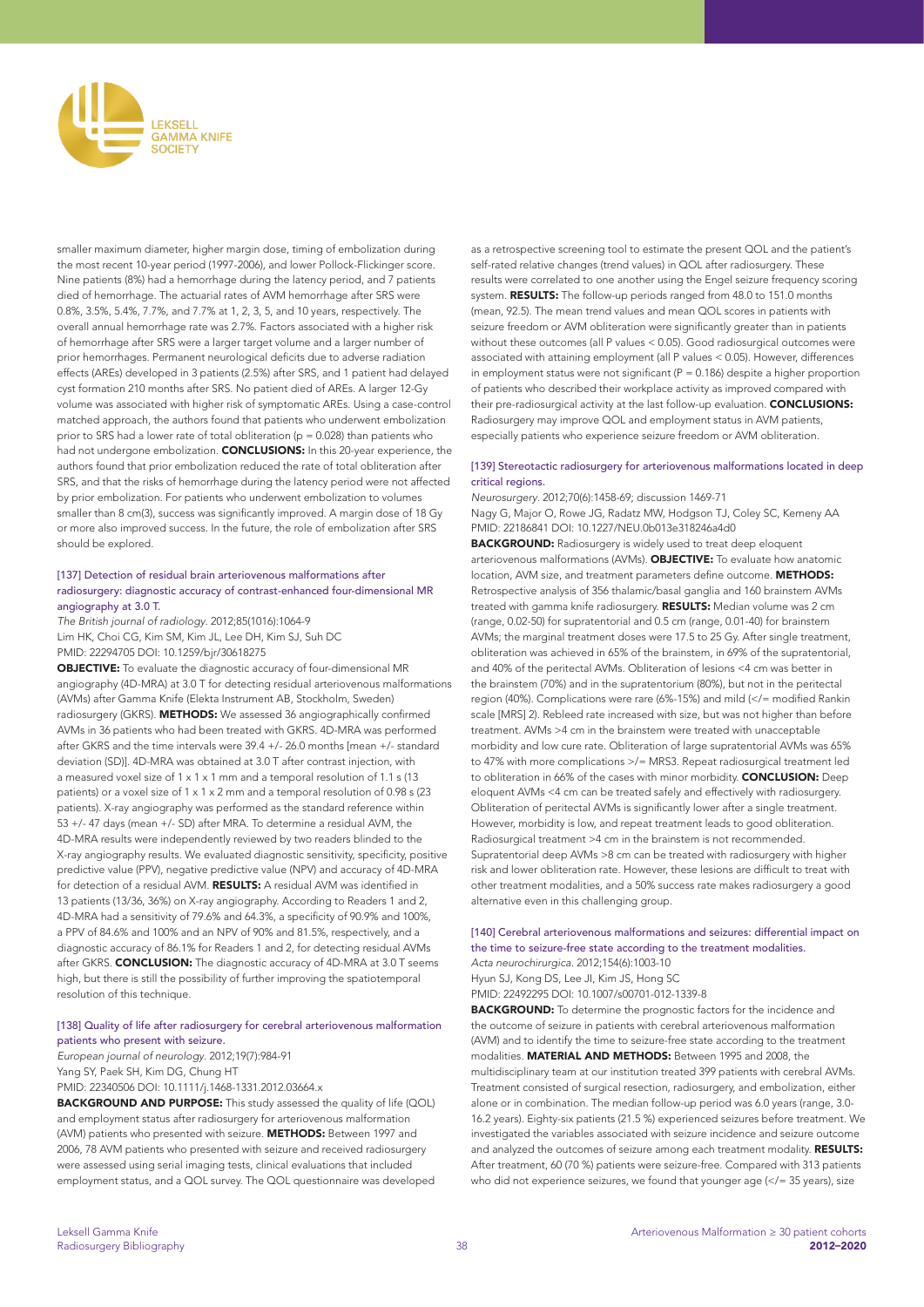

 $\ge$ /= 3 cm, and location of temporal lobe were associated with seizures (p < 0.05). Short seizure history, accompanying intracerebral hemorrhage, generalized tonicclonic type seizure, deep-seated or infratentorial AVM, complete obliteration of AVM, and a favorable neurological outcome at 12 months were closely associated with Engel Class I outcomes (p < 0.05). Seizure-free outcomes after microsurgery, radiosurgery, or embolization were 78 %, 66 %, and 50 %, respectively. The overall annual bleeding rate was 1.0 % and 2.2 % in microsurgery-treated and radiosurgery-treated AVMs, respectively. In the surgery group, the median time to seizure-free status was 1.1 months (95 % CI, 0.7-1.2 months), whereas the radiosurgery group and embolization-alone group showed 20.5 months (95 % CI, 18.3-23.8 months), and 8.1 months (95 % CI, 6.0-13.5 months), respectively. CONCLUSIONS: A multidisciplinary team approach for cerebral AVMs achieved satisfactory seizure control results. Microsurgery led to the highest percentage of seizure-free outcomes and had the lowest annual bleeding rate, whereas radiosurgery had a higher bleeding rate. Median time to seizure-free status in surgically treated patients was shorter than in patients who underwent radiosurgical or endovascular treatment.

# [141] Radiosurgery for unruptured cerebral arteriovenous malformations: longterm seizure outcome.

*Neurology*. 2012;78(17):1292-8 Yang SY, Kim DG, Chung HT, Paek SH

PMID: 22459685 DOI: 10.1212/WNL.0b013e31825182c5

OBJECTIVE: To date, seizures in relation to arteriovenous malformations (AVM) have been a secondary target of most studies. The insufficient evaluation, in conjunction with the lack of consistent seizure outcome assessment, has made it been difficult to draw conclusions about seizure outcome after radiosurgery for AVM. This study aimed to determine the effect of radiosurgery on seizure outcome depending on AVM obliteration and on the development of new seizure in patients with AVM. METHODS: Between 1997 and 2006, 161 consecutive patients underwent radiosurgery for unruptured AVM and were retrospectively assessed with a mean follow-up of 89.8 months by their medical records, updated clinical information, and, when necessary, direct patient contact. Seizure outcome was assessed using the Engel seizure frequency scoring system. RESULTS: Of the 86 patients with a history of seizure before radiosurgery, 76.7% (66/86) were seizure-free and 58.1% (50/86) were medication-free at the last follow-up visit. Of the patients who achieved AVM obliteration, 96.7% (58/60) were seizure-free while 30.8% (8/26) of those patients who did not achieve AVM obliteration were seizure-free (p = 0.001). The proportion of patients who were medication-free was 81.7% (49/60) of the patients with obliteration and 3.8% (1/26) of patients without obliteration (p < 0.001). Of the 75 patients with no history of seizure before radiosurgery, 10 had provoked seizures due to the direct and indirect radiosurgical influences after radiosurgery. CONCLUSIONS: Although radiosurgery tends to cause seizures temporarily, the radiosurgery may improve seizure outcomes in patients with AVM-related seizures, especially in patients with AVM obliteration.

#### [142] Gamma Knife surgery for basal ganglia and thalamic arteriovenous malformations.

*Journal of neurosurgery*. 2012;116(4):899-908

Cheng CH, Crowley RW, Yen CP, Schlesinger D, Shaffrey ME, Sheehan JP PMID: 22264181 DOI: 10.3171/2011.12.JNS11542

OBJECTIVE: Gamma Knife surgery (GKS) has emerged as the treatment of choice for small- to medium-sized cerebral arteriovenous malformations (AVMs) in deep locations. The present study aims to investigate the outcomes of GKS for AVMs in the basal ganglia and thalamus. METHODS: Between 1989 and 2007, 85 patients with AVMs in the basal ganglia and 97 in the thalamus underwent GKS and were followed up for more than 2 years. The nidus volumes ranged from 0.1 to 29.4 cm(3) (mean 3.4 cm(3)). The mean margin dose at the initial GKS was 21.3 Gy (range 10-28 Gy). Thirty-six patients underwent repeat GKS for residual AVMs at a median 4 years after initial GKS. The mean margin dose at repeat GKS was 21.1 Gy (range 7.5-27 Gy). RESULTS: Following a single GKS, total obliteration

of the nidus was confirmed on angiograms in 91 patients (50%). In 12 patients (6.6%) a subtotal obliteration was achieved. No flow voids were observed on MR imaging in 14 patients (7.7%). Following single or repeat GKS, total obliteration was angiographically confirmed in 106 patients (58.2%) and subtotal obliteration in 8 patients (4.4%). No flow voids on MR imaging were observed in 18 patients (9.9%). The overall obliteration rates following one or multiple GKSs based on MR imaging or angiography was 68%. A small nidus volume, high margin dose, low number of isocenters, and no history of embolization were significantly associated with an increased rate of obliteration. Twenty-one patients experienced 25 episodes of hemorrhage in 850 risk-years following GKS, yielding an annual hemorrhage rate of 2.9%. Four patients died in this series: 2 due to complications of hemorrhage and 2 due to unrelated diseases. Permanent neurological deficits caused by radiation were noted in 9 patients (4.9%). **CONCLUSIONS:** Gamma Knife surgery offers a reasonable chance of obliterating basal ganglia and thalamic AVMs and does so with a low risk of complications. It is an optimal treatment option in patients for whom the anticipated risk of microsurgery is too high.

#### [143] A historical analysis of single-stage gamma knife radiosurgical treatment for large arteriovenous malformations: evolution and outcomes. *Acta neurochirurgica*. 2012;154(3):383-94

Nagy G, Rowe JG, Radatz MW, Hodgson TJ, Coley SC, Kemeny AA PMID: 22173687 DOI: 10.1007/s00701-011-1245-5

BACKGROUND: Large arteriovenous malformations (AVMs) remain challenging and difficult to treat, reflected by evolving strategies developed from simple radiosurgical plans, to encompass embolization and, recently, staged volume treatments. To establish a baseline for future practice, we reviewed our clinical experience. METHOD: The outcomes for 492 patients (564 treatments) with AVMs >10 cm(3) treated by single-stage radiosurgery were retrospectively analysed in terms of planning, previous embolization and size. RESULTS: Twenty-eight percent of the patients presented with haemorrhage at a median age of 29 years (range: 2-75). From 1986 to 1993 (157 patients) plans were simplistic, based on angiography using a median of 2 isocentres and a marginal dose of 23 Gy covering 45-70% of the AVM (median volume 15.7 cm(3)). From 1994 to 2000 (225 patients) plans became more sophisticated, a median of 5 isocentres was used, covering 64-95% of the AVM (14.6 cm(3)), with a marginal dose of 21 Gy. Since 2000, MRI has been used with angiography to plan for 182 patients. Median isocentres increased to 7 with similar coverage (62-94%) of the AVM (14.3 cm(3)) and marginal dose of 21 Gy. Twenty-seven percent, 30% and 52% of patients achieved obliteration at 4 years, respectively. The proportion of prior embolization increased from 9% to 44% during the study. Excluding the embolized patients, improvement in planning increased obliteration rates from 28% to 36% and finally 63%. Improving treatment plans did not significantly decrease the rate of persisting radiation-induced side effects (12-16.5%). Complication rate rose with increasing size. One hundred and twenty-three patients underwent a second radiosurgical treatment, with a 64% obliteration rate, and mild and rare complications (6%). CONCLUSIONS: Better visualization of the nidus with multimodality imaging improved obliteration rates without changing morbidity. Our results support the view that prior embolization can make interpretation of the nidus more difficult, reducing obliteration rate. It will be important to see how results of staged volume radiosurgery compare with this historical material.

#### [144] Outcomes of diffusion tensor tractography-integrated stereotactic radiosurgery.

*International journal of radiation oncology, biology, physics*. 2012;82(2):799-802 Koga T, Maruyama K, Kamada K, Ota T, Shin M, Itoh D, Kunii N, Ino K, Terahara A, Aoki S, Masutani Y, Saito N

PMID: 21277103 DOI: 10.1016/j.ijrobp.2010.11.046

PURPOSE: To analyze the effect of use of tractography of the critical brain white matter fibers created from diffusion tensor magnetic resonance imaging on reduction of morbidity associated with radiosurgery. METHODS AND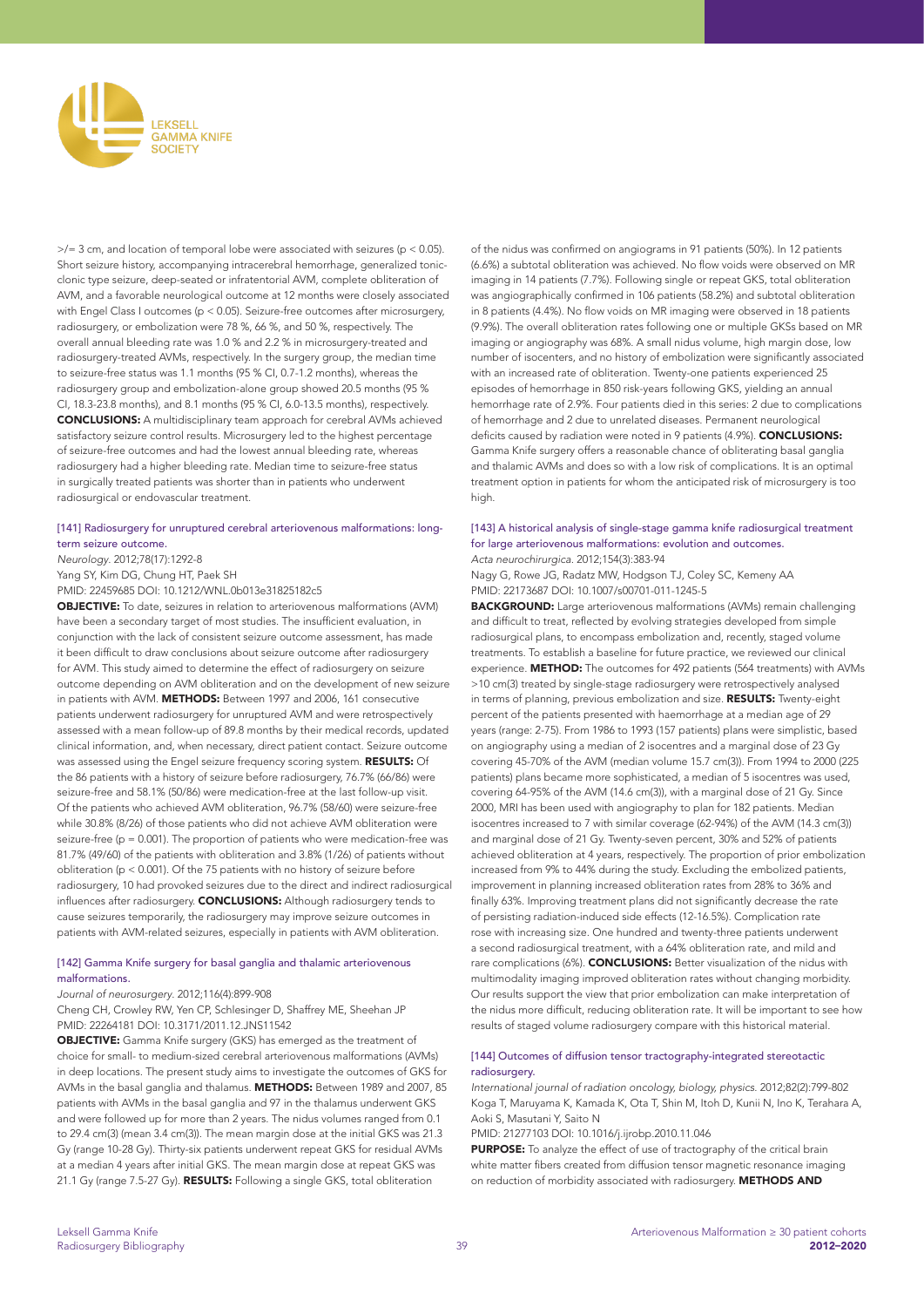

MATERIALS: Tractography of the pyramidal tract has been integrated since February 2004 if lesions are adjacent to it, the optic radiation since May 2006, and the arcuate fasciculus since October 2007. By visually confirming the precise location of these fibers, the dose to these fiber tracts was optimized. One hundred forty-four consecutive patients with cerebral arteriovenous malformations who underwent radiosurgery with this technique between February 2004 and December 2009 were analyzed. RESULTS: Tractography was prospectively integrated in 71 of 155 treatments for 144 patients. The pyramidal tract was visualized in 45, the optic radiation in 22, and the arcuate fasciculus in 13 (two tracts in 9). During the follow-up period of 3 to 72 months (median, 23 months) after the procedure, 1 patient showed permanent worsening of pre-existing dysesthesia, and another patient exhibited mild transient hemiparesis 12 months later but fully recovered after oral administration of corticosteroid agents. Two patients had transient speech disturbance before starting integration of the arcuate fasciculus tractography, but no patient thereafter. CONCLUSION: Integrating tractography helped prevent morbidity of radiosurgery in patients with brain arteriovenous malformations.

#### [145] Pretreatment predictors of adverse radiation effects after radiosurgery for arteriovenous malformation.

*International journal of radiation oncology, biology, physics*. 2012;82(2):803-8 Hayhurst C, Monsalves E, van Prooijen M, Cusimano M, Tsao M, Menard C, Kulkarni AV, Schwartz M, Zadeh G

PMID: 21345621 DOI: 10.1016/j.ijrobp.2010.12.014

PURPOSE: To identify vascular and dosimetric predictors of symptomatic T2 signal change and adverse radiation effects after radiosurgery for arteriovenous malformation, in order to define and validate preexisting risk models. METHODS AND MATERIALS: A total of 125 patients with arteriovenous malformations (AVM) were treated at our institution between 2005 and 2009. Eighty-five patients have at least 12 months of clinical and radiological follow-up. Any new-onset headaches, new or worsening seizures, or neurological deficit were considered adverse events. Follow-up magnetic resonance images were assessed for new onset T2 signal change and the volume calculated. Pretreatment characteristics and dosimetric variables were analyzed to identify predictors of adverse radiation effects. RESULTS: There were 19 children and 66 adults in the study cohort, with a mean age of 34 (range 6-74). Twenty-three (27%) patients suffered adverse radiation effects (ARE), 9 patients with permanent neurological deficit (10.6%). Of these, 5 developed fixed visual field deficits. Target volume and 12 Gy volume were the most significant predictors of adverse radiation effects on univariate analysis (p < 0.001). Location and cortical eloquence were not significantly associated with the development of adverse events ( $p = 0.12$ ). No additional vascular parameters were identified as predictive of ARE. There was a significant target volume threshold of 4 cm(3), above which the rate of ARE increased dramatically. Multivariate analysis target volume and the absence of prior hemorrhage are the only significant predictors of ARE. The volume of T2 signal change correlates to ARE, but only target volume is predictive of a higher volume of T2 signal change. **CONCLUSIONS:** Target volume and the absence of prior hemorrhage is the most accurate predictor of adverse radiation effects and complications after radiosurgery for AVMs. A high percentage of permanent visual field defects in this series suggest the optic radiation is a critical radiosensitive structure.

#### [146] Arteriovenous malformation-associated aneurysms in the pediatric population.

#### *Journal of neurosurgery. Pediatrics*. 2012;9(1):11-6

Anderson RC, McDowell MM, Kellner CP, Appelboom G, Bruce SS, Kotchetkov IS, Haque R, Feldstein NA, Connolly ES, Solomon RA, Meyers PM, Lavine SD PMID: 22208314 DOI: 10.3171/2011.10.PEDS11181

OBJECTIVE: Conventional cerebral angiography and treatment for ruptured arteriovenous malformations (AVMs) in children are often performed in a delayed fashion. In adults, current literature suggests that AVM-associated aneurysms may be more likely to hemorrhage than isolated AVMs, which often leads to earlier angiography and endovascular treatment of associated aneurysms. The nature of AVM-associated aneurysms in the pediatric population is virtually unknown. In this report, the authors investigate the relationship of associated aneurysms in a large group of children with AVMs. METHODS: Seventy-seven pediatric patients (</= 21 years old) with AVMs were treated at the Columbia University Medical Center between 1991 and 2010. Medical records and imaging studies were retrospectively reviewed, and associated aneurysms were classified as arterial, intranidal, or venous in location. Clinical presentation and outcome variables were compared between children with and without AVM-associated aneurysms. RESULTS: A total of 30 AVM-associated aneurysms were found in 22 children (29% incidence). Eleven were arterial, 9 intranidal, and 10 were venous in location. There was no significant difference in the rate of hemorrhage ( $p = 0.91$ ) between children with isolated AVMs (35 of 55 [64%]) and children with AVM-associated aneurysms (13 of 22 [59%]). However, of the 11 children with AVM-associated aneurysms in an arterial location, 10 presented with hemorrhage (91%). An association with hemorrhage was significant in univariate analysis ( $p = 0.045$ ) but not in multivariate analysis ( $p = 0.37$ ). **CONCLUSIONS:** Associated aneurysms are present in nearly a third of children with AVMs, and when arterially located, are more likely to present with hemorrhage. These data suggest that early angiography with endovascular treatment of arterial-based aneurysms in children with AVMs may be indicated.

#### [147] Stereotactic radiosurgery for arteriovenous malformations, Part 5: management of brainstem arteriovenous malformations. *Journal of neurosurgery*. 2012;116(1):44-53

Kano H, Kondziolka D, Flickinger JC, Yang HC, Flannery TJ, Niranjan A, Novotny J Jr, Lunsford LD

PMID: 22077450 DOI: 10.3171/2011.9.JNS11176

OBJECTIVE: In this paper, the authors' goal was to define the long-term outcomes and risks of stereotactic radiosurgery (SRS) for arteriovenous malformations (AVMs) of the medulla, pons, and midbrain. METHODS: Between 1987 and 2006, the authors performed Gamma Knife surgery in 996 patients with brain AVMs; 67 patients had AVMs in the brainstem. In this series, 51 patients (76%) had a prior hemorrhage. The median target volume was 1.4 cm(3) (range 0.1-13.4 cm(3)). The median margin dose was 20 Gy (range 14-25.6 Gy). RESULTS: Obliteration of the AVMs was eventually documented in 35 patients at a median follow-up of 73 months (range 6-269 months). The actuarial rates of documentation of total obliteration were 41%, 70%, 70%, and 76% at 3, 4, 5, and 10 years, respectively. Higher rates of AVM obliteration were associated only with a higher margin dose. Four patients (6%) suffered a hemorrhage during the latency period, and 2 patients died. The rate of AVM hemorrhage after SRS was 3.0%, 3.0%, and 5.8% at 1, 5, and 10 years, respectively. The overall annual hemorrhage rate was 1.9%. Permanent neurological deficits due to adverse radiation effects (AREs) developed in 7 patients (10%) after SRS, and a delayed cyst developed in 2 patients (3%). One patient died at an outside institution with symptoms of AREs and unrecognized hydrocephalus. Higher 12-Gy volumes and higher Spetzler-Martin grades were associated with a higher risk of symptomatic AREs. Ten of 22 patients who had ocular dysfunction before SRS had improvement, 9 were unchanged, and 3 were worse due to AREs. Eight of 14 patients who had hemiparesis before SRS improved, 5 were unchanged, and 1 was worse. CONCLUSIONS: Although hemorrhage after obliteration did not occur in this series, patients remained at risk during the latency interval until obliteration occurred. Thirty-eight percent of the patients who had neurological deficits due to prior hemorrhage improved. Higher dose delivery in association with conformal and highly selective SRS is required for safe and effective radiosurgery.

#### [148] Stereotactic radiosurgery for arteriovenous malformations, Part 1: management of Spetzler-Martin Grade I and II arteriovenous malformations. *Journal of neurosurgery*. 2012;116(1):11-20

Kano H, Lunsford LD, Flickinger JC, Yang HC, Flannery TJ, Awan NR, Niranjan A,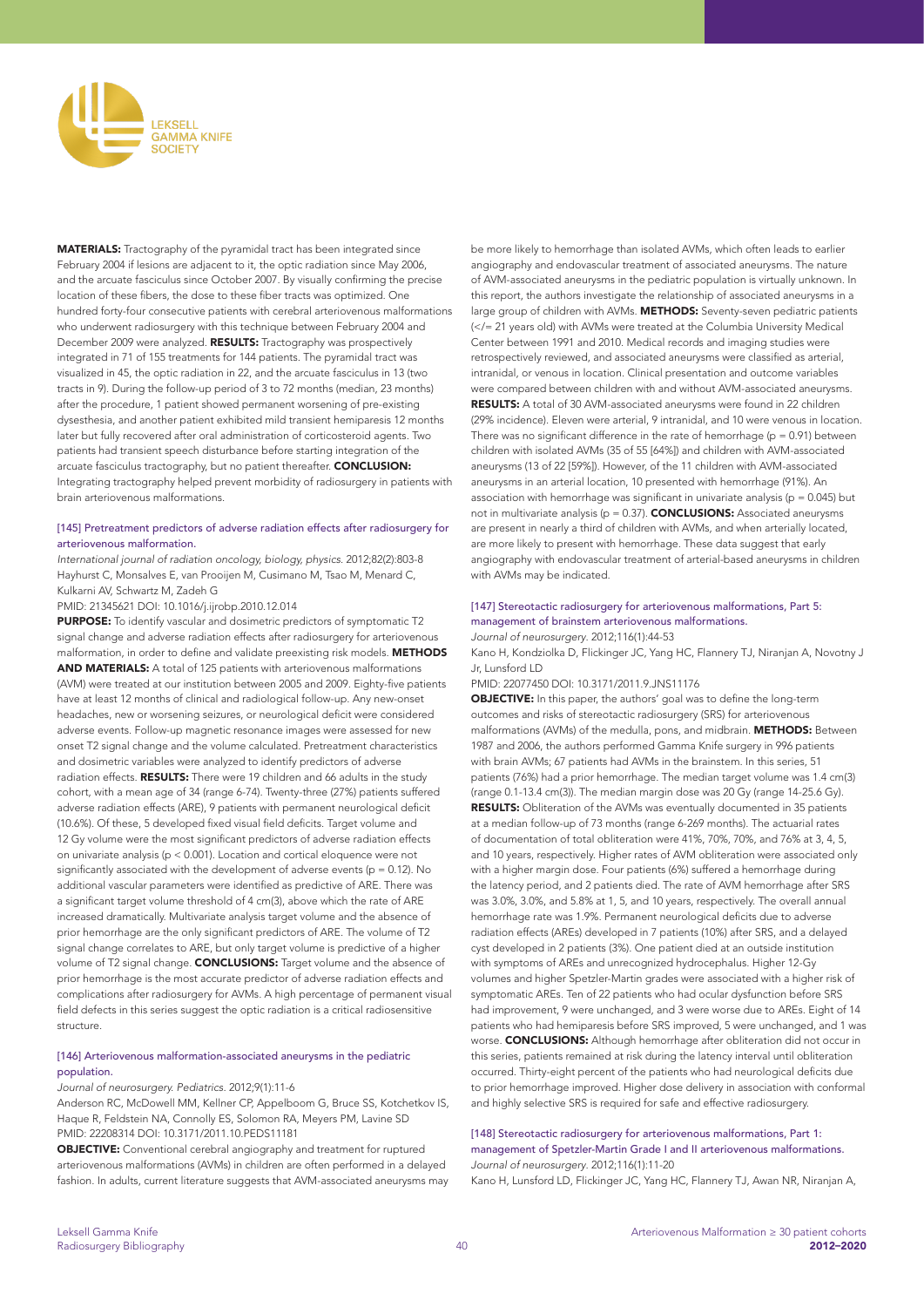

#### Novotny J Jr, Kondziolka D

PMID: 22077452 DOI: 10.3171/2011.9.JNS101740

OBJECTIVE: The aim of this paper was to define the outcomes and risks of stereotactic radiosurgery (SRS) for Spetzler-Martin Grade I and II arteriovenous malformations (AVMs). METHODS: Between 1987 and 2006, the authors performed Gamma Knife surgery in 996 patients with brain AVMs, including 217 patients with AVMs classified as Spetzler-Martin Grade I or II. The median maximum diameter and target volumes were 1.9 cm (range 0.5-3.8 cm) and 2.3 cm(3) (range 0.1-14.1 cm(3)), respectively. The median margin dose was 22 Gy (range 15-27 Gy). RESULTS: Arteriovenous malformation obliteration was confirmed by MR imaging in 148 patients and by angiography in 100 patients with a median follow-up of 64 months (range 6-247 months). The actuarial rates of total obliteration determined by angiography or MR imaging after 1 SRS procedure were 58%, 87%, 90%, and 93% at 3, 4, 5, and 10 years, respectively. The median time to complete MR imaging-determined obliteration was 30 months. Factors associated with higher AVM obliteration rates were smaller AVM target volume, smaller maximum diameter, and greater marginal dose. Thirteen patients (6%) suffered hemorrhages during the latency period, and 6 patients died. Cumulative rates of AVM hemorrhage 1, 2, 3, 5, and 10 years after SRS were 3.7%, 4.2%, 4.2%, 5.0%, and 6.1%, respectively. This corresponded to rates of annual bleeding risk of 3.7%, 0.3%, and 0.2% for Years 0-1, 1-5, and 5-10, respectively, after SRS. The presence of a coexisting aneurysm proximal to the AVM correlated with a significantly higher hemorrhage risk. Temporary symptomatic adverse radiation effects developed in 5 patients (2.3%) after SRS, and 2 patients (1%) developed delayed cysts. CONCLUSIONS: Stereotactic radiosurgery is a gradually effective and relatively safe option for patients with smaller volume Spetzler-Martin Grade I or II AVMs who decline initial resection. Hemorrhage after obliteration did not occur in this series. Patients remain at risk for a bleeding event during the latency interval until obliteration occurs. Patients with aneurysms and an AVM warrant more aggressive surgical or endovascular treatment to reduce the risk of a hemorrhage in the latency period after SRS.

#### [149] Stereotactic radiosurgery for arteriovenous malformations, Part 4: management of basal ganglia and thalamus arteriovenous malformations. *Journal of neurosurgery*. 2012;116(1):33-43

Kano H, Kondziolka D, Flickinger JC, Yang HC, Flannery TJ, Niranjan A, Novotny J Jr, Lunsford LD

#### PMID: 22077451 DOI: 10.3171/2011.9.JNS11175

OBJECTIVE: The authors conducted a study to define the long-term outcomes and risks of stereotactic radiosurgery (SRS) for arteriovenous malformations (AVMs) of the basal ganglia and thalamus. METHODS: Between 1987 and 2006, the authors performed Gamma Knife surgery in 996 patients with brain AVMs; 56 patients had AVMs of the basal ganglia and 77 had AVMs of the thalamus. In this series, 113 (85%) of 133 patients had a prior hemorrhage. The median target volume was 2.7 cm(3) (range 0.1-20.7 cm(3)) and the median margin dose was 20 Gy (range 15-25 Gy). RESULTS: Obliteration of the AVM eventually was documented on MR imaging in 78 patients and on angiography in 63 patients in a median follow-up period of 61 months (range 2-265 months). The actuarial rates documenting total obliteration after radiosurgery were 57%, 70%, 72%, and 72% at 3, 4, 5, and 10 years, respectively. Factors associated with a higher rate of AVM obliteration included AVMs located in the basal ganglia, a smaller target volume, a smaller maximum diameter, and a higher margin dose. Fifteen (11%) of 133 patients suffered a hemorrhage during the latency period and 7 patients died. The rate of post-SRS AVM hemorrhage was 4.5%, 6.2%, 9.0%, 11.2%, and 15.4% at 1, 2, 3, 5, and 10 years, respectively. The overall annual hemorrhage rate was 4.7%. When 5 patients with 7 hemorrhages occurring earlier than 6 months after SRS were removed from this analysis, the annual hemorrhage rate decreased to 2.7%. Larger volume AVMs had a higher risk of hemorrhage after SRS. Permanent neurological deficits due to adverse radiation effects (AREs) developed in 6 patients (4.5%), and in 1 patient a delayed cyst developed 56 months after SRS. No patient died of AREs. Factors associated with a higher risk of symptomatic

AREs were larger target volume, larger maximum diameter, lower margin dose, and a higher Pollock-Flickinger score. CONCLUSIONS: Stereotactic radiosurgery is a gradually effective and relatively safe management option for deep-seated AVMs in the basal ganglia and thalamus. Although hemorrhage after obliteration did not occur in the present series, patients remain at risk during the latency interval between SRS and obliteration. The best candidates for SRS are patients with smaller volume AVMs located in the basal ganglia.

#### [150] Stereotactic radiosurgery for arteriovenous malformations, part 2: management of pediatric patients.

*Journal of neurosurgery. Pediatrics*. 2012;9(1):1-10 Kano H, Kondziolka D, Flickinger JC, Yang HC, Flannery TJ, Awan NR, Niranjan A, Novotny J, Lunsford LD

PMID: 22208313 DOI: 10.3171/2011.9.PEDS10458

OBJECTIVE: The authors conducted a study to define the long-term outcomes and risks of stereotactic radiosurgery (SRS) for pediatric arteriovenous malformations (AVMs). METHODS: Between 1987 and 2006, the authors performed Gamma Knife surgery in 996 patients with brain AVMs; 135 patients were younger than 18 years of age. The median maximum diameter and target volumes were 2.0 cm (range 0.6-5.2 cm) and 2.5 cm(3) (range 0.1-17.5 cm(3)), respectively. The median margin dose was 20 Gy (range 15-25 Gy). RESULTS: The actuarial rates of total obliteration documented by angiography or MR imaging at 71.3 months (range 6-264 months) were 45%, 64%, 67%, and 72% at 3, 4, 5, and 10 years, respectively. The median time to complete angiographically documented obliteration was 48.9 months. Of 81 patients with 4 or more years of follow-up, 57 patients (70%) had total obliteration documented by angiography. Factors associated with a higher rate of documented AVM obliteration were smaller AVM target volume, smaller maximum diameter, and larger margin dose. In 8 patients (6%) a hemorrhage occurred during the latency interval, and 1 patient died. The rates of AVM hemorrhage after SRS were 0%, 1.6%, 2.4%, 5.5%, and 10.0% at 1, 2, 3, 5, and 10 years, respectively. The overall annual hemorrhage rate was 1.8%. Larger volume AVMs were associated with a significantly higher risk of hemorrhage after SRS. Permanent neurological deficits due to adverse radiation effects developed in 2 patients (1.5%) after SRS, and in 1 patient (0.7%) delayed cyst formation occurred. CONCLUSIONS: Stereotactic radiosurgery is a gradually effective and relatively safe management option for pediatric patients in whom surgery is considered to pose excessive risks. Although hemorrhage after AVM obliteration did not occur in the present series, patients remain at risk during the latency interval until obliteration is complete. The best candidates for SRS are pediatric patients with smaller volume AVMs located in critical brain regions.

#### [151] Stereotactic radiosurgery for arteriovenous malformations, Part 6: multistaged volumetric management of large arteriovenous malformations. *Journal of neurosurgery*. 2012;116(1):54-65

Kano H, Kondziolka D, Flickinger JC, Park KJ, Parry PV, Yang HC, Sirin S, Niranjan A, Novotny J Jr, Lunsford LD

#### PMID: 22077447 DOI: 10.3171/2011.9.JNS11177

OBJECTIVE: The object of this study was to define the long-term outcomes and risks of arteriovenous malformation (AVM) management using 2 or more stages of stereotactic radiosurgery (SRS) for symptomatic large-volume lesions unsuitable for surgery. **METHODS:** In 1992, the authors prospectively began to stage the treatment of anatomical components to deliver higher single doses to AVMs with a volume of more than 10 cm(3). Forty-seven patients with such AVMs underwent volume-staged SRS. In this series, 18 patients (38%) had a prior hemorrhage and 21 patients (45%) underwent prior embolization. The median interval between the first-stage SRS and the second-stage SRS was 4.9 months (range 2.8-13.8 months). The median target volume was 11.5 cm(3) (range 4.0-26 cm(3)) in the first-stage SRS and 9.5 cm(3) in the second-stage SRS. The median margin dose was 16 Gy (range 13-18 Gy) for both stages. RESULTS: In 17 patients, AVM obliteration was confirmed after 2-4 SRS procedures at a median follow-up of 87 months (range 0.4-209 months). Five patients had near-total obliteration (volume